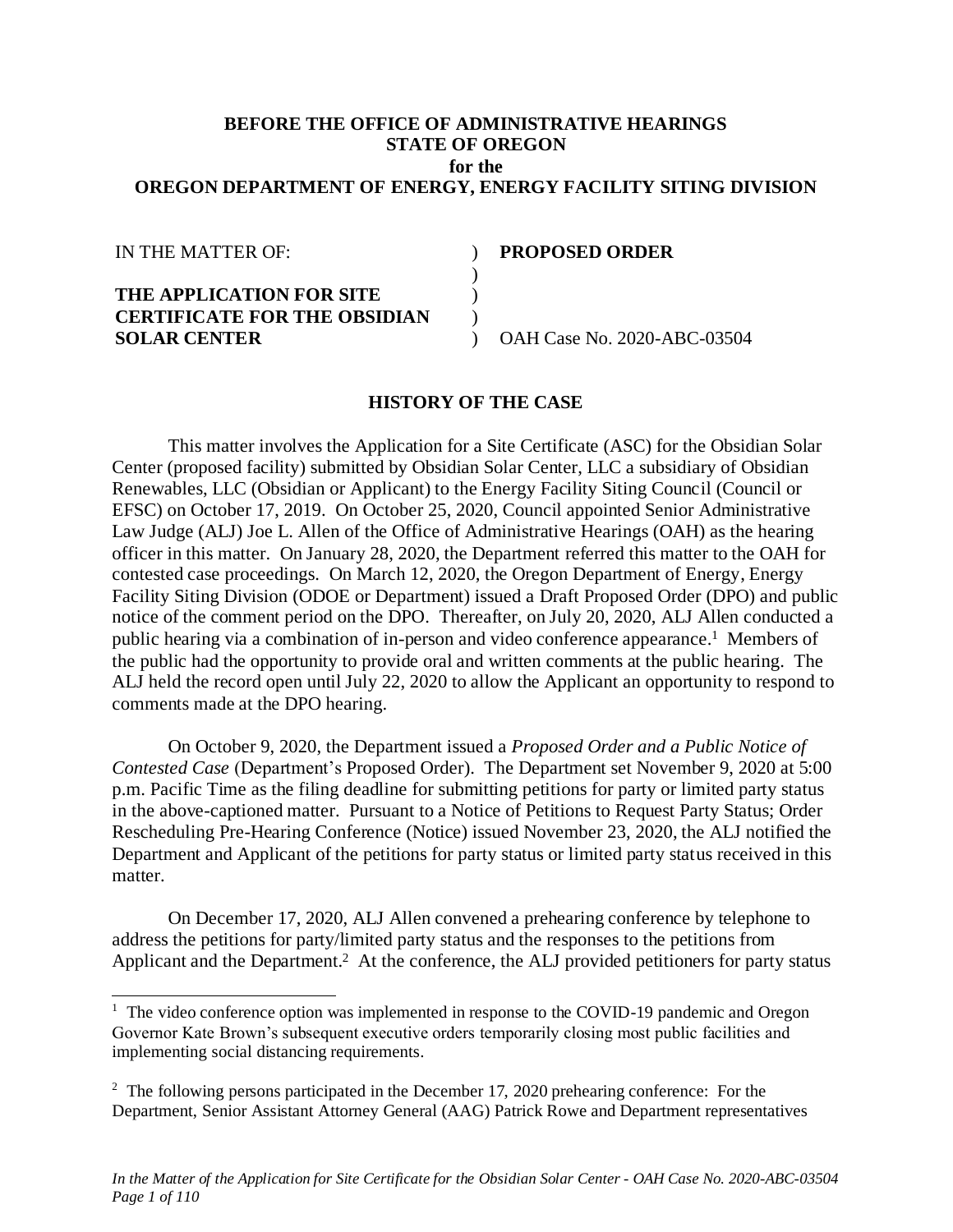an opportunity to address whether they had satisfied the eligibility requirements for party/limited party status. The ALJ also provided Applicant and the Department the opportunity to respond. At the prehearing conference, the ALJ also provided petitioners for party status the opportunity to clarify their personal interests in the outcome of the proceeding and the issues identified in their petition through supplemental briefing in accordance with a proposal made by the Department in its written response to the petition. Likewise, the ALJ provided Applicant and the Department the opportunity to provide written responses to the supplemental petition. The ALJ granted petitioners leave to file a supplemental petition until December 31, 2020. The ALJ granted the Department and Applicant leave to file responses to the supplemental petition until January 8, 2021. Following the prehearing conference, the parties each submitted supplemental briefs according to that schedule.

On February 8, 2021, the ALJ issued an *Order on Petitions for Party Status and Issues for Contested Case* granting limited party status to Jerald Simmons, Leeroy and Nancy Horton, Patrick Barker, Larry Turnbow, Jeremiah and Mariam Thorsted, Dave Hogan, and Aaron Borror (collectively, the Limited Parties). Thereafter, on February 11, 2021, the ALJ issued a Notice of Prehearing Conference; Prehearing Conference Agenda on Case Management Matters; Proposed Contested Case Schedule setting a case management conference for March 3, 2021.

On March 3, 2021, ALJ Allen convened a telephonic Case Management prehearing conference. At that time, it was noted that no party/petitioner filed an appeal to Council from the ALJ's *Order on Petitions for Party Status and Issues for Contested Case*. As such, all petitioners were granted limited party status in this matter. Following the Case Management conference, the ALJ issued an *Order on Case Management Matters and Contested Case Schedule* (*Case Management Order*).

Pursuant to the established contested case schedule, on April 19, 2021, the Limited Parties jointly filed the Limited Parties' Motion to Compel Discovery Responses as well as the Declaration of Arden J. Olsen with attached Exhibits 1 through 4. Also on that date, Obsidian filed Applicant's Request for Discovery Order for Production by Limited Parties with attached Exhibits 1 and 2. On May 3, 2021, Obsidian filed Applicant's Objection to Limited Parties' Motion to Compel Discovery Responses and Declaration of Derek D. Green in Support of Applicant's Objection to Limited Parties' Motion to Compel Discovery Responses with Exhibits A through D. Similarly, on May 3, 2021, the Limited Parties jointly filed Limited Parties' Objection to Request for Discovery Order. The ALJ issued rulings denying each motion on May 24, 2021.

The parties filed a draft Stipulated Protective Order on May 20, 2021 for the ALJ's consideration. The ALJ reviewed, approved, and issued the protective order on that same date.

On June 7, 2021, the ALJ convened a telephonic prehearing conference to address

Kellen Tardaewether, Todd Cornett, and Sara Esterson; for Obsidian, Michelle Slater along with attorneys Derek Green, Elaine Albrich, and Olivier Jamin; for petitioners requesting party status, Attorneys Micheal Reeder, Aaron Noteboom, and Arden Olson. In addition, the following petitioners for party/limited party status appeared at the conference: Jerald Simmons, Leeroy and Nancy Horton, Patrick Barker, as well as Jeremiah and Miriam Thorsted.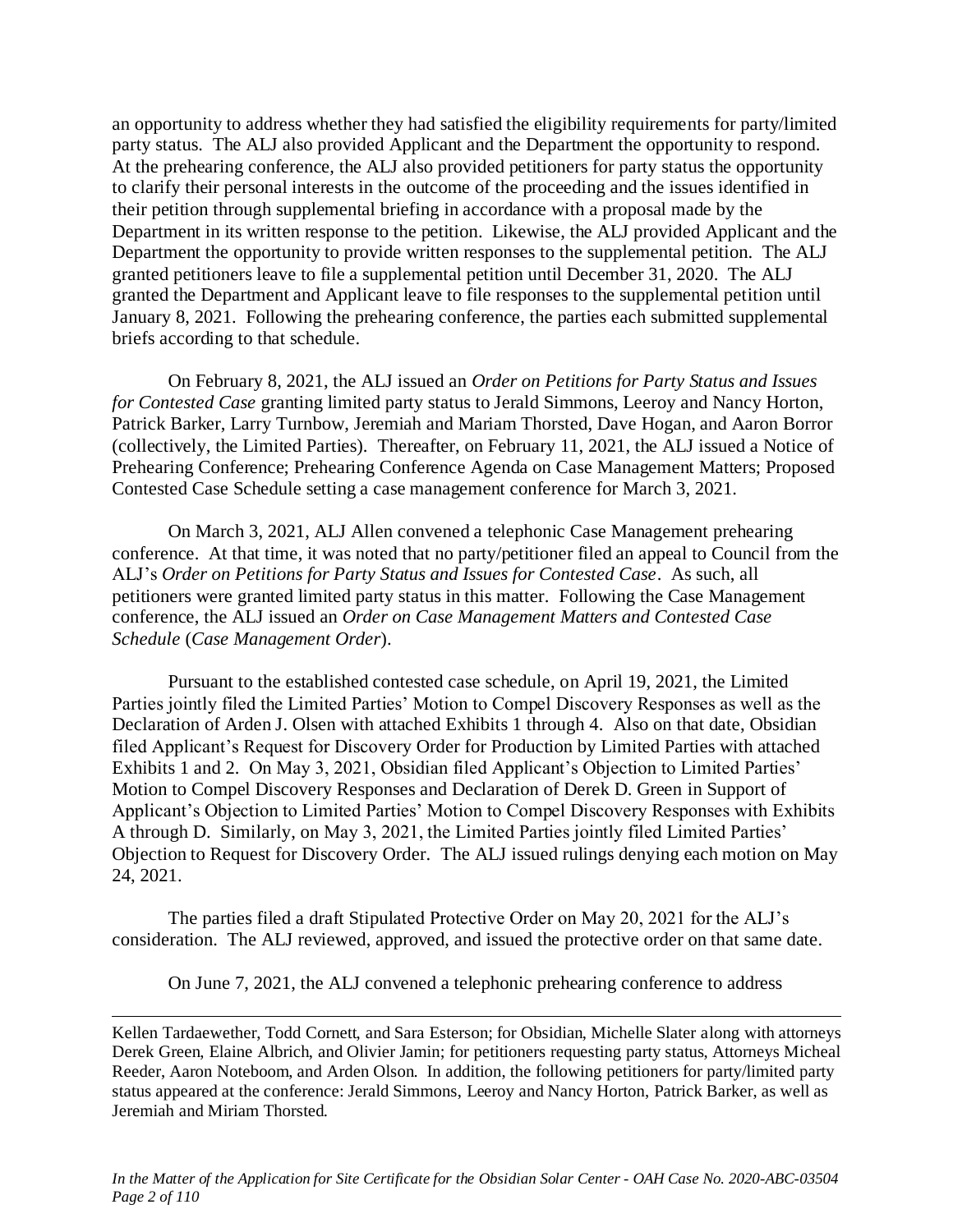inquiries from the parties and Department regarding exhibit marking conventions and submission of the Decision Making Record and Administrative Project Record (collectively, the Project Record) into evidence in advance of the date for submitting written direct testimony and exhibits on June 28, 2021. At that conference, the parties stipulated to the admission of the entirety of the two records into evidence. The ALJ accepted those records into evidence and instructed the parties to use current Department assigned naming conventions when referencing those exhibits in written direct testimony. The ALJ also assigned marking conventions for each party to use when submitting exhibits not contained in the Project Record. In addition, the ALJ and parties agreed to an additional prehearing conference to be held July 7, 2021 to hear objections to any additional exhibits offered through direct written testimony.

The limited parties filed written direct testimony and exhibits on June 28, 2021.<sup>3</sup> On that date, the limited parties also filed Petitioners' Hearing Memorandum and Petitioners' Proposed Site Certificate Conditions.<sup>4</sup> Neither Obsidian nor the Department filed written direct testimony or exhibits at that time. Nonetheless, Obsidian filed Applicant Obsidian Solar Center LLC's Proposed Site Certificate Condition to Amend the Proposed Order's Water Right Condition 2. On July 7, 2021, the ALJ convened a prehearing conference to hear objections to the limited parties' written direct testimony and exhibits. All parties appeared through counsel.<sup>5</sup> Following objections and argument from the parties, the ALJ issued rulings set forth in the Evidentiary Rulings section of this Proposed Order. At that time, the ALJ granted extensions to the contested case schedule, pertaining to submission of written rebuttal and sur-rebuttal testimony and exhibits.<sup>6</sup> At the Department's request, the ALJ established July 26, 2021 as the filing date for hearing memoranda from Applicant and/or the Department. The ALJ also scheduled an additional prehearing conference, using the Webex platform, for July 30, 2021 to address objections to rebuttal testimony and exhibits.

On July 26, 2021, Applicant filed written rebuttal testimony and exhibits along with Applicant's Opening Memorandum. The Department filed its written rebuttal testimony and exhibits on the same date. The Department also filed Oregon Department of Energy's Response

<sup>5</sup> AAG Rowe appeared on behalf of the Department. Ms. Tardaewether also appeared for the Department. Messrs. Olson and Noteboom, Attorneys at Law, appeared on behalf of the limited parties. Mr. Green appeared for Applicant. Michelle Slater also appeared for Applicant.

<sup>6</sup> Due to the ongoing COVID-19 pandemic, the ALJ also converted the hearing from an in-person format to a virtual conference proceeding using Cisco's Webex platform.

<sup>&</sup>lt;sup>3</sup> The limited parties' written direct testimony and exhibits are detailed in the Evidentiary Rulings section of this Proposed Order.

<sup>&</sup>lt;sup>4</sup> The limited parties' hearing memorandum was erroneously marked as Exhibit R20. At the July 7, 2021 prehearing conference, counsel for the limited parties agreed that document presented argument rather than evidence and withdrew the hearing memorandum from its list of exhibits. The memorandum was otherwise admitted into the record. Similarly, the limited parties marked their proposed site conditions as Exhibit R21. As those proposed conditions are permitted by the applicable administrative rules, respond to proposed conditions set out in the Department's Proposed Order, and were contemplated by the parties in advance of evidentiary filings, the ALJ found no reason to exclude them from the exhibit offerings.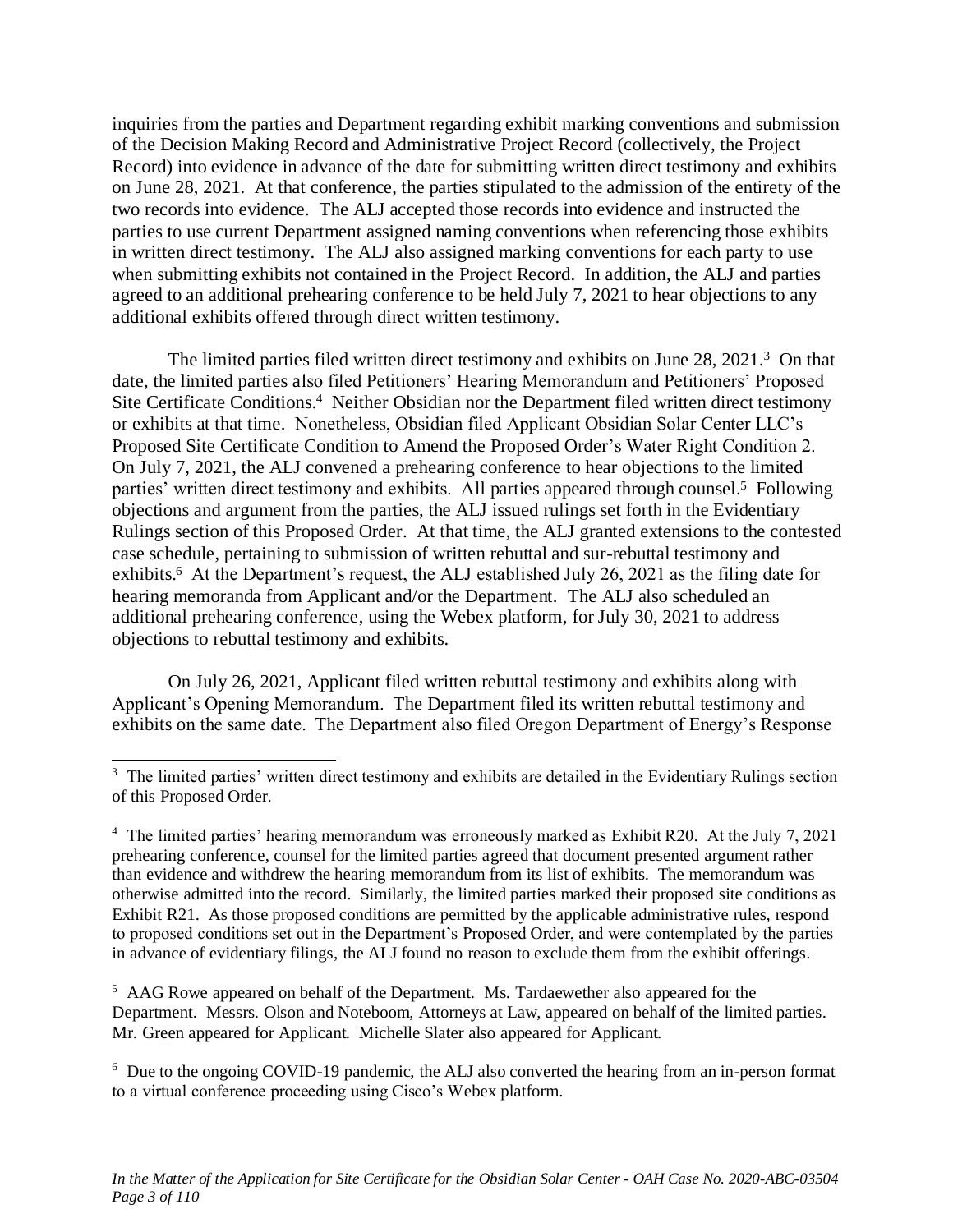to Petitioners' Proposed Site Conditions as well as Oregon Department of Energy's Response to Petitioners' Hearing Memorandum and Direct Testimony.<sup>7</sup> Finally, the limited parties filed Response to Applicant's Proposed Site Conditions.

On July 30, 2021, ALJ Allen convened a prehearing conference using the Webex virtual conference platform. AAG Rowe appeared for the Department. Mr. Olson and Mr. Noteboom appeared for the limited parties. Ms. Albrich and Mr. Green appeared as counsel for Applicant. Ms. Slater appeared as Applicant's representative. Andrew Self also appeared with Applicant to provide any technological support needed by counsel. The parties presented objections and responses to the proposed rebuttal evidence. The ALJ's rulings on the parties' objections are set forth in the Evidentiary Rulings section of this Proposed Order.

On August 9, 2021, the limited parties filed written sur-rebuttal testimony and exhibits. Those exhibits are set forth in the Evidentiary Rulings section of this Proposed Order along with any rulings on objections. On that date, the limited parties also filed Petitioners' Revised Exhibit and Witness Lists as well as Petitioners' Designation of Witnesses for Cross-Examination.<sup>8</sup> On that date, Applicant filed Obsidian Solar Center LLC's Response to Oregon Department of Energy's Proposed Site Conditions along with Applicant Obsidian Solar Center LLC's Request for Cross-Examination. Also on August 9, 2021, the Department filed Oregon Department of Energy's Request for Cross-Examination of Witnesses.

Thereafter, in accordance with the contested case schedule, Applicant filed Obsidian Solar Center, LLC's Response to Cross-Examination Requests.<sup>9</sup> In that response, Applicant objected to the limited parties' request to cross-examine Richard Morehouse on the basis that Mr. Morehouse should not be subject to cross-examination because he had not submitted any sworn testimony in this matter. The Department filed Oregon Department of Energy's Response to Limited Parties' Request for Cross-Examination on the same date. Similar to Applicant, the Department argued that Mr. Morehouse was not subject to cross-examination because he had not submitted sworn testimony in this matter. On August 17, 2021, the limited parties' filed Petitioners' Reply to Obsidian's and ODOE's Responses on Cross-Examination of Richard Morehouse. Applicant and the limited parties' each requested, via email on August 17, 2021, the opportunity to present oral argument on this issue. The ALJ granted the request.

On August 20, 2021, ALJ Allen convened an additional telephonic prehearing conference to address the objections to the limited parties' designation of Mr. Morehouse for cross-

<sup>7</sup> Applicant and the Department's rebuttal exhibits are detailed, along with objections and rulings, in the Evidentiary Rulings section of this order.

<sup>&</sup>lt;sup>8</sup> Throughout these proceedings, the limited parties refer to themselves collectively as "Petitioners" consistent with their initial Petitions for Party Status. This Proposed Order refers to the collective group as the "limited parties" for all proceedings following granting of limited party status to each as identified herein. Those terms should be read as interchangeable.

<sup>&</sup>lt;sup>9</sup> In support of this filing, Applicant also filed a Second Declaration of Ken Hamlington.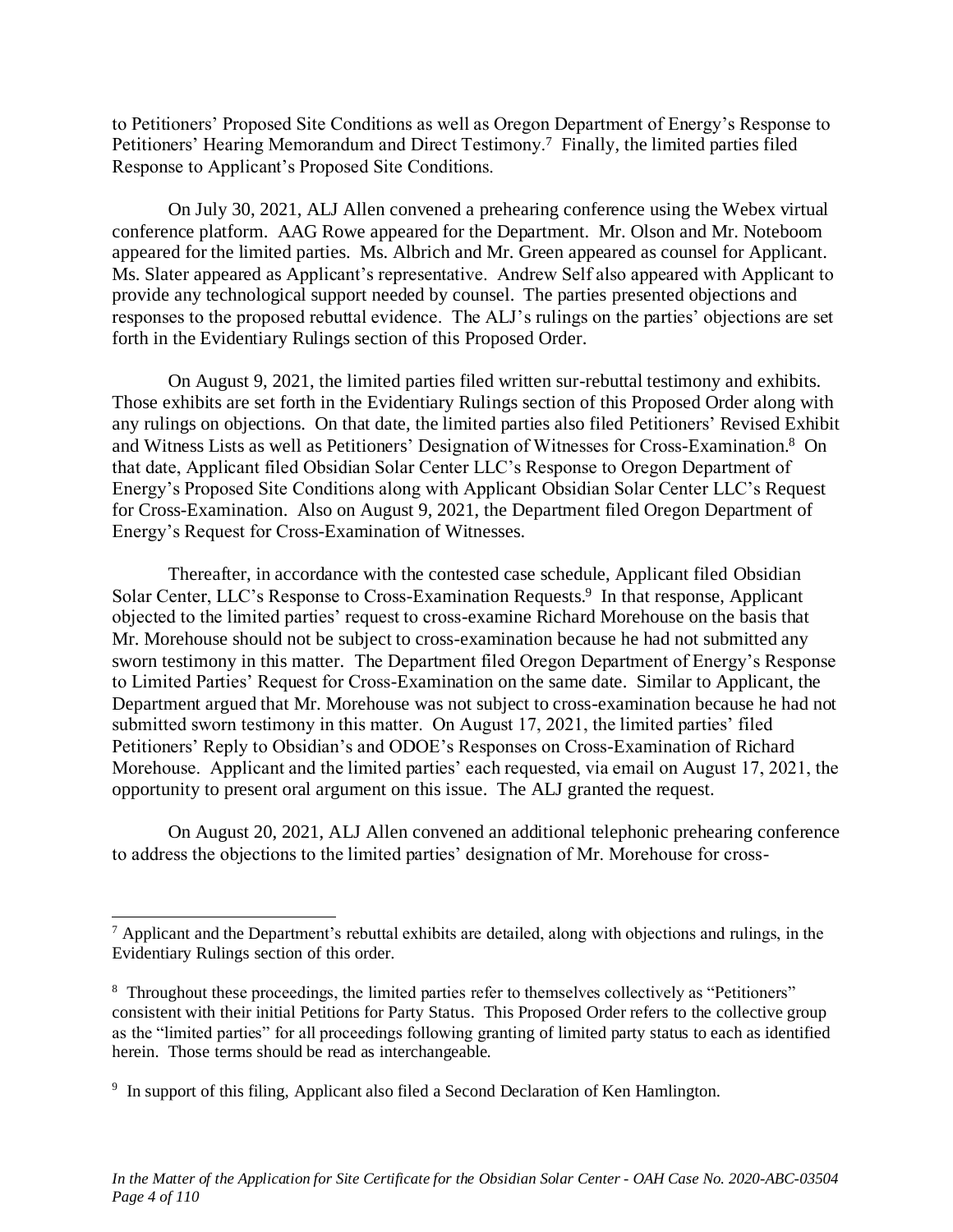examination.<sup>10</sup> After oral argument from each party, the ALJ determined that cross-examination of Mr. Morehouse was inappropriate because he had offered no sworn testimony in this matter.<sup>11</sup> The ALJ therefore denied the limited parties request to cross-examine Mr. Morehouse.<sup>12</sup> At the conference, counsel for the limited parties' also made an oral motion seeking clarification on the allocation of the burden of proof in this matter based on the language of OAR 345-021-0100(2). In response, the ALJ provided the Department the opportunity to brief the issue and reserved ruling on the motion until a later date. The Department filed Oregon Department of Energy Brief Re: Burden of Proof on August 25, 2021. The ALJ's determination of the allocation of the burden in this matter is addressed more fully below.

Throughout the prehearing proceedings, the ALJ issued written updates to Council, and parties, via email on February 16, April 16, June 15, and August 16, 2021.

A cross-examination hearing was held on August 30, 31, and September 1, 2021 via the Webex virtual conference platform.<sup>13</sup> Mr. Green and Ms. Albrich appeared on behalf of Applicant with Ms. Slater appearing as its representative. Mr. Olson and Mr. Noteboom appeared on behalf of the limited parties. Ginger Fullerton appeared with Mr. Olson to provide technical assistance. Jerald Simmons, Leeroy and Nancy Horton, Patrick Barker, Larry Turnbow, Jeremiah and Marian Thorsted, and Aaron Borror appeared for portions of the hearing over the three days of cross-examination. AAG Rowe appeared on behalf of ODOE with Sarah Esterson and Todd Cornett. The following individuals testified at the cross-examination hearing:

Laura Hutchison; Kevin Leehman; James Lyon; Alan Parks; Michael Blair Edwards; James K. Walls;

<sup>11</sup> That ruling was based, in part, on the fact that the limited parties had the opportunity to depose Mr. Morehouse during the discovery phase of this proceeding but elected not to do so based on counsel's assumption that either ODOE or Applicant would identify him as a witness through written direct or rebuttal testimony.

<sup>12</sup> In the alternative, the limited parties objected to the admission of a letters from Mr. Morehouse that appear in the project record at ODOE-OSCAPPDoc20 ASC Applicant Responses to Additional RAIs\_Combined 2020-02-24 to 2020-03-09, page 21 of 485 and ODOE-OSCAPPDOC4-35 DPO Public Comment\_Moorehose 2020-07-20, page 1 of 1. The ALJ overruled that objection as untimely.

<sup>13</sup> For ease of reference, consistency with OAH Proposed Order format, and a bit of brevity, this order refers to written direct, rebuttal, and sur-rebuttal testimony by exhibit/page number (*e.g*., R1 at [page number], for written direct testimony of Leeroy Horton). References to testimony provided at the crossexamination hearing are denoted by "Test. of [witness name]." This order does not make reference to transcripts prepared after the fact at the direction of the Department.

<sup>&</sup>lt;sup>10</sup> One final prehearing conference was held on August 27, 2021, via virtual conference. The purpose of that conference was to allow the parties to test the Webex virtual conference platform in advance of the hearing. No substantive matters were addressed at that conference.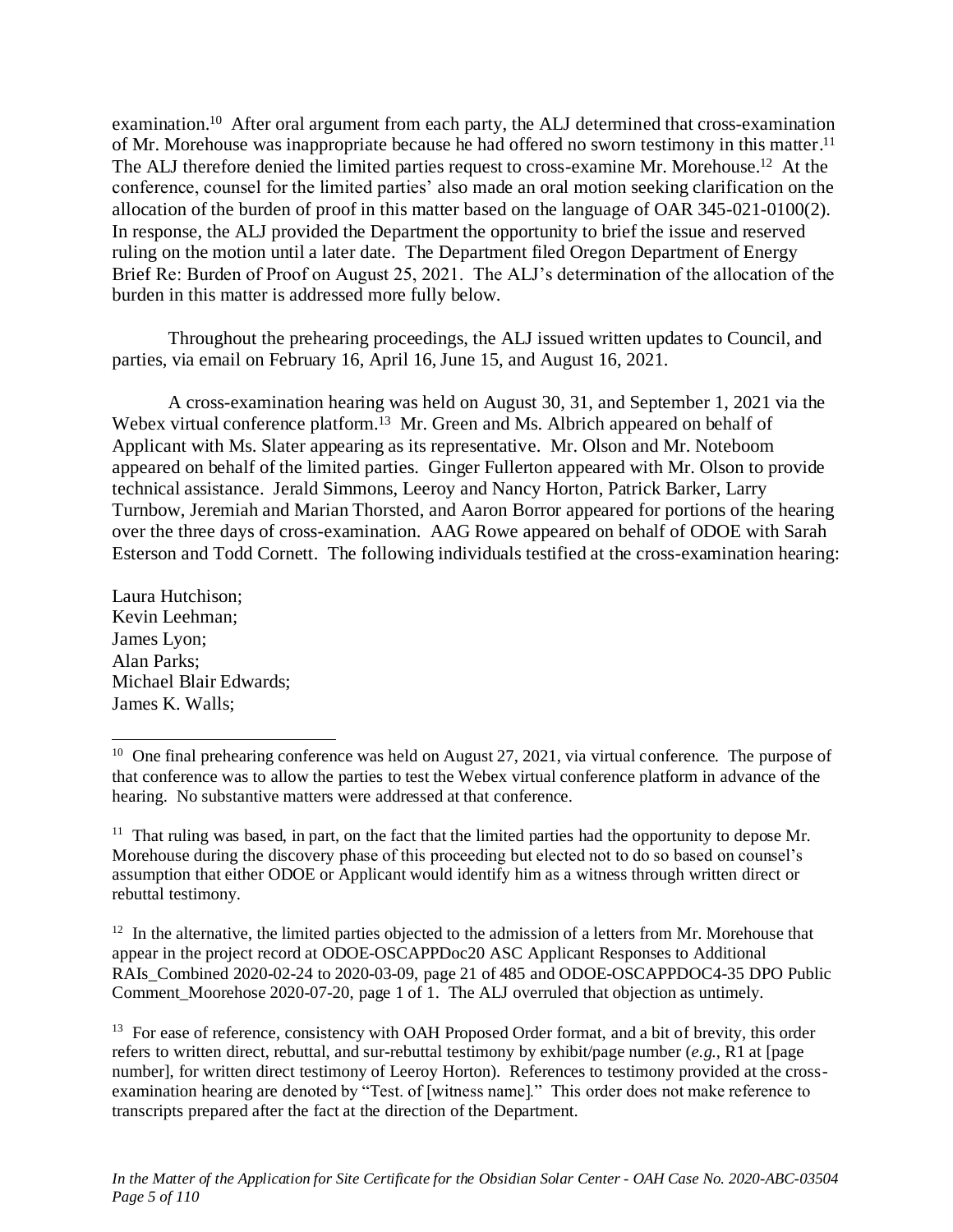Nicholas Johnson; David Todd Gregory; Greg Barron-Gafford, PhD; Darwin Johnson; Kenneth Hamlington; Craig Foster; and Donald Gallagher.

The evidentiary record closed at the conclusion of the cross-examination hearing on September 1, 2021. The ALJ held the record open for submission of written closing arguments. On September 24, 2021, ODOE filed Oregon Department of Energy's Closing Argument. Obsidian filed Applicant Obsidian Solar Center, LLC's Closing Brief with Appendix 1 and Attachment 1, consisting of at least a portion of exhibit K to the ASC. Also on that date, the limited parties filed their Proposed Findings of Fact and Conclusions of Law. Thereafter, on October 15, 2021, ODOE filed Oregon Department of Energy's Response to Limited Parties Closing Argument. Obsidian filed Applicant's Response to Closing Arguments on that same date, with Attachments A and B. Also on October 15, 2021, the limited parties filed Petitioners' Responses to ODOE an Obsidian's Closing Argument. The ALJ closed the record and took the matter under advisement on that date.

#### **BURDEN OF PROOF**

The March 10, 2021 *Case Management Order* provides the following related to the allocation of the burden of proof in this matter:

1. ORS 183.450(2): The burden of presenting evidence to support a fact or position in a contested case rests on the proponent of the fact or position. Here, the Applicant had the initial burden to establish that each of the siting standards has been satisfied. In the Proposed Order, the Department found that, subject to compliance with the recommended site certificate conditions, the proposed transmission line complies with ORS 469.300 to 469.520, and the applicable siting standards. Therefore, in this contested case, those with specific challenges to findings, conclusions and/or recommended site certificate conditions in the Department's Proposed Order bear the burden of proof. The party or limited party must show how the Applicant failed to meet its burden with regard to the siting standards and/or how the Department erred in its findings, conclusions and/or recommended site certificate conditions.

A party or limited party challenging a finding or conclusion in the Proposed Order must provide factual testimony or evidence to substantiate the claim asserted. Unsubstantiated factual argument(s) or legal conclusions are insufficient to demonstrate the Applicant's failure to establish compliance with any applicable standard.

(*Case Management Order* at 3.)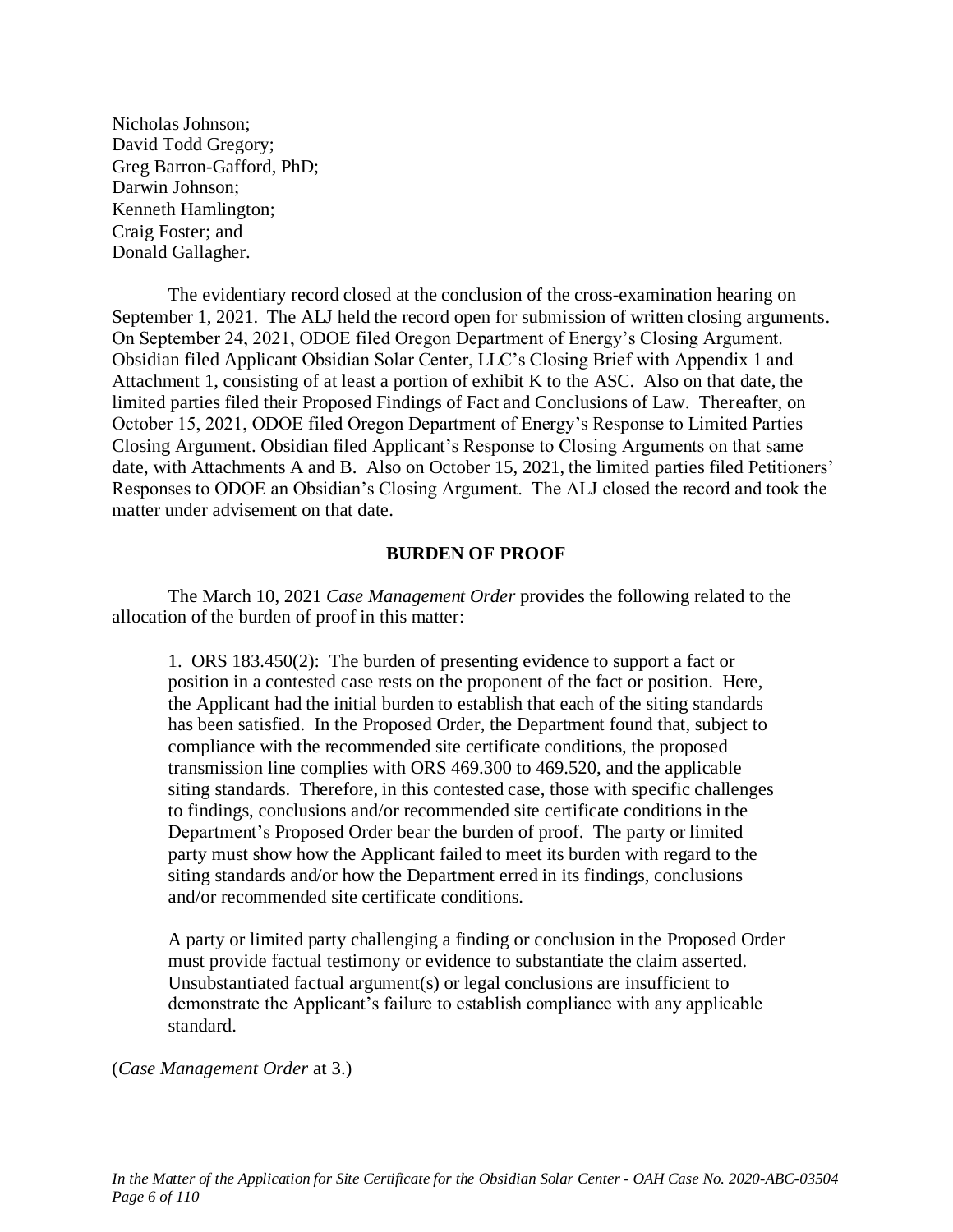At the August 20, 2021 prehearing conference, the limited parties made an oral motion seeking clarification on the allocation of the burden of proof in this matter based on the language of OAR 345-021-0100(2). As discussed above, the ALJ permitted the Department an opportunity to respond through written briefing. The Department filed that brief with the OAH on August 25, 2011. In addition, the Department revised its interpretation of the applicable administrative rule in its response to the limited parties closing argument which states:

For the Energy Facility Siting Council to issue a site certificate, an applicant must demonstrate that a preponderance of evidence on the record supports a conclusion that the facility complies with statutory requirements and applicable standards adopted by the Council. ORS 469.503(1); OAR 345-022-0000(1).

In other words, the applicant must prove to the Council that the evidence on the record (the entire record, including that leading up to a proposed order and through any contested case) demonstrates it is more probable than not the proposed facility will comply with all applicable laws and Council standards.

In an EFSC contested case proceeding:

[T]he applicant maintains the burden of proving the facility complies with applicable statutes, administrative rules, and local government ordinances. (OAR 345-021-0100(2))[.]

[A] person raising an issue in a contested case bears the burden of presenting evidence to support all facts alleged or positions taken in raising the issue. (ORS 183.450(2)).

(Oregon Department of Energy's Response to Limited Parties Closing Argument at 2, footnote omitted, emphasis original.)

The limited parties allocate for the following determination of the allocation of the burden in this matter:

Pursuant to OAR 345-021-0100(2), Obsidian has the burden of proving, by a preponderance of the evidence in this record, that its proposed facility complies with all applicable statutes, administrative rules, and local government ordinances.

([Limited parties'] Proposed Findings of Fact and Conclusions of Law at 1.)

Those positions are fundamentally similar. Nonetheless, to provide clarity and consistency in these proceedings, this Proposed Order provides the following determination of the appropriate allocation of the burdens in this matter.

To determine the appropriate allocation of the burden of proof that governs this contested case, this tribunal looks to both ORS 183.450 pertaining to evidentiary standards in contested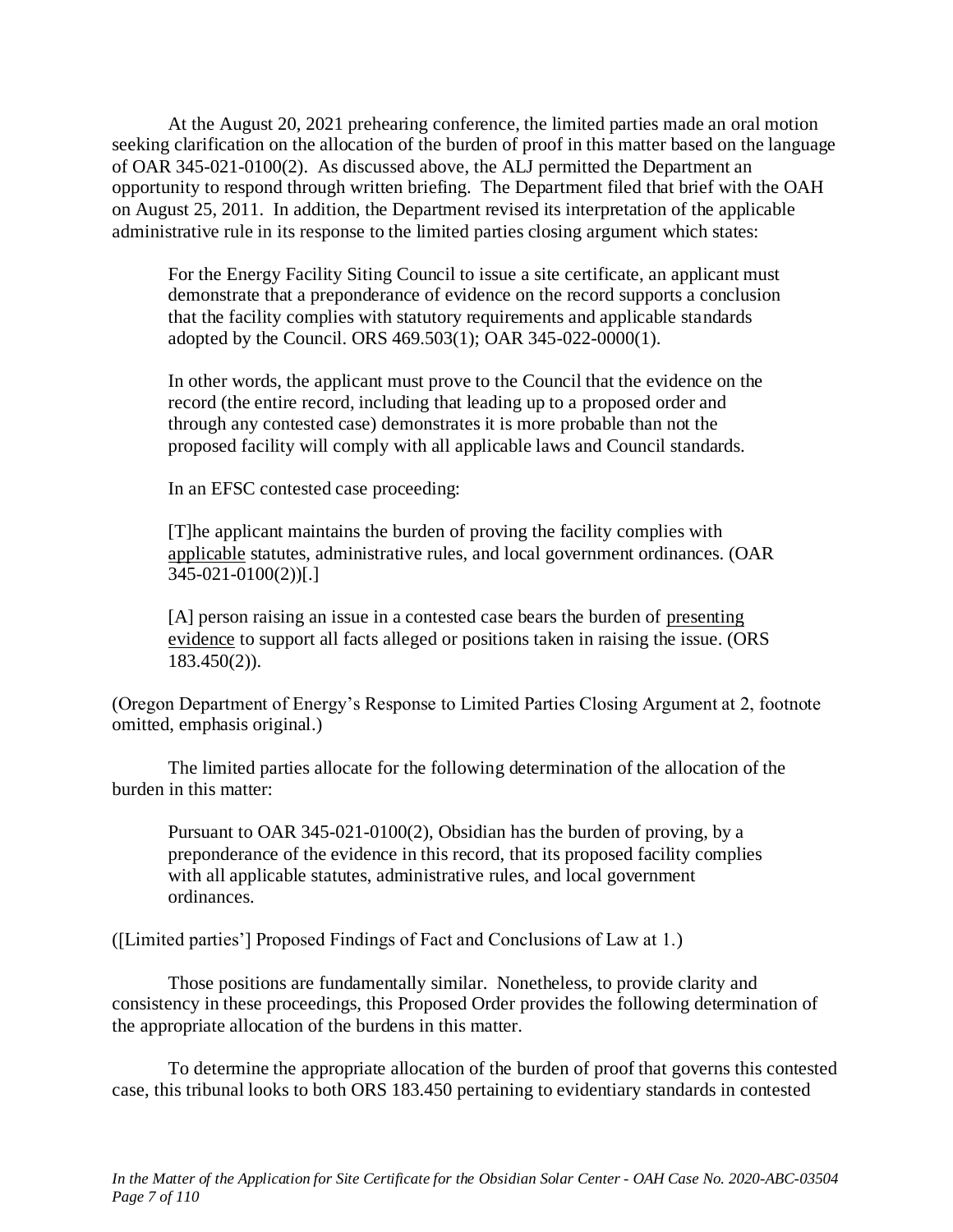cases generally, and OAR 345-021-0100(2), identifying the burden of proof in contested cases on an application for site certificate specifically. As identified above, no party/limited party in this matter disputes this position.

ORS 183.450(2) provides,

All evidence shall be offered and made a part of the record in the case, and except for matters stipulated to and except as provided in subsection (4) of this section no other factual information or evidence shall be considered in the determination of the case. Documentary evidence may be received in the form of copies or excerpts, or by incorporation by reference. *The burden of presenting evidence to support a fact or position in a contested case rests on the proponent of the fact or position.*

## (Emphasis added.)

OAR 345-021-0100(2) provides, "[t]he applicant has the burden of proving, by a preponderance of the evidence *in the decision record*, that the facility complies with all applicable statutes, administrative rules and applicable local government ordinances." Emphasis added. The term "decision record" is not defined in statutes or administrative rules pertaining to contested case proceedings on an ASC. Nonetheless, OAR 345-015-0240 defines the *decisionmaking record* and provides:

The decision-making record on an application for a site certificate includes the *decision record* for the Department of Energy's proposed order *and* the record of the contested case proceeding.

(Emphasis added.) This provision of EFSC's procedural rules distinguishes between the decision record prior to issuance of the Department's Proposed Order and the record established at a contested case hearing, including the Department's Proposed Order. Moreover, OAR Chapter 345 Division 015 contains a total of six references to the term "decision record", none of which provide additional clarity. *See also* OAR 345-015-0085(3), -0180(3). -0200(7), -0220(6), and -0320(6). Within the same chapter and division of EFSC's procedural rules the term "decision-making record" appears only once, as cited above. The lack of clarity creates some confusion in this matter. Nonetheless, that lack of clarity need not be resolved by the ALJ because the parties' stated positions on this issue both appear consistent with the applicable statute and administrative rule on this issue and the Department's interpretation is plausible and not inconsistent with the wording of the rule itself, the rule's context, or any other source of law. *See Don't Waste Oregon Com*. *v*. *Energy Facility Siting*, 320 Or 132, 142 (1994).

In *Marvin Wood Products v. Callow*, 171 Or App 175, 179 (2000), the Oregon Court of Appeals described the burden of proof, stating, "Conceptually, the burden of proof encompasses two distinct burdens: the burden of producing evidence of a particular fact (*i.e.*, the burden of production), and the burden of convincing the trier of fact that the alleged fact is true (*i.e*., the burden of persuasion)." Internal citation omitted.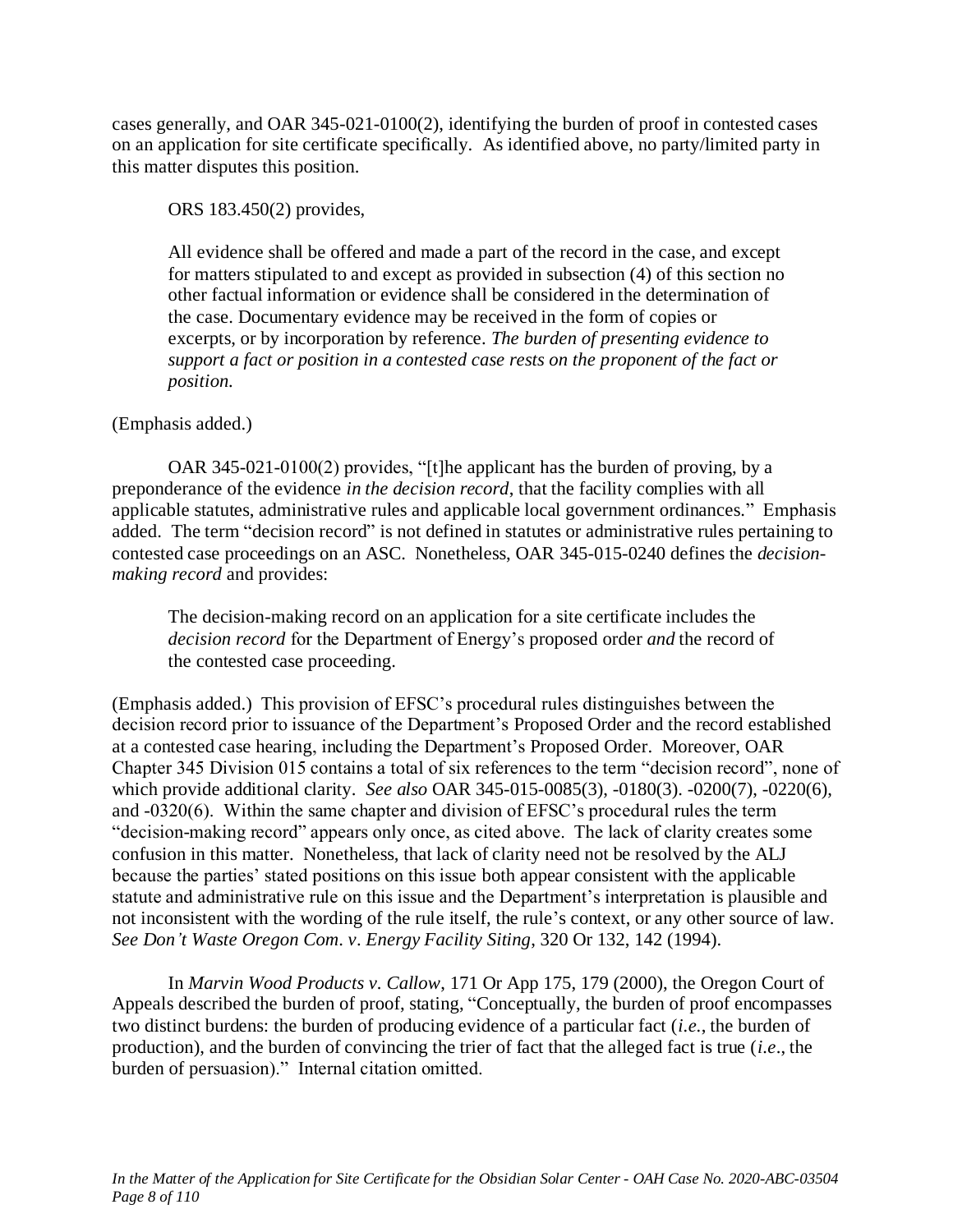ORS 183.450(2) and OAR 345-021-0100(2), together, identify the appropriate allocation of the burdens applicable to EFSC contested case proceedings on an ASC. Applicant bears the burden of proving that the proposed facility complies with all *applicable* statutes, administrative rules, and local government ordinances. The party/limited party raising an issue in this contested case by challenging the Department's Proposed Order bears the burden of producing evidence in support of the facts alleged and/or positions taken on any properly raised issue. That party/limited party also bears the burden of persuading the trier of fact that the alleged facts are true or the proffered position on the issue is correct. Neither Applicant nor the Department is required to disprove an opposing party/limited party's allegations and argument that Applicant has not met a particular statutory/regulatory requirement or Council siting standard. Rather, the party/limited party asserting a deficiency in the findings and/or conclusions in the Department's Proposed Order on the ASC bears the burden of establishing the claim or alleged facts.

Thus, Applicant maintains the burden to show, by a preponderance of the evidence in the decision record, that the proposed facility complies with the Council's siting standards and other applicable statutes and rules. The Department's Proposed Order, as conditioned, determined that the decision record on the ASC indicates Applicant satisfied the requirements for issuance of the requested site certificate. That determination creates a rebuttable presumption that Applicant has satisfied its burden to show that the proposed facility will, more likely than not, comply with all applicable statutes, administrative rules, and local government ordinances. <sup>14</sup> Thus, with regard to provisions of the Department's Proposed Order not challenged in this contested case, the presumption stands and Applicant is not required to make additional showings at the contested case hearing to meet its initial burden. With regard to those provisions of the Department's Proposed Order challenged through the petitions for party status/requests for contested case hearing, a limited party with standing on a particular issue bears the burden of producing evidence sufficient to establish his/her claim with regard to that issue (i.e., the alleged deficiency in the Department's Proposed Order) in order to rebut the presumption created by the Department's Proposed Order. Applicant has no obligation to disprove unsubstantiated claims and/or allegations raised by the limited parties.

#### **ISSUES**

1. Whether the ASC impermissibly includes development within the Fort Rock Planning Area that is more than 600 feet from existing roads in violation of Lake County Zoning Ordinance (LCZO) §24.01(A)(1) and Lake County Comprehensive Plan (LCCP) Goal 2, Policies 10 and 11.

<sup>&</sup>lt;sup>14</sup> Conceptually, it is possible that an applicant, as a party in a contested case, is not afforded the presumption because the Department's Proposed Order recommends Council deny an application for site certificate based on a failure to demonstrate the proposed facility will, more likely than not, comply with all applicable statutes, administrative rules, and local government ordinances. In such an instance, at a contested case hearing, the applicant challenging the Department's Proposed Order would bear the burden to show evidence in the decision record supports issuance of the proposed certificate. Moreover, an applicant challenging site certificate conditions proposed by the Department would bear the burden to show such conditions are unnecessary because the decision record alone supports issuance of the requested site certificate. Such is not the case here and Applicant is entitled to a presumption based on the ASC as conditioned.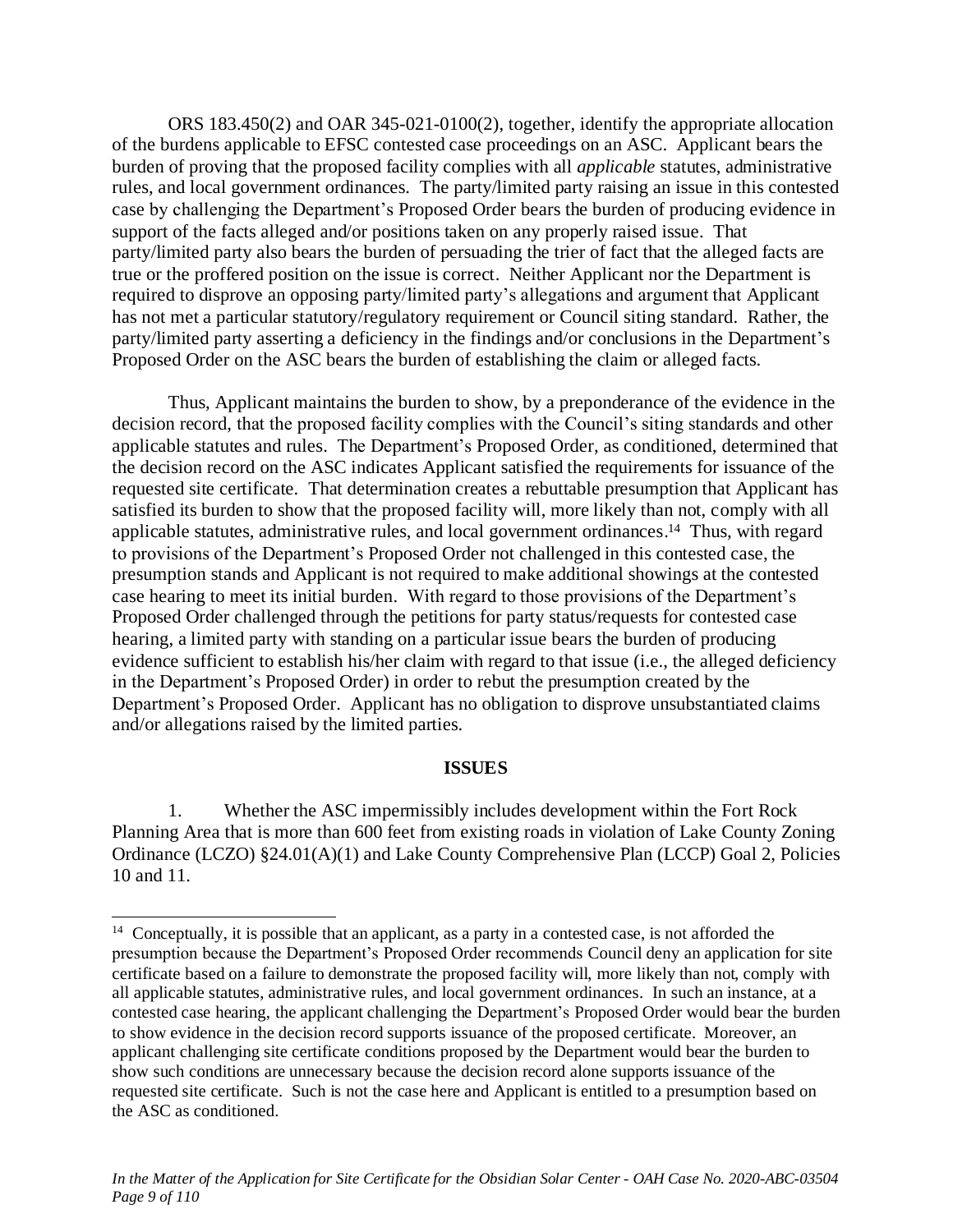2. Whether the ASC failed to demonstrate compliance with the conditional use permit requirements for non-farm use in the A-2 zone as required by LCZO 24.19 because the potential impacts including fugitive dust, invasive weeds, competition for water resources, wildlife displacement, and increased thermal energy (heat blooms) would result in a failure to demonstrate that the proposed facility is compatible with farm uses, consistent with the intent and purposes of ORS 215.243, does not seriously interfere with accepted farming practices on adjacent lands, and does not materially alter the stability of the overall land use pattern of the area.

3. Whether the ASC failed to demonstrate the proposed development will not unduly diminish agriculture from impacts of fugitive dust, invasive weeds, and wildlife displacement caused by removal of native vegetation, as well as heat blooms caused by the proposed facility, or unduly increase related public service costs in violation of LCZO §24.01(A)(1) and LCCP, Goal 2, Policy 17.

4. Whether the ASC failed to demonstrate grounds justifying an exception to LCCP Goal 3, identifying a preference for the preservation of agricultural land, as required by the LCCP and ORS 469.504(2).

5. Whether the proposed project as identified in the ASC diminishes the value of the limited parties' private property and business interests in violation of LCZO §24.01(A)(1) and LCCP Goal 2, Policy 18.

6. Whether the ASC failed to demonstrate that the design, construction, and operation of the proposed facility is not likely to result in significant adverse impacts to soil, taking into account Applicant's proposed mitigation, in violation of OAR 345-022-0022.

7. Whether the application proposes development that exceeds the existing capacity of public and private utilities or facilities, including county roads to provide water needed for the construction of the facility, without Applicant providing funds for the increased services, in violation of LCZO §24.01(A); LCCP Goal 11, Policy 1; and LCCP Goal 13, Policy 14.

8. Whether the application failed to demonstrate that the proposed development is compatible with existing uses and will not diminish living conditions in violation of LCZO  $§24.01(A)(1)$  and LCCP Goal 9, Policy 1.

9. Whether the Department's Proposed Order erred by imposing a condition limiting the Applicant to 5,000 gallons of water per well per day rather than limiting the Applicant's water use to a total of 5,000 gallons per day.

# **EVIDENTIARY RULINGS**

As addressed above, in addition to the stipulated project record, the parties<sup>15</sup> in this

<sup>&</sup>lt;sup>15</sup> As used in this order, the term "parties" refers to Applicant and the Department as full parties to the proceedings and the limited parties identified above.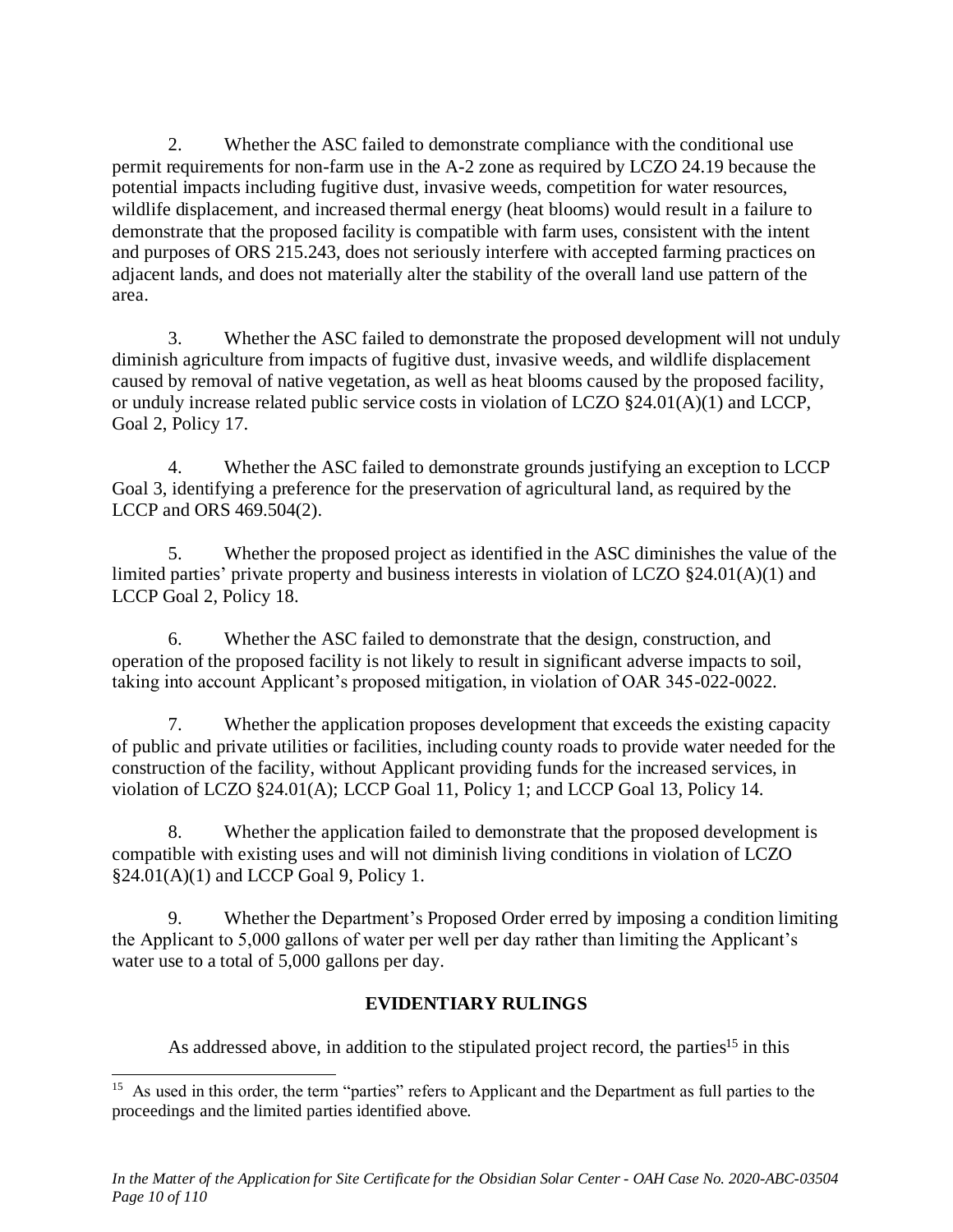matter filed written direct, rebuttal, and sur-rebuttal testimony, with accompanying exhibits, in advance of the cross-examination hearing. Each party marked the declarations/affidavits of testifying witnesses according to the marking conventions provided by the ALJ. The parties' offerings are as follows:

# Limited parties' Exhibits:<sup>16</sup>

- R2 Declaration of LeeRoy Horton, with attached exhibits A through D;
- R3 Declaration of Jerald Simmons;
- R4 Declaration of Patrick Barker;
- R5 Declaration of Larry Turnbow;
- R6 Declaration of Jeremiah Thorsted;
- R7 Declaration of Mariam Thorsted;
- R8 Declaration of David Hogan, with attached exhibit 1;
- R9 Declaration of Aaron Borror;
- R10 Declaration of Hugh Barrett, Rangeland Management Consultant, with attached exhibit 1; 17
- R11 Declaration of Terry Craigg, Soil Scientist;<sup>18</sup>
- R12 Declaration of Gregory W. Moore, MAI, with attached exhibits A through  $\mathrm{E};^{19}$
- R13 Declaration of Dean Apostol, Scenic and Visual Resource Specialist, with attached exhibits A and B; 20
- R14 Declaration of Jim Lord, Professional Engineer (P.E.), with attached exhibits 1 and  $2;^{21}$
- R15 Declaration of Brian Meiering, Professional Wetland Scientist (PWS), with attached exhibits 1 and 2; 22
- R16 Declaration of Jake Obrist, Public Works Manager for the City of La Pine, Oregon, with attached exhibit A;
- R17 Declaration of Julian W. Marrs, with attached exhibits A and B;
- R18 Declaration of Aaron J. Noteboom, with attached exhibits 1 and 2;
- R19 Declaration of Arden J. Olson, with attached exhibits A through D;
- R21 Petitioners' Proposed Site Certificate Conditions;

- <sup>18</sup> The limited parties designated Mr. Craigg as a soils expert.
- <sup>19</sup> Member, Appraisal Institute.
- $20$  The limited parties designated Mr. Apostol as a visual impact expert.
- $21$  The limited parties designated Mr. Lord as an engineering expert.
- $22$  The limited parties designated Mr. Meiering as their wildlife expert in this matter.

<sup>&</sup>lt;sup>16</sup> As addressed in the History of the Case above, the limited parties' withdrew Exhibits R1 and R20, their exhibit/witness list and Hearing Memorandum respectively, due to the lack of evidentiary value of the documents.

 $17$  The limited parties designated Mr. Barrett as a rangeland expert.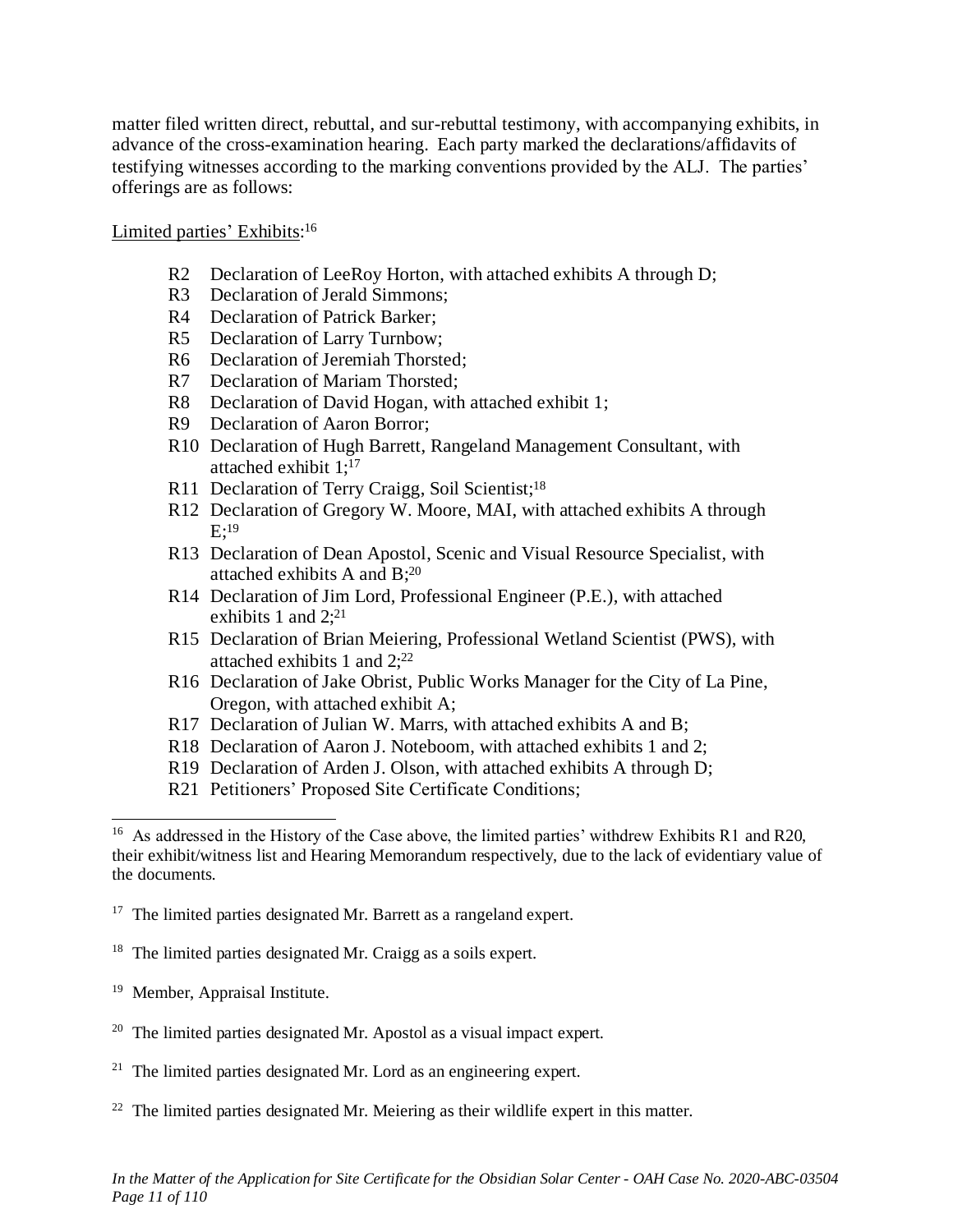- R22 Sur-Rebuttal Declaration of Hugh Barrett;
- R23 Sur-Rebuttal Declaration of Terry Craigg;
- R24 Sur-Rebuttal Declaration of Gregory W. Moore, MAI;
- R25 Sur-Rebuttal Declaration of LeeRoy Horton;
- R26 Sur-Rebuttal Declaration of Arden J. Olson;
- R27 Declaration of Aaron J. Noteboom;
- R28 Excerpts of 2020-2021 Uniform Standards of Professional Appraisal Practice (USPAP); and
- R29 Article: *Controlling Ground Squirrel Damage to Forages and Field Crops, Ditches and Dams.* F.C. Rulofson, P. Test, and W.D. Edge.

The Department raised a general objection to the limited parties' Exhibits R2 through R19 as not in compliance with the ALJ's instructions in the *Case Management Order*. That order required "[w]ritten testimony must reference the issue or issues to which the proffered testimony relates." *Case Management Order* at 8. In response, the Department proposed allowing counsel for the limited parties to identify the issues covered by each witness's testimony. Counsel for the limited parties agreed and provided the following association, after which the Department withdrew its objection:

Exhibit  $R2 -$  Issues 2-6, and 8; Exhibit R3 – Issues 5 and 8; Exhibit R4 – Issues 2-5, and 8; Exhibit  $R5$  – Issues 3-5, 7, and 8; Exhibit  $R6 -$  Issues 2, 3, and 5; Exhibit  $R7 -$  Issues 2-6, and 8; Exhibit  $R8 -$  Issues 2, 3, 5, and 8; Exhibit  $R9$  – Issues 2-5, 7, and 8; Exhibit  $R10 -$  Issues 2, 3, and 6; Exhibit  $R11 -$  Issues 2, 3, and 6; Exhibit R12 – Issues 3 and 5; Exhibit  $R13 -$  Issues 4, 5, and 8; Exhibit  $R14 -$  Issues 1-3, and 8; Exhibit R15 – Issues 2 and 3; Exhibit  $R16 -$  Issues 2, 3, and 8; Exhibit R17 – Issue 3; Exhibit R18 – Issue 1; and Exhibit  $R19$  – Issues 2, 3, and 8.

Exhibits R2 through R9 and R17 through R19 and R21 through R24, R28 and R29 were admitted into the record without objection. Exhibits R10 through R16 were admitted into the record over Applicant's objections that the limited parties failed to designate expert witnesses timely. Exhibits R25 through R27 were admitted over Applicant's objections of relevance.

#### ODOE's Exhibits:

D1 Written Rebuttal Testimony of Sarah Reif and Jon Muir, ODFW, on Behalf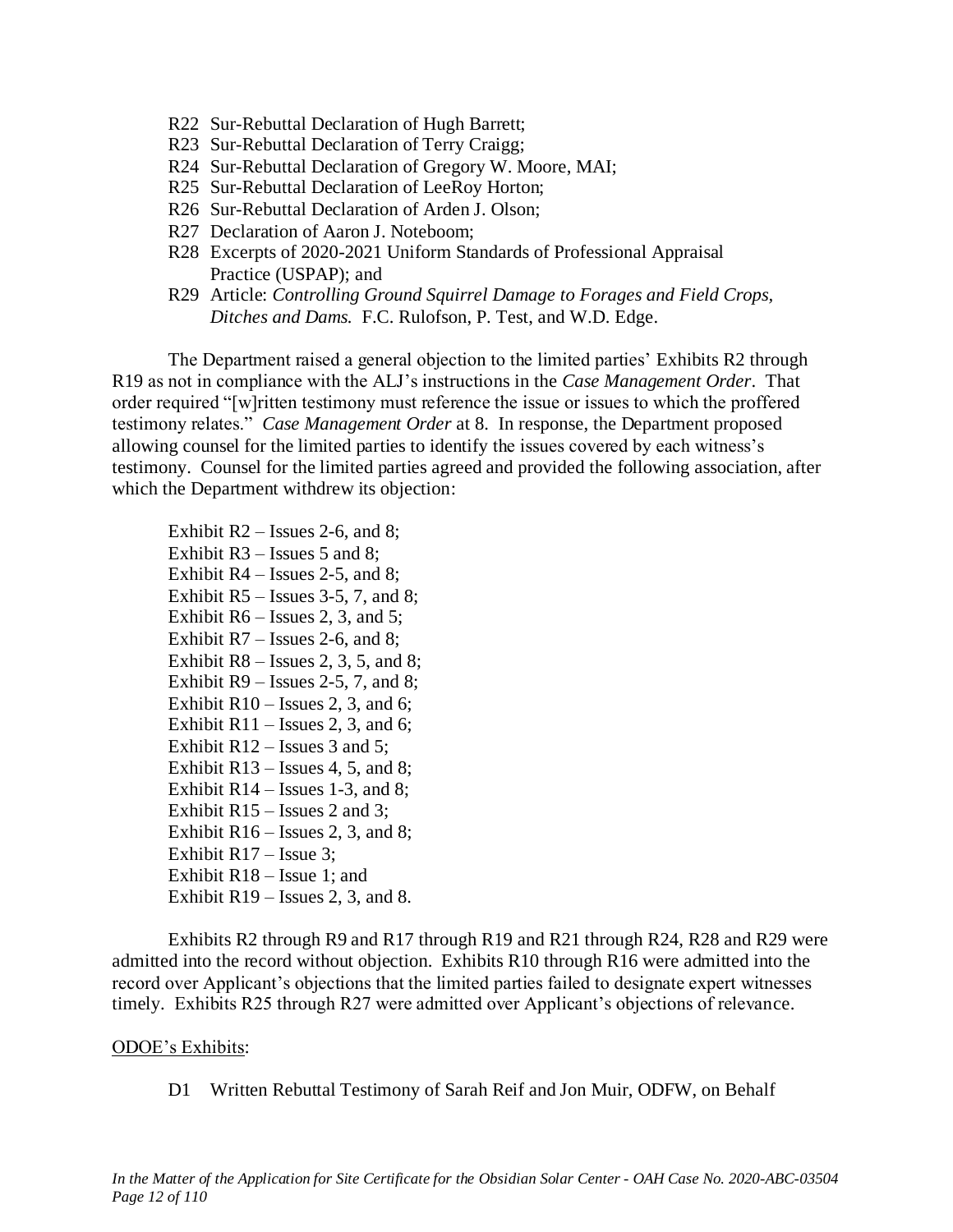of the Oregon Department of Energy;<sup>23</sup>

- D2 Written Rebuttal Testimony of Michael Blair, ODEQ, for the Oregon Department of Energy;<sup>24</sup> and
- D3 Written Rebuttal Testimony of Frank Messina, ODEQ, for the Oregon Department of Energy.<sup>25</sup>

ODOE's Exhibits D1 through D3 were admitted in the record without objection.

## Applicant's Exhibits:

- A1 Prepared Rebuttal Testimony of Craig Foster [Wildlife Biologist] on Behalf of Obsidian Solar Center LLC;
- A2 Prepared Rebuttal Testimony of Aaron DeJoia [Environmental Soil Scientist and Agronomist] on Behalf of Obsidian Solar Center LLC;
- A3 Prepared Rebuttal Testimony of Donny Gallagher [Director of Engineering, Swinerton Renewables] on Behalf of Obsidian Solar Center LLC;
- A4 Prepared Rebuttal Testimony of Greg Barron-Gafford, PhD [Earth Scientist] on Behalf of Obsidian Solar Center LLC;
- A5 Declaration of Alan Parks;
- A6 Declaration of Jim Walls, Founding Director of Lake County Resources Initiative (LRCI);
- A7 Declaration of Nick Johnson, Executive Director of LRCI;
- A8 Declaration Tom Andrews;
- A9 Declaration of Kevin Leehmann, President of the High Desert Rangeland Fire Protection Association;
- A10 Declaration of Ken Hamlington;
- A11 Declaration of D. Todd Gregory;
- A12 Declaration of Kirk Moore, Applicant's Senior Analyst for Renewable Development;
- A13 Declaration of Laurie Hutchinson; Project Director for Applicant;
- A14 Prepared Rebuttal Testimony of Jim Lyon [MAI] on Behalf of Obsidian Solar Center LLC;
- A15 Prepared Rebuttal Testimony of Darwin Johnson [Planning Director, Lake County Planning Department] on Behalf of Obsidian Solar Center LLC;
- A16-A Article: *An Exploration of Property-Value Impacts Near Utility-Scale*

 $24$  Mr. Blair is the Stormwater Program Coordinator for the Oregon Department of Environmental Quality.

 $25$  Mr. Messina is an air quality inspector and permit writer for the Oregon Department of Environmental Quality.

<sup>&</sup>lt;sup>23</sup> ODOE initially offered Exhibit D1 at Written Rebuttal Testimony of Sarah Reif. ODOE was granted leave to amend Exhibit D1 after self-disclosing that, after filing the document, ODOE learned that Mr. Reif had consulted with Mr. Muir in preparing her written testimony. Ms. Reif is a Natural Resource Specialist with the Oregon Department of Fish and Wildlife (ODFW), and works as the Statewide Energy Coordinator for that agency. Mr. Muir is a Wildlife Biologist with ODFW. No party objected to this amendment.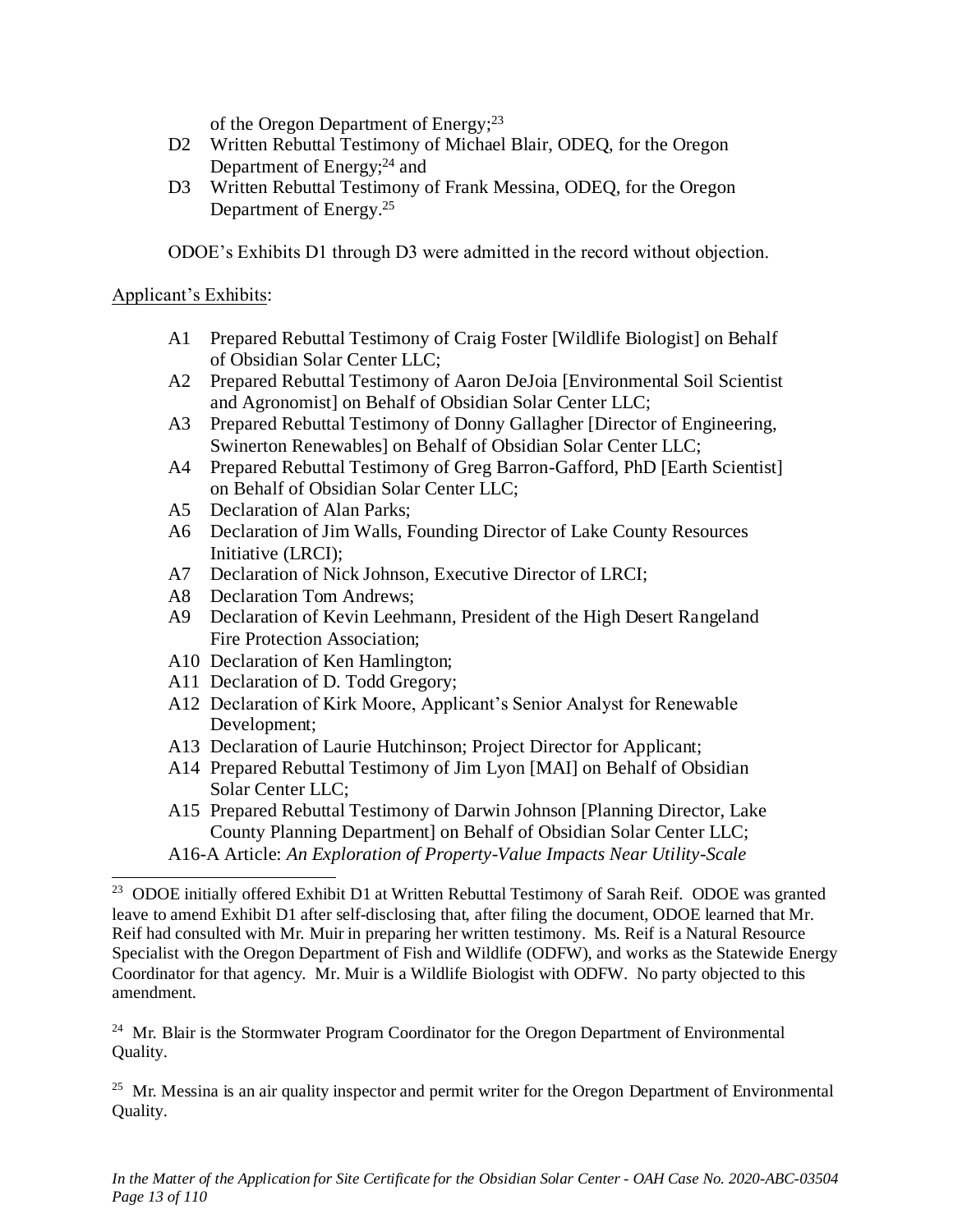*Solar Installations.* Leila Al-Hamoodah, Kavita Koppa, Eugenie Schieve, D. Cale Reeves, Ben Hoen, Joachim Seel and Varun Rai. (May 2018.); and A16-B Article: *Property Value Impacts of Commercial-Scale Solar Energy In Massachusetts and Rhode Island.* Vasundhara Gaur, and Corey Lang, Department of Environmental and Natural Resource Economics University of Rhode Island. (September 29, 2020.)

Applicant's Exhibits A1 through A4, A10, A11, A14, A16-A, and A16-B were admitted into the record without objection. The ALJ admitted Exhibits A5 through A9, A12, and A13 over the limited parties' relevance objections. The limited parties also objected to the admission of Exhibit A15 on the grounds that, in its original form, it did not constitute sworn testimony. Applicant acknowledged the inadvertent error and submitted a corrected Exhibit A15 on August 3, 2021. No renewed objection was received and the ALJ admitted Exhibit A15 into the record.

The ALJ also considered the following documents in ruling on the issues in this contested case: Petitioners' Proposed Site Certificate Conditions and Applicant Obsidian Solar Center LLC's Proposed Site Certificate Condition to Amend the Proposed Order's Water Right Condition 2.

#### **FINDINGS OF FACT**

*Overview of the proposed facility.*

1. Applicant is owned by Obsidian Renewables, LLC and Lindgren Development, Inc. (OSCAPPDoc4-01 ASC Exhibit A 2019-10-17 at 6.) Lindgren Development, Inc. is owned by Swinerton, Inc. which also owns Swinerton Renewable Energy (SRE) and Swinerton Builders. (Ex. A3 at 2-4.)

2. Applicant proposes to construct a photovoltaic (PV) solar power generation facility and related or supporting facilities (the proposed facility) in Lake County, Oregon. The proposed facility will consist of up to 3,921 acres and provide a nominal generating capacity of up to 400 megawatts (MW) alternating current (ac) (up to 680 MW direct current (dc)). The proposed facility will have an average generating capacity of up to 200 MWac. (OSCAPPDoc4- 01 ASC 2019-10-17 Exhibit-A at A1, and Exhibit-B at B1.)

3. Applicant initially proposed 7,000 acres for potential development across four areas of the proposed facility and associated generation tie (gen-tie) transmission line corridors. After completing necessary resource studies Applicant reduced the site boundary to avoid and minimize impacts to resource. (OSCAPPDoc4-01 ASC 2019-10-17 Exhibit-B at B2.)

4. The proposed facility will consist of up to 1.7 million PV modules (solar panels), using up to 246,444 posts, with 160 transformers, and 160 inverters. (OSCAPPDoc4-01 ASC 2019-10-17 Exhibit-B at B5, see also Figure B-1.)

5. Applicant intends to engage SRE to provide general contractor, design and engineering, and operation and maintenance services for the facility. SRE has built more than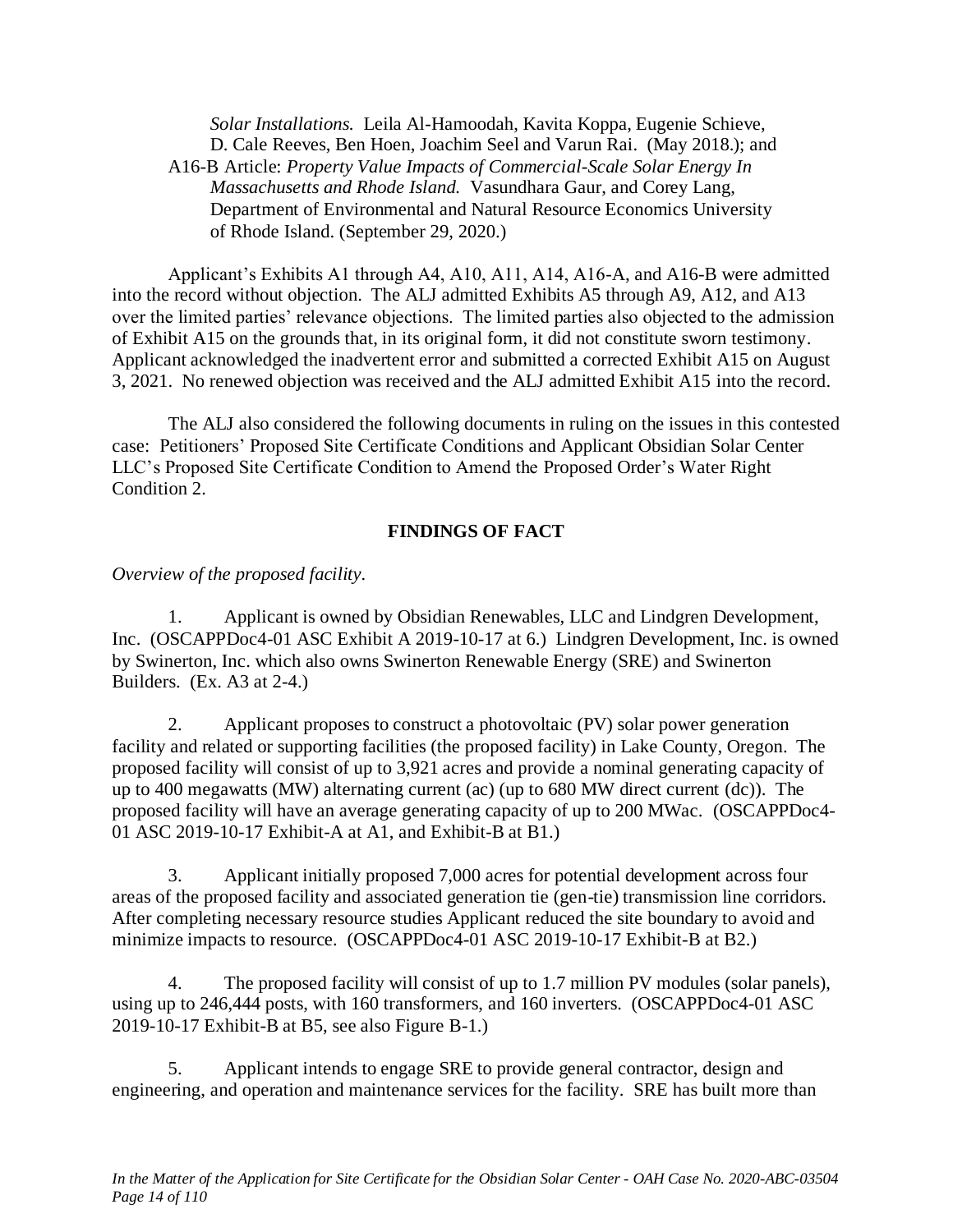120 solar projects, including at least 18 in Oregon generating in excess of 200 MWac. Seventeen of SRE's solar projects are located in eastern Oregon. (Ex. A3 at 2.)

6. The power generated by the proposed facility will run from a collector substation via an overhead 115-kV gen-tie transmission line to a new 115/500-kV substation near the point of interconnection with the Portland General Electric 500-kV transmission line. The proposed facility will include a double-circuit 115 kV overhead gen-tie transmission line of approximately 2 miles. The gen-tie transmission line will be located in a 60-foot-wide corridor within the site boundary. (OSCAPPDoc4-01 ASC 2019-10-17 Exhibit-B at B10.)

7. The ASC identifies two potential layouts, one with battery storage facilities and one without, within the proposed facility footprint. Applicant estimates construction of the proposed facility will take approximately two years to complete. (OSCAPPDoc4-01 ASC 2019- 10-17 Exhibit-B.)

8. The proposed facility will include approximately 50 miles of internal and perimeter road. The proposed facility will also include approximately 18 miles of 7-foot high perimeter fencing. (OSCAPPDoc4-02 ASC Exhibit B 2019-10-17 at 7, 11, and 13.)

9. The site of the proposed facility includes geographic areas referred to as Area A and Area D, along with the designated transmission line corridor. Within the boundary of the proposed facility, approximately 332 acres are identified as avoidance areas where no disturbance will occur due to the sensitivity of environmental resources. (OSCAPPDoc2 Proposed Order with Attachments 2020-10-09 at 15, 17.)

10. The proposed facility is approximately 10 miles east of the unincorporated community of Fort Rock and 6 miles northwest of Christmas Valley, which is also an unincorporated community in northern Lake County, Oregon. Area A contains approximately 3,900 acres, located primarily on private land with some overlap on approximately 640 acres of public land currently owned by the Oregon Department of State Lands (DSL). Oil Dri North Road runs along the eastern border of Area A as well as a portion of the northern border. (OSCAPPDoc2 Proposed Order with Attachments 2020-10-09 at 15.)

11. The proposed facility is located in Oregon's high desert. The soils in the area of the proposed facility site consist primarily of ashy loamy sand / fine sand. Those soils fall within hydrologic soil groups A and B, indicating a low to moderately low runoff potential when saturated due to the free transmission of water through the soil. (OSCAPPDoc4-09 ASC Exhibit I 2019-10-17 at 6-7.)

12. Soils within the proposed facility site belong predominantly to wind erodibility group 1, indicating they are most susceptible to erosion from wind. (OSCAPPDoc4-09 ASC Exhibit I 2019-10-17 at 6-7.)

13. The soil erodibility factor for the predominant soils within the proposed facility site range from 0.2 to 0.28, indicating a moderate level of water erosion potential. (OSCAPPDoc4-09 ASC Exhibit I 2019-10-17 at 6-7.)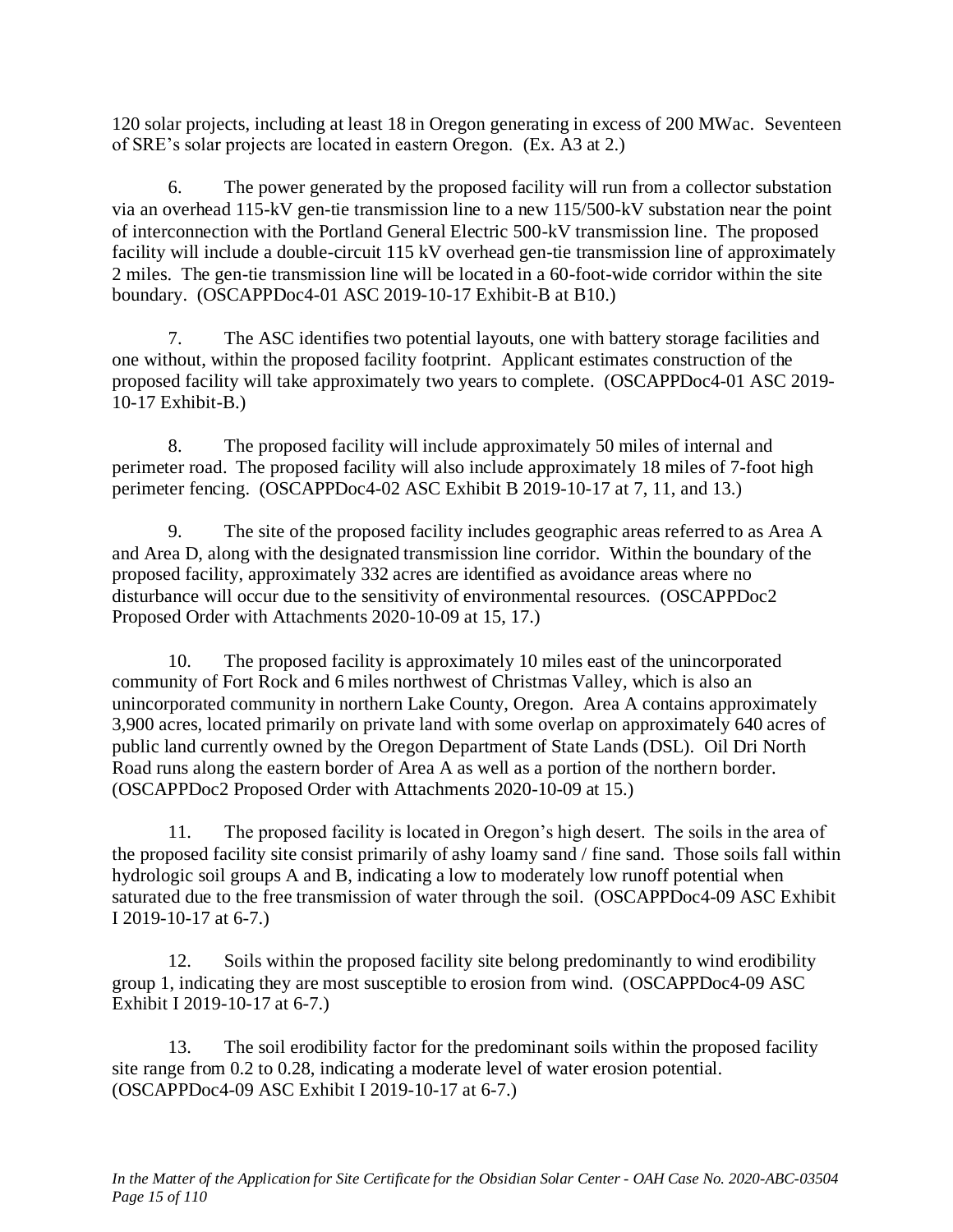14. According to the National Resource Conservation Service (NRCS), the predominant soil types within the proposed facility belong to land capability class VI. Class V through VIII soils with no history of irrigation are considered non-arable and are not suitable for cultivation. (OSCAPPDoc4-09 ASC Exhibit I 2019-10-17 at 8-9; *see also* Exhibit K 2019-10-17 at 7.)

15. Within the proposed facility, Area A will contain the solar panel blocks, battery storage enclosures, inverter/transformer units, collector substations, above and belowground electrical collection system, and operations and maintenance buildings, all within the perimeter fencing. (OSCAPPDoc2 Proposed Order with Attachments 2020-10-09 at 15.)

16. Area D is approximately two miles west of Area A and is located on about 44 acres of private land. The 115/500 kV step-up substation and point of interconnection will be included in Area D of the proposed facility. (OSCAPPDoc2 Proposed Order with Attachments 2020-10-09 at 15.)

17. Primary access to Area A would be provided from Oil Dri Road (County Road S-14 G), a local access road that provides connection between Christmas Valley Road and Country Road 5-12 A. Secondary access to Area A would be located north of County Road 5-12A. Primary access to Area D would be provided from Connley Lane (County Road 5-10 C). (OSCAPPDoc2 Proposed Order with Attachments 2020-10-09 at 13.)

18. Internal roads would be a minimum of 12 feet in width; the perimeter road would be 20 feet wide with additional space to provide at least a 30-foot, noncombustible, defensible space clearance to help prevent the spread of any fires from within or outside of the site boundary. (OSCAPPDoc2 Proposed Order with Attachments 2020-10-09 at 13.)

19. The proposed facility will include a double-circuit 115 kV transmission line, extending approximately one-half mile within a private property transmission easement and approximately one and one-half miles within the existing right-of-way for Connelly Lane, connecting Area A to Area D. The Department's Proposed Order requires that the private property easement must be secured prior to start of construction. The proposed transmission line will be supported by approximately 37 monopole structures, up to 6 feet in diameter, spaced approximately 300 feet apart, and approximately 70 feet in height. The supports will be set on concrete foundations up to 20 feet deep, which may have directional anchoring system structures. (OSCAPPDoc2 Proposed Order with Attachments 2020-10-09 at 14-18.)

20. Richard Morehouse owns approximately 3,000 acres of the propose facility site. The portion of the proposed facility site owned by Mr. Morehouse has no water right for irrigation. Without irrigation water, the majority of Mr. Morehouse's land is of little to no value for commercial agriculture or grazing. Mr. Morehouse is unable to obtain water rights for irrigation on the property due to a permanent moratorium on new irrigation rights in the area in place since approximately 1984. (OSCAPPDoc4-35 DPO Public Comment Morehouse 2020-07- 20; Ex A5 at 2.)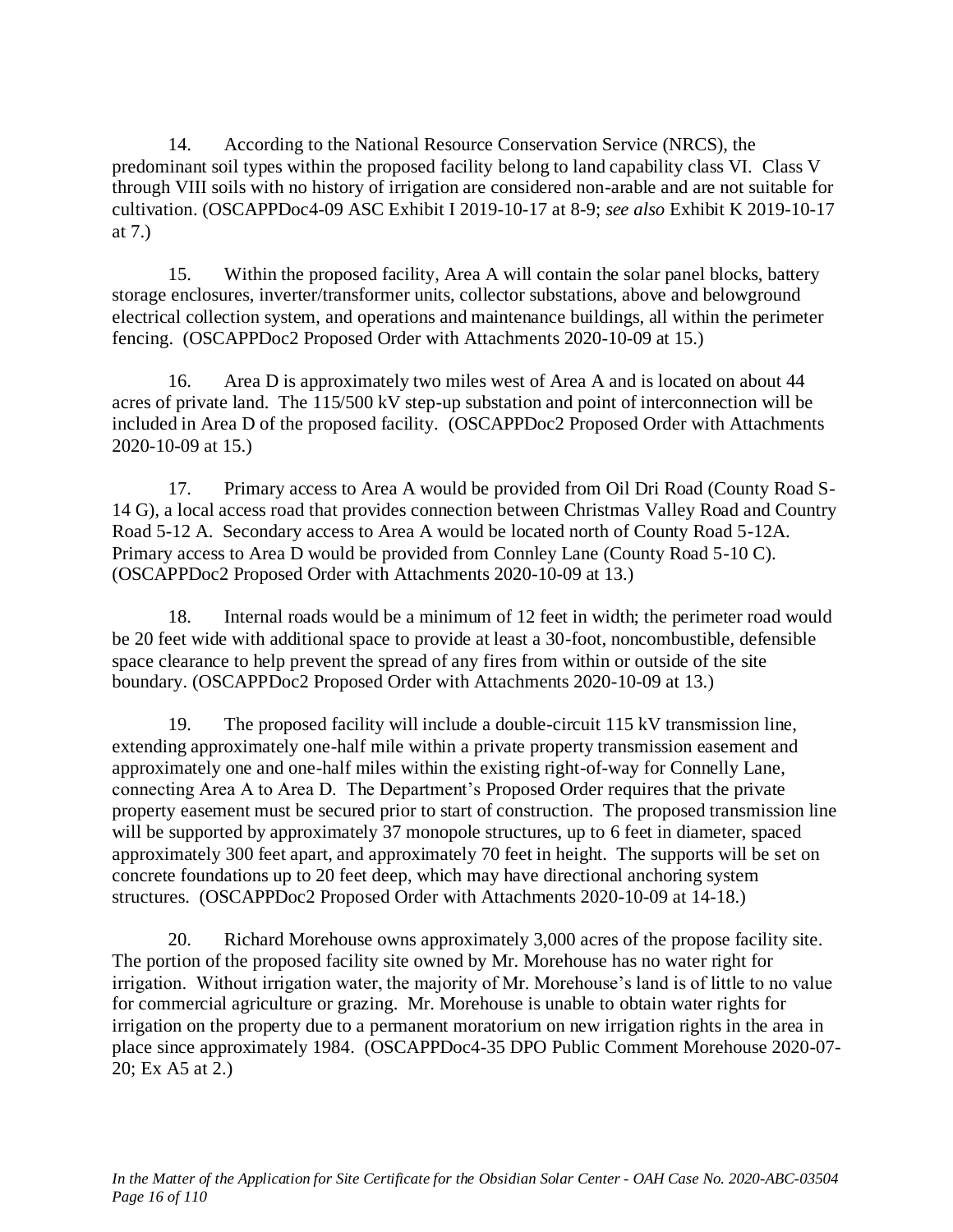21. Applicant anticipates having a rolling construction schedule, with modest construction activities in the beginning, increasing to an average rate of 0.8 MW per day. Over the course of the estimated two year construction schedule, Applicant expects to have crews working on approximately 60-acre sections at any given time. (OSCAPPDoc4 02 ASC Exhibit B 2019-10-17 at B-1; OSCAPPDoc4 21 ASC Exhibit U 2019-10-17 at U-2.)

22. Applicant intends to mow vegetation in solar module installation areas to within 6 inches of the ground surface, rather than grading the site, or to allow construction vehicles to drive on and crush vegetation in the site, leaving the root system intact. Posts for supporting the solar panels will be driven into the soil hydraulically. Construction activities are not likely to have an adverse impact on soil compaction. (OSCAPPDoc4-09 ASC Exhibit I 2019-10-17 at 12-13.)

23. Removal of native vegetation and disturbance of surface soil is likely to exacerbate wind erosion of soils within the proposed facility site during the construction period and sometime thereafter until vegetation can be reestablished. Solar panels and support posts will likely serve as impediments to wind shear, reducing soil erosion to some degree. (OSCAPPDoc4-09 ASC Exhibit I 2019-10-17 at 14.)

# *Special advisory group appointment and identification of applicable substantive criteria.*

24. For small solar projects in Lake County, the county has jurisdiction to review and, if it chooses, approve a project under the LCZO. Larger projects such as the proposed facility fall within the jurisdiction of EFSC. (Ex. A15 at 3.)

25. Because the proposed facility will be located within Lake County, EFSC designated the Lake County Board of Commissioners (LCBC) as the Special Advisory Group (SAG), required by ORS 469.480(1), on February 23, 2018. (OSCAPPDoc2 Proposed Order with Attachments 2020-10-09 at 46; OSCNOIDoc4-2 Lake County Special Advisory Group Appointment Order 2018-02-23; Ex. A15 at 3.)

26. On March 29, 2018, the SAG identified the following articles and sections of the LCZO as applicable substantive criteria for the ASC:

Article 3 Agricultural Use Zone: A-2: Section 3.02 Permitted Uses – Subsection C: Section 3.04 Conditional Uses – Subsection B; Section 3.05 Dimensional Standards – Subsections F, G and H; Article 18 Significant Resource (SR) Combining Zone: Section 18.05 Reduced Preservation Review Criteria – Subsection D; Article 20 Supplementary Provisions: Section 20.01 Supplementary Provisions; Section 20.08 Vision Clearance Area; Section 20.09 Riparian Habitat – Subsections A, B and C; Section 20.12 Fences: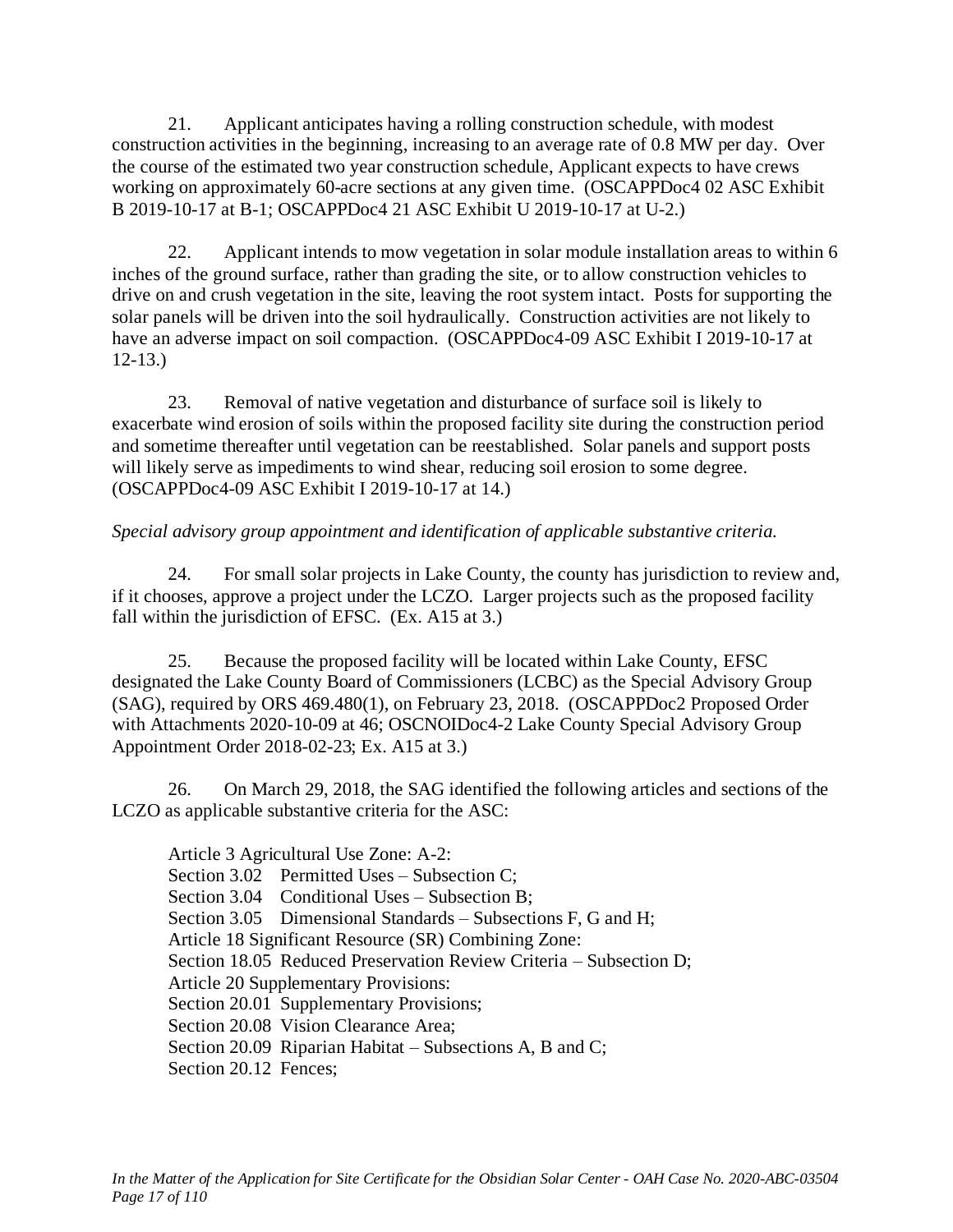Section 20.13 Compliance with and Consideration of State and Federal Agency Rules and Regulations;

Article 24 Conditional Uses:

Section 24.01 Authorization to Grant or Deny Conditional Uses – Subsections A; Section 24.18 Renewable Energy Facilities;

Section 24.19 Criteria for Nonfarm Uses, Excluding Farm Related or Accessory Uses, in an A-1 or A-2 Zone[.]

(OSCNOIDoc14-3 Lake County SAG Comments 2018-03-29; *see also* OSCAPPDoc2 Proposed Order with Attachments 2020-10-09 at 46-47.)

27. In addition, the SAG identified select provisions of the Lake County Comprehensive Plan (LCCP) as applicable substantive criteria applicable to the ASC as follows:

Goal 2 Planning Process – Policies 17 and 18; Goal 3 Agricultural Lands – Policy 12; Goal 5 Open Space, Scenic and Historic Areas and Natural Resources – Policies 3, 4, 5, 8, 10, 13, 14 and 16; Goal 6 Air, Water and Land Resource Quality – Policies 1, 3, 4, 5 and 11; Goal 9 Economic Development – Policies 1, 6 and 8; Goal 11 Public Services and Facilities – Policies 1, 4 and 6; Goal 12 Transportation – Policy 8; Goal 13 Energy Conservation – Policies 1 and 3; Goal 14 Urbanization – Policy 9[.]

(OSCNOIDoc14-3 Lake County SAG Comments 2018-03-29; *see also* OSCAPPDoc2 Proposed Order with Attachments 2020-10-09 at 47.)

28. The LCBC appointed Darwin Johnson, Director of the Lake County Planning Department (LCPD), as the contact person for purposes of its SAG obligations to EFSC and the Department. The LCBC authorized Mr. Johnson to respond to all inquiries on its behalf. (Ex. A15 at 3; *see also* OSCNOIDoc14-3 Lake County SAG Comments 2018-03-29 at 3.)

29. Mr. Johnson has served as the Director of LCPD for more than 10 years. In that role, he provides technical assistance to the Lake County Planning Commission (LCPC) and the LCBC. Mr. Johnson is responsible for the administration and implementation of the LCZO and LCCP, as well as the review of land use and land division applications. LCZO contains siting criteria for renewable energy facilities within Lake County. (Ex. A15 at 2.)

# *Land use, statewide and local planning goals.*

30. The land upon which Applicant proposes to construct the facility is zoned for agricultural use (A-2). Under the LCZO, the purpose of A-2 zoning is to preserve grazing and other agricultural uses on the land. (OSCAPPDoc2 Proposed Order with Attachments 2020-10- 09 at 47.)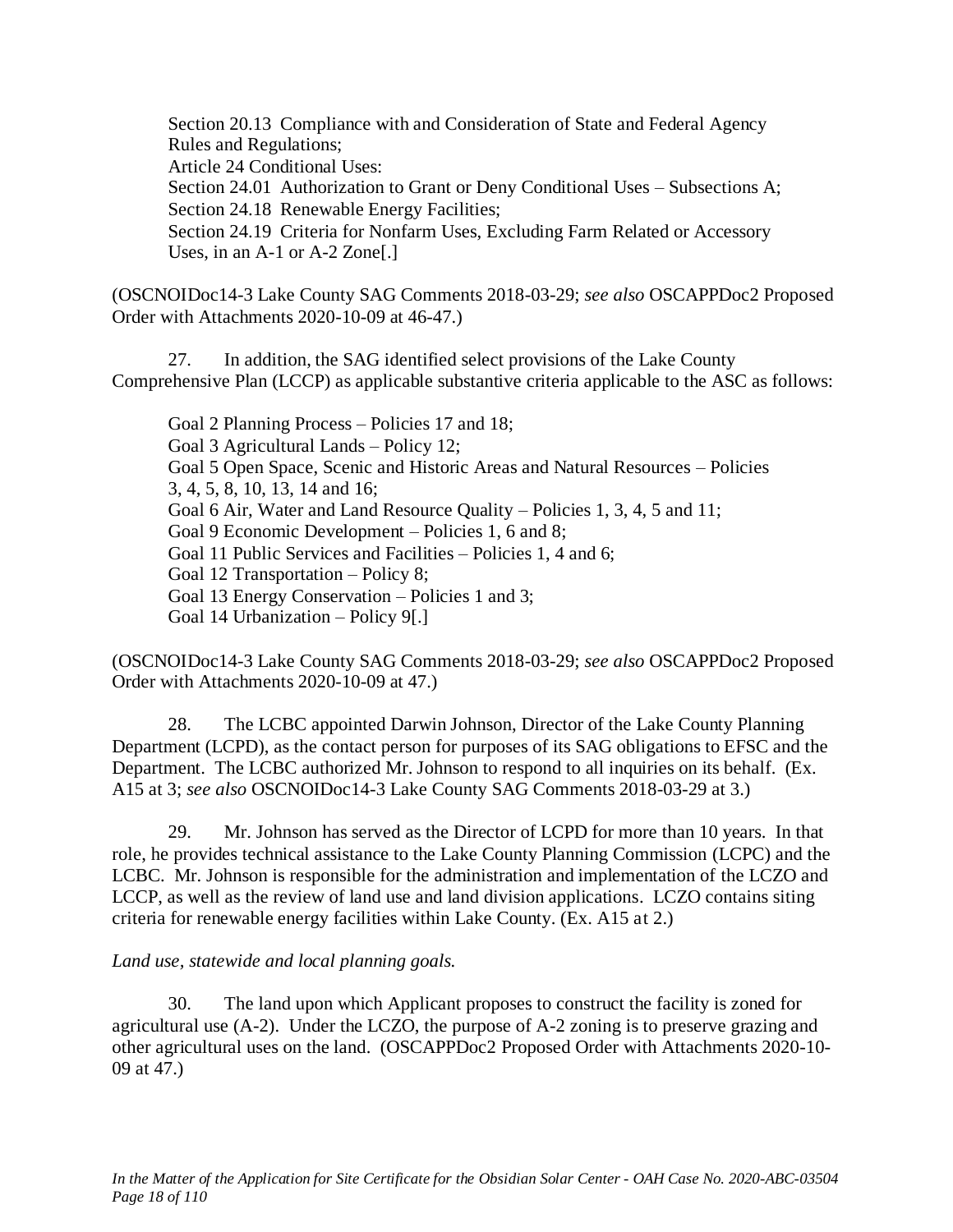31. The LCCP establishes the county's overarching policy choices and the LCZO implements those policies. According to the SAG, Lake County has approved multiple solar energy projects. In doing so, LCBC primarily relies upon the LCZO which, in its interpretation, implements the LCCP. (OSCNOIDoc14-3 Lake County SAG Comments 2018-03-29; Ex. A15 at 3-4.)

32. According to the SAG, the LCCP is not directly applicable to conditional land use applications unless the SAG identifies one or more provisions of the LCCP as applicable criteria for a particular land use application. In determining which, if any, provisions of the LCCP constitute applicable criteria, the LCPC considers multiple factors such as the nature of the conditional use proposed, the project location, the resource designation of the proposed location, and the inventoried resources at that location, if any. (Ex. A15 at 5.)

33. In the opinion of the SAG, only those policies specifically identified through comments provided on March 29, 2018, constitute applicable criteria for the ASC. From the SAG's perspective, neither Applicant nor the Department were required to evaluate compliance with provisions of the LCCP not identified as applicable criteria. (Ex. A15 at 6.)

34. The SAG reviewed Exhibit K to the ASC and determined that Applicant and the Department properly addressed all applicable criteria from the LCCP identified on March 29, 2018 and correctly determined compliance with LCZO  $\S$ 24.01(A)(1). (Ex. A15 at 6; test. of Johnson.)

35. According to Mr. Johnson, the LCPC is required to weigh various factors when making a determination of suitability for non-farm use on agricultural lands. In this matter, the LCPC previously found the proposed facility site unsuitable for agricultural uses, due to poor soil conditions and a moratorium on water rights, when it approved two smaller solar projects proposed to be located on the same land owned by Mr. Morehouse. (Ex. A15 at 9.)

36. The LCPC determined Applicant properly inventoried accepted farming practices in the area surrounding the proposed facility site and identified potential impacts to those practices. The LCPC also determined that the ASC, as conditioned in the Department's Proposed Order, adequately addresses potential impacts through proposed minimization and mitigation techniques. (Ex. A15 at 8.)

37. Based on the size of the proposed facility, Applicant understood an exception to Statewide Planning Goal 3 (Goal 3) would be required. In the ASC, Applicant stated its purported reasons justifying the exception as:

The proposed facility will not have significant adverse impacts on accepted farm use within the surrounding area (referred to as the analysis area). According to the ASC, the following reasons justify removing approximately 3,900 acres within the proposed facility site for a defined period of time to promote other policies of importance within the county and across the state and region: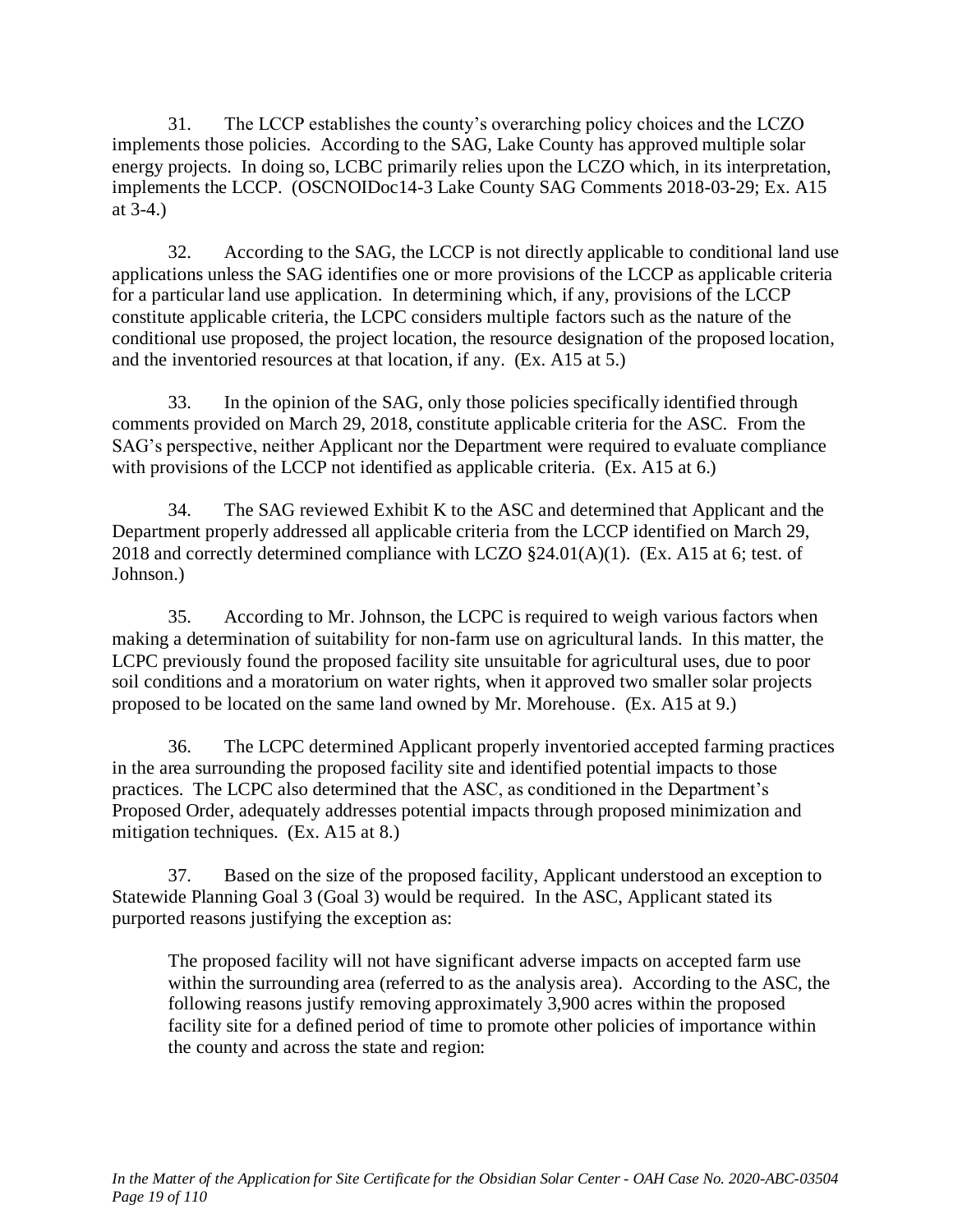- The Goal 3 exception does not seek to permanently remove land from agricultural use. Per the terms of the lease and the proposed Site Certificate conditions, the land would be returned to agricultural use following retirement and restoration of the Facility.
- Up to 3,921.3 acres of solar generation promotes rural economic development by creating jobs and adding to the tax base of Lake County. For additional information, refer to "Economics" under Section K.5.4.2.
- The availability of reliable renewable energy that will be produced by the solar array will help attract, recruit, and retain energy-dependent businesses to Oregon that have renewable energy procurement policies.
- The Facility will promote the renewable energy policies of Lake County and support the Lake County Resources Initiative.
- The land within the Facility site boundary is of low value for agricultural production given the quality of the underlying soils and the lack of available irrigation water rights. The temporary loss of this land is insignificant when considering the other available agricultural land in Lake County[.]
- Oregon's Renewable Portfolio Standard (RPS) establishes a requirement for how much of Oregon's electricity must come from renewable resources like solar. The current RPS is set at 50 percent by 2040. In addition to Oregon's RPS, private companies have their own renewable energy procurement policies, which increase the demand for renewable energy in Oregon. These public and private policies are intended to reduce greenhouse gas emissions, mitigate climate impact, and reduce reliance on carbon-based fuels. Solar generation, like the proposed solar array, helps further these public and private policies and outweigh temporarily removing up to 3,921.3 acres from Goal 3 protection.

(OSCAPPDoc4-11 ASC Exhibit K 2019-10-17 at 37-38.)

38. To address concerns of environmental impacts from the proposed facility, Applicant referred Council to exhibits filed with the ASC including I (Soils), J (Wetlands), P (Fish and Wildlife), Q (Threatened and Endangered Species), as well as portions of Exhibit U (Public Services) pertaining to wastewater and storm water. (OSCAPPDoc4-11 ASC Exhibit K 2019-10-17 at 38-39.)

39. With regard to economic impacts of the proposed facility, the ASC states, in part:

\* \* \* The Facility will contribute to the rural economic development and add to the tax base in Lake County, and thus the economic consequences associated with removing these acres from agricultural use will not rise to the level of ["]significant.<sup>["]</sup> Based on 2012 Census data, Lake County has 657,055 acres in farms, with approximately 67 percent in pastureland, 20 percent in cropland, and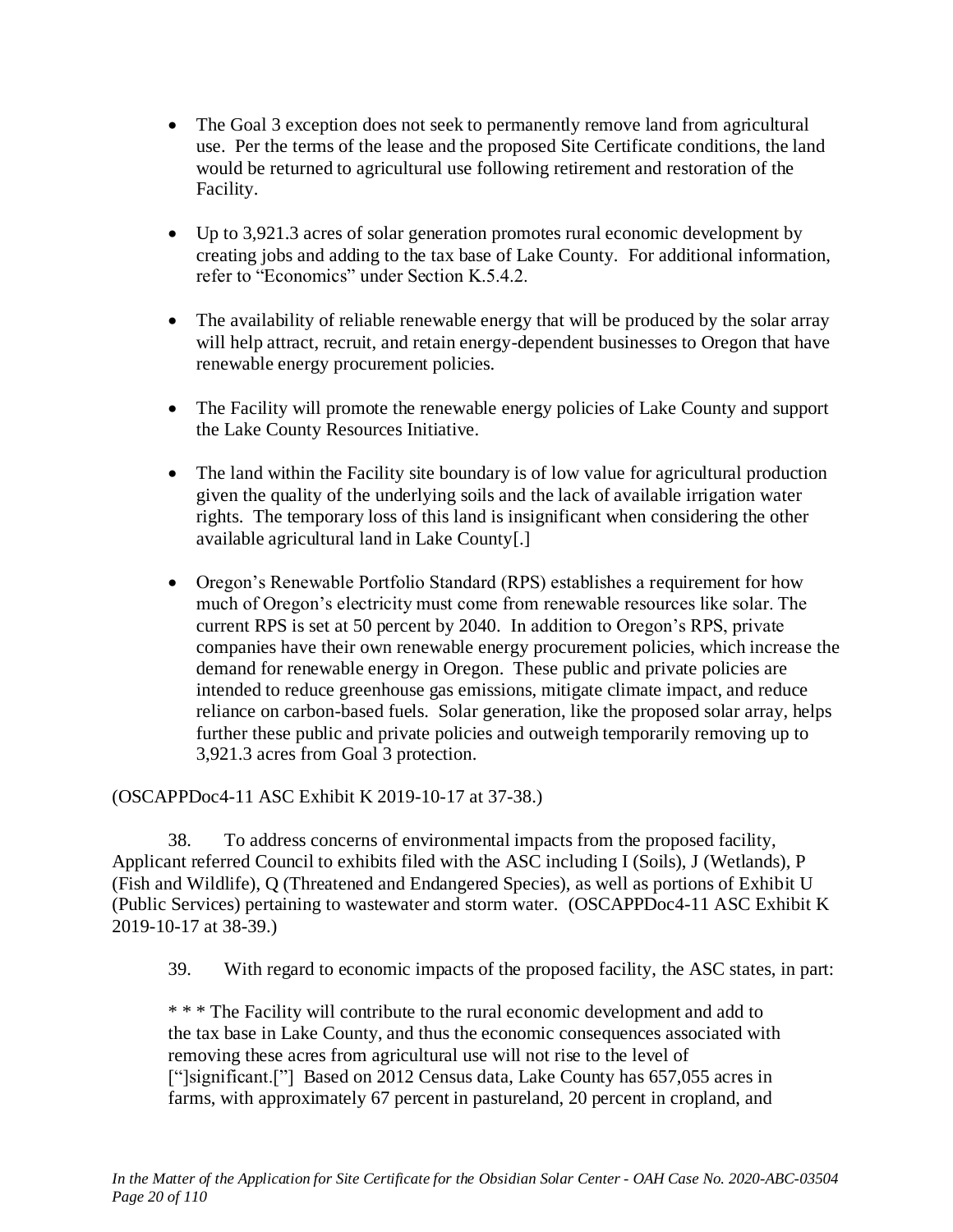the remainder in woodland or other uses  $**$ . The Facility will use, for the life of the project, approximately 3,921.3 acres of land that otherwise would be used for occasional grazing and thus considered agricultural. This amounts to only 0.32 percent of the privately owned land in the county, or 0.6 percent of the acres in farms while adding to the Lake County tax base. Further, the underlying landowners will benefit from the lease payments for the acreage. In addition, approximately 150 new temporary jobs will be created on site during construction, and 6 to 10 new permanent jobs during operation, and indirect benefits come from construction workers living, eating, and working in the vicinity.

Applicant has negotiated a Strategic Investment Program (SIP) Agreement with Lake County dated December 5, 2018. Under the SIP Agreement, for the first 15 years, the first \$50,000,000 in real market value is taxable at its assessed value (plus an annual three percent increase). During that 15-year period, the Facility owner will pay to the County an annual Community Service Fee (CSF) of \$2,000 per MWac of nameplate installed capacity. If the Facility is fully built-out at 400 MWac nameplate installed capacity, the total annual CSF would be \$800,000, or a total of \$12 million over the applicable 15-year period. Over the life of the Facility, total tax revenue plus in lieu of tax revenue [*sic*] is estimated to be about \$30 million. In addition, the project has committed to making a one-time contribution on behalf of the North Lake County School District of up to \$4 million (\$10,000 per MWac capacity).

(OSCAPPDoc4-11 ASC Exhibit K 2019-10-17 at 39.)

40. With regard to potential social consequences of the proposed facility, the ASC states in part:

[T]he solar array, will not adversely impact protected areas \* \* \* scenic resources, cultural resources, [or] recreation \* \* \* with existing Site Certificate conditions, the solar array will not result in adverse impacts on public or community services such as health care, education, housing, water supply, waste disposal, transportation, or fire and safety.

(OSCAPPDoc4-11 ASC Exhibit K 2019-10-17 at 39-40.)

41. Applicant also pointed out that the significant amount of energy to be produced by the proposed facility will generate reliable renewable energy for sale to the public and promote Oregon's commitment to rural economic development. (OSCAPPDoc4-11 ASC Exhibit K 2019-10-17 at 40)

42. Rather than seek local land use approvals from LCPC, Applicant elected to seek a determination from Council as to the allowable use under  $345-021-0010(1)(k)(C)$ . (OSCAPPDoc4-11 ASC Exhibit K 2019-10-17 at 10.)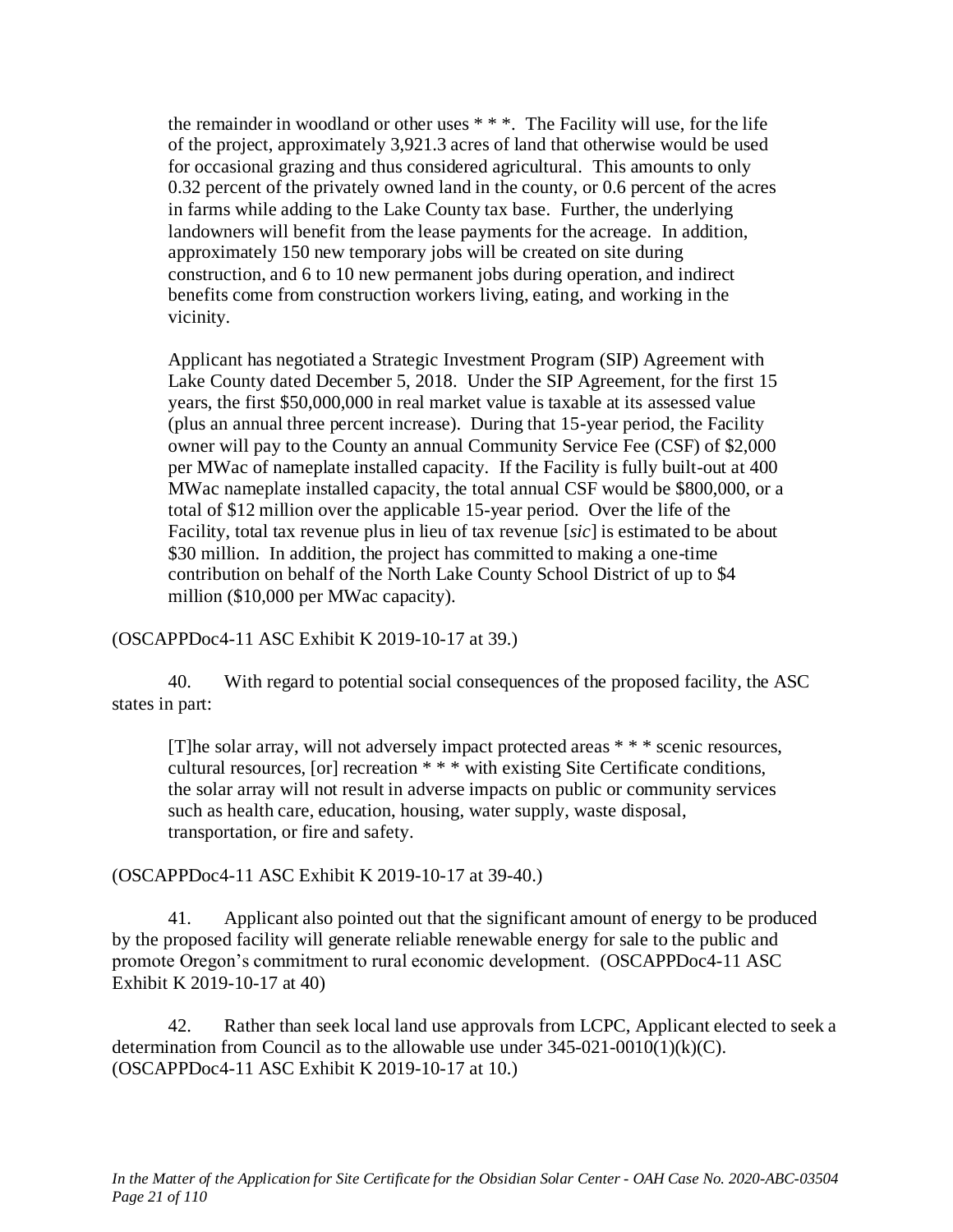43. While Mr. Johnson recognizes that, in this instance, determination of appropriateness of an exception to Goal 3 falls within Council's jurisdiction, based on his prior experience, Mr. Johnson believes Applicant provided sufficient reasons in the ASC to justify an exception to Goal 3. (Ex. A15 at 9.)

44. Upon review of the information in the ASC, the Department determined Applicant provided sufficient reasons to justify the requested Goal 3 exceptions. Specifically, the Department determined the proposed facility, as conditioned, would have minimal impacts on agriculture in the area and would provide local economic benefits. (OSCAPPDoc2 Proposed Order with Attachments 2020-10-09 at 76-77.)

45. The Department also determined the proposed facility has been designed to avoid and where necessary, to mitigate impacts to soils, wetlands, fish and wildlife habitats, and threatened and endangered species through proposed conditions and recommended Council find that the proposed facility, as conditioned in the Departments Proposed Order, would not cause significant adverse environmental impact. (OSCAPPDoc2 Proposed Order with Attachments 2020-10-09 at 79.)

46. The Department also determined, based on the totality of the ASC and as conditioned, the proposed facility would not have significant adverse economic impacts on public or private services based, in part, on the significant economic benefits to be realized by the community. The Department also determined that the ASC, as conditioned, demonstrated the proposed facility would not cause significant adverse social or energy consequences. (OSCAPPDoc2 Proposed Order with Attachments 2020-10-09 at 80-81.)

47. Finally, the Department found the proposed facility would be compatible with accepted farm practices and that the economic benefits of the proposed facility would offset potential impacts to non-arable land. In addition, the Department determined any potential impacts to adjacent farm practices would be limited to temporary construction impacts associated with dust, construction-related traffic, and increases in local population and resource demand during the two-year construction period, and that such impacts would be minimized through compliance with the Department's proposed conditions. (OSCAPPDoc2 Proposed Order with Attachments 2020-10-09 at 81.)

# *The limited parties' real property and business operations and related concerns.*

48. For approximately 28 years, Leeroy and Nancy Horton have owned and operated a farm consisting of approximately 2,400 acres located at 58818 N. Oil Dri Rd., Christmas Valley, Oregon (Horton property). In addition, Mr. Horton manages another 2,240 acres in the same vicinity for Dave Hogan, principal of Misty Meadow Dairy in Tillamook, Oregon. The proposed facility site borders approximately 1,400 acres of the Horton property. (Ex. R2 at 1, 4.)

49. Mr. Hogan grows alfalfa, grain, and grass hay. Mr. Hogan holds organic certifications on approximately 940 acres of his property. He also raises livestock including approximately 4,000 sheep and 100 cows/calves. (Ex. R2 at 1, 8, and 10.)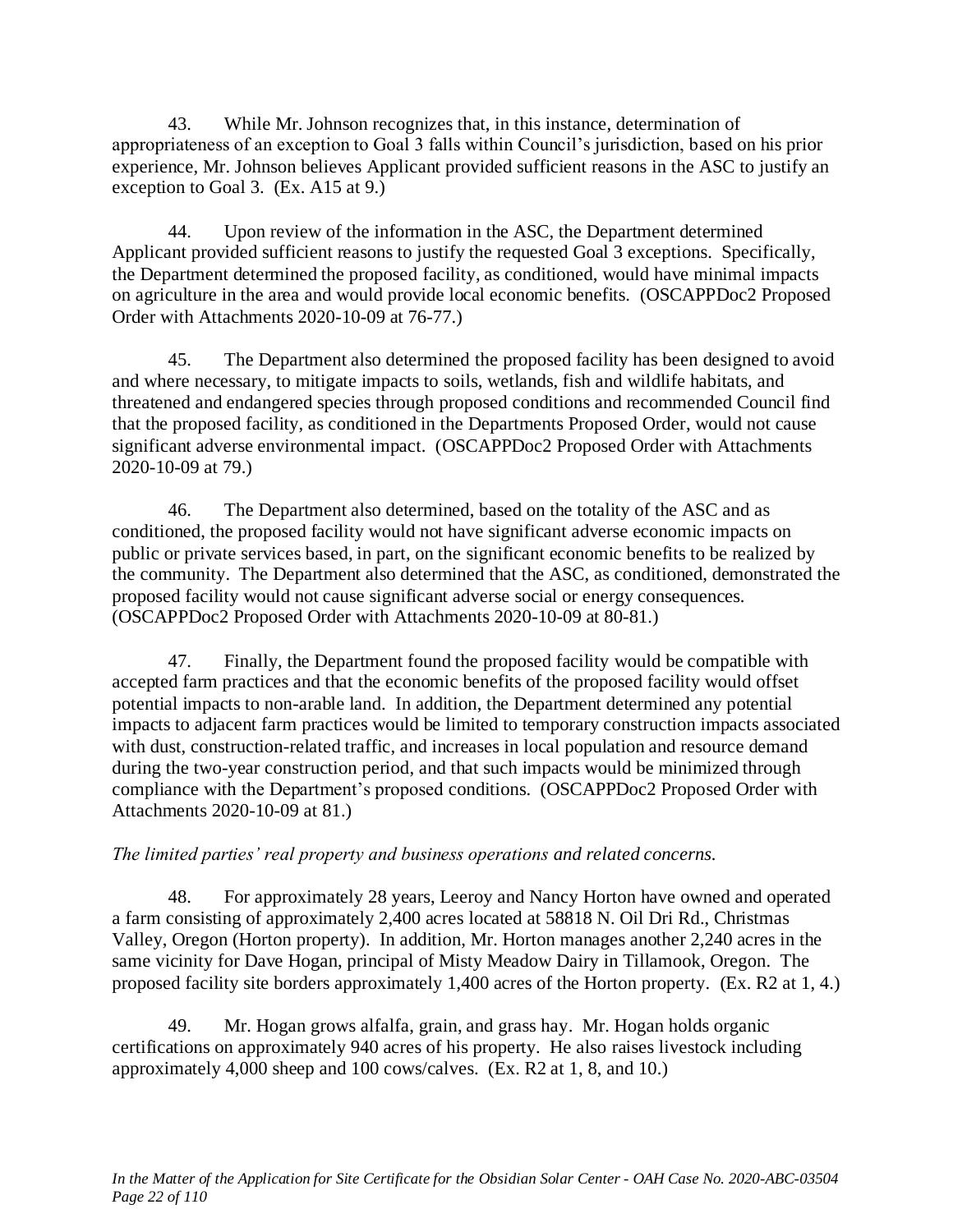50. Hay produced on the Horton property is often exported to Japan and South Korea, due to its high quality. Annual revenue from hay production on the property averages approximately \$885,000. Annual revenue from livestock production on the Horton property averages about \$500,000. (Ex. R2 at 10.)

51. Like the proposed facility site, the Horton property is situated in Oregon's high desert. Operating an agriculture business in the area of the Horton property presents significant challenges including high winds, blowing dust, and limited water availability. High winds often create significant amounts of airborne dust that obscures visibility on private land and public roads on and near the Horton property. After a significant wind event, Mr. Horton often finds dust and dirt covering his hay, barns, and livestock pastures. (Ex. R2 at 1-2, 5.)

52. Damage to crops on the Horton property from blowing dust include loss of new leaves for emergent alfalfa seedlings, which results in loss of production at harvest. Significant wind events can shear new alfalfa seedlings from the soil completely, resulting in a need to replant at least a portion of the crop. Mr. Horton has experienced such losses from high wind dust blows several times during the 28 years he has farmed the property. (Ex. R2 at 6-7.)

53. Mr. Horton believes the dust control measures proposed by Applicant in the ASC are insufficient to control fugitive dust from escaping the proposed facility site. He is concerned that the anticipated increase in airborne dust will negatively impact his farming operations by causing health problems for livestock and reduced crop yields for feed and market crops. (Ex. R2 at 5, 10.)

54. Mr. Horton is also concerned that construction on the proposed facility site will result in the introduction of or increase to invasive weed species, including non-native weeds such as Russian thistle. Mr. Horton believes Applicant will need to employ chemical retardants to control invasive weed species and is concerned that such chemicals will drift onto his neighboring fields resulting in a loss of organic certification on portions of the Horton property. Mr. Horton calculated the economic impact of such a loss to be approximately \$275 per acre per growing season, or about \$258,500 per season. Mr. Horton determined it may take a minimum of three years, under optimal conditions, to regain the organic certification. (Ex. R2 at 7-8.)

55. Mr. Horton is also worried that construction of the proposed facility will result in displacement of rodents in the area, including jackrabbits. Mr. Horton believes that eliminating the sagebrush within the proposed facility site will drive the jackrabbit population in that area to his fields and barns for shelter and food. (Ex. R2 at 11.)

56. In prior years, Mr. Horton has observed jackrabbits driven onto his property by decreasing temperatures. On more than one such occasion, Mr. Horton observed more than 800 jackrabbits migrate onto his property and eat crops and hay from fields, barns, and feed bunkers causing significant damage and contamination through fecal matter left behind. (Ex. R2 at 7-8.)

57. Mr. Horton also has significant concerns about the potential temperature increase on and near the proposed facility site, due to a perceived "heat island" effect that Mr. Horton believes will be caused by the large number of solar panels. Mr. Horton is concerned that heat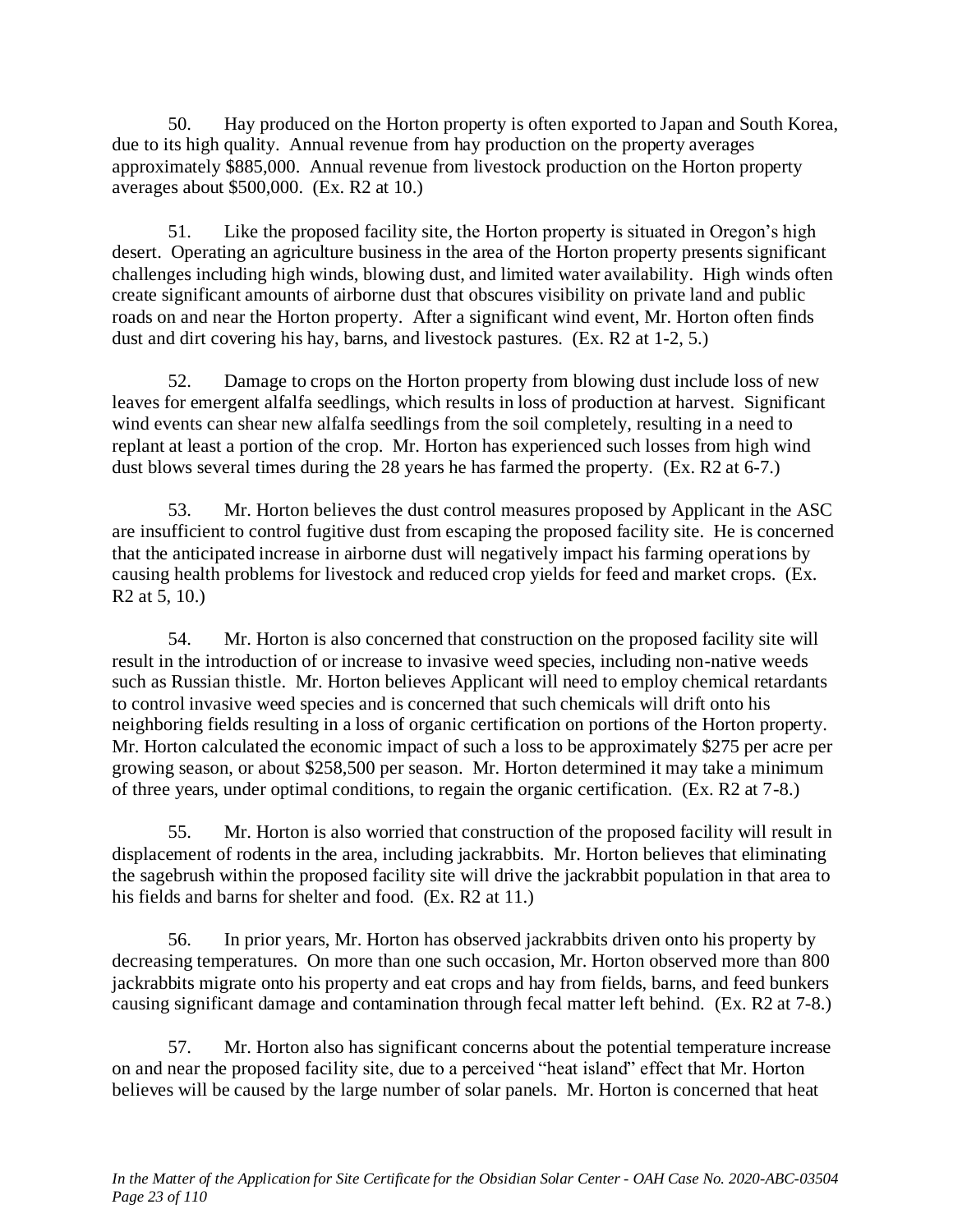absorbed by the solar panels will increase nighttime temperatures over the proposed facility site, reducing moisture in the air and similarly the morning dew upon which Mr. Horton relies to grow high-quality alfalfa. (Ex. R2 at 12-13.)

58. Mr. Horton's conclusions are derived, in large part, from a study conducted by Barron-Gafford, *et al.*, (2016, October) The Photovoltaic Heat Island Effect: Larger solar power plants increase local temperatures, *Scientific Reports*. (Ex. R2 at 13; see also OSCAPPDoc4- 24.2 DPO Public Comment\_Reeder and Fort Rock Neighbors 2020-07-20 at 19-25.)

59. Greg Barron-Gafford, PhD is an earth scientist and bio-geographer. He currently serves as a professor and Associate Director of the Community and School Garden Program at the University of Arizona's School of Geography, Development and Environment. (Ex. A4 at 2; test. of Barron-Gafford.)

60. Dr. Barron-Gafford leads a team of graduate students studying the effects of vegetation and climate change on plant and ecosystem functions. As a component of this field of study, Dr. Barron-Gafford and his team study how semi-arid plants and ecosystems respond to threats from drought, climate change, livestock grazing, and human pressures such as the introduction of renewable energy production. (Ex. A4 at 2; test. of Barron-Gafford.)

61. Dr. Barron-Gafford and his team produced the first experimental and empirical examination of the presence of a heat island effect associated with photovoltaic power plants, which has been cited by Mr. Horton in this matter. The majority of projects studied by Dr. Barron-Gafford had been located in environments similar to the proposed facility site. (Ex. A4 at 3-14.)

62. Based on his experience and study results, Dr. Barron-Gafford found no evidence to support Mr. Horton's concerns regarding negative impacts on morning dew or overall moisture content in the air surrounding the proposed facility site. According to Dr. Barron-Gafford, any heat island effect created by a solar array dissipates in the evening as the panels cool and the warm air immediately above the array mixes with cooler evening air, resulting in no loss of overall moisture content in the air. Thus, according to Dr. Barron-Gafford, relative humidity in the early morning hours would remain unchanged. (Ex. A4 at 6-7; test. of Barron-Gafford.)

63. In or about 2018, Mr. Horton offered to purchase 800 acres of the proposed facility site owned by Mr. Morehouse to incorporate into his farming and ranching operations. Mr. Horton believes he could have obtained a new water right or transferred one of his own existing water rights for irrigation on the Morehouse property. (Ex. R2 at 14.)

64. David and Rita Hogan own Golden Acres, an agricultural operation abutting the proposed facility cite and currently managed by Mr. Horton. Golden Acres produces feed for Misty Meadow Dairy. (Ex. R8 at 1.)

65. In Mr. Hogan's experience, one of the most significant challenges to farming in Christmas Valley is damage to crops caused by sage rats and rabbits. Mr. Hogan fears that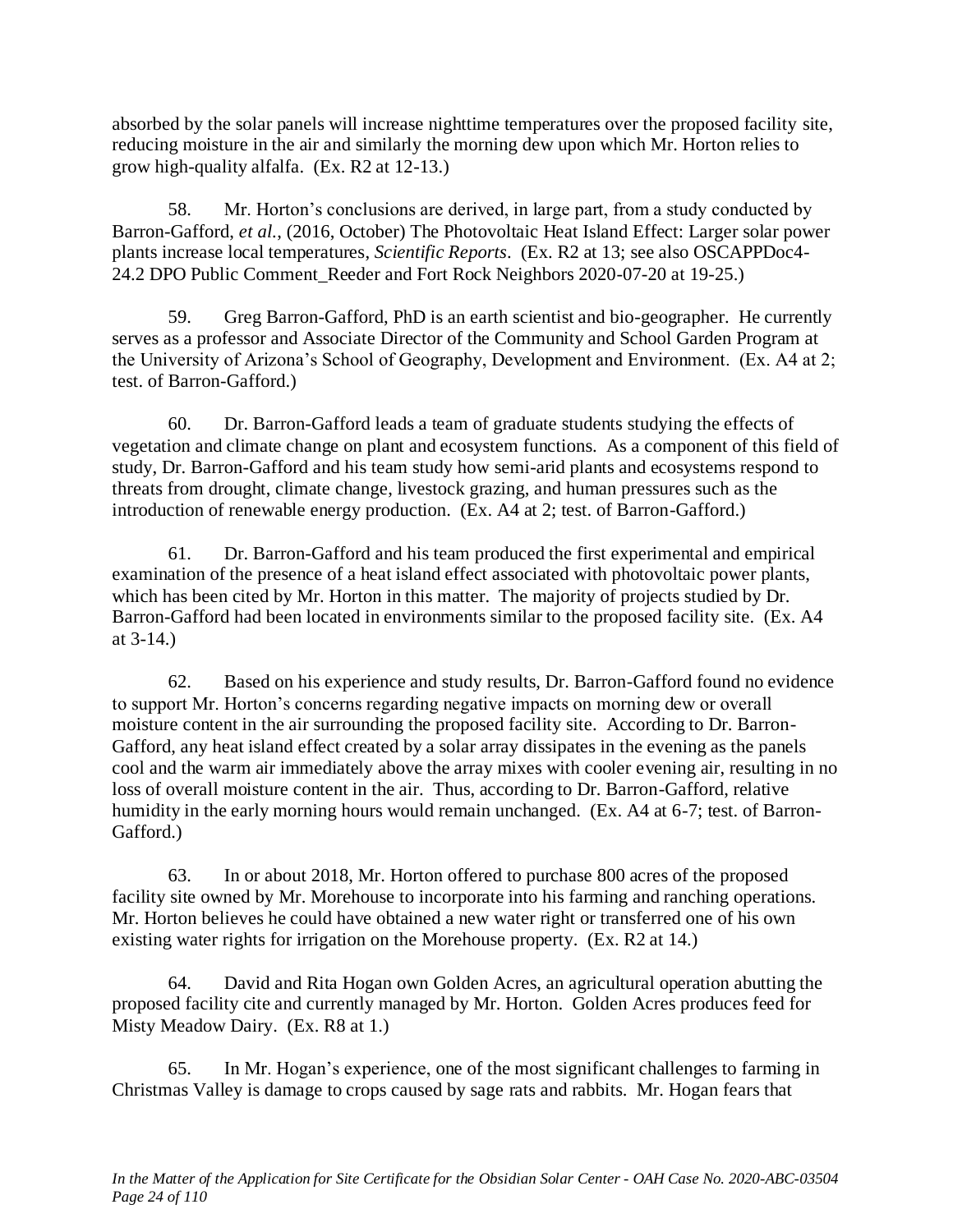construction of the proposed facility will drive rabbits and rats to move onto his adjacent farmlands while simultaneously driving their natural predators, coyotes, away from those lands, thereby increasing rodent populations in the area. (Ex. R8 at 1.)

66. Mr. Hogan understands the portion of the proposed facility site abutting his property and currently owned by Mr. Morehouse lacks water rights. Nonetheless, Mr. Hogan believes the land can still be put to productive agricultural uses. (Ex. R8 at 2.)

67. Mr. Hogan also apprehensive about construction of the proposed facility because he believes it will create increased airborne dust that will migrate onto his farmland and suffocate his crops. (Ex. R8 at 2.)

68. Jeremiah and Miriam Thorsted own a residence located at 60151 Oil Dri Rd. in Christmas Valley. Mr. and Mrs. Thorsted raise and manage livestock, including lambs and cattle, and grow alfalfa on approximately 1,200 acres leased from Mrs. Thorsted's parents, Mr. and Mrs. Horton. (Exs. R6 at 1 and R7 at 1.)

69. Mrs. Thorsted is concerned about the impact of increased dust from construction of the proposed facility on livestock. Mrs. Thorsted fears that fugitive dust will cause respiratory and other health problems for livestock, resulting in reduced market value. Mrs. Thorsted is also concerned that increased dust in the area will impact the purity of wool harvested from lamb operations near the proposed facility. (Exs. R6 at 2 and R7 at 2.)

70. Moreover, Mrs. Thorsted believes increased dust from construction of the proposed facility will also have negative impacts on herself, her family, and employees due to intrusions into their land and homes. (Ex. R7 at 2.)

71. Mrs. Thorsted is also concerned that removing sagebrush from the proposed facility site will cause coyotes to migrate onto closer to her family's livestock operation, posing increased risks to both livestock and herding dogs used in the operation. (Ex. R7 at 2.)

72. Between May and October of each year, Mr. and Mrs. Thorsted and/or their employees routinely move large farming equipment to various plots in the area around the proposed facility site. Mr. Thorsted is concerned that increased construction traffic on local roads will hamper their ability to move large farming equipment safely and efficiently. (Ex. R6 at 2.)

73. Jerald Simmons owns a residence located at 61040 N. Oil Dri Rd., approximately one mile to the north and east the proposed facility site. Mr. Simmons' residence is situated in an elevated location that provides a view of the valley below, which includes the proposed facility site. Mr. Simmons has resided at this residence for approximately five years. He has been a resident of Christmas Valley for over 20 years. (Ex. R3 at 1.)

74. Mr. Simmons is concerned that the increased dust created by construction of the proposed facility will impair visibility on local roads, including the portion of N. Oil Dri Road adjacent to his residence. (Ex. R3 at 2.)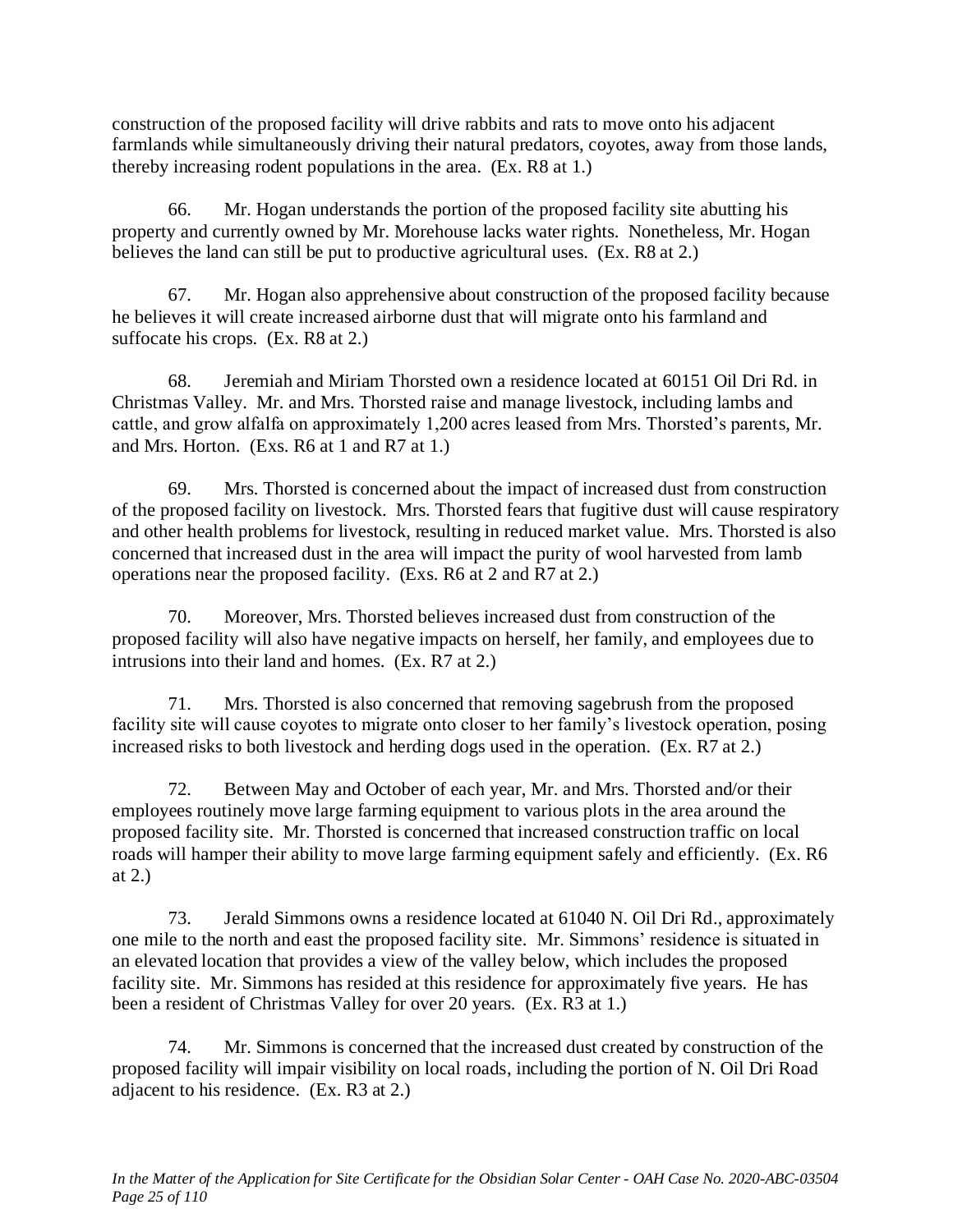75. Mr. Simmons is also concerned that the increased construction traffic on N. Oil Dri Rd. and other county roads will cause significant degradation to those roads. Mr. Simmons believes Lake County lacks sufficient funds to manage the likely road damage. (Ex. R3 at 2.)

76. Mr. Simmons is also worried that, because significant portions of N. Oil Dri Rd. is unpaved, increased traffic will result in reduced visibility posing increased safety risks to local residents and farming operations that rely on that road. (Ex. R3 at 2.)

77. Mr. Simmons is also troubled by the potential displacement of large wildlife species, such as elk, that typically migrate through the proposed facility site. (Ex. R3 at 2.)

78. Patrick Barker own property located at 61210 Oil Dri Rd. The proposed facility site is approximately one-half mile west and three-quarter miles south of Mr. Barker's property. Mr. Barker is concerned that the proposed facility will negatively impact his property values by reducing the current natural viewshed. (Ex. R4 at 1.)

79. Mr. Barker is also concerned that increased traffic during construction of the proposed facility will negatively impact local county roads, including N. Oil Dri Rd. through degradation of paved surfaces and increase danger due to dust on unpaved road segments. (Ex. R4 at 1.)

80. Mr. Barker also has concerns about wildlife displacement into areas surrounding the proposed facility site. Mr. Barker has previously observed large herds of elk, numbering as high as 350, migrating through the proposed facility site. Mr. Barker believes the proposed facility will divert elk migration onto local roads and farmland, creating safety issues and crop damage. (Ex. R4 at 1.)

81. Larry Turnbow has resided in Christmas Valley since 1965 and has owned property near N. Oil Dri Rd. for approximately 20 years. That property is located about one and one-half miles from the proposed facility site. (Ex. R5 at 1.)

82. Mr. Turnbow is concerned that construction of the proposed facility will result in significant soil disturbance and create a "dust bowl." (Ex. R5 at 1.) Mr. Turnbow also believes that increased construction traffic on N. Oil Dri Rd. and other roads in the vicinity will increase road dust impacting nearby residences and farming operations. (Ex. R5 at 1.)

83. Mr. Turnbow is also concerned that increased construction traffic will damage local roads. Mr. Turnbow believes Lake County lacks sufficient funding to maintain and repair existing local roads. (Ex. R5 at 1.)

84. In addition, Mr. Turnbow has concerns about how the proposed facility will impact local wildlife, particularly elk. Mr. Turnbow has observed large herds of elk on the proposed facility site over the years and believes construction of the proposed facility will drive those animals onto surrounding properties resulting in damage to crops and structures. (Ex. R5 at 1.)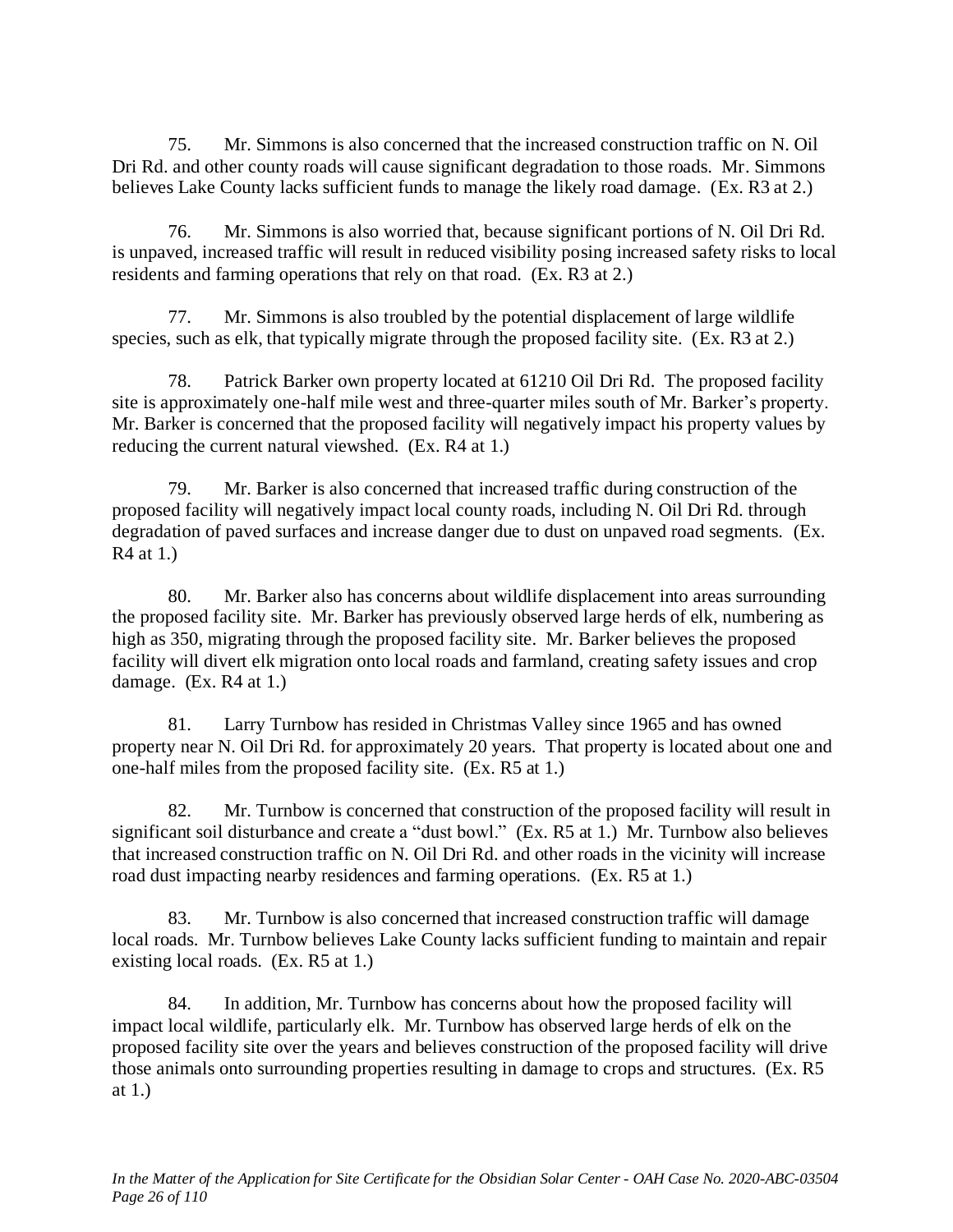85. Mr. Turnbow is also concerned that the proposed facility will impair the value of his real property by altering the view from a natural to industrial landscape. (Ex. R5 at 1.)

86. Aaron Borror resides at 67910 Derick Cave Road, Fort Rock, Oregon. He owns and operates Nine Peaks Ranch, a commercial cattle breeding operation located on a combination of owned and leased land approximately one-half mile north of the proposed facility site. Nine Peaks Ranch provides approximately 120 breeding bulls annually to commercial cattle ranchers in Oregon and California. From the bulls provided by Nine Peaks Ranch, Mr. Borror's customers produce more than 12,000 head of cattle annually. (Ex. R9 at 1.)

87. Each year in October, Nine Peaks Ranch sells its seed stock bulls through a cattle auction held on the property. The auction is held on a single day and typically lasts about two hours. On average, more than 100 ranchers from Oregon and California attend the auction, the proceeds from which make up approximately three-quarters of Mr. Borror's annual income. (Ex. R9 at 2.)

88. Mr. Borror is concerned that increased dust from the construction of the proposed facility will have adverse health effects on his cattle. He is also concerned that increased traffic on local roads from construction vehicles may prevent customers from reaching the auction in October. Mr. Borror believes portions of N. Oil Dri Rd. are unsuitable and unsafe for more than a single large vehicle at any one time. Mr. Borror is worried that competing traffic interests will result in accidents along narrow stretches of N. Oil Dri Rd., which he uses to transport cattle. (Ex. R9 at 2-3.)

89. Mr. Borror is concerned about Applicant's plan to fence the entire perimeter of the proposed facility and the resulting impact on migratory elk as they attempt to reach their traditional winter feeding grounds. Mr. Borror believes the perimeter fencing will force nocturnal elk migrations onto local roads, creating additional traffic safety issues. (Ex. R9 at 4.)

90. Mr. Borror was interested in purchasing a portion of the proposed facility site currently owned by Mr. Morehouse to use for agriculture. Mr. Borror understands there are currently no water rights attached to Mr. Morehouse's property and believes he could transfer one of his existing water rights to the property for irrigation. Mr. Borror refrained from approaching Mr. Morehouse after a neighbor informed him that Mr. Morehouse had signed a lease with Applicant. (Ex. R9 at 4.)

# *Other residents in the area.*

91. Kenneth Hamlington has been a resident of the Fort Rock area since approximately 1992. The following year, Mr. Hamlington purchased irrigated property and began farming hay. Mr. Hamlington farmed hay and raised sheep and horses in the area for more than 20 years, before retiring. (Ex. A10 at 2.)

92. Mr. Hamlington is aware that farming activities in the Fort Rock area generate significant amounts of dust, which he and other farmers in the area have learned to deal with. In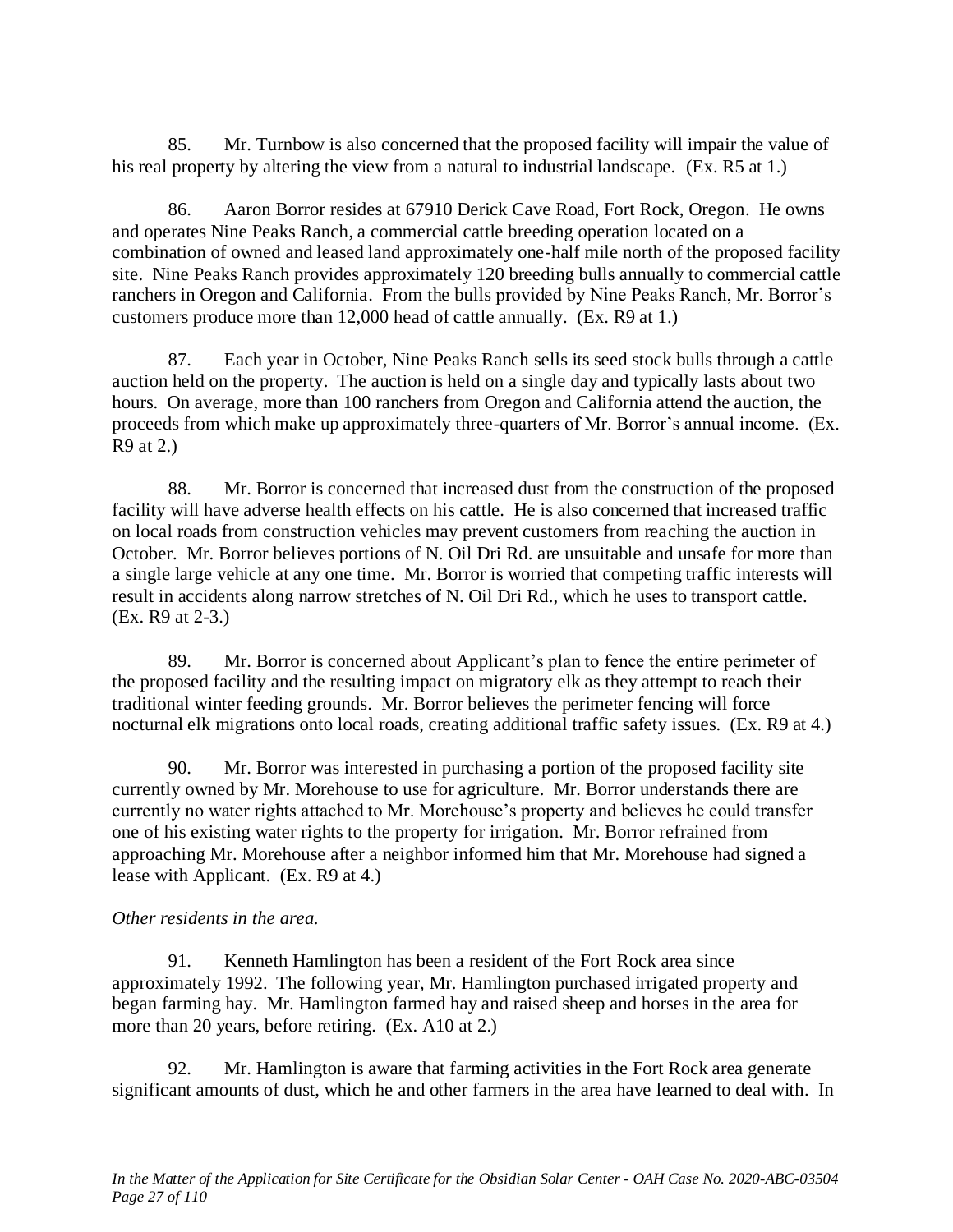Mr. Hamlington's experience, winds in the area predominantly blow from west and south which leads him to believe dust from Mr. Horton's farming operations are more likely to cause fugitive dust on the proposed facility site than vice versa. (Ex. A10 at 3.)

93. Mr. Hamlington is familiar with the proposed facility site, as he has been married to one of Mr. Morehouse's daughters since 2004. Based on his knowledge and experience, Mr. Morehouse's property is not well suited for cattle grazing because it lacks water and has a high sand content to the soil. Moreover, Mr. Hamlington understands the property has one source of drinking water, located approximately one mile away. (Ex. A10 at 2.)

94. Mr. Hamlington also served on the Lake County Planning Commission for more than 10 years. In that role, he evaluated several proposed solar projects of varying size. Mr. Hamlington believes large-scale solar projects in the area will provide long-term financial benefits from increase tax revenues. (Ex. A10 at 2, 5.)

95. Alan Parks was born and has resided in the Fort Rock area for most of his life. Mr. Parks resides at 59234 Fort Rock Rd., Silver Lake, Oregon. Since 1981, Mr. Parks has farmed alfalfa and raised cattle on land approximately two miles from the proposed facility site. (Ex. A5 at 1-2.)

96. As part of his operation, Mr. Parks farms approximately 1,000 acres of irrigated land. In addition, he grazes cattle on non-irrigated land, at least a portion of which is located within previously designated Area B of the proposed facility site. Mr. Parks also leases land from the U.S. Bureau of Land Management (BLM) for cattle grazing. (Ex. A5 at 2; test. of Parks.)

97. In Mr. Parks' experience, non-irrigated sagebrush land, similar to the proposed facility site, requires more than 100 acres to feed a cow-calf pair through a grazing season. In contrast, an irrigated crop of crested wheatgrass can support a cow-calf pair on as few as 35 acres through a grazing season. Mr. Parks therefore believes the land located within the proposed facility site is of little to no value for cattle grazing because it has no water right and a permanent moratorium on water rights has been in place in the area since 1984. (Ex. A5 at 2-3.)

98. As a farmer in the Fort Rock area, Mr. Parks has experience with rodents and big game in the area, including jackrabbits, ground squirrels, deer, and elk. In his experience, jackrabbit populations fluctuate in the area and are on ongoing issue for farmers. Moreover, Mr. Parks' experience with ground squirrels indicates they prefer to live in the outer edges of irrigated alfalfa fields, rather than surrounding sagebrush habitat. According to Mr. Parks, jackrabbits and ground squirrels are everyday issues that farmers must deal with. (Ex. A5 at 4.)

99. Mr. Parks is also aware that elk in the area tend to migrate toward feed stock, including haystacks on irrigated land. In response, many of the area farmers obtain funding from the Oregon Department of Fish and Wildlife (ODFW) to install fencing to protect haystacks and other crops. In addition, farmer obtain nuisance/damage tags from ODFW to hunt elk on private lands in order to drive herds elsewhere. (Ex. A5 at 4.)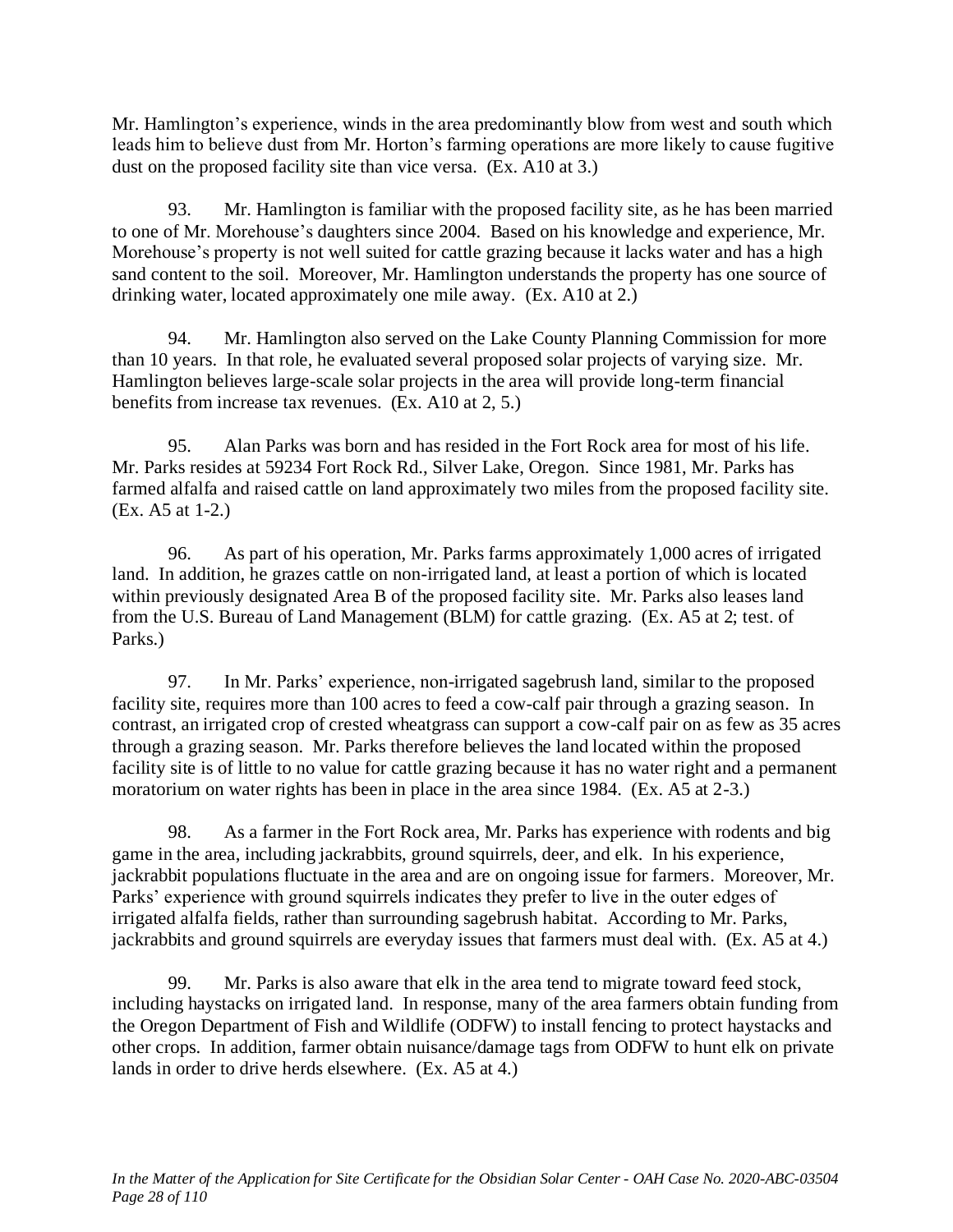100. In Mr. Parks' experience, dust is a way of life for farmers and ranchers in the area. The process of tilling and planting each quarter section (constituting approximately 160 acres) takes approximately two weeks and generates significant amounts of dust from soil disturbance. (Ex. A5 at 5; test. of Parks.)

101. Mr. Parks is familiar with another solar project developed<sup>26</sup> a few years ago for which he initially had concerns over additional dust it might create. In that instance, Mr. Parks opposed the construction methods utilized because the developer graded the entire site, removing all native vegetation, prior to construction. Despite Mr. Parks' initial concerns, he found that the project did not generate significant amounts of dust on neighboring properties. (Ex. A5 at 5.)

102. Based on his experience with other solar projects, Mr. Parks believes the proposed facility will be compatible with existing agricultural practices in the area. Mr. Parks also believes that using unproductive agricultural land to generate electricity through solar power will provide benefits to the surrounding communities by increasing county tax revenue that will flow to local schools, healthcare facilities, emergency services, and infrastructure projects such as road improvements. (Ex. A5 at 2-3.)

103. Tom Andrews is a resident of Lake County and has served as the Lakeview Airport Manager, Lake County for approximately eight years. Mr. Andrews is familiar with Applicant and its contractor, Swinerton, through development of the Airport Solar project, constructed on airport property and completed in 2019, and an adjacent project constructed on private lands around the same time. Mr. Andrews has served as the primary contact for Lake County during construction and operation of the Airport Solar project. (Ex. A8 at 1-2.)

104. In Mr. Andrews' experience, both Applicant and Swinerton have proven to be good community partners by maintaining good communication with the community and compliance with construction obligations. (Ex. A8 at 2.)

105. Though located next to an airport and agricultural land, Mr. Andrews has observed no negative impacts from construction or operation of the Airport Solar project on adjacent lands. (Ex. A8 at 2.)

106. James Walls is a resident of Lake County and the founding Executive Director and current Chairman of the Board for the Lake County Resources Initiative (LCRI), which seeks to improve prosperity in Lake County through renewable energy projects including large utility-scale development and smaller scale projects for use of by local farms, ranches, homes, and businesses. LCRI has assisted with design and development of more than 85 renewable energy projects within the county resulting significant savings for community members. (Ex. A6 at 1.)

107. LCRI favors solar development projects that are compatible with agricultural uses in the surrounding community. Those developments include projects on unproductive, nonirrigated sagebrush lands, such as the proposed facility site, that allow local farmers and ranchers to diversify their income streams in order to focus on more productive agricultural lands. (Ex.

<sup>&</sup>lt;sup>26</sup> The location of this project was not specified in the record.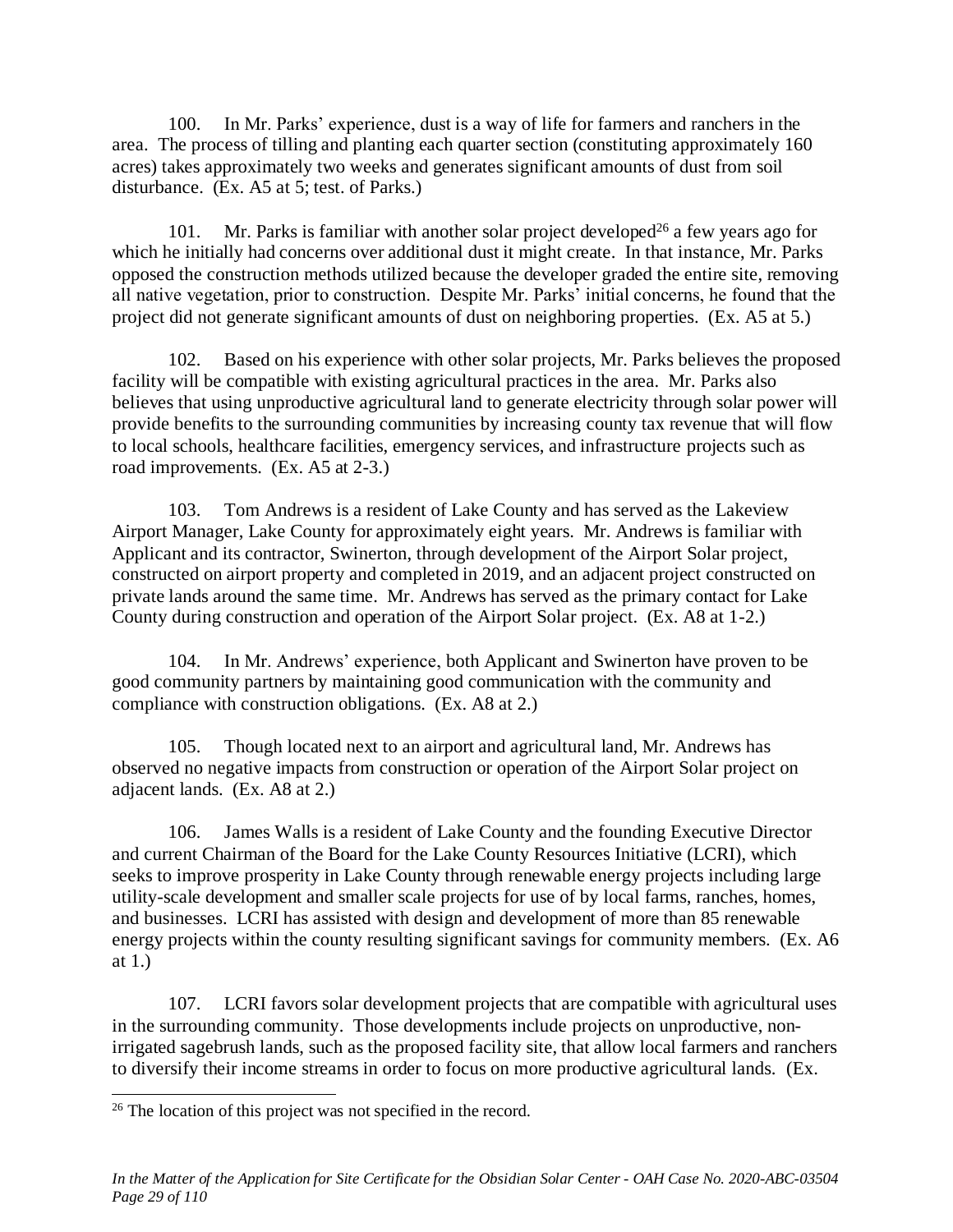A6 at 2.)

108. In Mr. Walls' experience, solar development projects bring significant tax revenue and create well-paying jobs within the community. In his experience, approximately 75- 80 percent of all labor in such projects is derived from local residents. (Ex. A6 at 2.)

109. Mr. Walls is familiar with Applicant and its contractor, Swinerton, through previous development projects, including Black Cap Solar. In his experience, both Applicant and Swinerton have proven to be good community partners in Lake County. (Ex. A6 at 2; test. of Walls.)

110. In addition to providing jobs and increased tax revenue to the local community, Applicant developed programs for Lakeview High School providing operational data for use in math and engineering courses. Moreover, Applicant worked with LCRI to construct a barn on the Black Cap project for use by students of the FFA/4-H programs who did not have land upon which to raise their own livestock. The facility was powered by energy generated by the Black Cap project. (Ex. A6 at 2.)

111. In the past, LCRI has opposed solar development projects it determined were not consistent with community goals within Lake County. (Ex. A6 a 3.)

112. Nicholas Johnson is a resident of Lake County and the current Executive Director of LCRI. Mr. N. Walls also has prior experience with Applicant through development of other solar projects in the area. In Mr. Johnson's experience, Applicant provides jobs with good salaries to local residents and works hard to address concerns raised by community members. (Ex. A7 at 1-2.)

113. Mr. Johnson believes the proposed facility will create economic benefits to the surrounding community through increased tax revenues, which in turn will assist with needed improvements to public services including health and emergency services, funding for local schools, and funds for local road maintenance. Mr. Johnson also believes the proposed facility is in line with Lake County's goal to become a renewable energy exporter. (Ex. A7 at 2.)

# *State and local agency input.*

114. As part of the application and DPO process, ODOE invited comment from various state agencies and local entities. In response to the DPO, ODOE received comments from the State Historic Preservation Office (SHPO), the Oregon Department of Aviation (ODA), ODFW, the designated SAG, and the Fort Rock/Silver Lake Soil and Water Conservation District (SWCD). (OSCAPPDoc4 DPO Comments-All Combined 2020-03-13 to 2020-07-20 at 4, 7, 26, 31, 40, 41, 243,-245, 247-249, 253, 254, and 257.)

115. In 2017, ODFW Statewide Energy Coordinator Sarah Reif and Wildlife Biologist Jon Muir reviewed portions of the ASC, including Applicant's plans for habitat mitigation and control of noxious weeds, and met with Applicant and the Department to advise on appropriate biological surveys, habitat categorization, site-specific impacts and considerations, and habitat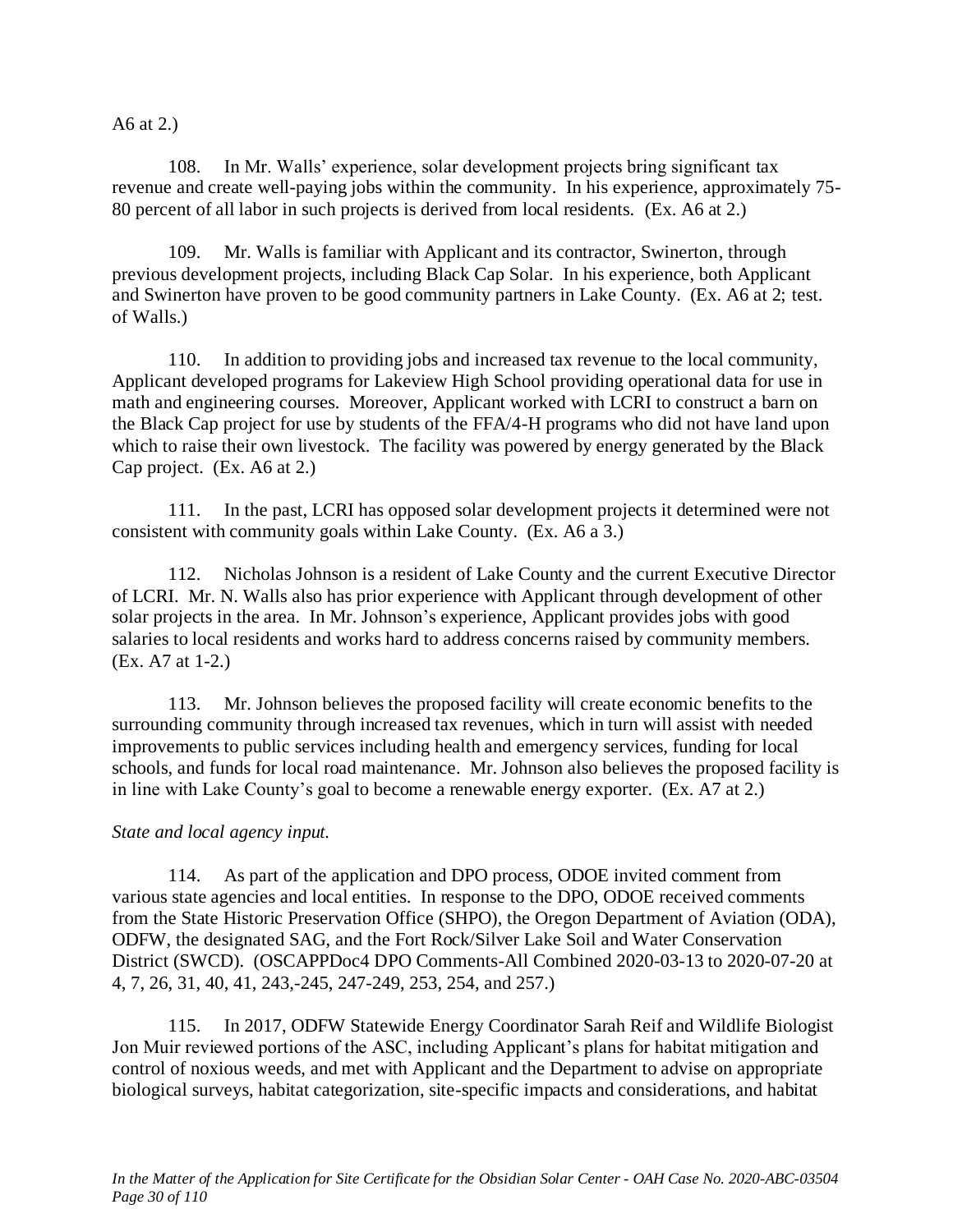mitigation planning in accordance with ODFW's Wildlife Habitat Mitigation Policy. (Amended Ex. D1 at 1-3.)

116. According to ODFW data, elk and mule deer travel through the proposed facility site on their way to feeding and rest grounds on either side of the Fort Rock Valley. ODFW is aware that elk traveling through the area pose a nuisance to local agricultural operations on private lands. ODFW responds to such issues in a variety of ways including assistance with alfalfa seed purchases for farmers whose crops are damaged, haystack fencing and netting to protect harvested hay, and hunting tags designed to pressure elk herds to move away from agricultural lands. (Amended Ex. D1 at 5-7.)

117. According to ODFW, Applicant's proposed habitat mitigation site is within herd range for potentially affected mule deer and elk. (Amended Ex. D1 at 7.)

118. No public entity filed a petition for party status in this matter. (*See Order on Petitions for Party Status and Issues for Contested Case* issued February 8, 2021 at 1-2.)

# *Erosion and sediment control plan.*

119. Applicant was required to obtain coverage under the National Pollutant Discharge Elimination System (NPDES) General Permit 1200-C from DEQ for storm water discharge to surface waters from its construction activities on the proposed facility site. (OSCAPPDoc4-09 ASC Exhibit I at 18 and 27-28.)

120. As part of the NPDES 1200-C permit application, Applicant submitted an Erosion and Sediment Control Plan (ESCP) that outlined the measures and best management practices (BMPs) Applicant would employ to minimize soil erosion on the proposed facility site. Among those measures, Applicant proposed in relevant part:

- **Limit Disturbance Areas:** Applicant will limit soil disturbance from grading, excavation, drilling, and pile driving solely to what is required for the safe construction and operation of the Facility.
- **Erosion Control BMPs/Measures:** Applicant will use silt fencing, hay bales (certified weed-free), fiber rolls, or other methods to avoid or reduce erosion and sediment transport, as described in the ESCP.
- **Restoration of Temporary Work Areas:** Temporary roads or work areas not otherwise needed for maintenance and operations will be restored to pre-construction conditions, to the extent practicable.
- **Minimize Open Excavations:** Applicant will minimize the amount of time that any excavations remain open and/or unprotected from erosion. Stockpiles, spoils piles, and other unvegetated areas will be covered with erosion-control fabric as necessary.
- **Fugitive Dust Control:** Applicant will control fugitive dust in accordance with DEQ regulations. Water will be sprayed on areas with exposed or destabilized soils to suppress wind erosion. As much as is feasible, vehicles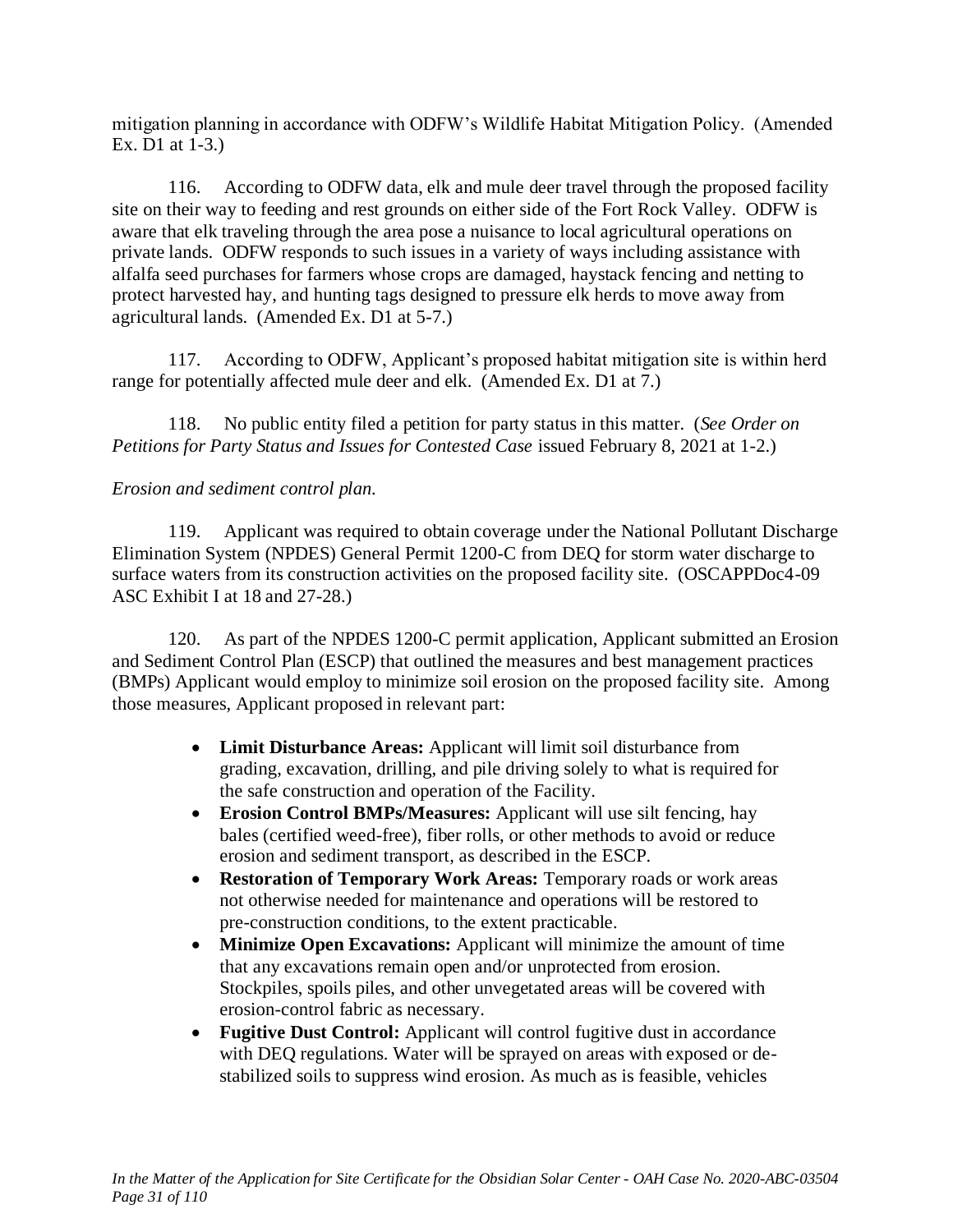will drive on established access roads with stabilized soils. Work will be halted during especially windy times.

\* \* \* \* \*

- **Stabilize Construction Entrance and Exit:** Applicant will stabilize the entrance and exit points for the Facility site to avoid or reduce the soil transport onto paved county roads.
- **Speed Limit:** Applicant will impose a 15 mile per hour speed limit within the site boundary to reduce dust emissions, maintain safety, and protect wildlife.
- **Minimize Soil Compaction:** Applicant will minimize compaction of soils and rutting through appropriate use of construction equipment (e.g., low ground-pressure equipment and temporary construction mats).

\* \* \* \* \*

• **Noxious Weed Control:** Applicant will identify, control, and minimize the spread of non-native invasive species and noxious weeds, to the extent practicable, as described in the Revegetation and Noxious Weed Control Plan \* \* \*. All vehicles and construction equipment will be cleaned of noxious weed seeds or other plant parts before arriving on the Facility site. Vehicle washing will occur in designated areas within the site boundary only.

(OSCAPPDoc4-09 ASC Exhibit I at 18 and 29-40; emphasis in original.)

121. Section 2.2.20 of the NPDES 1200-C permit requires Applicant to stabilize exposed portions of the proposed facility site an provides:

Implement and maintain stabilization measures (e.g., seeding protected by erosion controls until vegetation is established, sodding, mulching, erosion control blankets, hydromulch, gravel) that prevent erosion from exposed portions of the site. Initiate the installation of temporary stabilization measures (e.g. blown straw and a tackifier, loose straw, compost mulch, temporary vegetative cover, crushed rock or gravel base), final vegetation cover, or permanent stabilization measures immediately whenever any land disturbing activities have permanently ceased or will be temporarily inactive on any portion of the site for 14 or more calendar days. Document the day the activities cease and the location on site in the visual monitoring report (see Section 6.5.e). Complete the installation of stabilization measures as soon as practicable, but no later than seven calendar days after stabilization has been initiated.

(Ex. D2 at 2.)

122. In addition, the NPDES 1200-C permit provides final stabilization criteria for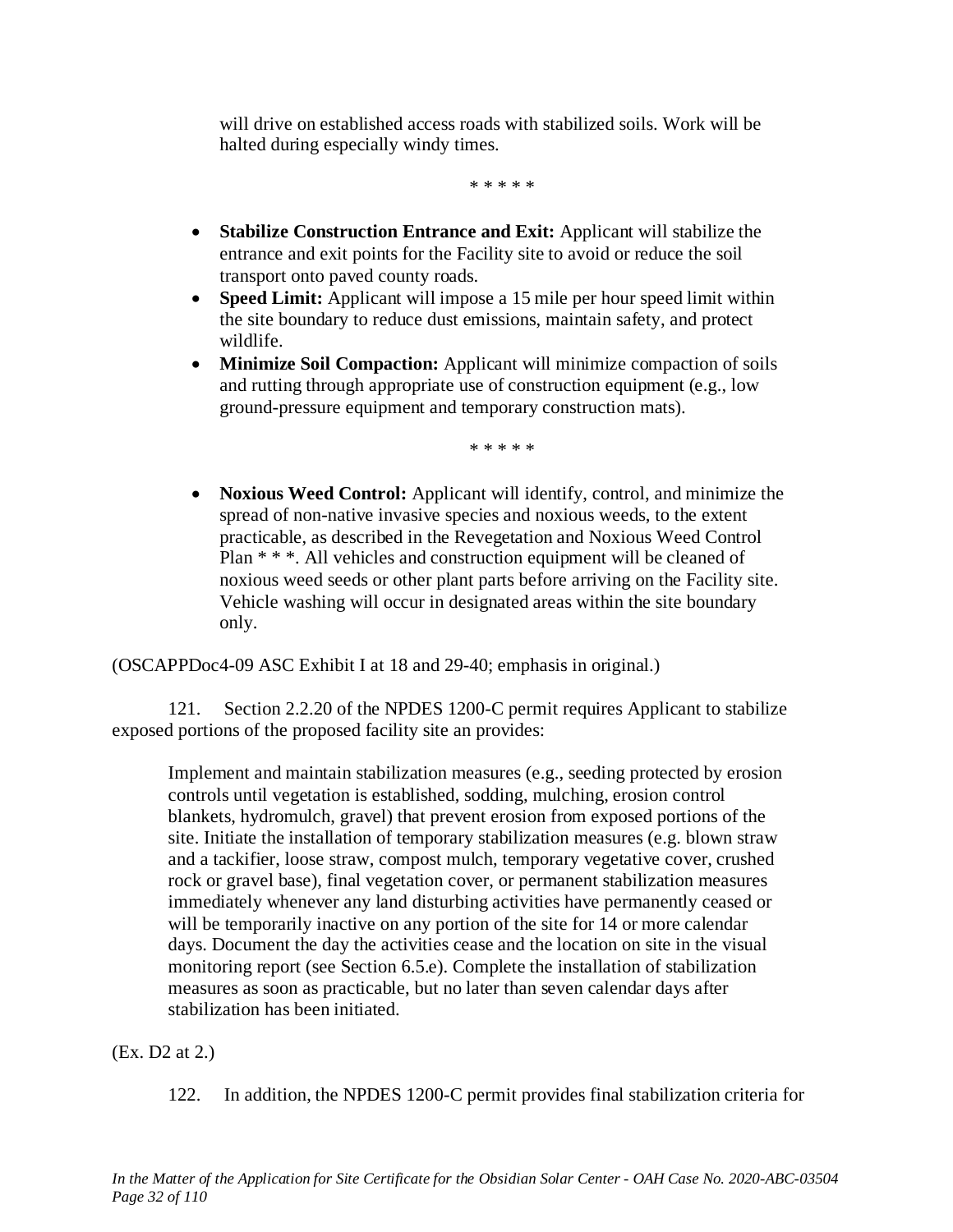soils within the proposed facility site not covered by permanent structures and reads:

Prior to permit termination, registrants must:

- a. Establish uniform (i.e., evenly distributed, without large bare areas) perennial vegetation that provides 70 percent or more cover on all exposed areas. Limited allowable exceptions include:
	- i. For sites where it is difficult to establish 70 percent coverage (e.g. arid, semiarid, or drought stricken areas), the registrant must cover exposed soil between planted or seeded areas with bio or photo degradable controls designed to prevent erosion without active maintenance, or propose a site-specific plan to DEQ for approval.
	- ii. Disturbed areas on farm use land as defined in ORS 308A.056 (e.g. pipelines across crop or range land, or staging areas for highway construction) that are restored to their preconstruction farm use are not subject to final vegetative stabilization criteria.
	- iii. Stabilization may not be required if the intended function of a specific area of the site necessitates that it remain disturbed, and only the minimum area needed remains disturbed (e.g., dirt access roads, utility pole pads, areas being used for storage of vehicles, equipment, materials)
- b. Implement temporary bio or photo-degradable non-vegetative stabilization measures (e.g. mulch or rolled erosion control products) to provide effective cover while vegetation is being established, to prevent erosion of the seeded or planted area;
- c. Ensure that final vegetative cover or permanent stabilization is established before temporary sediment controls are removed unless doing so conflicts with local requirements;
- d. Ensure there is no reasonable potential for discharge from the site of construction-related sediment or turbidity to surface waters;
- e. Remove and properly dispose of all construction materials, waste and waste handling devices, and remove all equipment and vehicles that were used during construction, unless intended for long-term use following the termination of permit coverage;
- f. Remove all temporary stormwater controls that were installed and maintained during construction, except those that are intended for long-term use following the termination of permit coverage;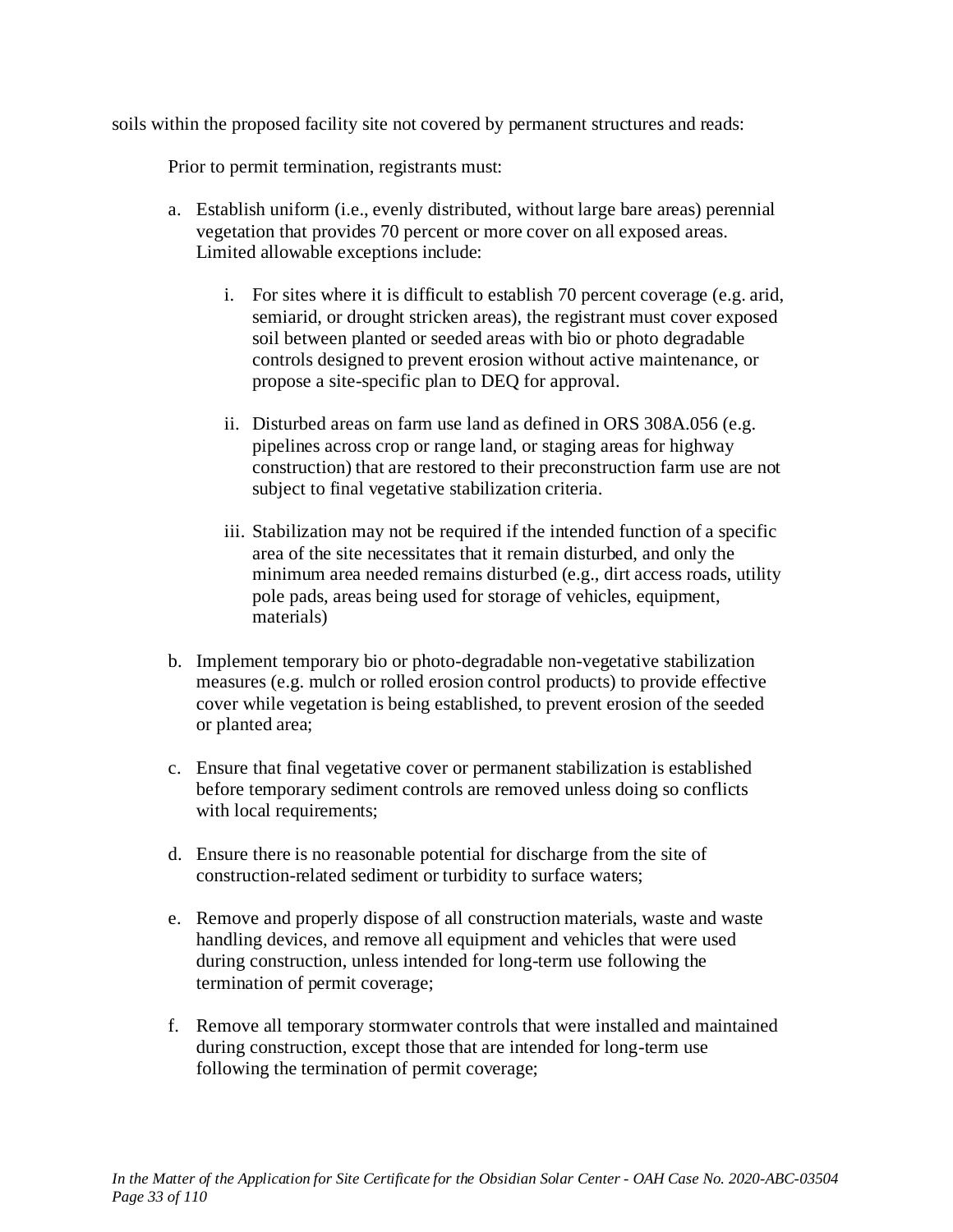- g. Remove sediment from permanent (post-construction) structural stormwater facilities by over excavating and replacing with growth media before vegetating; and
- h. Remove all potential pollutants, including any sediment being retained by temporary erosion and sediment controls, and discontinued pollutantgenerating activities associated with construction, unless needed for long-term use following the termination of permit coverage

### (Ex. D2 at 3.)

123. As required by the NPDES 1200-C permit, Applicant also submitted information regarding ongoing monitoring of the potential or actual impact on soils within the proposed facility site, which provided, in pertinent part:

During construction, erosion and sediment control measures will be visually monitored at the intervals and locations required by the 1200-C permit \* \* \*. The inspections will verify that BMPs and other applicable measures are being implemented according to ESCP and are effectively minimizing erosion. Inspection reports will be submitted to the DEQ, as required, that describe site conditions, any erosion or sedimentation problems encountered, and any corrective actions taken to resolve the observed problems.

# (OSCAPPDoc4-09 ASC Exhibit I at 20.)

124. Applicant has also designated over 200 acres within Area A of the proposed facility site as avoidance areas, which will remain undisturbed by construction activities to further reduce impacts to soils and other natural resources. (OSCAPPDoc4-09 ASC Exhibit I 2019-10-17 at 17.)

125. While covered by the NPDES 1200-C permit, Applicant will be subject to monitoring, reporting, and inspection requirements established by DEQ. Failure to comply with the terms of the permit may result in DEQ enforcement action which may include one or more orders for corrective action and assessment(s) of civil penalties. (Ex. D2 at 3-4.)

126. DEQ considers the measures in Applicant's proposed ESCP to be appropriate to achieve the goals of the NPDES permit. (Ex. D2 at 4.)

### *Dust abatement management plan.*

127. As part of the ASC and in response to concerns raised at the DPO hearing, Applicant also submitted to the Department a draft Fugitive Dust Abatement and Management Plan (DAMP) designed to identify the tools and practices to be implemented during construction and operation of the proposed facility in order to minimize the impacts of dust escaping from the proposed facility site. (OSCAPPDoc2 Proposed Order with Attachments 2020-10-09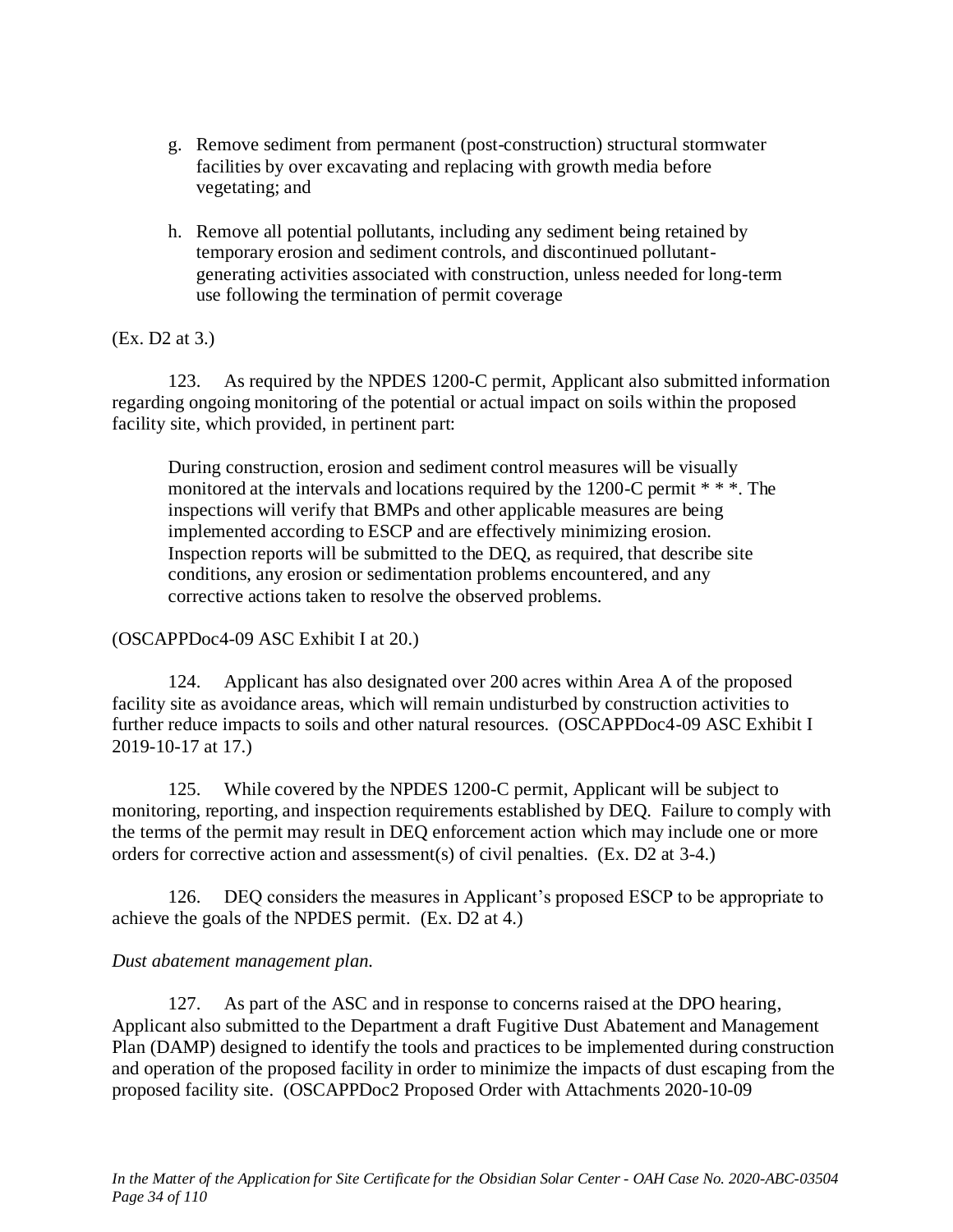## Attachment 2 at 1-4.)

128. In the DAMP, Applicant proposes several dust control measures including:

- Maintain [ing] the natural topography and vegetation of the site to the extent possible, including by limited grading and limited establishment of temporary access roads;
- Turn[ing] off equipment when it is not in use;
- Mowing and rolling techniques will be used wherever possible to maintain plant root systems for soil stabilization;
- The primary vehicular access roads/driveways within the project site will be stabilized with water for the duration of construction sufficient to eliminate visible and sustained dust from vehicular travel and wind erosion;
- Unless other limitations apply, traffic speeds within the site will be limited to 15 miles per hour with the exception that vehicles may travel up to 25 miles per hour on stabilized unpaved roads within the site as long as such speeds do not create significant visible dust emissions. Traffic speed signs shall be displayed prominently at all site entrances and exits;
- Unless other limitations apply, construction equipment and vehicles containing construction deliveries will limit their speed on gravel access roads to 25 miles per hour;
- Contractor shall install a minimum of two Dust Control Hotline signs \* \* \* one on Oil Dri Road and one on the primary access route to the Facility, providing direct access to the dust control coordinator;
- The speed limit for construction vehicles preparing or installing the transmission line between the main project site and the step-up substation site shall be limited to 15 miles per hour except that speeds will be reduced to no more than 10 miles per hour within 200 feet of a residence;
- All dirt or gravel vehicular access road(s) used as primary access routes for deliveries of parts, equipment, or personnel to the project site shall be stabilized with water for the duration of construction sufficient to eliminate significant and sustained visible dust from vehicular travel and wind erosion;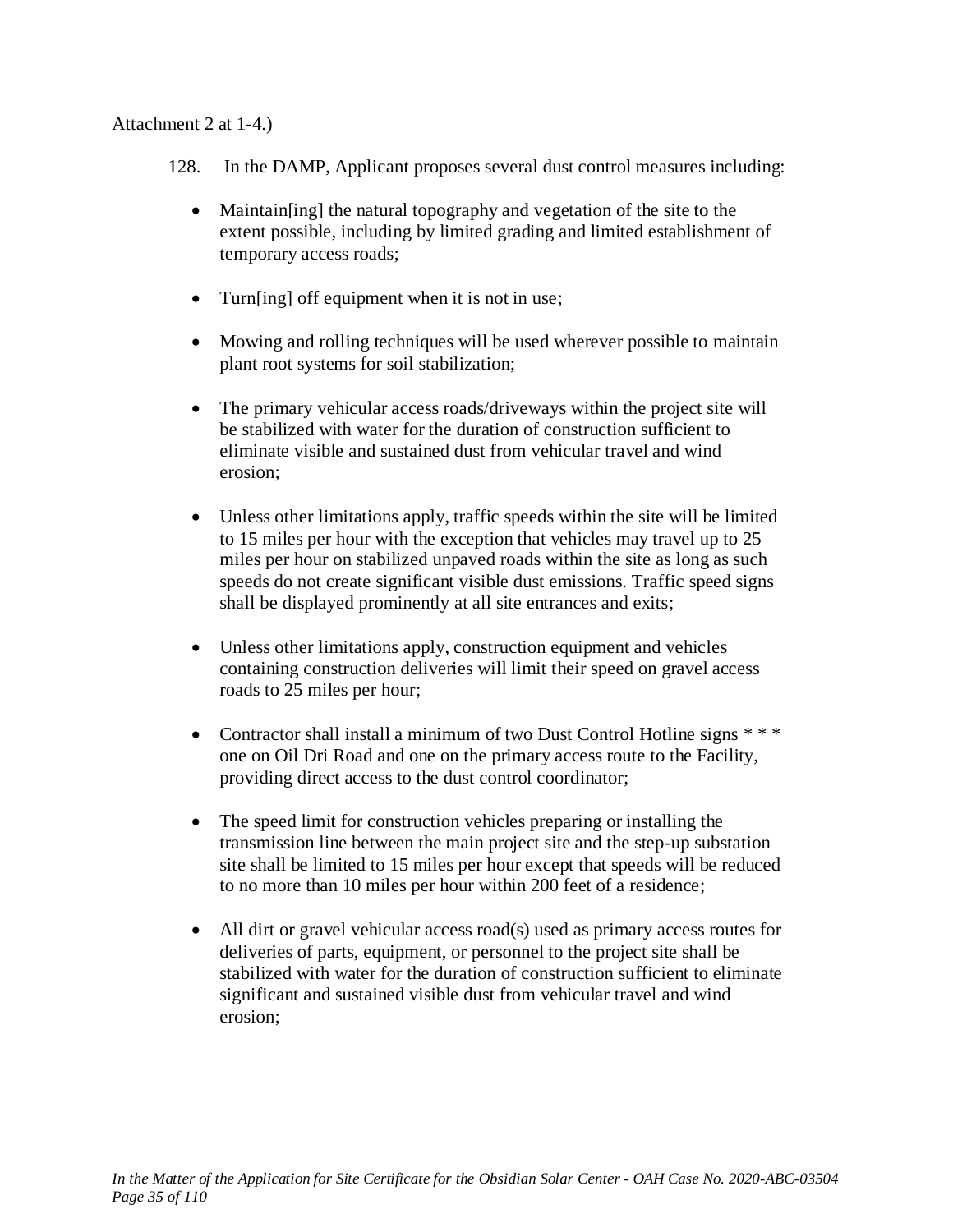- When wind speeds exceed [] miles per hour, construction contractors will minimize new disturbances to the extent possible and/or mobilize additional water trucks to minimize fugitive dust from exposed surface;<sup>27</sup>
- When feasible, use a water truck to maintain moist disturbed surfaces and actively spread water during visible dusting episodes to minimize significant visible dust emissions [for earth moving activities];
- Minimize disturbance areas to the maximum extent feasible;
- For non-road or parking area earthen surfaces, stabilize surfaces by gravel, chemical or other means to prohibit significant and sustained visible fugitive dust from wind erosion;
- Soil load shall be kept below 6 inches of the freeboard of the truck;
- Drop heights shall be minimized when loaders dump soil into trucks;
- Gate seals should be tight on dump trucks; and
- Haul trucks will be covered with a tarp or other suitable cover.

(OSCAPPDoc2 Proposed Order with Attachments 2020-10-09 Attachment 2 at 2-3.)

129. Applicant also proposed stand-by measures in the DAMP to be implemented immediately, in the event primary dust control measures proved inadequate to control dust emissions at acceptable levels. Those measures include:

[A]dditional watering of disturbed areas or soil piles, application or additional applications of soil stabilizers, covering excavated soil piles, temporarily reducing the permitted speed limits, or temporarily suspending the source of the dust emission until wind speed is reduced

(OSCAPPDoc2 Proposed Order with Attachments 2020-10-09 Attachment 2 at 3.)

130. According to Applicant, the DAMP is intended to work in concert with its ESCP and BMPs, contained in the NPDES 1200-C permit, as well as the Applicant's Revegetation and Noxious Weed Control Plan (RNWCP). (OSCAPPDoc2 Proposed Order with Attachments 2020-10-09 Attachment 2 at 1; Ex. A3 at 7.)

131. Air quality inspector and permit writer for DEQ, Frank Messina, reviewed the

<sup>&</sup>lt;sup>27</sup> In the draft DAMP, Applicant indicates that the final wind speed determination applicable to this requirement will be determined based on analysis of available historic wind speed data from the Bureau of Reclamation AgriMet for the Christmas Valley, Oregon weather station. (OSCAPPDoc2 Proposed Order with Attachments 2020-10-09 Attachment 2 at 2, fn 1.)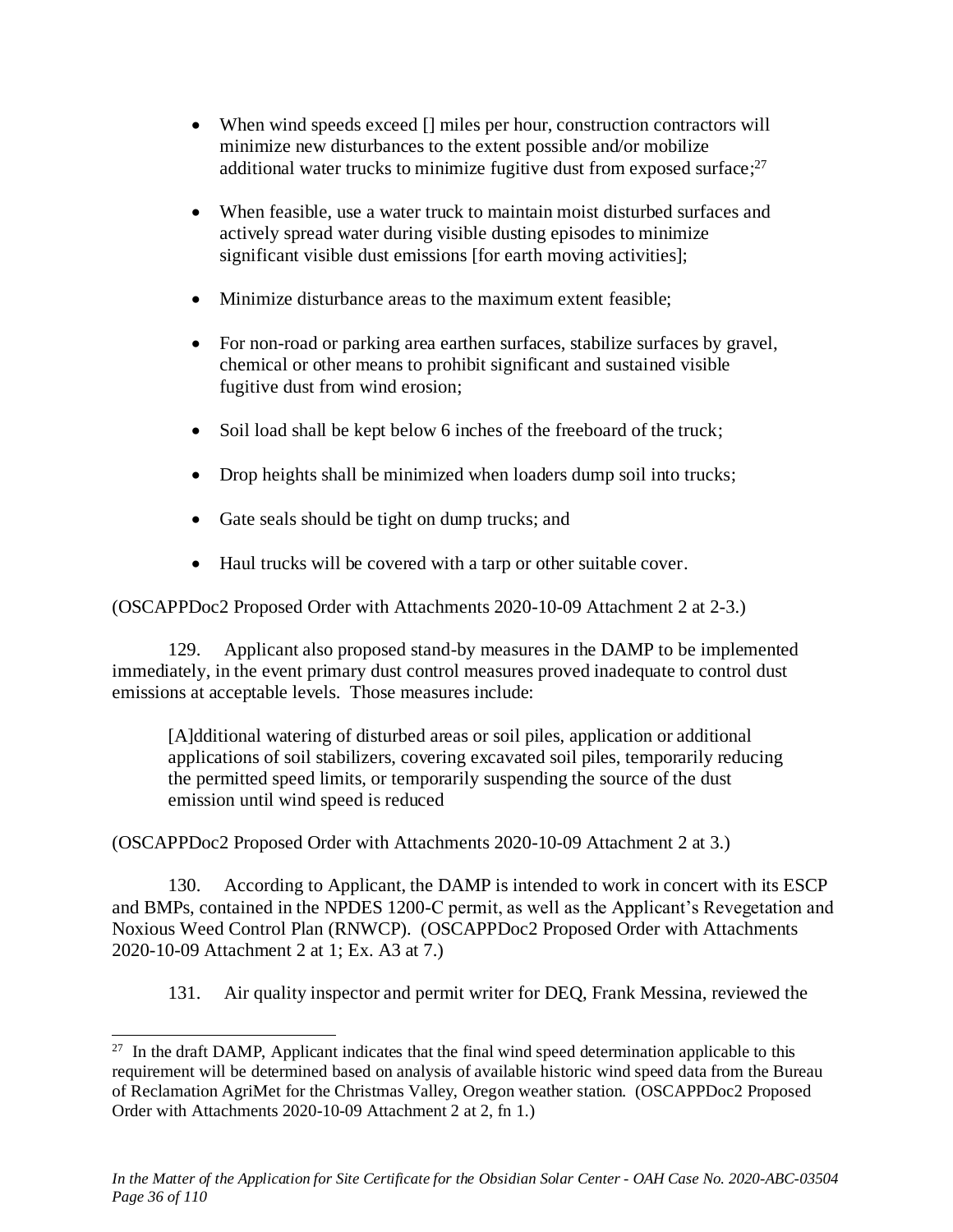DAMP and recommended that Applicant consider applying a soil binding agent such as magnesium chloride to highly traveled roads within the proposed facility site to further minimize fugitive dust from construction traffic. Mr. Messina also recommended that Applicant ensure sufficient water is onsite during construction to fulfill dust suppression measures specified in the DAMP. (Ex. D3 at 3.)

### *Revegetation and noxious weed control plan.*

132. As an additional part of the ASC, Applicant provided a Revegetation and Noxious Weed Control Plant (RNWCP), developed in conjunction with the Lake County Cooperative Weed Management Area program, intended to identify the objectives, methods, and success criteria to be used to direct revegetation efforts in areas of soil disturbance not covered by permanent structures and to control noxious weeds on the proposed facility site. In the RNWCP, Applicant identified its two primary goals as encouraging revegetation within the site boundary to reduce the potential for windblown and water erosion by reestablishing vegetation ground cover and root structure, as well as avoiding or controlling the introduction and spread of noxious weeds. In the RNWCP, Applicant acknowledged that it is responsible for meeting success criteria established either by DEQ's NPDES 1200-C permit or conditions included by Council in the site certificate. Applicant identified its intent to accomplish revegetation with native plant species to the extent practicable. (OSCAPPDoc2 Proposed Order with Attachments 2020-10-09 at 429.)

133. Applicant identified its intent to leave most areas of the proposed facility site undisturbed prior to construction and to allow construction vehicles to drive over vegetation where possible, rather than removing it. Where necessary for grading or trenching, Applicant stated its intent to remove vegetation to within several inches of the ground, preserving root structures and topsoil throughout the majority of the proposed facility site. (OSCAPPDoc2 Proposed Order with Attachments 2020-10-09 at 429-430.)

134. In the RNWCP, Applicant identified its intent to allow crushed vegetation to restore passively, without reseeding. Applicant also recognized that it will be necessary to implement measures to prevent and control noxious weeds within the proposed facility site. (OSCAPPDoc2 Proposed Order with Attachments 2020-10-09 at 430.)

135. Where soil disturbances are not covered by permanent structures, Applicant intends to engage in active restoration methods including reseeding to ensure noxious weeds do not overtake those areas and for soil stabilization. (OSCAPPDoc2 Proposed Order with Attachments 2020-10-09 at 430.)

136. The RNWCP identifies the following soil management practices to be implemented and maintained until success criteria in the plan are achieved:

> • Establish stable surface and drainage conditions and use standard erosion control devices and techniques to minimize soil erosion and sedimentation, including the installation of silt fencing, straw bales, mulch, straw wattle, erosion control fabric, and slope breakers, as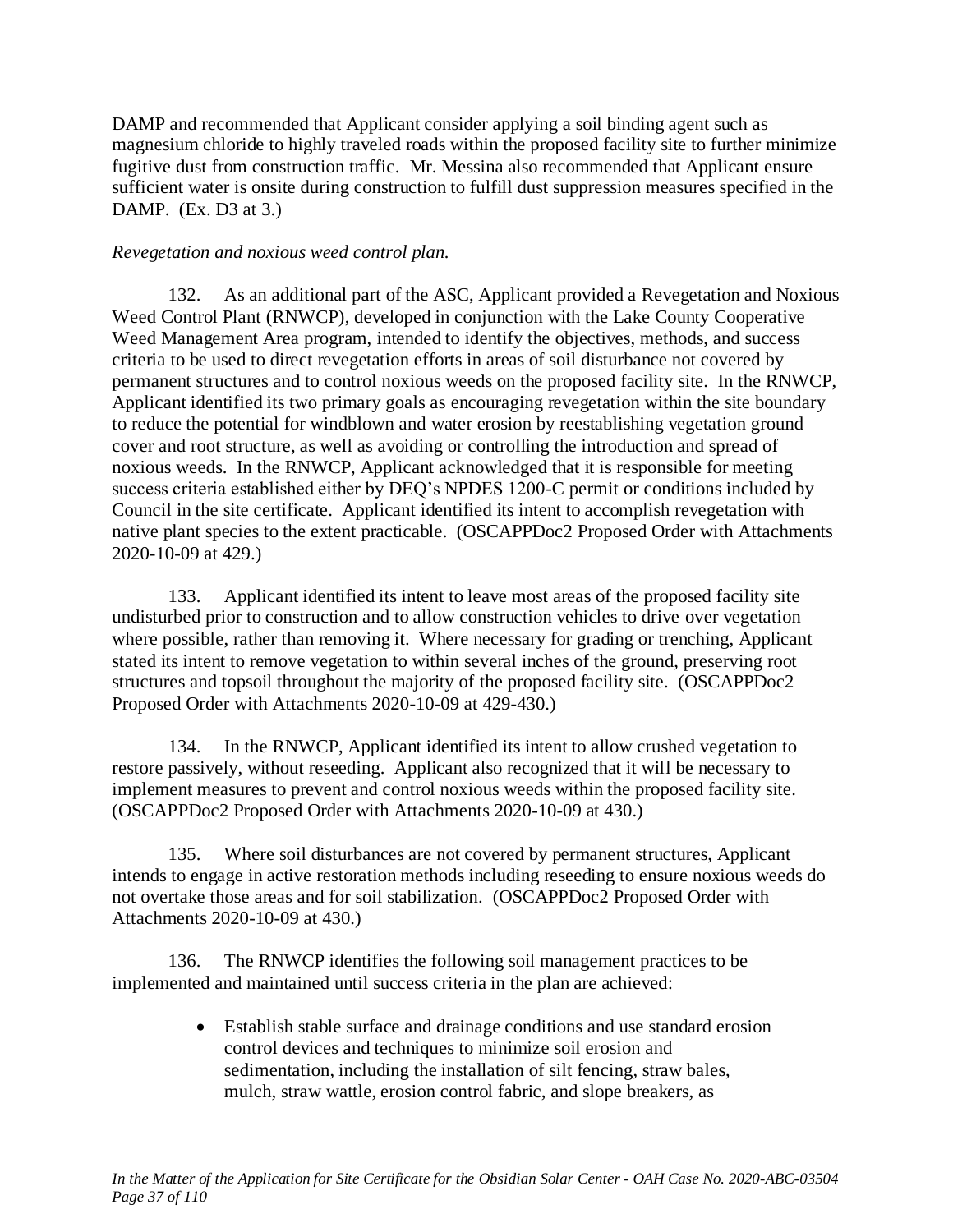appropriate. Applicant will use certified weed-free straw bales, straw mulch, hydromulch, and/or other appropriate weed-free mulch materials.

• Due to the limited extent of grading during construction, and due the relatively narrow areas (approximately 3 feet wide) where trenching will occur, Applicant does not foresee the need to strip and segregate topsoil. However, if large areas of soil disturbance (e.g., 50 by 50 feet or larger) that require revegetation are identified during construction, Applicant may implement topsoil stripping and segregation to preserve topsoil. In such instances, Applicant would strip topsoil (generally defined as the upper 6 to 12 inches of soil) from subsoil, segregate it into stockpiles, and then reapply the topsoil to its original location after construction.

(OSCAPPDoc2 Proposed Order with Attachments 2020-10-09 at 430.)

137. As Applicant expects to engage in construction on approximately 60-acre parcels of the proposed facility site at any one time, the RNWCP identifies Applicant's plan to revegetate each such area as construction moves to the next 60-acre plot, with the caveat that such revegetation may be delayed based on seasonal considerations. For any such area, Applicant intends for reseeding to be conducted as soon as weather permits. In the interim, the RNWCP indicates Applicant will stabilize those areas with mulch or other methods designed to minimize erosion. (OSCAPPDoc2 Proposed Order with Attachments 2020-10-09 at 430-431.)

138. The RNWCP identifies Applicant's intent to consult with ODFW and, if necessary, local landowners and the Lake County Cooperative Weed Management Area program to develop and refine the seed mixture to be used on the proposed facility site. Applicant developed the seed mixture proposed in the RNWCP through consultation with the National Resources Conservation Service and the Lake County Cooperative Weed Management Area program. According to the RNWCP, that seed mixture may also be modified in consultation with relevant public agencies if it is determined that non-native species such as crested wheatgrass may be necessary to control noxious weeds. (OSCAPPDoc2 Proposed Order with Attachments 2020-10-09 at 430-431.)

139. Applicant's proposed seed mixture in the RNWCP identifies a near equal distribution of bluebunch wheatgrass, thickspike wheatgrass, Indian ricegrass, basin wild rye, and crested wheatgrass. (OSCAPPDoc2 Proposed Order with Attachments 2020-10-09 at 431.)

140. The RNWCP also identifies Applicant's intent to apply the proposed seed mixture through a combination of broadcast, drill, and hydro seeding depending on the topography of a given section of the proposed facility site. Applicant also intends to apply one or more weedfree mulch materials after seeding to encourage establishment. (OSCAPPDoc2 Proposed Order with Attachments 2020-10-09 at 432.)

141. According to the RNWCP, Applicant intends to conduct reseeding activities on each section of the proposed facility site in November to early March to allow for germination of the seed mixture by April. Where necessary, Applicant will reseed in February to early April for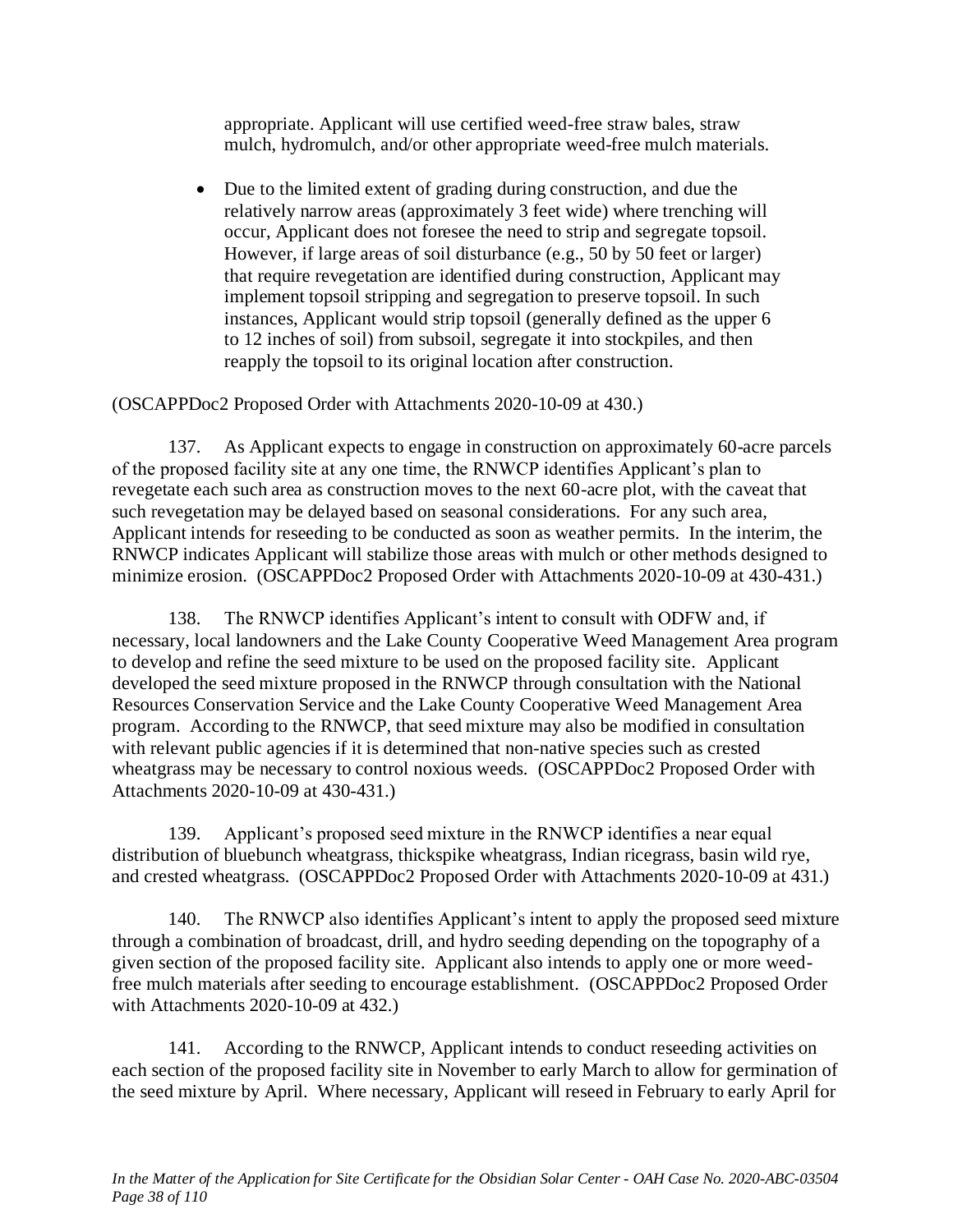construction activities completed in winter months. (OSCAPPDoc2 Proposed Order with Attachments 2020-10-09 at 432.).

142. Applicant's RNWCP recognizes that non-native invasive weed species can rapidly colonize disturbed areas of the proposed facility site and can have significant adverse impacts on surrounding agricultural operations and wildlife habitat. (OSCAPPDoc2 Proposed Order with Attachments 2020-10-09 at 432.)

143. The RNWCP also identifies three categories of noxious weeds as designation by Lake County (A, B, and C). In conjunction with Lake County, Applicant identified diffuse knapweed and spotted knapweed as those of highest concern. According to the plan, the Lake County Cooperative Weed Management Area program has offered to coordinate with Applicant during construction and operation of the proposed facility to further refine noxious weed control measures. (OSCAPPDoc2 Proposed Order with Attachments 2020-10-09 at 434.)

144. To prevent the introduction of noxious weed species and control existing species on the proposed facility site, Applicant proposes the following measures in the RNWCP:

**Environmental training**: Conduct environmental awareness and sensitivity training before soil and vegetation disturbance activities to educate all personnel regarding environmental concerns and requirements, including weed identification (particularly diffuse knapweed), prevention, and control methods. Qualified personnel will conduct this training.

**Pre-construction surveys**: Conduct surveys for designated noxious weeds within proposed Facility disturbance areas concurrently with other pre-construction surveys, such as pre- construction surveys for migratory bird nests.

**Signage**: Demarcate any problem noxious weeds areas on the site (e.g., infestations of ODA or Lake County category A species, or potentially large but well-defined areas of ODA or Lake County category B, C, or T species) with signs, as appropriate.

**Pretreatment**: Prior to vegetation or soil disturbance, Applicant may treat areas of known noxious weeds with herbicides or manually remove them, if practicable.

**Treatment during construction**: During construction, Applicant may treat identified new noxious weed populations, as necessary. Treatment methods and timing will be based on species-specific and area-specific conditions (e.g., proximity to water, agricultural areas, topography, land use, and time of year) and will be coordinated with and follow requirements and guidelines of Lake County or the ODA.

**Clean vehicles/equipment**: Personnel will thoroughly clean all vehicles and equipment of soil and plant material before mobilizing to the Facility site, and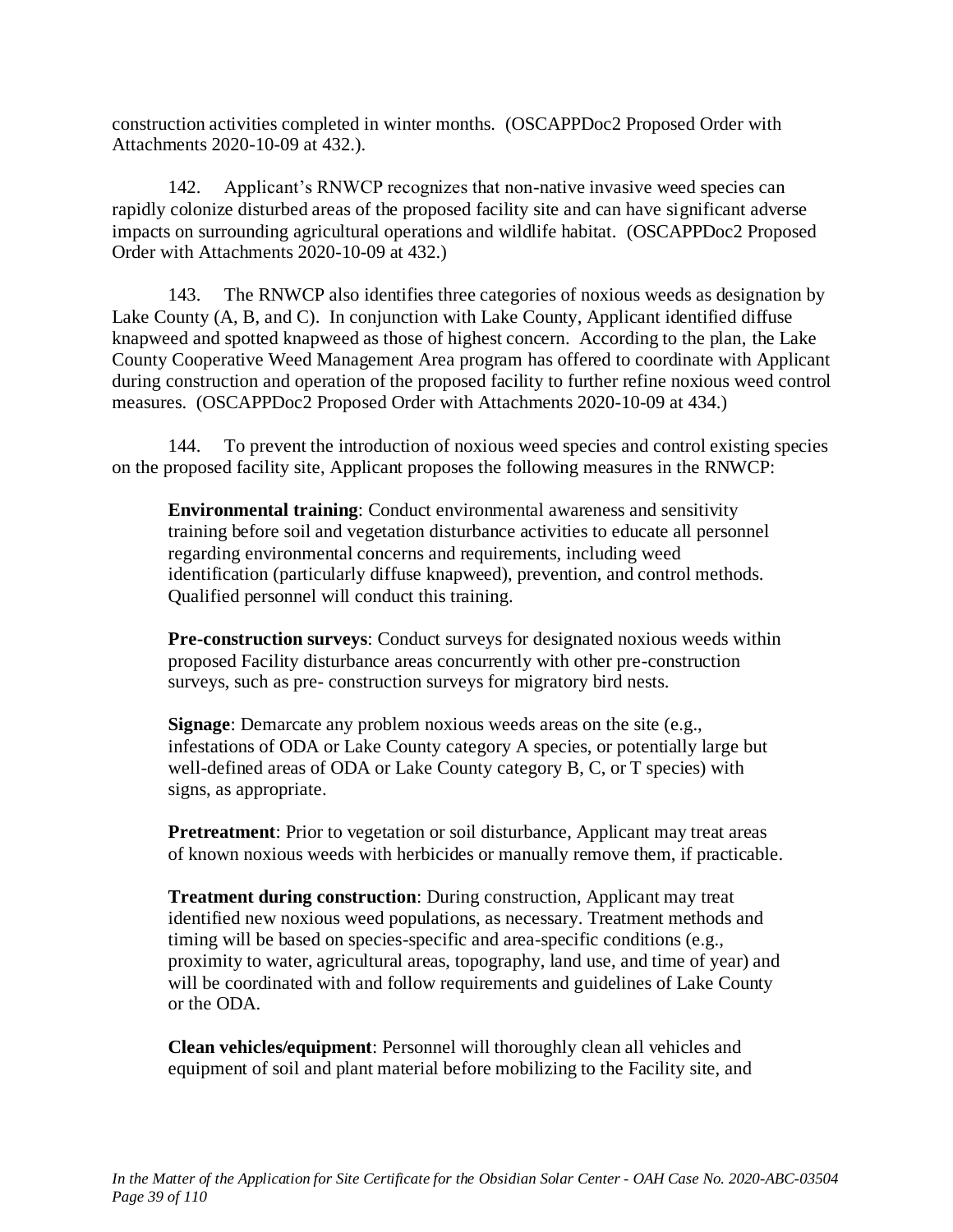will clean all clearing and grading equipment prior to leaving any identified noxious weed sites.

**Cleaning station**: If some vehicles or equipment cannot be cleaned prior to mobilization to the Facility site, and pre-construction surveys have identified multiple problem noxious weed areas, Applicant will construct a fixed water cleaning station at the point of Facility site entry for construction equipment and vehicles. The Facility environmental inspectors and management staff will determine the need for a fixed water cleaning station, taking the findings of preconstruction surveys into consideration. The water cleaning station will use highpressure water over a non-permeable synthetic fabric so that the soil and plant material from the cleaning operation can be removed and disposed of without contaminating the underlying soil. Cleaning efforts will be concentrated on tracks, feet, or tires and on the undercarriage, with special emphasis on axles, frames, cross members, motor mounts, the underside of running boards, and front bumper/brush guard assemblies.

**Mobile cleaning stations**: As needed, construction crews will clean seeds, roots, and rhizomes off equipment and vehicles used to move vegetation and topsoil in identified noxious weed-infested areas during the clearing phases before proceeding to other parts of the Facility site. In most infestation locations, personnel will clean vehicles with compressed air.

**Weed-free stray bales**: The contractor will ensure that all straw bales used for sediment and erosion controls, mulch distribution, and restoration seed mixes—if used—are certified as weed-free from the supplier.

**Post-construction monitoring:** After construction, during operation, Facility staff will monitor for noxious weeds and treat weeds, as appropriate. If needed, a state-licensed weed control contractor will be used to treat noxious weeds.

(OSCAPPDoc2 Proposed Order with Attachments 2020-10-09 at 434-435.)

145. According to the RNWCP, Applicant will employ manual (hand pulling/clipping) or chemical (herbicide) control methods for identified noxious weeds within the proposed facility site. Choice of control method employed will take into account proximity to agricultural lands. Applicant intends to notify neighboring landowners of the proposed herbicide treatment and obtain approval prior to application of those products. Such herbicides will be applied by a statelicensed weed control contractor hired by Applicant. Applicant will also limit application to times when wind speed does not exceed 15 miles per hour for granular and 10 miles per hour for liquid herbicides. (OSCAPPDoc2 Proposed Order with Attachments 2020-10-09 at 436.)

146. The RNWCP also includes monitoring and success criteria by which Applicant will determine the effectiveness of its weed control methods. According to the plan, those criteria will be established by both the conditions of the site certificate and the NPDES 1200-C permit requirements for final vegetative stabilization as established by DEQ. (OSCAPPDoc2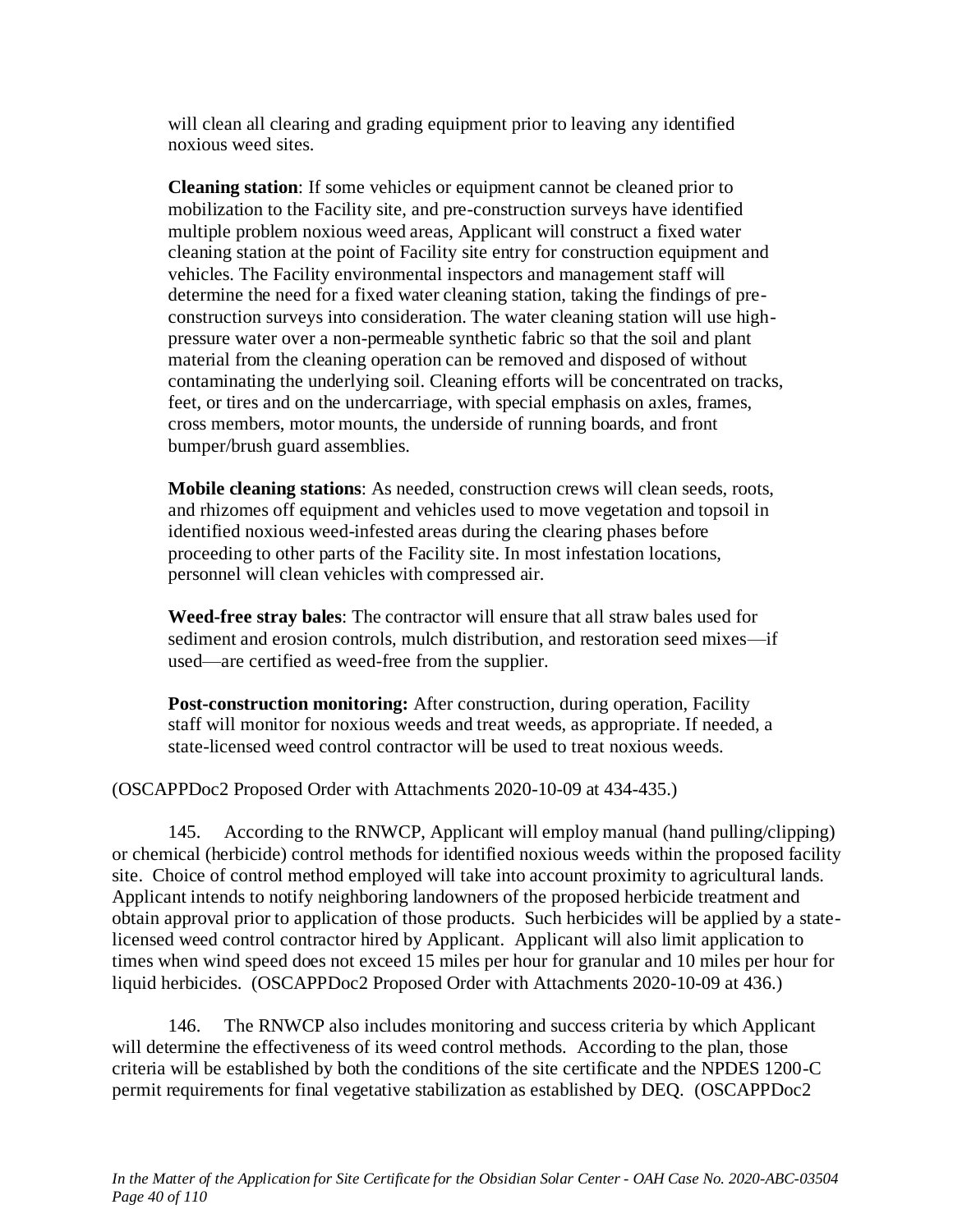Proposed Order with Attachments 2020-10-09 at 436-438.)

147. Applicant intends to employ an adaptive management approach to controlling dust and noxious weeds, as well as revegetating the proposed facility site. This approach would involve using all acceptable methods contained within the ESCP, DAMP, and RNWCP along with BMPs to adjust methods in real-time depending on site assessments in order to achieve optimal results. (Test. of Gallagher.)

148. Aaron Dejoia is an environmental soil scientist and agronomist with Pilgrim Construction, LLC.<sup>28</sup> Mr. Dejoia has over 20 years of experience developing and implementing land reclamation plans for drastically disturbed lands, in more than 40 states including Oregon and Washington. (Ex. A2 at 2-3.)

149. Mr. Dejoia also has significant experience with revegetation of solar project sites including post-construction vegetation management and monitoring. Based on his review of Applicant's ESCP, DAMP, and RNWCP, as well as the NRCS soil survey for Lake County, Mr. Dejoia believes the proposed facility site can be successfully revegetated in a timely manner following construction. (Ex. A2 at 3-5.)

150. Mr. Dejoia agrees with the limited parties' concerns that the proposed facility site presents potential for significant fugitive dust and invasive weed infestations if not properly managed. Nonetheless, Mr. Dejoia believes proper planning and execution of mitigation measures will allow the proposed facility to be constructed and revegetated while minimizing negative impacts to neighboring lands from dust and invasive weeds. (Ex. A2 at 6.)

151. In Mr. Dejoia's experience, the limited parties' concerns are not unique to the proposed facility site. Rather, such concerns are commons for solar projects in similar environments. Mr. Dejoia believes a holistic approach to managing dust, weeds, and revegetation concerns, such as that presented by Applicant's DAMP, ESCP, and RNWCP will minimize any potential impacts. (Ex. A2 at 6-7.)

152. In Mr. Dejoia's professional opinion, the adaptive management approach proposed by Applicant will allow active management of the limited parties' concerns and present the best opportunity for success. (Ex. A2 at 7.)

153. Mr. Dejoia also believes that, if implemented correctly through adaptive management plans, the methods proposed by Applicant in the DAMP, ESCP, and RNWCP may result in less dust from the proposed facility site post-construction than currently experienced. (Ex. A2 at10.)

154. According to Mr. Dejoia, it may take up to five years to obtain full reclamation of the site by restoring vegetative cover that is self-sustaining and free from noxious weed species and the site will require ongoing adaptive management techniques. (Ex. A2 at 16-17.)

<sup>&</sup>lt;sup>28</sup> Mr. Dejoia holds the following certifications: Certified Professional Soil Scientist, Certified Professional Agronomist, Certified Crop Advisor, and North Dakota Professional Soil Classifier. (Ex. A2 at 2.)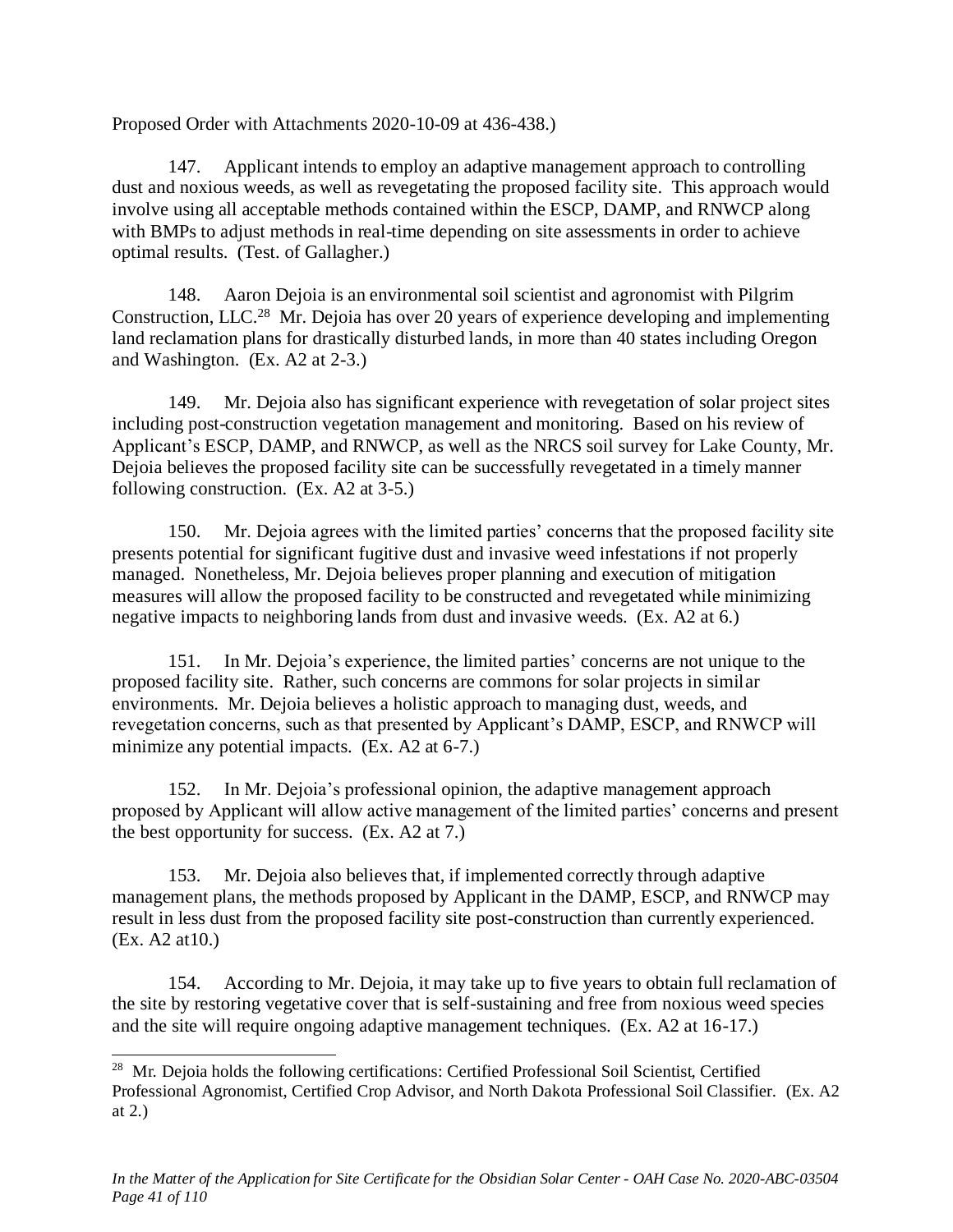### *Wildlife habitat and Applicant's draft monitoring plan.*

155. As part of the ASC, Applicant performed a wildlife habitat assessment in the area of and surrounding the proposed facility site. As part of that assessment, Applicant identified multiple pygmy rabbit burrow complexes and raptor nesting locations. (OSCAPPDoc4-16 ASC Exhibit P 2019-10-17 at 8-11.)

156. Applicant also found that the entirety of the proposed facility site was situated within elk winter range mapped by ODFW. In addition, Applicant found portions of the proposed facility site were within mule deer winter range as mapped by ODFW. Both such habitats are designated as Category 2 (essential and limited) habitat under ODFW's Oregon Habitat Mitigation Policy. (OSCAPPDoc4-16 ASC Exhibit P 2019-10-17 at 12.)

157. Applicant determined that approximately 94 percent of the habitat mapped within and around the proposed facility site consist of sagebrush shrub land, with big sagebrush accounting for as much as 30 percent of habitat within the proposed facility site. (OSCAPPDoc4-16 ASC Exhibit P 2019-10-17 at 13.)

158. Applicant also determined rabbitbrush to be a prominent part of the sagebrush habitat in and around the proposed facility site, accounting for up to 25 percent of the habitat within the area. Applicant found several herbaceous plant species within the proposed facility sits and surrounding area including saltgrass, clasping pepperweed, and cheatgrass. Applicant identified the sagebrush shrubland as important habitat for certain species including rabbits and hawks. (OSCAPPDoc4-16 ASC Exhibit P 2019-10-17 at 13.)

159. In response to concerns raised by certain landowners in the area of the proposed facility regarding small mammals and coyotes, Applicant contracted with Foster Natural Resource Contracting to assist in developing mitigation plans, including field surveys and habitat mapping. Craig Foster, wildlife biologist and former ODFW employee for over 35 years performed the requested surveys for Applicant. During his tenure with ODFW, Mr. Foster spent more than 25 years working in Lake County performing wildlife inventories of game and nongame species, responding to complaints of wildlife damage, and implementing wildlife habitat improvement projects. (Ex. A1 at 2, 4.)

160. Mr. Foster has extensive experience determining herd ranges for both elk and mule deer in the Fort Rock area. Mr. Foster has also completed wildlife mitigation plans for two solar projects. Mr. Foster also serves as president of the Lake County Cooperative Weed Management Area. (Ex. A1 at 3.)

161. Mr. Foster determined that, based on their requirement for protective shrub cover (*e.g.*, sagebrush) with open grass undergrowth to survive, jackrabbits are unlikely to migrate to agricultural fields, from the proposed facility site during construction. Rather, any jackrabbits displaced by construction activities are more likely to migrate to suitable habitat located north and west of the proposed facility site. Agricultural fields located south and east of the proposed facility site lack suitable habitat for rabbits to survive. In addition, because habitat south of the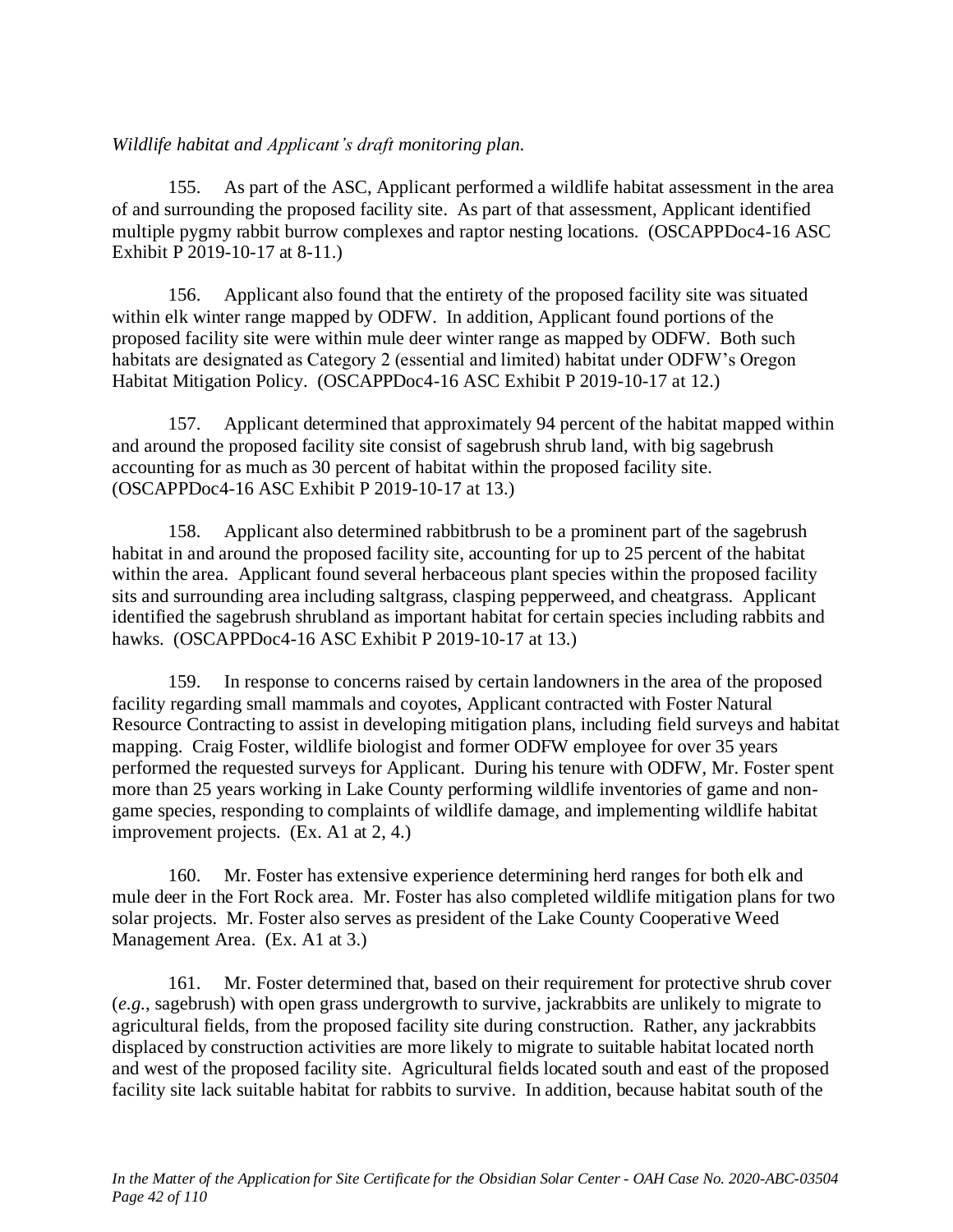proposed facility site consist of a significant number of juniper, a preferred habitat for avian predators, any jackrabbits displaced by construction are less likely to migrate in that direction. (Ex. A1 at 5-6; test. of Foster.)

162. In addition, preservation of some jackrabbit habitat within the proposed facility site would make it less likely for mass dispersal of that species in any direction. Mr. Foster determined that development of the proposed facility would likely result in an overall reduction of jackrabbit population in the area of the proposed facility within two years. (Ex. A1 at 7-8; test. of Foster.)

163. Mr. Foster also determined that it is unlikely that development of the proposed facility will increase the number of ground squirrels in neighboring alfalfa fields because they do not prefer sagebrush habitat over developed alfalfa fields. As such, the highest density of ground squirrels in the area likely exist in irrigated fields, rather than undeveloped sagebrush such as the proposed facility site. Moreover, ground squirrels are territorial, discouraging additional migration into fields already occupied. (Ex. A1 at 9-10; test. of Foster.)

164. Applicant submitted a draft Wildlife Monitoring Plan (WMP) as part of the ASC identifying how it intended to avoid or reduce impacts to wildlife in and around the proposed facility site during construction and operation of the facility. (OSCAPPDoc2 Proposed Order with Attachments 2020-10-09 at 415-421.)

165. As part of the efforts taken to avoid or reduce impacts to wildlife, the WMP identified the following:

- (a) Elimination of Area B from the site boundary (approximately 3,080 acres);
- (b) Elimination of Area C from the site boundary (approximately 440 acres);
- (c) Avoiding an active pygmy rabbit burrow complex totaling 0.36 acres; and
- (d) Avoiding a 10.47-acre area of sagebrush shrubland, dune, and playa habitats that includes two active pygmy rabbit burrow complexes, which will provide connectivity between the complexes and to adjacent sagebrush shrubland habitats on federal lands.

(OSCAPPDoc2 Propose Order with Attachments 2020-10-09 at 418.)

166. In addition, according to the WMP, Applicant removed Area B from consideration for development due, in part, to the large amount of suitable pygmy rabbit habitat within that parcel. The WPM identifies other avoidance areas in the vicinity that is likely to maintain habitat connectivity for this species. (OSCAPPDoc2 Propose Order with Attachments 2020-10-09 at 418.)

167. The WMP also identifies Applicant's proposed monitoring plan for mortality events of birds and bats within the facility during all seasons of the first operational year.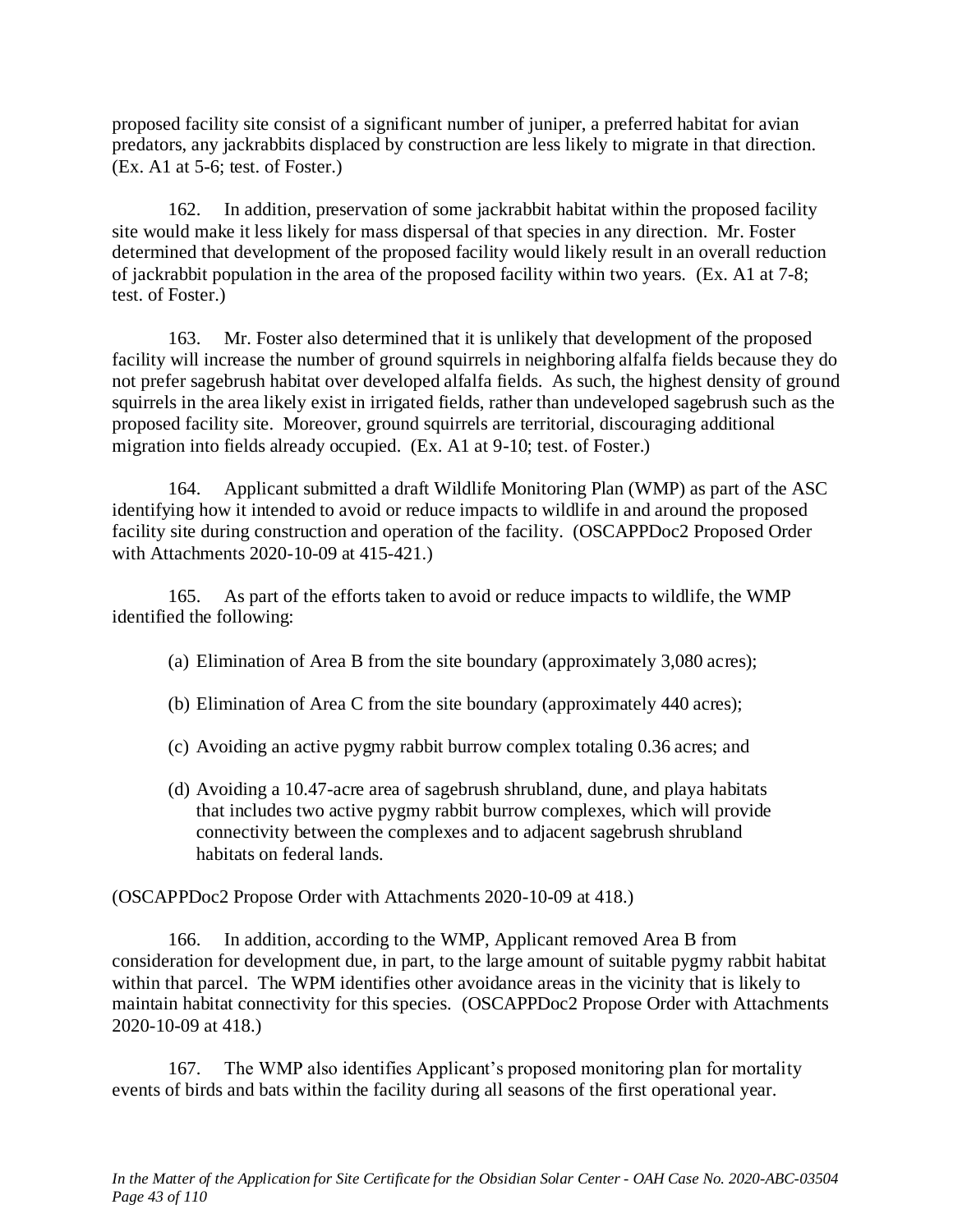(OSCAPPDoc2 Proposed Order with Attachments 2020-10-09 at 419-420.)

168. In its Proposed Order, the Department amended the WMP to include a requirement that Applicant notify landowners, within 500-feet of the proposed facility site, of programs available through ODFW intended to mitigate damage to lands from big game intrusion, including elk. According to the WMP as amended, this requirement applies during any year Applicant is engaged in construction activities. (OSCAPPDoc2 Proposed Order with Attachments 2020-10-09 at 420.)

169. Finally, the WMP contains a provisions permitting future amendments which reads:

The WMP may be amended from time to time upon approval by Energy Facility Siting Council  $**$ , who may delegate its authority to review and authorize amendments to Oregon Department of Energy \* \* \*. ODOE must notify EFSC of all amendments and EFSC retains the authority to approve, reject, or modify any amendments to this WMP agreed to by ODOE.

(OSCAPPDoc2 Proposed Order with Attachments 2020-10-09 at 420.)

### *Construction traffic management plan.*

170. As part of the ASC, Applicant submitted an analysis from Kittelson & Associates, a transportation engineering and planning firm, assessing the potential transportation impacts of the proposed facility within a 15 mile radius and recommending measure to mitigate those impacts. (OSCAPPDoc2 Proposed Order with Attachments 2020-10-09 at 517.)

171. That analysis anticipated at least 252 vehicle trips per workday over the estimated two year construction period for the proposed facility. It also estimated up to 10 vehicle trips per day during the operational life of the facility. The Kittelson assessment determined the potentially impacted roadways as County Roads 5-10, 5-12 and 5-12A, 5-14 and 5-14G. The assessment also identified the primary access roads for Area A of the proposed facility site as County Roads 5-12 and 5-12A, and secondary access to that site as County Roads 5-10, 5-14 and 5-14G. Primary access to Area D was identified as County Road 5-10. (OSCAPPDoc2 Proposed Order with Attachments 2020-10-09 at 521-522, 524; *see also* OSCAPPDoc4-21 ASC Exhibit U 2019-10-17 at 9.)

172. The Kittelson assessment found the additional estimated traffic to be within the carrying capacity of the existing roads and proposed adding additional traffic signage to several locations along County Roads 5-10 and 5-12. (OSCAPPDoc2 Proposed Order with Attachments 2020-10-09 at 521.)

173. Based on information provided in the ASC, including the Kittelson assessment, the Department prepared a draft Construction Traffic Management Plan (CTMP) that provided best management practices to reduce traffic impacts, taken from Applicant's ESCP, and required Applicant coordinate with Lake County to establish primary and secondary delivery routes.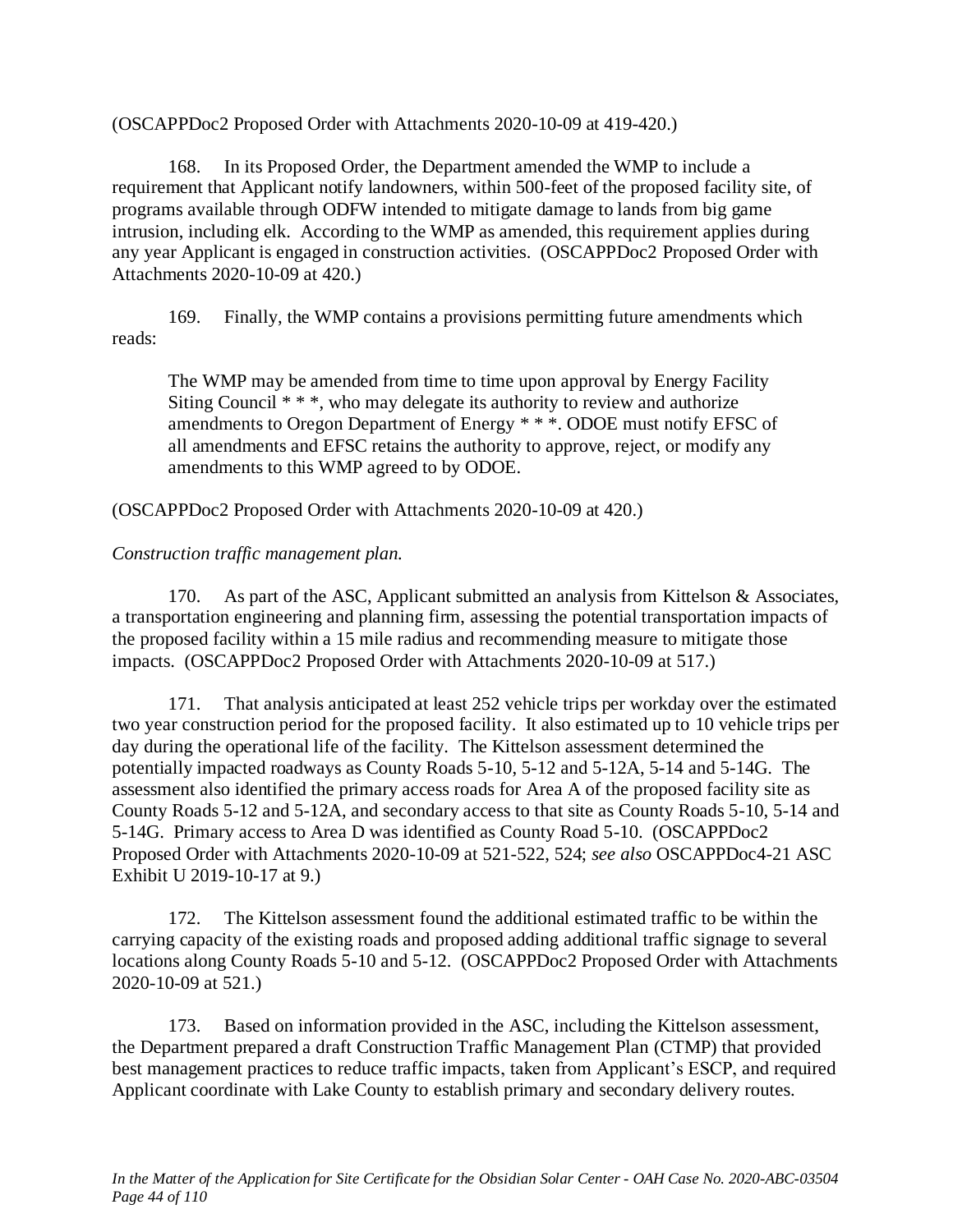Consistent with representations in the ASC, the draft CTMP estimated a total of 400 daily trips to/from the facility using local county roads, with approximately 160 of those trips coming from roundtrip deliveries of materials and equipment to the facility. (OSCAPPDoc2 Proposed Order with Attachments 2020-10-09 at 532-535.)

174. The draft CTMP required Applicant to consult with Lake County in order to:

Establish primary and secondary deliver routes based on road conditions known by the County prior to construction.

Execute a road use agreement or funding agreement with Lake County Road Department (or County Road Superintendent) to ensure that damage or wear to state or county roads that is caused by facility construction related traffic and road use is repaired by the certificate holder. The road use or funding agreements shall establish and provide financial security regarding county road use, maintenance, and repair from construction-related impacts. Regardless of existing pavement or gravel conditions, the road use or funding agreements shall establish that roadway segments will be reviewed prior to any added construction traffic and establish a system for monitoring safety or degradation to road base or surface prior to and during construction.

Fund or install permanent new traffic signs (to LCZO specifications) at the intersection of Fort Rock Road and County Road 5-12 and define stopping locations and establish clear right-of-way and turning movement priority. Traffic signs must by consistent with the provisions outlined in Attachment U-1 Kittelson Traffic Impact Assessment, attached to the Final Order, or as agreed to by the Department in consultation with Lake County; and

Locate and place signs for low-speed zones near access points, route intersections and pull-outs to reduce the risk of accidents.

(OSCAPPDoc2 Proposed Order with Attachments 2020-10-09 at 535.)

175. Beginning in June 2021, Applicant began negotiating with the Lake County Road Superintendent, Kevin Hock, and the LCBC/SAG to develop a road use and maintenance agreement applicable to the construction period for the proposed facility. While the parties to that negotiation developed draft terms, negotiations stalled due to a severe fire season in Oregon, coupled with limitations necessitated by the COVID-19 pandemic. (Ex. A13 at 1-2; test. of Hutchison.)

176. The draft terms for the road use agreement identify multiple road segments of concern along the primary and secondary access routes for areas A and D of the proposed facility. (Ex. A13 at 3; test. of Hutchison; *see also* Ex. R27 at 11-14.)

177. The draft terms of the road use agreement provide, in pertinent part: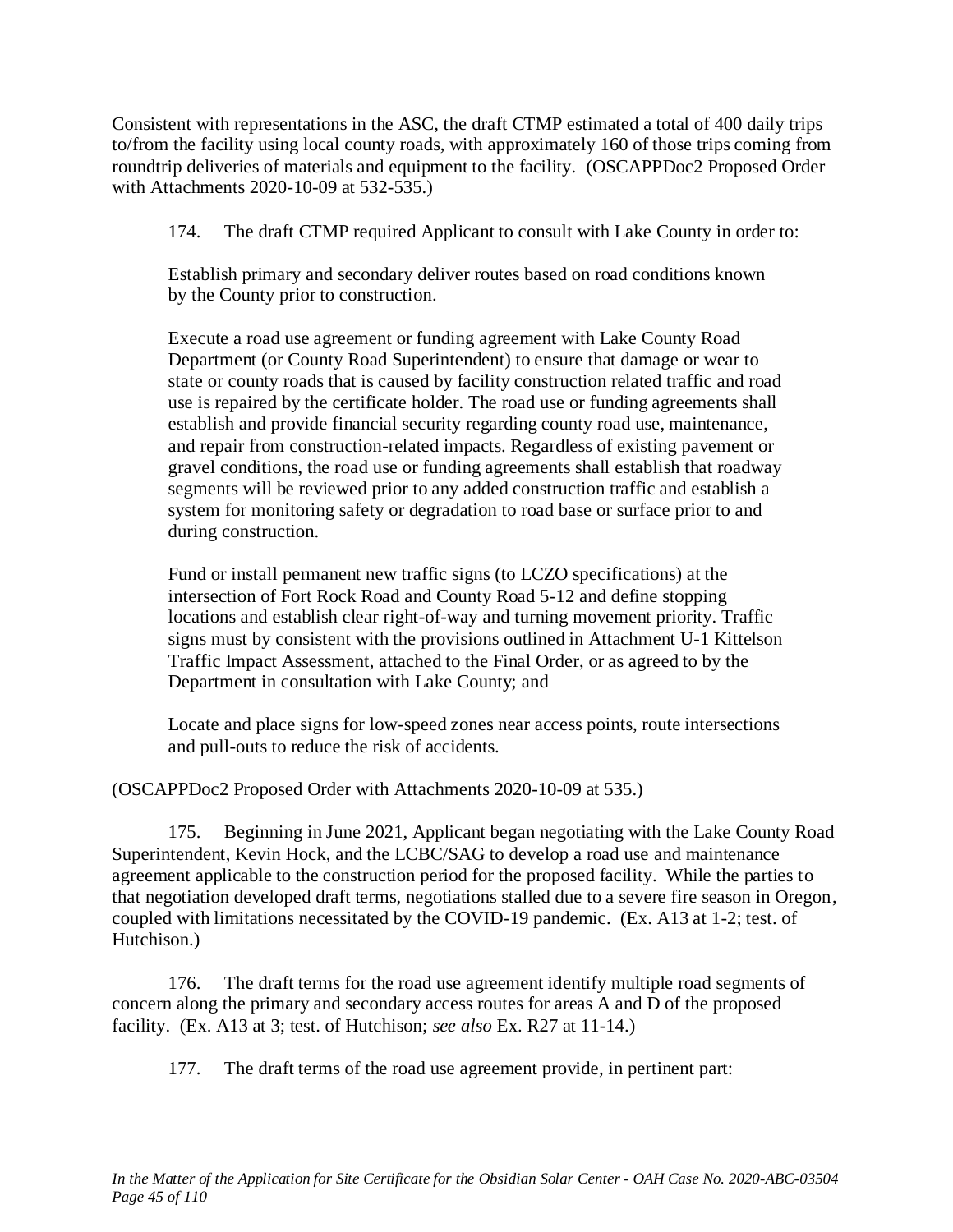### **Current Conditions and Proposed Improvement or Repair**

Road Segment 1 – This 12-mile stretch of Fort Rock Rd./County Road 5-10 has a decent base. Lake County Road Master Kevin Hock has proposed that it be chipped and sealed either prior to or just after solar construction. It is currently scheduled to be chipped and sealed within the next 36 months at a cost of approximately \$20k/mile (\$240k total).

Road Segment 2 – This 4-mile stretch of County Road 5-12 has a base that is insufficient for extensive heavy truck use and Mr. Hock believes it will be beat-up beyond a simple repair over the course of construction. His preferred course of action is to reclaim the road after construction is completed then chip and seal to provide a new top-coat. These maintenance and repair activities will cost approximately \$220k.

Road Segment 3 – This 5-mile stretch of County Road 5-12 is gravel. Mr. Hock believes this section to be relatively straightforward to maintain and repair during and post-construction.

Section 4 – This final 3-mile stretch on Oil Dry [*sic*] [Rd.] is on relatively new top pavement with an adequate base for current agricultural use.

In recognition that use of the Primary Haul Route for Project construction will accelerate wear and tear of the roads and accelerate the need for repairs, Obsidian proposes to enter into a road use and maintenance agreement that includes the following material terms[:]

- Obsidian will use its best efforts and will require its contractors and subcontractors to use their best efforts, to have all heavy-load construction traffic to follow this primary haul route.
- Obsidian will move its main entrance to the site to the new location, if possible, within design restrictions.
- Obsidian will pay 25% of the cost to chip and seal Road Segment 1.
- Obsidian will pay 80% of the cost to reclaim, chip and seal Road Segment 2.
- Obsidian would like to work with Lake County on additional safety signage along Oil Dri Road and possibly other areas relating to game crossing and increased traffic. Obsidian will pay for additional safety signage.
- Obsidian will, on an as needed basis, make repairs to Road Segment 3 during construction, and following the completion of construction will return Road Segment 3 in at least as good condition as at the start of construction. Obsidian will be responsible for dust control during construction. A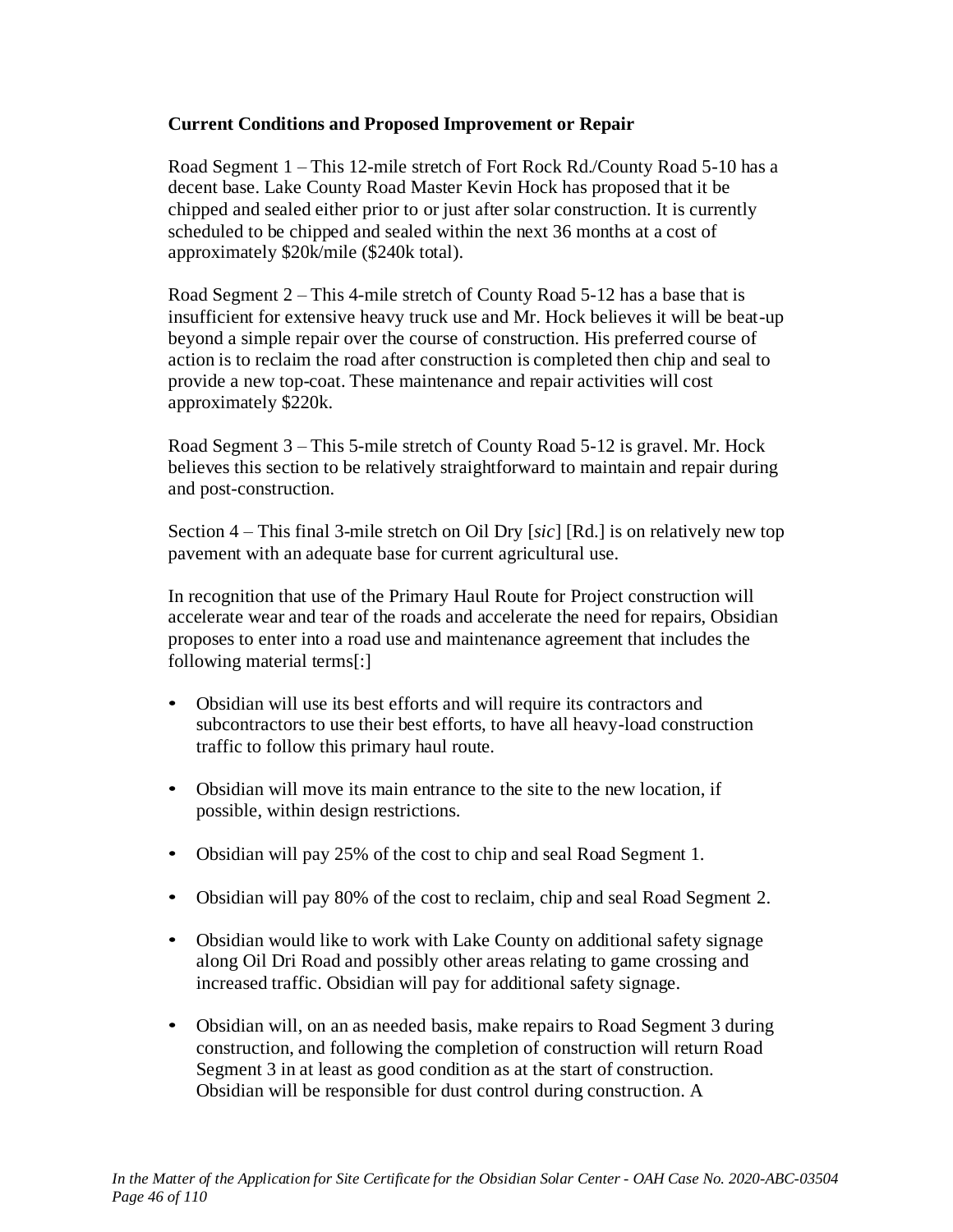designated contact for dust complaints will be supplied to Lake County and contact information will be posted along Road Segment 3.

- Obsidian will reconfigure its design to avoid Section 4 with heavy truck traffic. If design or permitting constraints should require the use of the entrance further south on the paved portion of Oil Dri [Rd.] Obsidian will negotiate in good faith with Lake County to pay an incremental portion of the maintenance costs.
- Any dust palliative or binder to be used by Obsidian (or its contractor or subcontractor) for mitigation of fugitive dust on Lake County roads will be approved by the County before use.
- If, during construction, either party becomes aware of an ongoing and substantial variation in heavy truck traffic other than on the designated primary haul route, Obsidian and the County will meet and discuss in good faith what, if any, changes need to be made to the road use and maintenance agreement.
- If the project to be constructed will be less than the full 400 MW, Obsidian's payment obligations with respect to Road Segments 1 and 2 will be proportionately reduced (e.g., if the project size is 200 MW, or 50% of expected, then Obsidian's obligation for Road Segment 2 will be 20% of the cost rather than 40% of the cost)

## (Ex. A13 at 13-14.)

178. Rather than using magnesium chloride to stabilize roads for dust suppression within the proposed facility site, Mr. Hock prefers products such as Lignosulfonate or Earthbind for use on highly traveled dirt roads within the county. (Test. of Hutchison; *see also* Oregon Department of Energy's Closing Brief at 19.)

## *Draft Fire Protection and Emergency Response Plan.*

179. In March 2020, the Department prepared a draft Fire Protection and Emergency Response Plan to be included in its Proposed Order. That plan identifies the fire protection agencies available to respond to incidents at the proposed facility site as the Christmas Valley Rural Fire Protection District and the High Desert Rangeland Fire Protection Association (RFPA). The plan also identifies the local emergency responders and medical facilities most likely impacted in the area as North Lake County Emergency Medical Service (ambulance), La Pine Community Health Center, and St. Charles Health Systems. (OSCAPPDoc2 Proposed Order with Attachments 2020-10-09 at 537-540.)

180. Kevin Leehmann, board president and fire manager with the RFPA, is a longtime resident of Lake County. Mr. Leehmann also serves as a firefighter and paramedic for the La Pine Fire District. In addition to his duties related to fire protection within Lake County, Mr.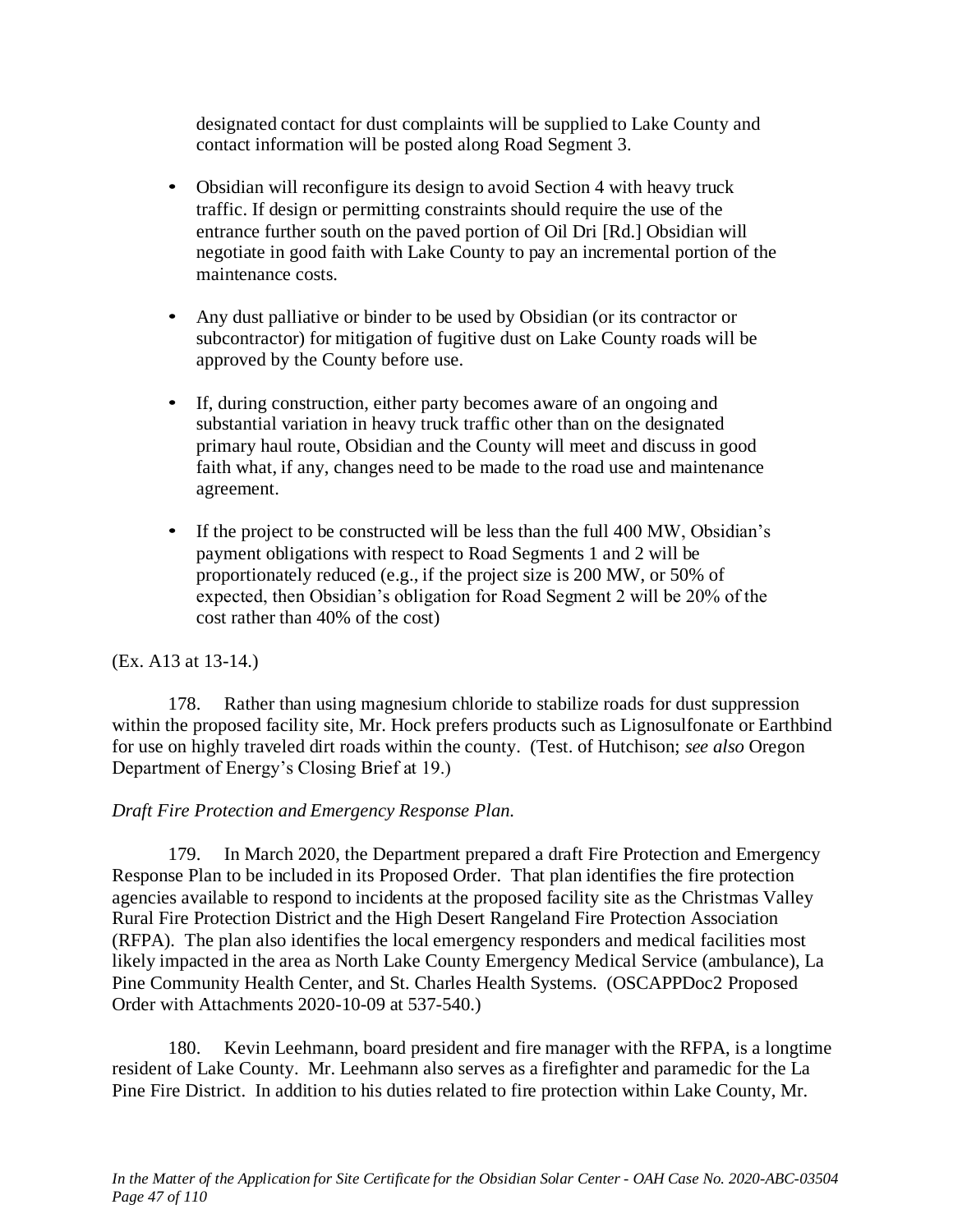Leehmann operates 24 Ranch, a cattle ranch and alfalfa farm located in Summer Lake, Oregon (within Lake County). (Ex. A9 at 1-2; test. of Leehmann.)

181. On behalf of RFPA, Mr. Leehmann has engaged in negotiations with Applicant about voluntary membership in RFPA, including possible donations of firefighting equipment and the option to locate certain firefighting equipment at the proposed facility site for use by RFPA in the event of a fire emergency. During a recent fire in the area, Applicant donated approximately \$2,500 to the RFPA to help with local firefighting efforts. (Ex. A9 at 1-2; test. of Leehmann.)

182. The draft plan developed by the Department requires Applicant to implement to following measures:

## **3.0 Fire Prevention Measures: Construction and Operation**

To reduce the risk of fire during construction and operation:

- Personnel will be trained in proper fire prevention and control procedures;
- Personnel will be instructed to not leave vehicles and equipment running when not in use (i.e., no idling);
- Any potential incipient fires during construction or operation will be controlled by trained Facility staff. In most cases, Applicant expects to contain fires (but not extinguish) and let them burn out. If needed, additional fire prevention measures will be coordinated with the local service providers;
- Fire suppression: Although stringent fire prevention measures will be in place during construction, the certificate holder is planning for approximately 1 percent of the total consumed water (up to 343,000 gallons total over two years, assuming worst-case conditions, or 686 gallons per construction workday) to be used for fire suppression during Facility construction activities. If more water is required for fire suppression, the certificate holder will halt other activities and divert water amounts to this activity, as needed.

During construction and operation, facility personnel will follow the SOLV Vegetation Management and Fire Prevention Plan (included below), by SOLV, Swinerton Builder's. Provisions in the SOLV Vegetation Management and Fire Prevention Plan include:

• Before the start of each daily shift, at approximately 07:00 a.m. local time, the Technician in charge will check the fire danger posting by the National Weather Service for any Red Flag Warnings for that day. If there is a Red Flag Warning for that day, all mowing activities done with power mowers using metal blades will be halted. The only vegetation mitigation that is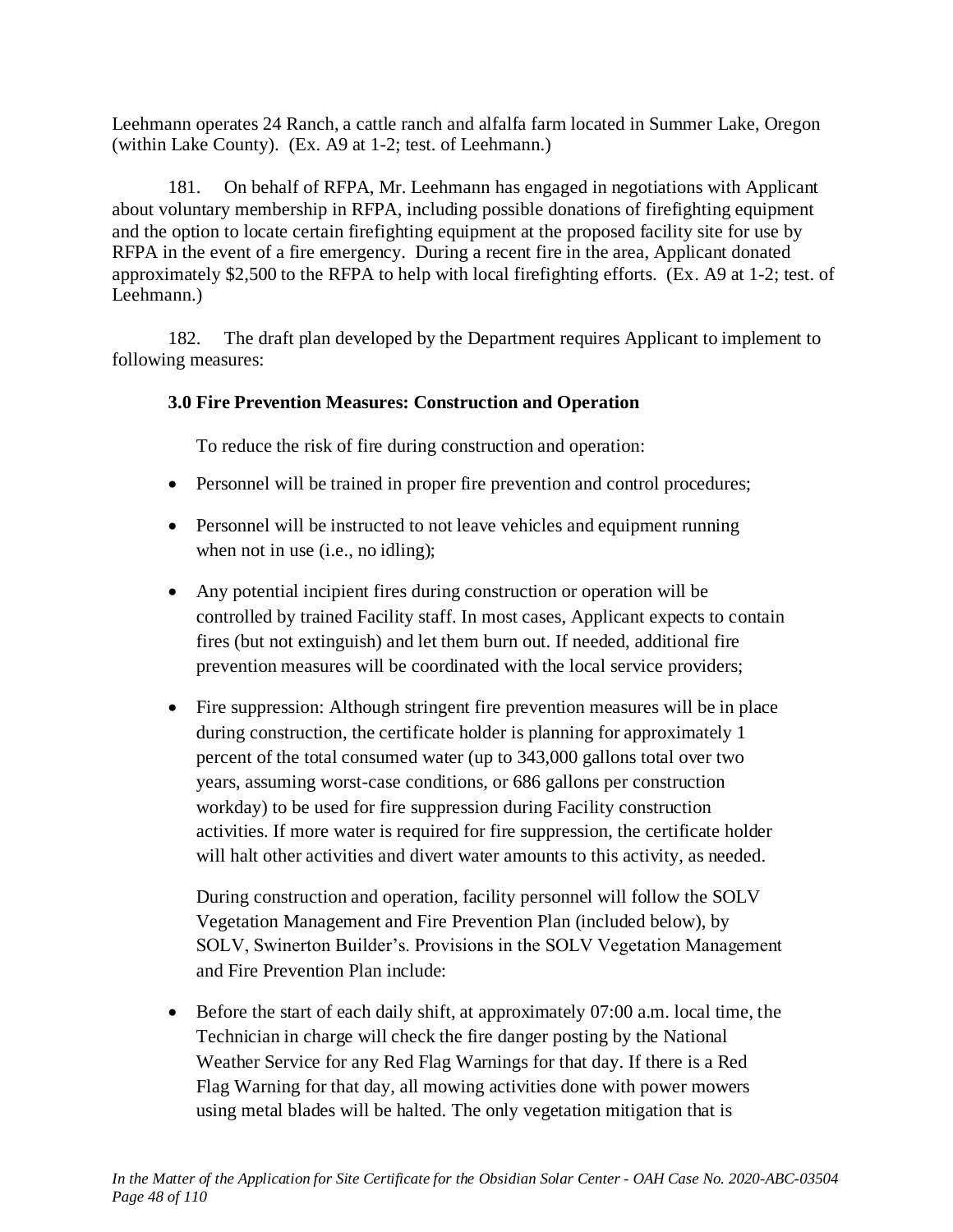allowed during a Red Flag Warning is that done with a string trimmer using nylon string that won't cause sparks.

- If SOLV is performing light work (e[.]g[.] one to two mowers per site), one operator will be designated to turn off the mower at twenty-minute intervals to perform a visual scan of the area mowed, walking approximately 20 yards in each direction and ensuring nothing is burning.
- If fire breaks out onsite, refer to the pocket card and call SOLV's OCC, they will directly contact the emergency services in the area. Use air horns or other methods to alert site personnel of danger. After assessing personal safety, assess if any countermeasures are safe. For example, use fire extinguisher, must be available, and fire is in the incipient period to mitigate small vegetation fire or small equipment fire.

## (OSCAPPDoc2 Proposed Order with Attachments 2020-10-09 at 540-541.)

183. The draft plan also requires Applicant to implement certain design features to proactively address potential fire risk and provides"

Design features to reduce the risk of fire from and to the facility:

- Facility perimeter roads within the fenceline will be 20 feet wide with a maintained 10- foot vegetation-free buffer zone (30 feet total vegetation free area) to act as fire breaks and help prevent the spread of potential fires to and from neighboring areas, and would allow for access by emergency vehicles.
- Facility internal array access roads within the fenceline will be 12-feet wide and maintained to act as fire breaks and help prevent the spread of potential fires to and from neighboring areas and would allow for access by emergency vehicles.
- Facility electrical equipment will meet all applicable National Electric Code and Institute of Electrical and Electronics Engineers standards to reduce potential fire risk.
- Facility will be electronically monitored through supervisory and data acquisition system. The Facility will have a supervisory control and data acquisition (SCADA) system. Alarming is one of the primary functions of the SCADA. The SCADA HMI software platform will be programmed with various multi-level priority alarms and programming will dictate who receives notice. For a high priority alarm, for example, the software can push a notice through email or SMS (text message) to all operators, operational managers, and asset managers, and perhaps even the Facility owners. Alarms will be provided for electrical hazards, fire, and other operational issues.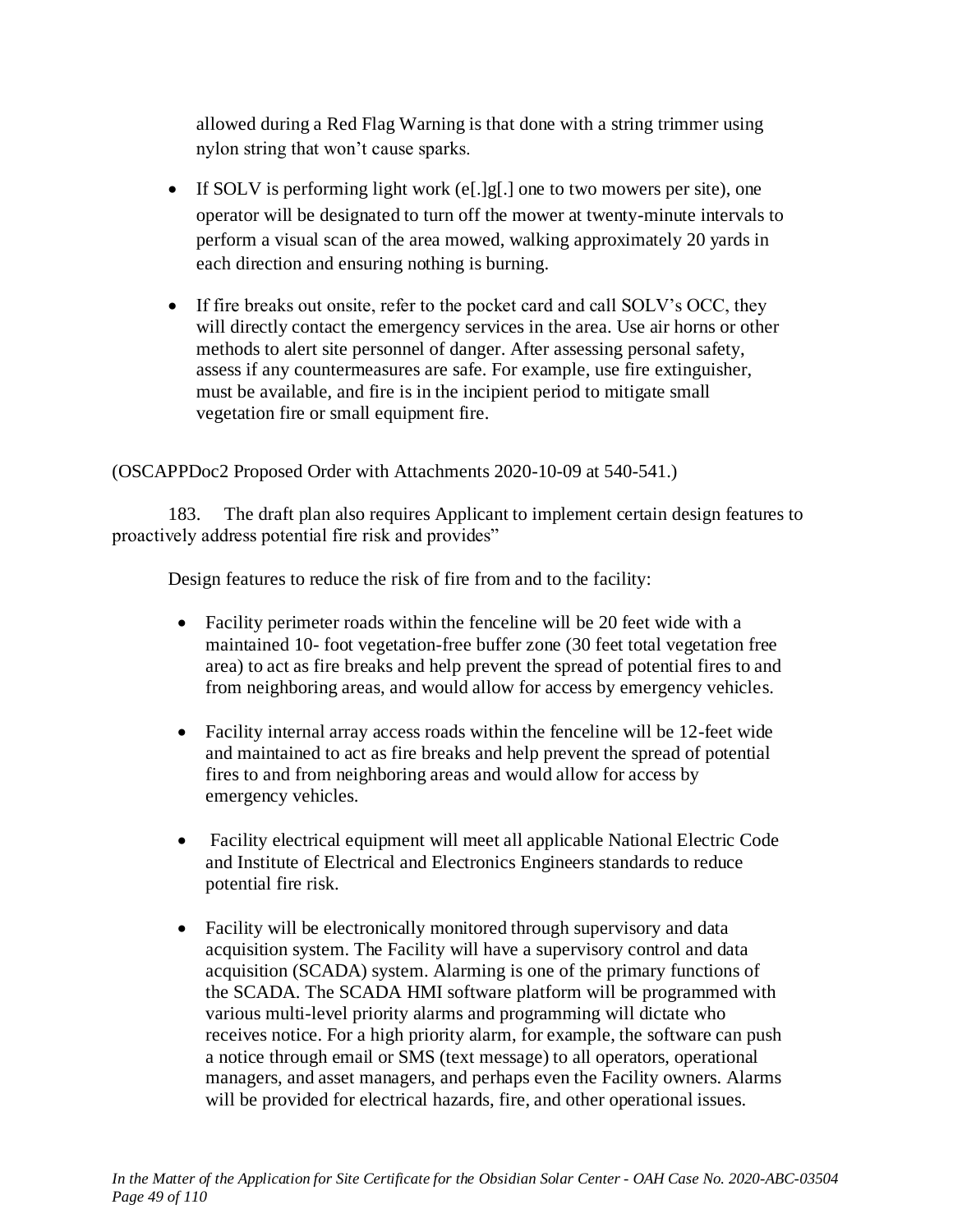Facility operator is immediately notified by alerts generated by the monitoring platform when any equipment goes off-line for any reason. This enables immediate safety responses to be initiated in the event the equipment functionality is compromised by fire.

• The Facility will have signage that includes safety information at all entrances to the Facility for emergency responders to identify the location of system disconnects, location of electrical conduit, and the ability to isolate and shutdown electrical power coming from the PV array.

### (OSCAPPDoc2 Proposed Order with Attachments 2020-10-09 at 542-543.)

184. Additionally, the draft plan proposes requirements for onsite medical providers to minimize the use of emergency medical transport services and provides:

During construction, the certificate holder will retain emergency medical technicians on site and will arrange for medical transport during medical emergencies that occur at the Facility. Patients with minor injuries will be treated on site or transported by vehicle to La Pine Community Health Center in the community of Christmas Valley. Patients with moderate injuries will be transported by vehicle to St. Charles Medical Center in Bend. For severe injuries, the certificate holder may use the services of the Air Ambulance to transport patients to Bend.

(OSCAPPDoc2 Proposed Order with Attachments 2020-10-09 at 542.)

### *ODOE's proposed site certificate conditions in the Department's Proposed Order.*

185. The Department's Proposed Order contained several proposed conditions under EFSC standards that, together with the complete ASC, led the Department to determine that the proposed facility, as conditioned, will comply with the Council standards and all applicable substantive criteria identified through the application process. Specifically, as relevant to the Council standards implicated in this contested case, the Department proposed 10 conditions under the General Standard of Review; 2 conditions under the Soil Protection Standard; 7 under the Land Use Standard; 11 conditions under the Fish and Wildlife Habitat Standard; 4 conditions under the Public Services Standard; and 2 conditions under the Water Rights Standard. In all, the Department proposed a total of 57 separate conditions to be included in the final site certificate for the proposed facility.<sup>29</sup> (OSCAPPDoc2 Proposed Order with Attachments 2020-

<sup>&</sup>lt;sup>29</sup> The Department also proposed several conditions under Council standards not implicated by the limited parties' issues in this contested case, including five conditions the Organizational Expertise Standard; four conditions under the Structural Standard; five under the Retirement and Financial Assurance Standard; one condition under the Threatened and Endangered Species Standard; two under the Historical, Cultural, and Archeological Resource Standard; and one condition each under the Waste Minimization Standard and the Siting Standards for Transmission Line Corridors. Finally the Department proposed two conditions for the Noise Control Standard. (OSCAPPDoc2 Proposed Order with Attachments 2020-10-09 Attachment A at 199-218.)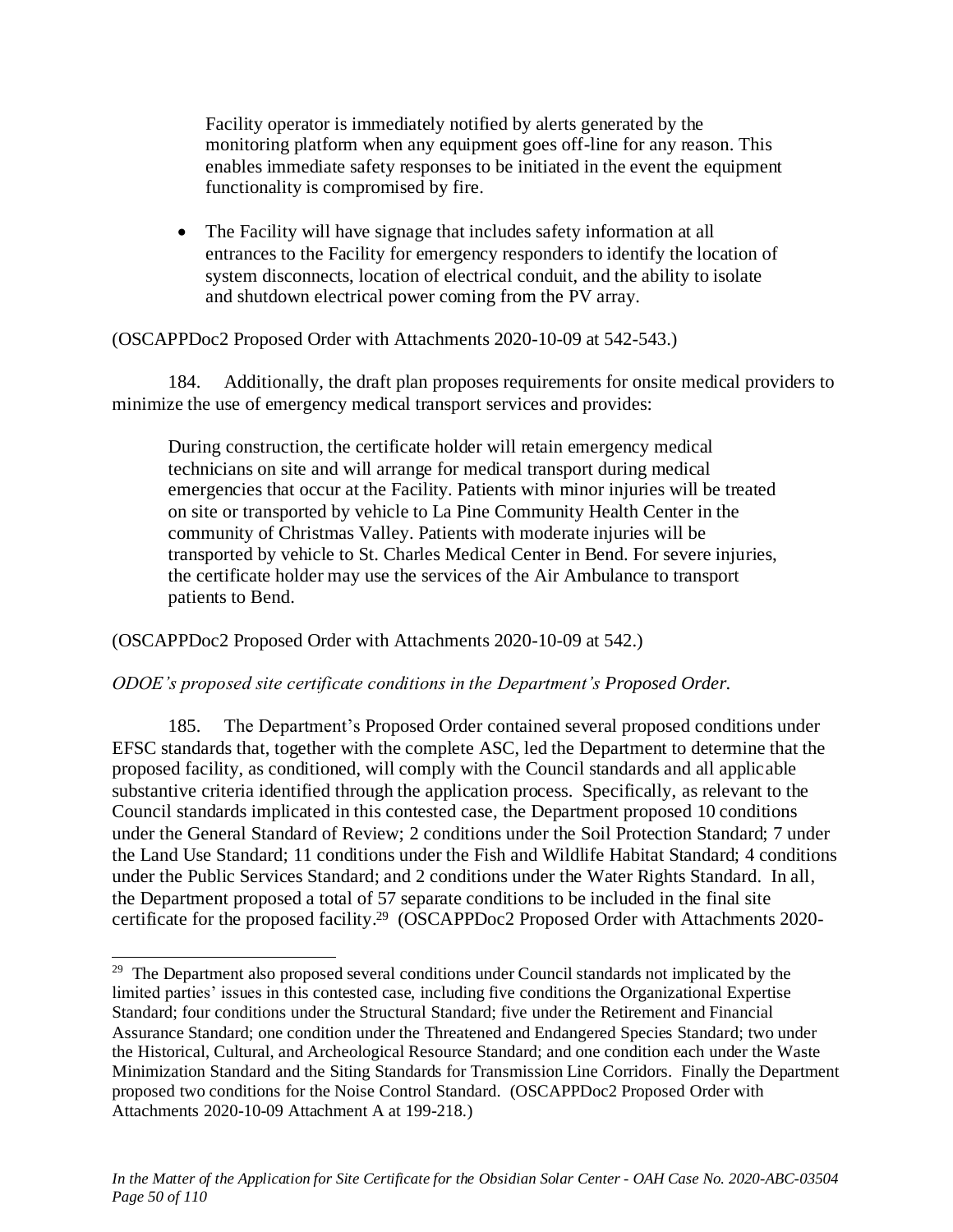### 10-09 Attachment A at 199-218.)

186. The limited parties in this matter challenge the sufficiency of eight of the Department's proposed site certificate conditions; Soil Protection Condition 1, Land Use Condition 2, Fish and Wildlife Habitat Conditions 1 and 2, Public Services Conditions 1 through 3, and Water Rights Condition 2. (Petitions' Hearing Memorandum at 77-83.)<sup>30</sup>

187. The Department's first proposed condition under Council's Soil Protection Standard reads:

### **Recommended Soil Protection Condition 1:**

- a. Prior to obtaining the DEQ-issued NPDES 1200-C permit, the certificate holder shall evaluate the results of the preconstruction Geotechnical Investigation to develop appropriate, site-specific erosion and dust control measures, to be reflected in the Erosion and Sediment Control Plan.
- b. Prior to construction of the facility, the certificate holder shall provide a copy to the Department of its DEQ-issued NPDES 1200-C permit, including final Erosion Sediment Control Plan and associated drawings (as provided in Attachment I-1 of the Final Order on the ASC).
- c. During construction of the facility, the certificate holder shall conduct all work in compliance with a final Erosion and Sediment Control Plan that is satisfactory to the Oregon Department of Environmental Quality as required under the National Pollutant Discharge Elimination System Construction Stormwater Discharge General Permit 1200- C.
- d. The certificate holder must provide copies of completed Erosion and Sediment Control Inspection Forms (forms) for Department review during construction inspections and, if requested by the Department based on continuous erosion and dust issues and corrective actions at the site, must provide form copies to the Department within 7-days of inspections, in electronic format, to allow the Department, in consultation with Oregon Department of Environmental Quality and Lake County Public Works Department, the ability to recommend additional site controls.

<sup>&</sup>lt;sup>30</sup> As an alternative to the eight conditions proposed by the Department, the limited parties propose 21 site certificate conditions, in addition to those not challenged in the Department's Proposed Order. (*See* Ex.R21 at 2-16.) Because this Proposed Order determines that the ASC, as conditioned by the Department (including post hearing amendments), demonstrates the facility complies with all applicable statutes, administrative rules, local ordinances, Council standards, and other applicable substantive criteria, it is unnecessary to address those proposed conditions, or Applicant's opposition thereto, in any detail.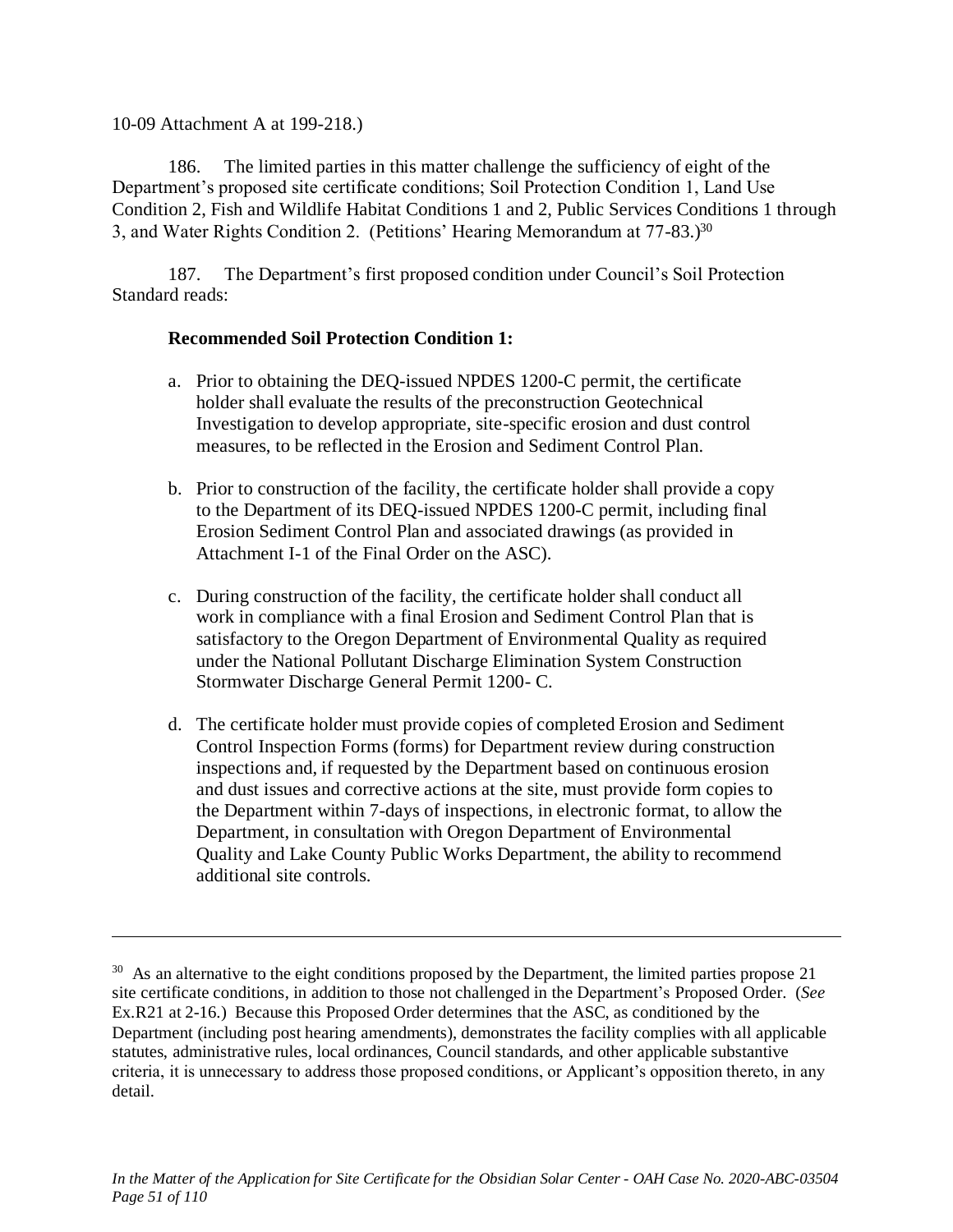(OSCAPPDoc2 Proposed Order with Attachments 2020-10-09 Attachment A at 5-6; underline and strikethrough omitted.)

188. In its closing argument, the Department recommended additional revisions to the above proposed condition as follows:

# **Recommended Amended Soil Protection Condition 1:**<sup>31</sup>

- a. Prior to obtaining the DEQ-issued NPDES 1200-C permit, the certificate holder shall:
	- i. Evaluate the results of the preconstruction Geotechnical Investigation to develop appropriate, site-specific erosion and dust control measures, to be reflected in the Erosion and Sediment Control Plan (ESCP).
	- ii. Demonstrate to the Department that all revegetation protocols identified in the ESCP are consistent with the requirements and success criteria of the RNWCP and DAMP, and that protocols address dust abatement, erosion and sediment control, noxious and invasive weeds and are inclusive of a successional seed mix and sequence. Any changes in the protocols, based on adaptive management during construction, must be determined by the Department, in consultation with ODFW, ODEQ or third-party consultant, to be appropriate to meet the revegetation, dust and erosion control requirements in the ESCP, DAMP and RNWCP.
- b. Prior to construction of the facility, the certificate holder shall provide a copy to theDepartment of its DEQ-issued NPDES 1200-C permit, including final ESCP and associated drawings (as provided in Attachment I-1 of the Final Order on the ASC).
- c. Prior to construction of the facility, the certificate holder shall submit to the Department a construction schedule that considers site-specific soil factors and demonstrates that site preparation and disturbance activities are scheduled to occur in a manner that allows for predisturbance site preparation (e.g., seeding) within the appropriate season and with sufficient time to allow for increased success during construction and upon site restoration.
- d. Prior to construction of the facility, the certificate holder shall develop a phased site preparation and disturbance plan that limits overall site disturbance to 60 acres or less within any disturbance timeframe. Subsequent disturbance may not commence until the previous phase of disturbed area has

<sup>&</sup>lt;sup>31</sup> Additions underlined, omission strikethrough in original.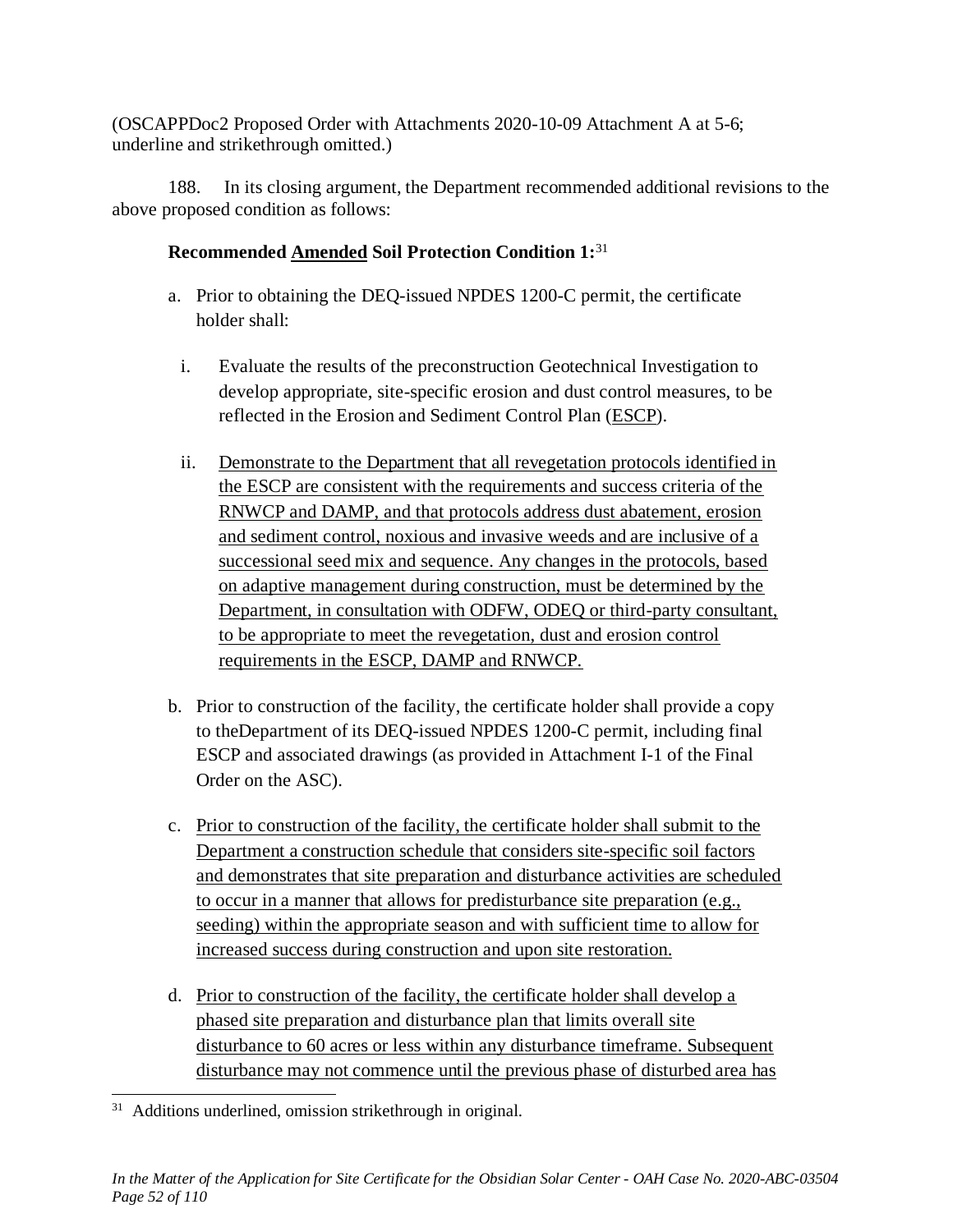been adequately stabilized with vegetation, erosion, or other stabilization materials, as determined by the onsite monitor per sub(e) of this condition, in consultation with the Department. The phased plan shall consider peak farming activity schedules (e.g. harvest, deliveries, etc[.]) of adjacent landowners, based ondocumented landowner consultation. The phased site preparation and disturbance plan must be prepared by an engineer, soil scientist or individual with similar technical qualifications and reviewed and approved by the Department in consultation with OregonDepartment of Agriculture (soil/vegetation specialist) or other third-party specialist.

- e. During construction of the facility, the certificate holder shall obtain a monitor with relevant experience during all construction activities to monitor the requirements of the 1200-C, RNWCP and DAMP. The monitor shall maintain daily field logs, to be made available upon request by the Department, documenting compliance with the phased sitepreparation and disturbance plan, the success of predisturbance seeding, 1200-C, RNWCP and DAMP requirements. Daily field logs shall clearly identify any necessary corrective actions. All corrective actions must be reported to and timely implemented by the certificate holder.
- f. During construction of the facility, the certificate holder shall conduct all work in compliance with a final ESCP that is satisfactory to the Oregon Department of Environmental Quality as required under the National Pollutant Discharge EliminationSystem Construction Stormwater Discharge General Permit 1200[.]
- g. The certificate holder must provide copies of completed Erosion and Sediment Control Inspection Forms (forms) for Department review during construction inspections and, if requested by the Department based on continuous erosion and dust issues and correctiveactions at the site, must provide form copies to the Department within 7-days of inspections, in electronic format, to allow the Department, in consultation with Oregon Department of Environmental Quality and Lake County Public Works Department, the ability to recommend additional site controls.

(Oregon Department of Energy's Closing Argument at 16-17.)

189. In addition, the Department proposed several conditions under Council's Land Use Standard, the second of which provides:

### **Recommended Land Use Condition 2:**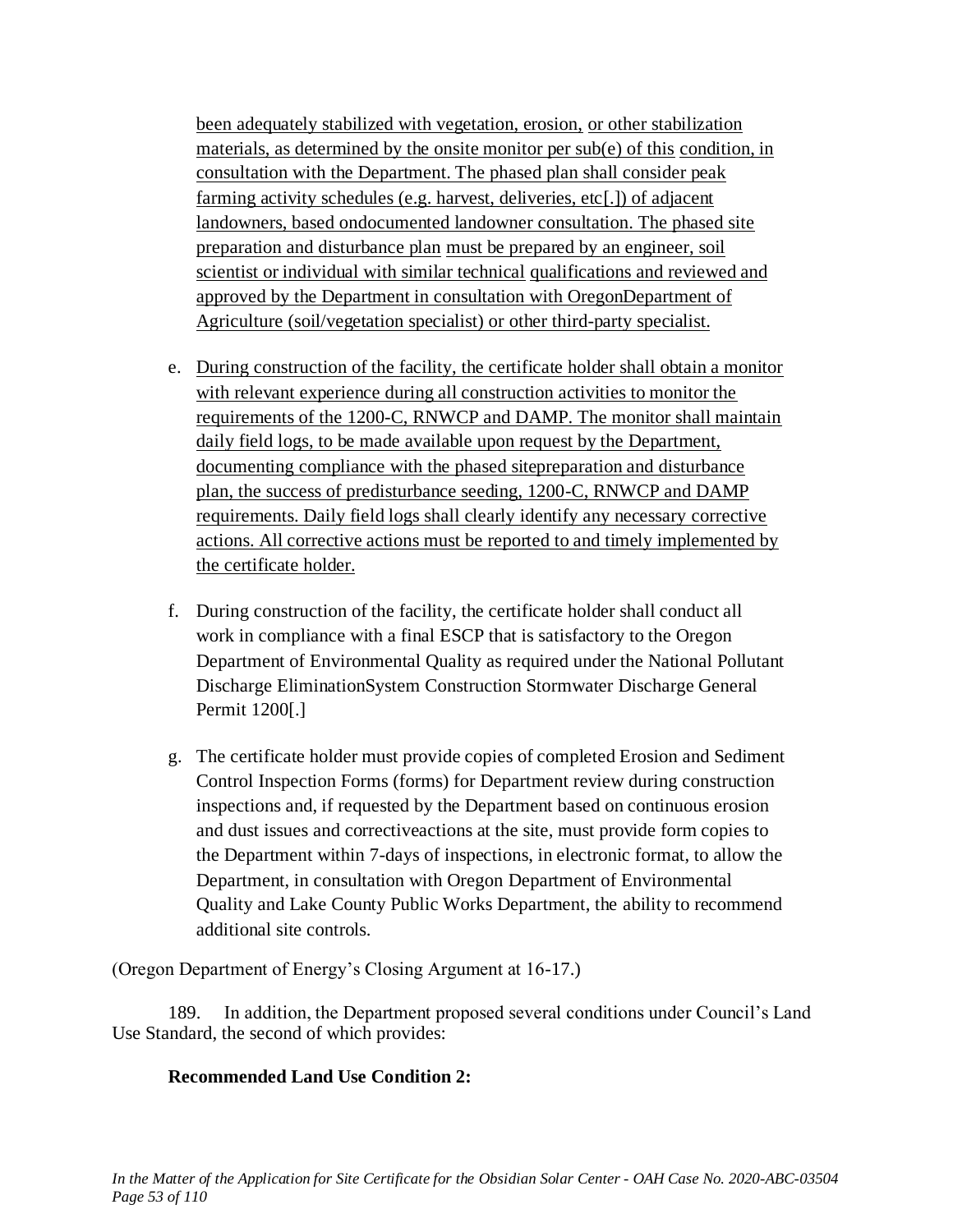Prior to construction of the facility, the certificate holder shall demonstrate to the Department and Lake County Planning Department through mapping or other engineering drawing that the final facility layout complies with the following county yard setback and vision clearance area requirements:

- a. 50-foot minimum sideyard setback distance from permanent foundations (inverter/transformer units, collector/step-up substations, O&M buildings, battery storage enclosures) to adjacent non-participating property boundaries.
- b. 20-foot minimum front and rear yard setback distance from permanent foundations (inverter/transformer units, collector/step-up substations, O&M buildings, battery storage enclosures) to adjacent non-participating property boundaries.
- c. 45-foot minimum setback from the centerline of any county or other public or street right-of-way to permanent foundations (inverter/transformer units, collector/step-up substations, O&M buildings, battery storage enclosures).
- d. 20-foot minimum triangular vision clearance area at access road driveways constructed by the facility that provide access to a public roadway.
- e. 2.5-foot height restriction on planting, fence, wall, structure, or temporary or permanent obstruction, measured from the top of the curb or, where no curb exists, from the established street center line grade, except that trees exceeding this height may be located in this area, provided all branches and foliage are removed to a height eight (8) feet above grade.

(OSCAPPDoc2 Proposed Order with Attachments 2020-10-09 Attachment A at 6-7; underline and strikethrough omitted.)

190. Next, the Department's Proposed Order contains multiple proposed conditions under Council's Fish and Wildlife Habitat Standard, the first of which reads:

## **Recommended Fish and Wildlife Habitat Condition 1:**

The certificate holder shall:

- a. Prior to construction of the facility, the certificate holder shall finalize and submit the Revegetation and Noxious Weed Control Plan, based upon the draft plan provided in Attachment P-3 of the Final Order on the ASC, for review and approval by the Department, in consultation with ODFW and Lake County Weed Control Supervisor. The scope of finalizing the plan shall, at a minimum, include the following:
	- 1. Final assessment of temporary habitat impacts (in acres), based on habitat quality of habitat subtype, and final facility design,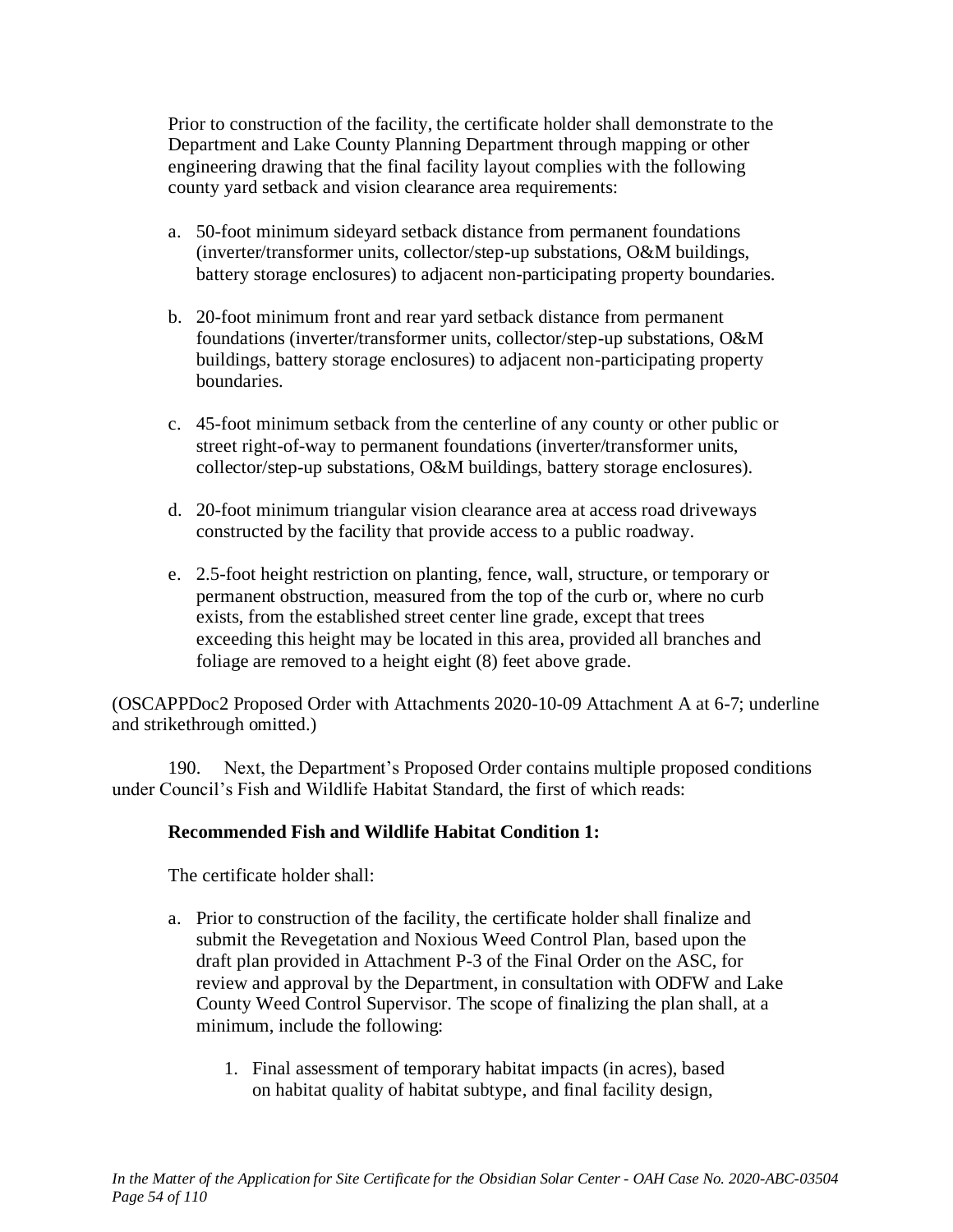presented in tabular format.

- 2. Survey and sampling protocol for evaluating the success criteria against paired monitoring and reference sites determined to represent a statistically significant number of sites based on predisturbance habitat quality and diversity of habitat temporarily impacted.
- 3. Approval of appropriate revegetation seed mix from ODFW.
- 4. Confirmation of revegetation and noxious weed monitoring frequency, to occur annually for the first 5-years following construction, unless otherwise agreed to by the Department in consultation with ODFW, Lake County or the Cooperative Weed Management Area[.]
- 5. Assurance that the success criteria for vegetation cover is based upon desirable, native vegetation.
- b. During construction and operation of the facility, the certificate holder shall implement the requirements of the plan; monitor and report results of revegetation activities to the Department, as required by the plan.

(OSCAPPDoc2 Proposed Order with Attachments 2020-10-09 Attachment A at 10.)

191. After consideration of the evidence and argument presented at hearing, the Department proposed further amendment to its recommended provisions of Wildlife Habitat Condition 1 as it relates to Applicant's revegetation and weed control efforts to read as follows:

# **Recommended Amended Fish and Wildlife Habitat Condition 1:**<sup>32</sup>

The certificate holder shall:

- a. Prior to construction of the facility, the certificate holder shall finalize and submit the Revegetation and Noxious Weed Control Plan, based upon the draft plan provided in Attachment P-3 of the Final Order on the ASC, for review and approval by the Department, in consultation with ODFW and Lake County Weed Control Supervisor, including consideration of whether cheatgrass and Russian thistle should be addressed in the RNCWP. The scope of finalizing the plan shall, at a minimum, include the following:
	- 1. Final assessment of temporary habitat impacts (in acres), based on habitat quality of habitat subtype, and final facility design, presented in tabular format.

<sup>&</sup>lt;sup>32</sup> Additions underlined, omission strikethrough in original.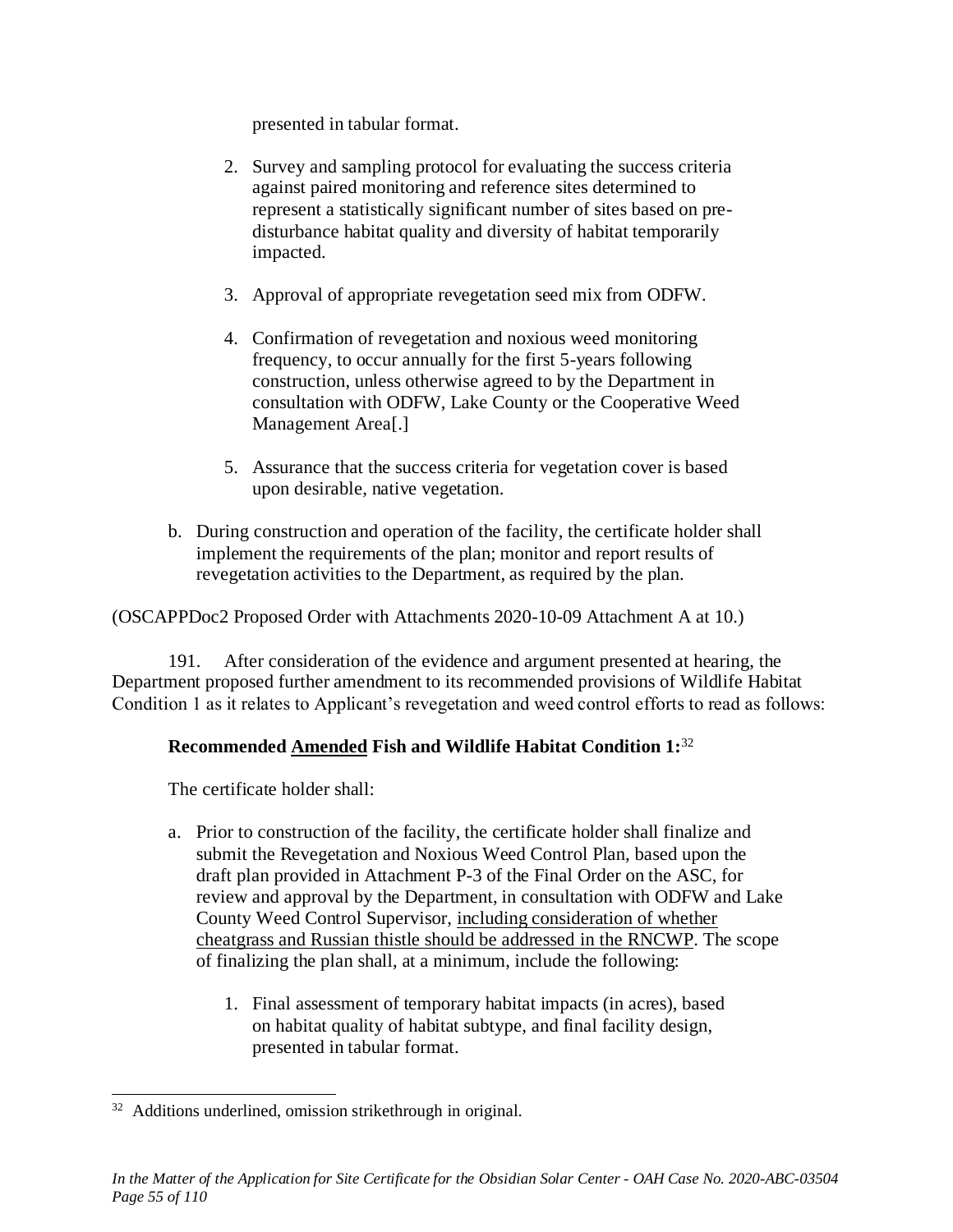- 2. Survey and sampling protocol for evaluating the success criteria against paired monitoring and reference sites determined to represent a statistically significant number of sites based on predisturbance habitat quality and diversity of habitat temporarily impacted.
- 3. Approval of appropriate revegetation seed mix from ODFW.
- 4. Confirmation of revegetation and noxious weed monitoring frequency, to occur annually for the first 5-years following construction, unless otherwise agreed to by the Department in consultation with ODFW, Lake County or the Cooperative Weed Management Area
- 5. Assurance that the success criteria for vegetation cover is based upon desirable, native vegetation.
- b. During construction and operation of the facility, the certificate holder shall implement the requirements of the plan; monitor and report results of revegetation activities to the Department, as required by the plan.

(Oregon Department of Energy's Response to Petitioners' Proposed Site Certificate Conditions at 3-4.)

192. In conjunction with the proposed amendment to Fish and Wildlife Habitat Condition 1, the Department also proposed amendments to Applicant's RNWCP and WMP, which appears in the Department's recommended Fish and Wildlife Habitat Condition 11 (Attachment P-2 to the Department's Proposed Order), as follows:

## **Recommended Amended Provision of draft RNWCP:**

Proposed Order Attachment P-3 p. 11 should be amended as follows, "Once Applicant the Department determines that revegetation and noxious weed control is successful, it Applicant will report this in the relevant annual report."

## **Recommended Amended Provision of draft WMP:**

1. Proposed Order Attachment P-2 Section 4 should be amended as follows:<sup>2</sup>

4.0 Wildlife Displacement Monitoring and Landowner Notification for Elk Damage Programs

Prior to construction, the applicant shall hire a qualified wildlife specialist to conduct a baseline assessment of mammal populations, based on a protocol reviewed and approved by ODFW, on properties adjacent to the site boundary, within public rights of way or as permitted by the landowner.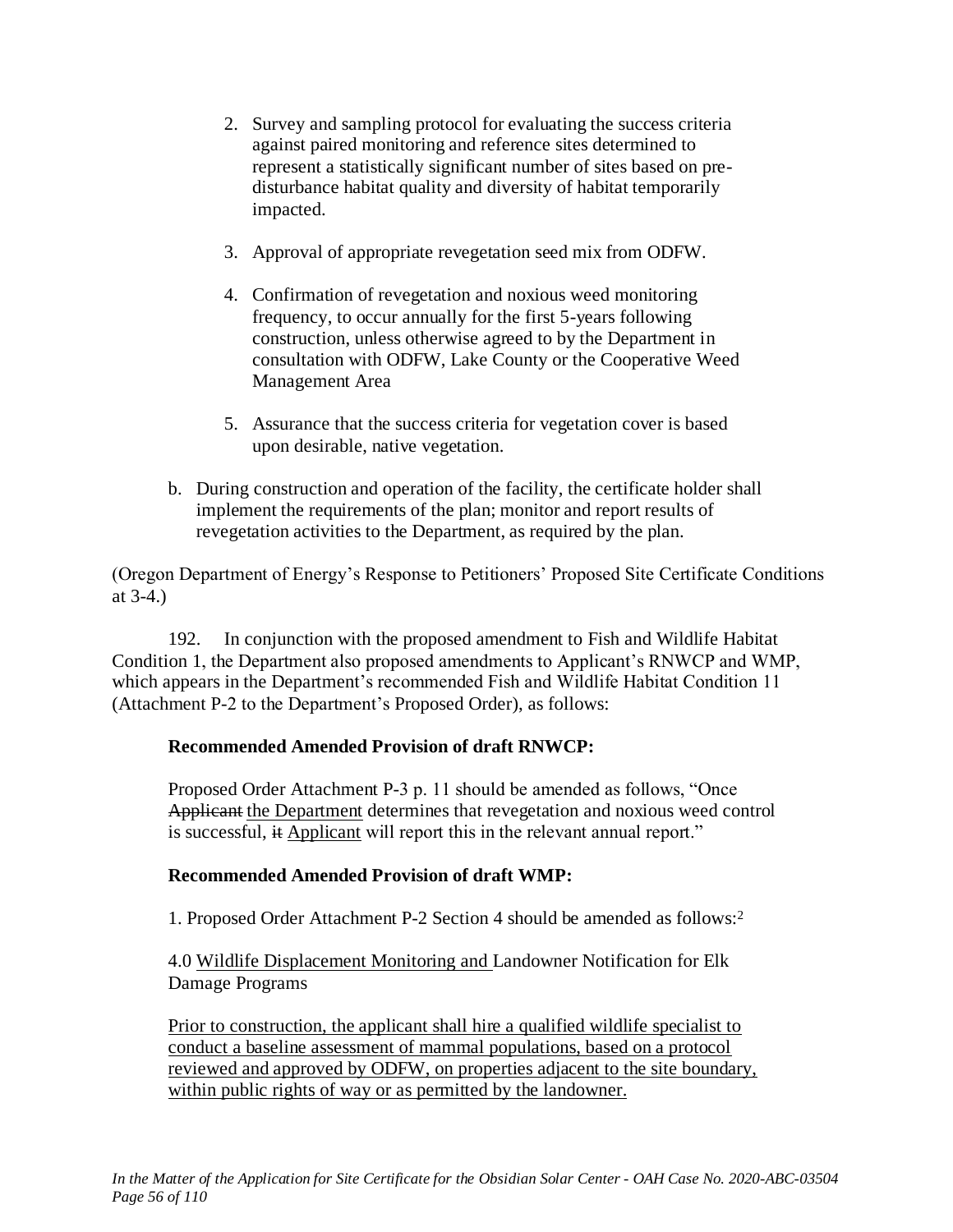If landowner complaints of wildlife damage due to displacement from facility construction or operation are received by the applicant and supported by sufficient evidence, applicant's wildlife consultant shall complete a secondary assessment of landowner property, if permitted. If wildlife specialists determine that crop damage or other increases in costs are directly attributable and can be correlated to the construction or operation of the facility, applicant must demonstrate execution, or attempts therein, of an agreement with the landowner to identify and implement appropriate mitigation to recover the damage or remediation (removal of species).

(Oregon Department of Energy's Response to Petitioners' Proposed Site Certificate Conditions at 4.)

193. The Department's second proposed condition under the Fish and Wildlife Habitat Standards contained states:

## **Recommended Fish and Wildlife Habitat Condition 2:**

The certificate holder shall:

a. Prior to construction of the facility, the certificate holder shall finalize and submit a Habitat Mitigation Plan, based upon Option 3 of the draft plan provided in Attachment P-1 of the Final Order on the ASC, for review and approval by the Department, in consultation with ODFW.

HMP Option 3 is the only mitigation that may be utilized without amendment of the HMP due to insufficient evidence available to demonstrate that Options 1 and 2 meet the requirements of OAR 345-022-0060.

In the finalization of the plan, the Department may request reporting requirements including specific information, frequency and format. Components of the plan to be finalized shall include, at a minimum, a final assessment of permanent habitat impacts (in acres) based on habitat quality of habitat subtype, and final facility design, presented in tabular format.

b. During construction and operation of the facility, the certificate holder shall implement the requirements of the plan as approved under sub(a) of this condition.

(OSCAPPDoc2 Proposed Order with Attachments 2020-10-09 Attachment A at 11.)

194. The Department's first proposed condition under Council's Public Services Standard states:

## **Recommended Public Services Condition 1:**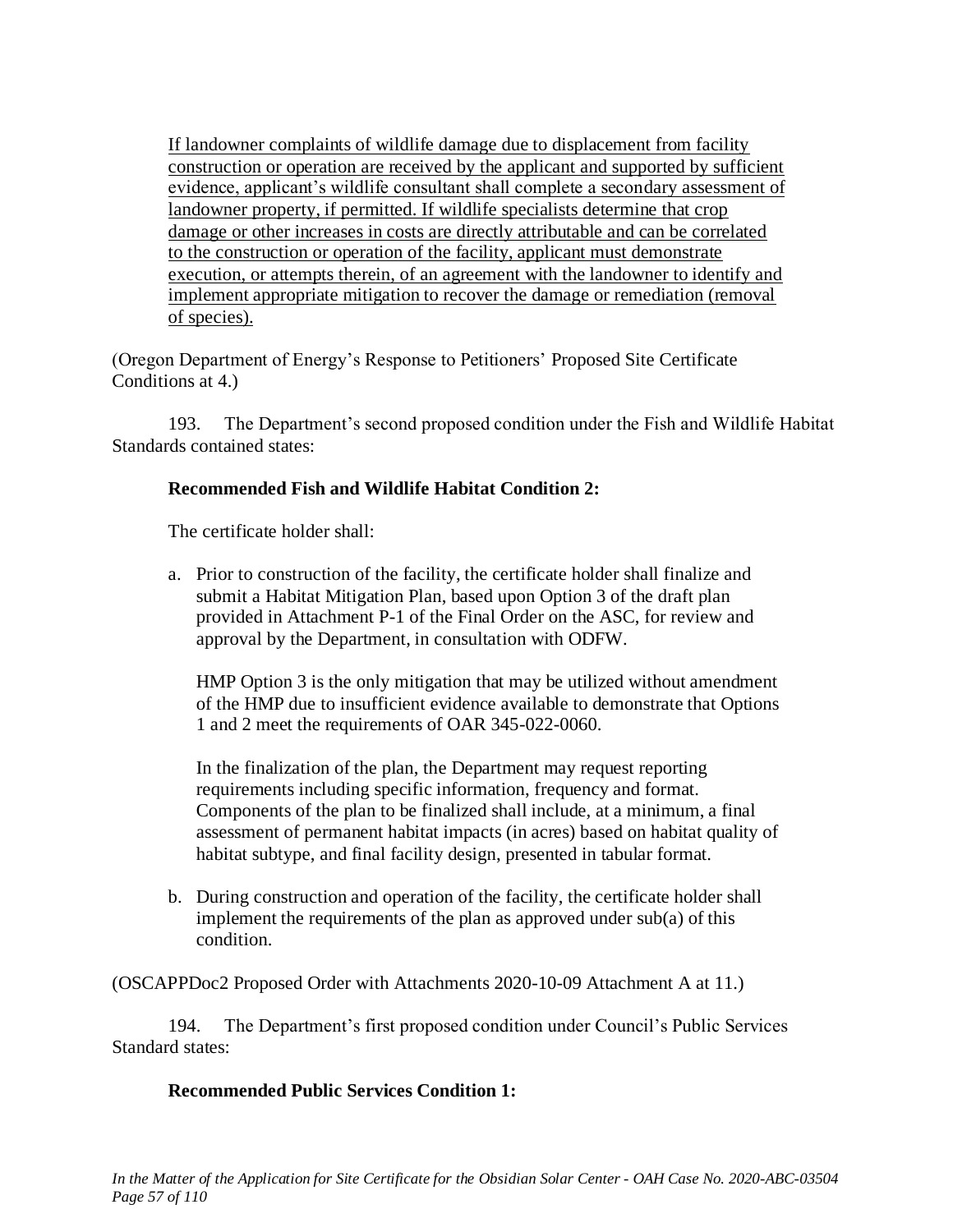Prior to construction of the facility, the certificate holder shall:

- a. Place a roadside sign along North Oil Dri Road and at facility entrance, including the contact information (cell number) for an onsite representative for dust complaints.
- b. Finalize the Dust Abatement and Management Control Plan included as Attachment U-4 to the Final Order on the ASC, in consultation with the Department.

(OSCAPPDoc2 Proposed Order with Attachments 2020-10-09 Attachment A at 16.)

195. After hearing, the Department proposed amending Public Services Condition 1 as follows:

### **Recommended Amended Public Services Condition 1**: 33

Prior to construction of the facility, the certificate holder shall:

- a. Place a roadside sign along North Oil Dri Road and at facility entrance, including the contact information (cell number) for an onsite representative for dust complaints.
- b. Finalize the Dust Abatement and Management Control Plan (DAMP) included as Attachment U-4 to the Final Order on the ASC, in consultation with the Lake County Planning and Road Departments, Oregon Department of Environmental Quality and the Department. Consultation, at a minimum, shall include:
	- i. Submission of the draft DAMP, with a cover letter/description of construction schedule, activities and final facility design, to the above referenced state and local government representatives, with a request for review and comment within 45 days. The draft DAMP shall include reasonable available control measures including application of binders/dust suppressants (e.g., Earth Bind, ligano sulfonate) on highly trafficked roads. The DAMP shall also include a description of conditions that would warrant application of additional water or suppressants and shall provide evidence that the certificate holder/contractor has reasonable access to additional suppressants/water controls for facility construction.
	- ii. Within 60-days of submission or as otherwise feasible, meet with the Department to evaluate comments and finalize the DAMP. Receive written confirmation from the Department that the DAMP may be finalized.

<sup>&</sup>lt;sup>33</sup> Additions underlined, omission strikethrough in original.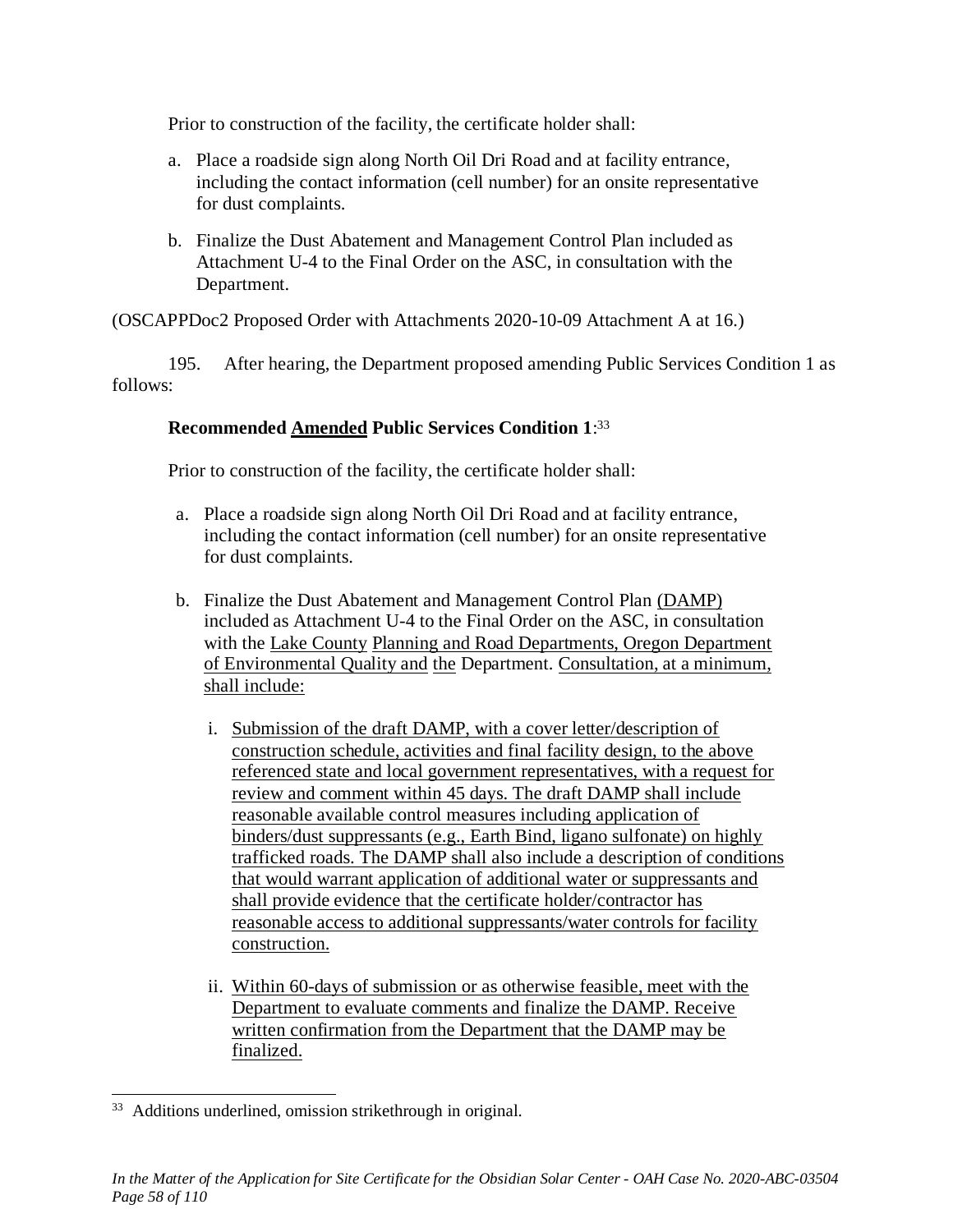iii. Provide copies of the final DAMP and construction schedule to all property owners of record within 500 feet of the boundary of the property for which the site boundary is located.

(Oregon Department of Energy's Closing Argument at 18-19, footnote omitted.)

196. Next, the Department's second proposed condition under the Public Services Standard reads:

## **Recommended Public Services Condition 2:**

During construction of the facility, certificate holder shall:

- a. Implement the requirements of the Dust Abatement and Management Control Plan, as finalized per sub(b) of the condition.
- b. Report to the Department, as soon as possible, any reported dust nuisance complaints received by the onsite representative, including date, time, complainant name and measures implemented to resolve the issue, or explanation if measures not implemented [OAR 345-025-0006(6)].

(OSCAPPDoc2 Proposed Order with Attachments 2020-10-09 Attachment A at 16.)

197. The Department's third proposed condition under that standard provides:

## **Recommended Public Services Condition 3:**

- a. Prior to construction of the facility, the certificate holder shall submit to the Department for review and approval in consultation with Lake County Planning and County Road Department, a Construction Traffic Management Plan that includes, at a minimum, the best management practices, County road use agreement, and traffic sign coordination provided in Attachment U-2 of the Final Order on the ASC;
- b. During construction of the facility, the certificate holder shall implement the Construction Traffic Management Plan, as approved by the Department in consultation with Lake County.

(OSCAPPDoc2 Proposed Order with Attachments 2020-10-09 Attachment A at 16; underline and strikethrough omitted.)

198. In addition to the proposed amendments to the proposed site certificate conditions challenged by the limited parties, the Department proposed additional revisions to Public Services Condition 4 based on evidence and argument at hearing. (*See* Oregon Department of Energy's Closing Argument at 40.)

199. In the Department's Proposed Order, proposed Public Services Condition 4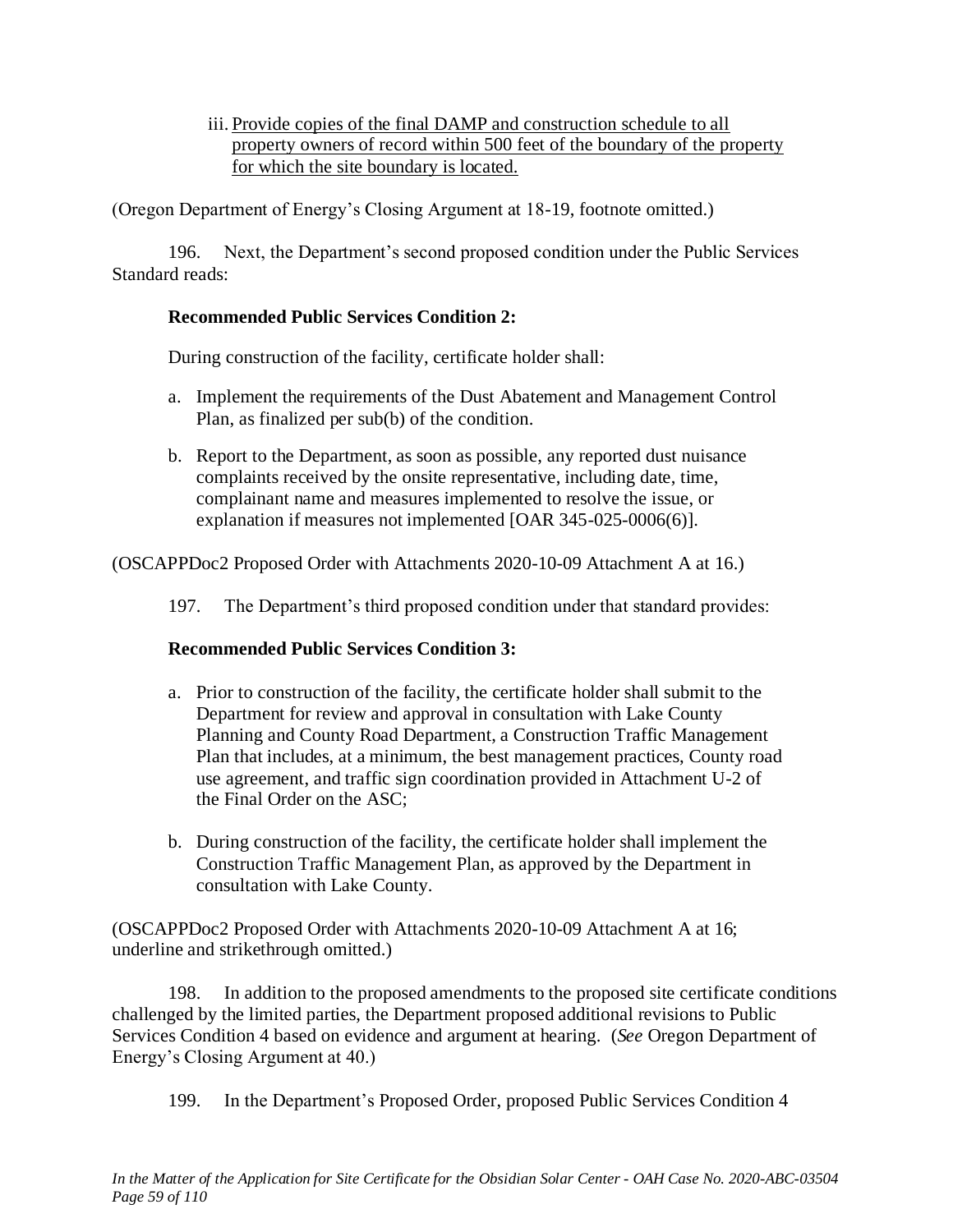provides:

### **Recommended Public Services Condition 4:**

- a. Prior to construction of the facility, the certificate holder shall submit a Final Construction Fire Protection and Emergency Response Plan to the Department, consistent with the components included in the draft plan provided in Attachment U-3 of the Final Order on the ASC, for review and approval. The plan shall also include an updated Emergency and Fire contact list.
- b. Prior to operation of the facility, the certificate holder shall submit an Operational Fire Protection and Emergency Response Plan to the Department, consistent with the components included in the draft plan provided in Attachment U-3 of the Final Order on the ASC. The plan shall also include an updated Emergency and Fire contact list.

(OSCAPPDoc2 Proposed Order with Attachments 2020-10-09 Attachment A at 16.)

200. In closing arguments, the Department proposed expanding Proposed Public Services Condition 4 as follows:

## **Recommended Amended Public Services Condition 4:**<sup>34</sup>

- a. Prior to construction of the facility, the certificate holder shall submit a Final Construction Fire Protection and Emergency Response Plan to the Department, consistent with the components included in the draft plan provided in Attachment U-3 of the Final Order on the ASC, for review and approval. Plan finalization shall include documentation of coordination with local fire protection and emergency services; qualifications and contact information for the onsite emergency medical technician; and executed agreement, or similar conveyance, for onsite emergency transport service. The plan shall also include an updated Emergency and Fire contact list.
- b. Prior to operation of the facility, the certificate holder shall submit an Operational Fire Protection and Emergency Response Plan to the Department, consistent with the components included in the draft plan provided in Attachment U-3 of the Final Order on the ASC[]. The plan shall also include an updated Emergency and Fire contact list.

(Oregon Department of Energy's Closing Argument at 40.)

201. In their prehearing memorandum, the limited parties challenge the Department's Proposed Water Rights Condition 2 as permitting more water from groundwater wells than permitted by OWRD statutes. (Petitioners' Hearing Memorandum at 83.)

<sup>&</sup>lt;sup>34</sup> Additions underlined, omission strikethrough in original.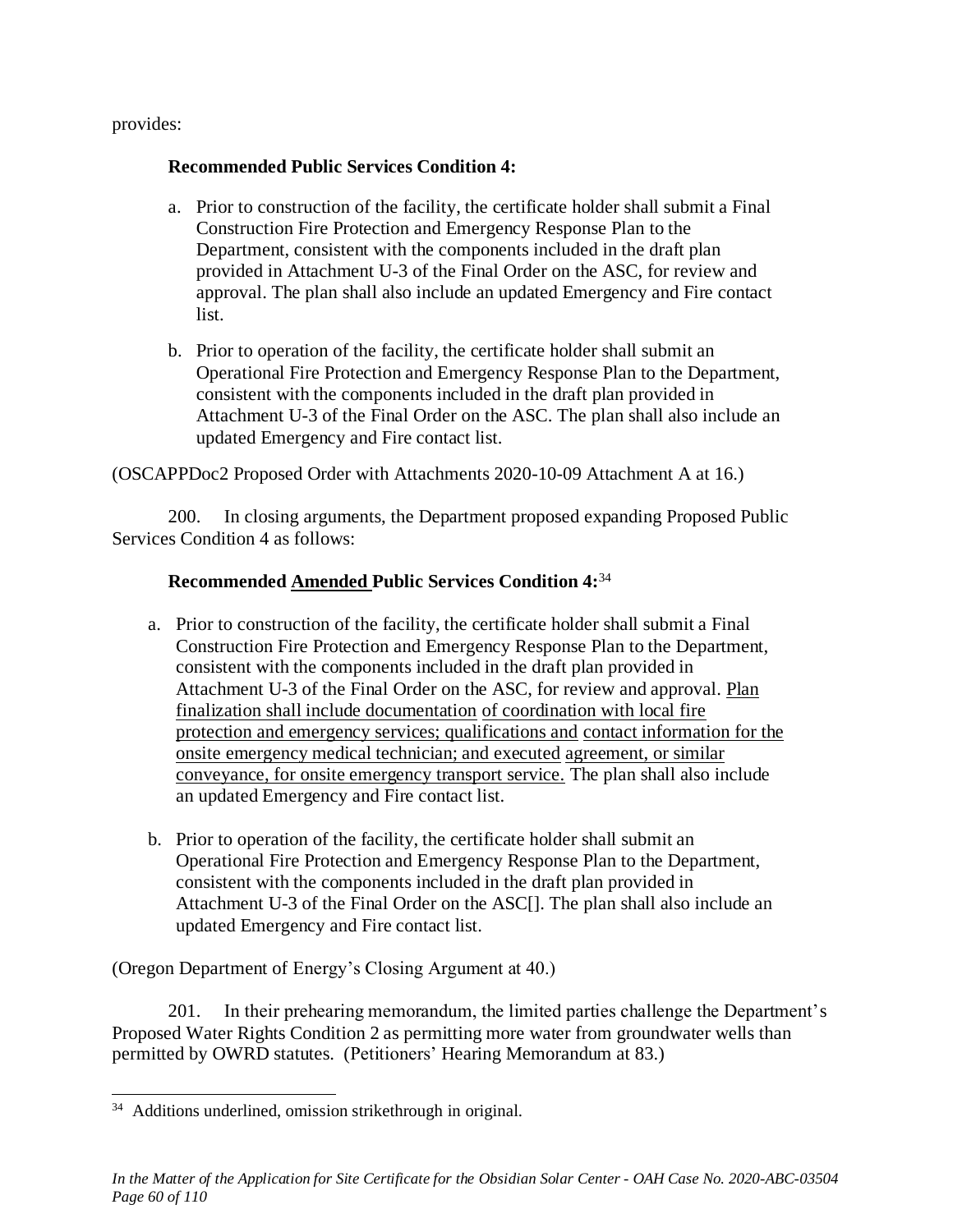202. The Department's Proposed Order contains the following language:

# **Recommended Water Rights Condition 2:**

The certificate holder shall:

- a. Following installation of any onsite groundwater well, but prior to water withdrawal for facility water use, install a totalizing flowmeter or dedicated measuring tubes for tracking of daily water use not to exceed 5,000 gallons per well.
- b. During construction and operation, maintain totalizing flowmeters or dedicated measuring tubes.
- c. Within 30 days after well completion for each new exempt well under ORS 537.545, the certificate holder shall follow the recording requirements under OAR 690-190-0100. If the certificate holder is not the landowner, the certificate holder shall facilitate the landowner submission of required materials to Oregon Water Resources Department. The certificate holder shall submit to the Department a copy of the file submitted to Oregon Water Resources Department.

(OSCAPPDoc2 Proposed Order with Attachments 2020-10-09 Attachment A at 19; underline and strikethrough omitted.)

203. In closing arguments, the Department and Applicant each acknowledge that the language of provision (a) of Water Rights Condition 2 contains an inaccurate statement of permissible water use and concede that amendment is necessary. (Oregon Department of Energy's Closing Argument at 43; Applicant Obsidian Solar Center, LLC's Closing argument at 81-82.)

# **CONCLUSIONS OF LAW**

1. The limited parties failed to show that the ASC impermissibility includes development within the Fort Rock Planning Area that is more than 600 feet from existing roads in violation of Lake County Zoning Ordinance (LCZO) §24.01(A)(1) and Lake County Comprehensive Plan (LCCP) Goal 2, Policies 10 and 11.

2. The ASC as conditioned in the Department's Proposed Order complies with the conditional use permit requirements for non-farm use in the A-2 zone as required by LCZO §24.19. The limited parties failed to establish the proposed facility, as conditioned, will seriously interfere with accepted farming practices on adjacent lands, or that the facility will materially alter the stability of the overall land use patterns of the area.

3. LCCP Goal 2 Policy 17 is implemented through LCZO §§24.01 and 24.19. The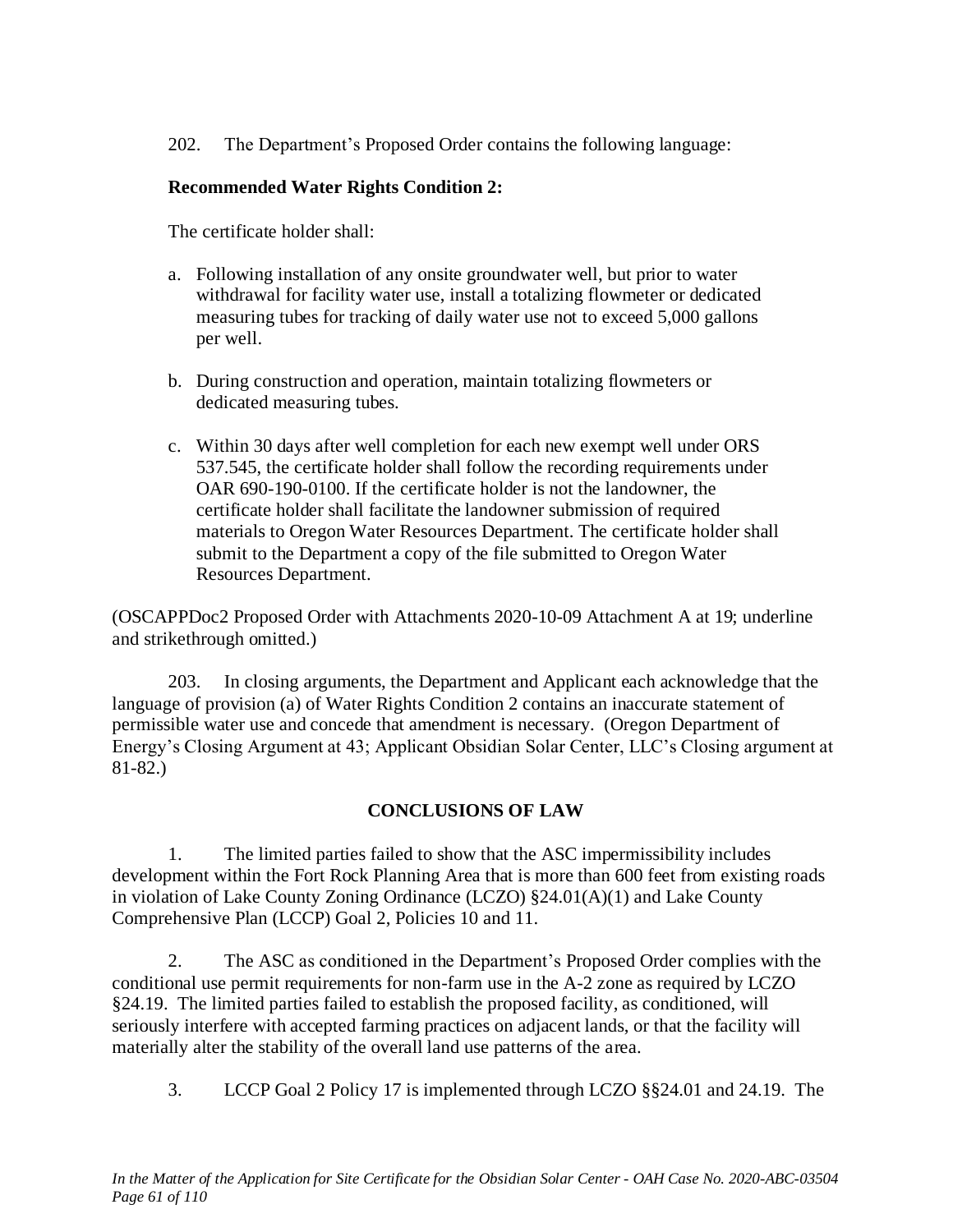ASC, as conditioned, demonstrates the proposed facility will comply with LCZO §24.01 and 24.19.

4. The ASC provides sufficient information regarding Applicant's purported bases to allow Council to take an exception to LCCP Goal 3, in accordance with ORS 469.504.

5. The limited parties failed to establish that the proposed facility as set forth in the ASC and conditioned in the Department's Proposed Order will result in diminution of value to their private property and/or business interests.

6. The proposed facility as set forth in the ASC and conditioned in this Proposed Order complies with the Council's Soil Protection standard.

7. The proposed facility as set forth in the ASC and conditioned in this Proposed Order is not likely to exceed the capacity of public or private utilities, roads, or local emergency services.

8. The ASC, as conditioned in the Department's Proposed Order, demonstrates the proposed facility will comply with LCZO §24.01, Statewide Planning Goal 9, and LCCP Goal 9 Policy 1.

9. The Department's Proposed Order erroneously permits excessive water use from wells within the project site and should be corrected to limit Applicant's use to no more than 5,000 gallons per day from all wells within the project site.

## **OPINION**

*Statues, administrative rules, and local zoning ordinances generally applicable to this contested case generally.*

ORS 197.005 provides legislative findings applicable to statewide and local land use and provides:

(1) Uncoordinated use of lands within this state threatens the orderly development, the environment of this state and the health, safety, order, convenience, prosperity and welfare of the people of this state.

(2) To promote coordinated administration of land uses consistent with comprehensive plans adopted throughout the state, it is necessary to establish a process for the review of state agency, city, county and special district land conservation and development plans for compliance with goals.

(3) Except as otherwise provided in subsection (4) of this section, cities and counties should remain as the agencies to consider, promote and manage the local aspects of land conservation and development for the best interests of the people within their jurisdictions.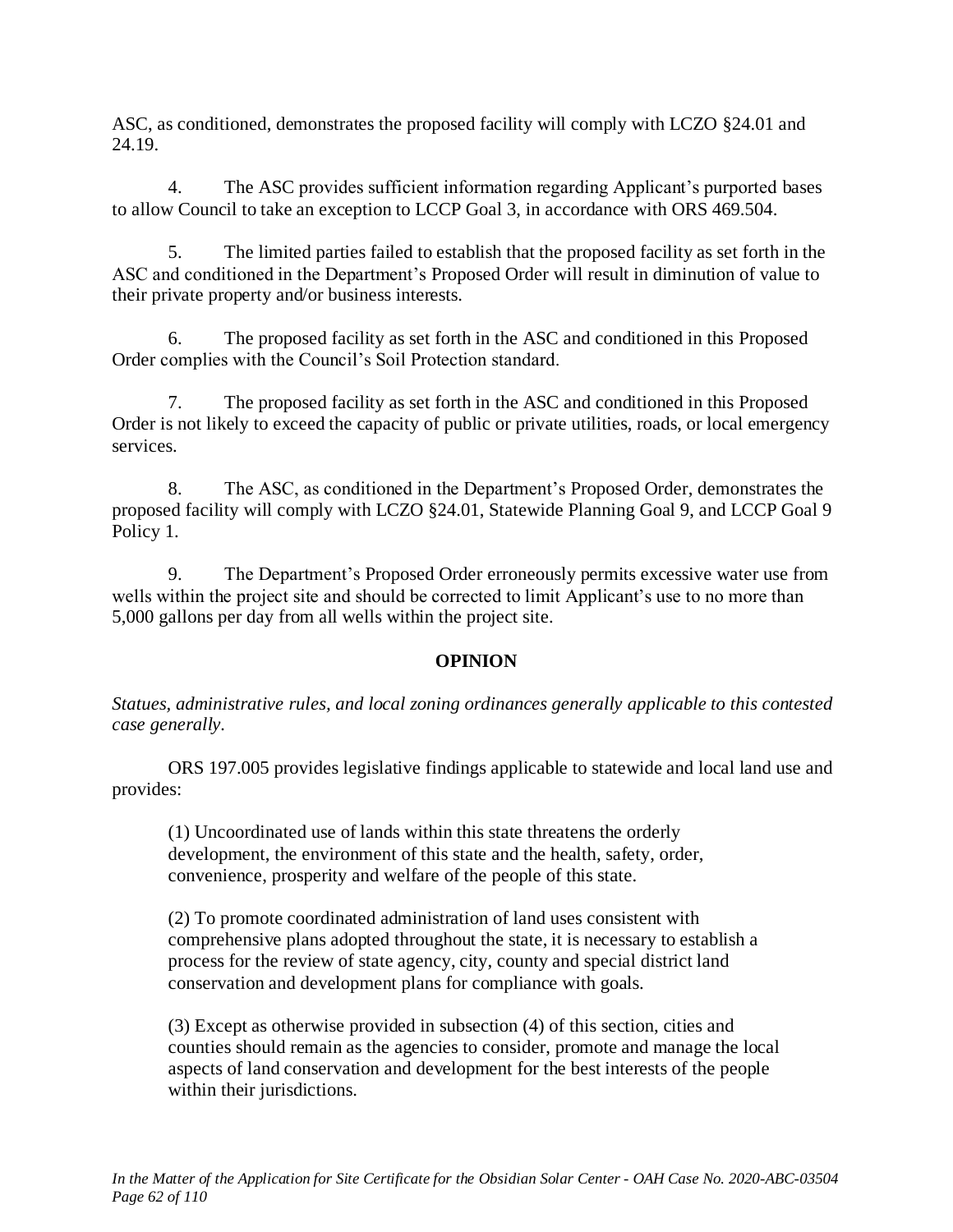(4) The promotion of coordinated statewide land conservation and development requires the creation of a statewide planning agency to prescribe planning goals and objectives to be applied by state agencies, cities, counties and special districts throughout the state.

(5) City and county governments are responsible for the development of local comprehensive plans. The purpose of ORS 195.065, 195.070 and 195.075 is to enhance coordination among cities, counties and special districts to assure effectiveness and efficiency in the delivery of urban services required under those local comprehensive plans.

ORS 197.010 declares the legislative policy of the state regarding adoption and implementation of comprehensive land use plans and provides, in part:

The Legislative Assembly declares that:

(1) In order to ensure the highest possible level of livability in Oregon, it is necessary to provide for properly prepared and coordinated comprehensive plans for cities and counties, regional areas and the state as a whole. These comprehensive plans:

(a) Must be adopted by the appropriate governing body at the local and state levels;

(b) Are expressions of public policy in the form of policy statements, generalized maps and standards and guidelines;

(c) Shall be the basis for more specific rules and land use regulations which implement the policies expressed through the comprehensive plans;

(d) Shall be prepared to assure that all public actions are consistent and coordinated with the policies expressed through the comprehensive plans; and

(e) Shall be regularly reviewed and, if necessary, amended to keep them consistent with the changing needs and desires of the public they are designed to serve.

(2)(a) The overarching principles guiding the land use program in the State of Oregon are to:

(A) Provide a healthy environment;

- (B) Sustain a prosperous economy;
- (C) Ensure a desirable quality of life; and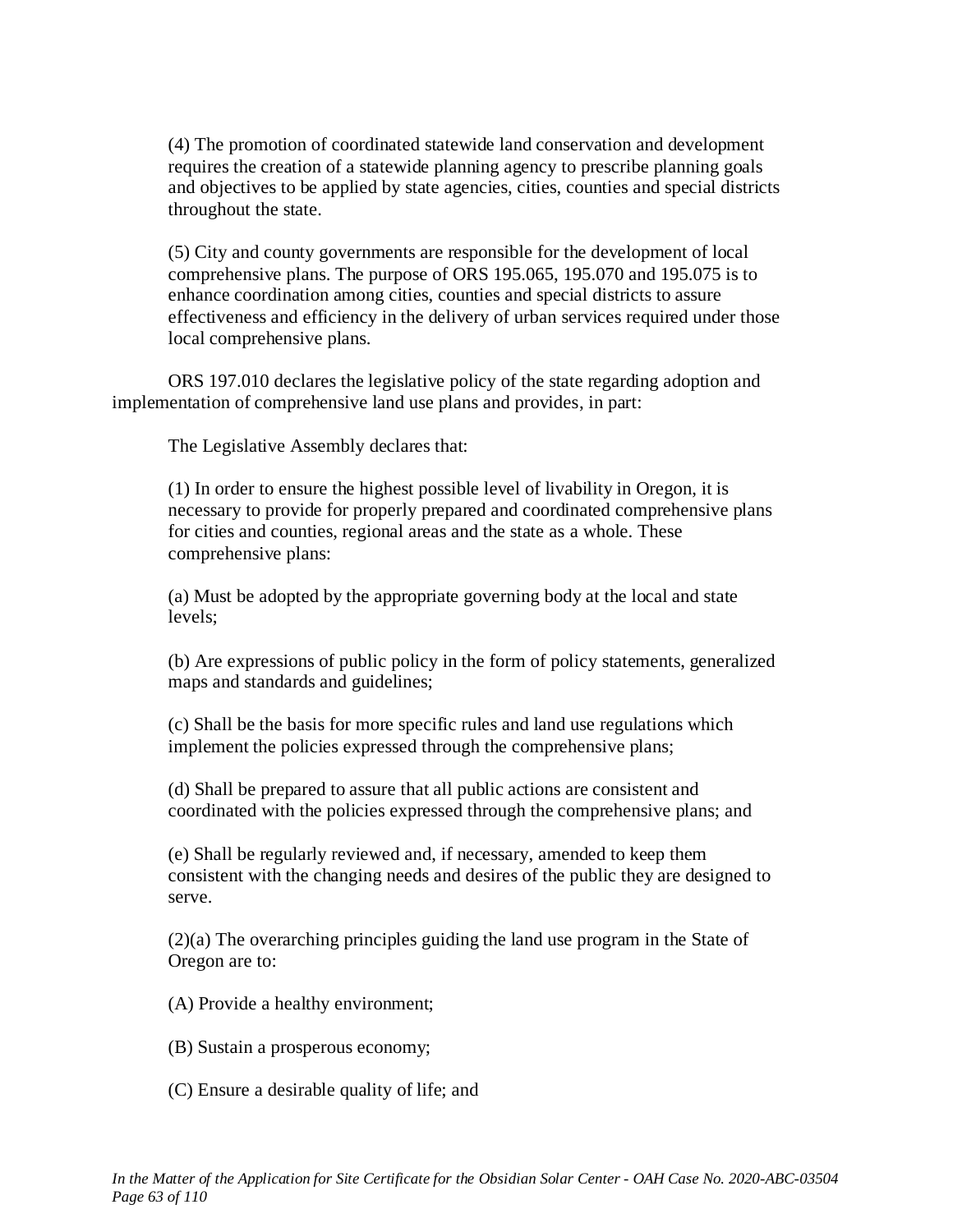(D) Equitably allocate the benefits and burdens of land use planning.

(b) Additionally, the land use program should, but is not required to, help communities achieve sustainable development patterns and manage the effects of climate change.

ORS 197.015 provides definitions for ORS chapters 195, 196, 197 and ORS 197A.300 to 197A.325 and reads, in pertinent part:

As used in ORS chapters 195, 196 and 197 and ORS 197A.300 to 197A.325, unless the context requires otherwise:

\* \* \* \* \*

(2) "Board" means the Land Use Board of Appeals.

\* \* \* \* \*

(4) "Commission" means the Land Conservation and Development Commission.

(5) "Comprehensive plan" means a generalized, coordinated land use map and policy statement of the governing body of a local government that interrelates all functional and natural systems and activities relating to the use of lands, including but not limited to sewer and water systems, transportation systems, educational facilities, recreational facilities, and natural resources and air and water quality management programs. "Comprehensive" means all-inclusive, both in terms of the geographic area covered and functional and natural activities and systems occurring in the area covered by the plan. "General nature" means a summary of policies and proposals in broad categories and does not necessarily indicate specific locations of any area, activity or use. A plan is "coordinated" when the needs of all levels of governments, semipublic and private agencies and the citizens of Oregon have been considered and accommodated as much as possible. "Land" includes water, both surface and subsurface, and the air.

\* \* \* \* \*

(8) "Goals" means the mandatory statewide land use planning standards adopted by the commission pursuant to ORS chapters 195, 196 and 197.

\* \* \* \* \*

(10) "Land use decision":

(a) Includes: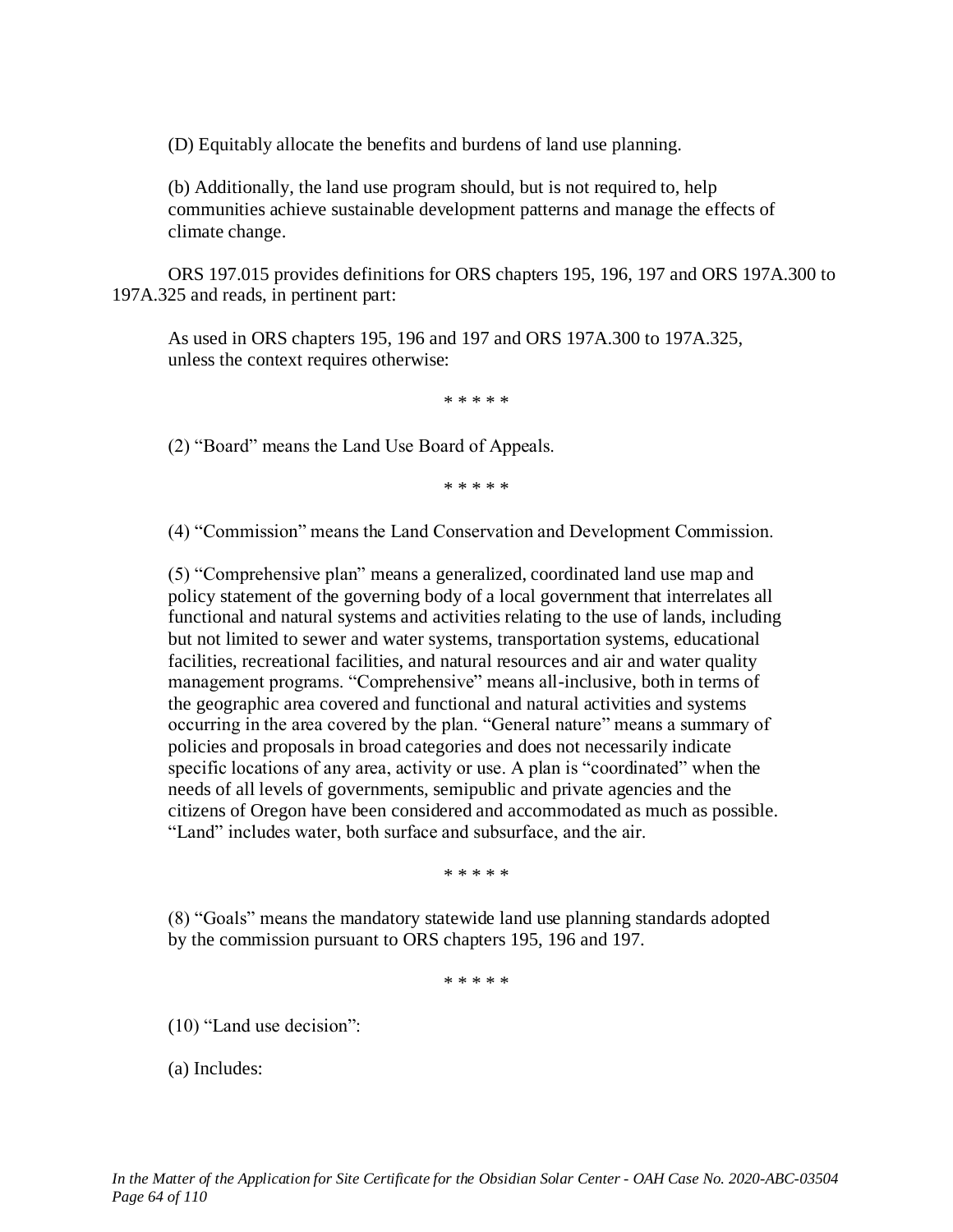(A) A final decision or determination made by a local government or special district that concerns the adoption, amendment or application of:

(i) The goals;

(ii) A comprehensive plan provision;

(iii) A land use regulation; or

(iv) A new land use regulation;

(B) A final decision or determination of a state agency other than the commission with respect to which the agency is required to apply the goals; or

(C) A decision of a county planning commission made under ORS 433.763;

\* \* \* \* \*

(11) "Land use regulation" means any local government zoning ordinance, land division ordinance adopted under ORS 92.044 or 92.046 or similar general ordinance establishing standards for implementing a comprehensive plan.

\* \* \* \* \*

(13) "Local government" means any city, county or metropolitan service district formed under ORS chapter 268 or an association of local governments performing land use planning functions under ORS 195.025.

ORS 197.225 requires to preparation and adoption of certain goals and guidelines and provides:

The Department of Land Conservation and Development shall prepare and the Land Conservation and Development Commission shall adopt goals and guidelines for use by state agencies, local governments and special districts in preparing, adopting, amending and implementing existing and future comprehensive plans.

ORS 197.646 requires local governments to amend its comprehensive plan and land use regulations to comply with land use statutes and statewide planning goals and provides:

(1) A local government shall amend its acknowledged comprehensive plan or acknowledged regional framework plan and land use regulations implementing either plan by a self-initiated post-acknowledgment process under ORS 197.610 to 197.625 to comply with a new requirement in land use statutes, statewide land use planning goals or rules implementing the statutes or the goals.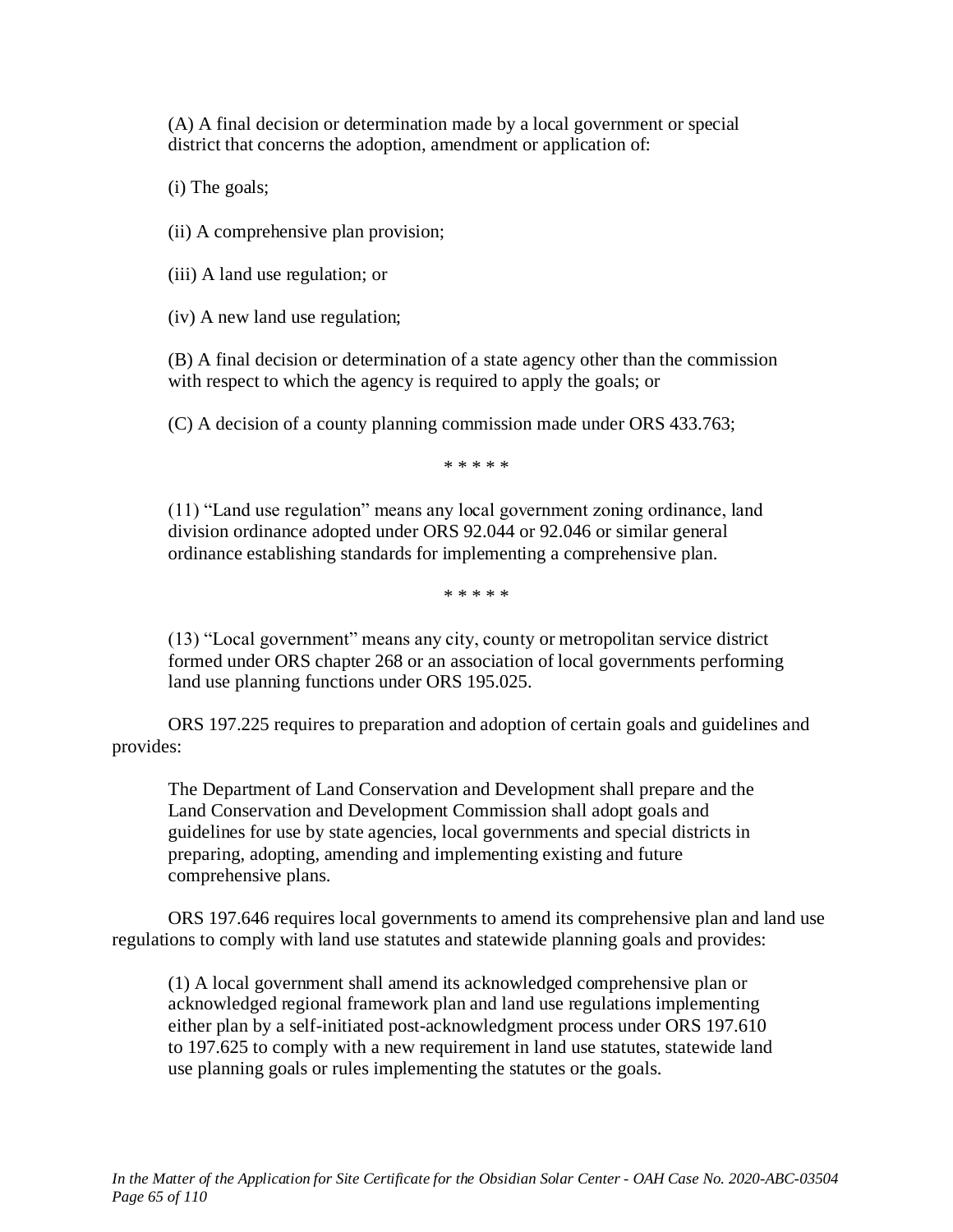(2)(a) The Department of Land Conservation and Development shall notify local governments when a new requirement in land use statutes, statewide land use planning goals or rules implementing the statutes or the goals requires changes to an acknowledged comprehensive plan, an acknowledged regional framework plan or land use regulations implementing either plan.

(b) The Land Conservation and Development Commission shall establish, by rule, the time period within which an acknowledged comprehensive plan, an acknowledged regional framework plan and land use regulations implementing either plan must be in compliance with:

(A) A new requirement in a land use statute, if the legislation does not specify a time period for compliance; and

(B) A new requirement in a land use planning goal or rule adopted by the commission.

(3) When a local government does not adopt amendments to an acknowledged comprehensive plan, an acknowledged regional framework plan or land use regulations implementing either plan, as required by subsection (1) of this section, the new requirements apply directly to the local government's land use decisions. The failure to adopt amendments to an acknowledged comprehensive plan, an acknowledged regional framework plan or land use regulations implementing either plan required by subsection (1) of this section is a basis for initiation of enforcement action pursuant to ORS 197.319 to 197.335.

ORS 215.203 permits adoption of zoning ordinances establishing exclusive farm use zones by local governments and provides, in part:

(1) Zoning ordinances may be adopted to zone designated areas of land within the county as exclusive farm use zones. Land within such zones shall be used exclusively for farm use *except as otherwise provided in ORS \* \* \* 215.283 \* \* \*.* Farm use zones shall be established only when such zoning is consistent with the comprehensive plan.

(2)(a) As used in this section, "farm use" means the current employment of land for the primary purpose of obtaining a profit in money by raising, harvesting and selling crops or the feeding, breeding, management and sale of, or the produce of, livestock, poultry, fur-bearing animals or honeybees or for dairying and the sale of dairy products or any other agricultural or horticultural use or animal husbandry or any combination thereof. "Farm use" includes the preparation, storage and disposal by marketing or otherwise of the products or by-products raised on such land for human or animal use. "Farm use" also includes the current employment of land for the primary purpose of obtaining a profit in money by stabling or training equines including but not limited to providing riding lessons, training clinics and schooling shows. "Farm use" also includes the propagation,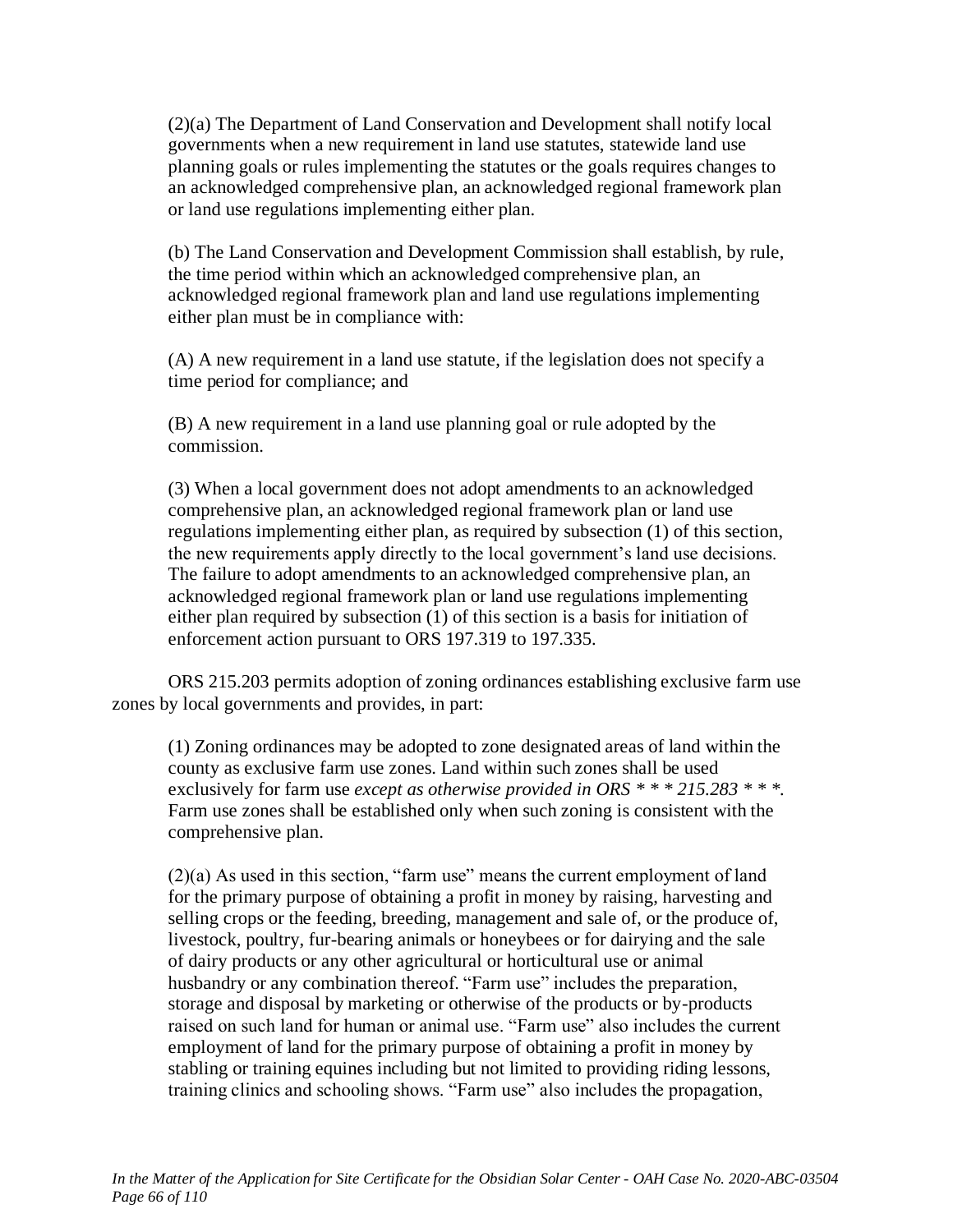cultivation, maintenance and harvesting of aquatic, bird and animal species that are under the jurisdiction of the State Fish and Wildlife Commission, to the extent allowed by the rules adopted by the commission. "Farm use" includes the on-site construction and maintenance of equipment and facilities used for the activities described in this subsection. "Farm use" does not include the use of land subject to the provisions of ORS chapter 321, except land used exclusively for growing cultured Christmas trees or land described in ORS 321.267 (3) or 321.824 (3).

\* \* \* \* \*

(c) As used in this subsection, "accepted farm practice" means a mode of operation that is common to farms of a similar nature, necessary for the operation of such farms to obtain a profit in money, and customarily utilized in conjunction with farm use.

ORS 215.243 identifies the state's agricultural land use policy and provides:

The Legislative Assembly finds and declares that:

(1) Open land used for agricultural use is an efficient means of conserving natural resources that constitute an important physical, social, aesthetic and economic asset to all of the people of this state, whether living in rural, urban or metropolitan areas of the state.

(2) The preservation of a maximum amount of the limited supply of agricultural land is necessary to the conservation of the state's economic resources and the preservation of such land in large blocks is necessary in maintaining the agricultural economy of the state and for the assurance of adequate, healthful and nutritious food for the people of this state and nation.

(3) Expansion of urban development into rural areas is a matter of public concern because of the unnecessary increases in costs of community services, conflicts between farm and urban activities and the loss of open space and natural beauty around urban centers occurring as the result of such expansion.

(4) Exclusive farm use zoning as provided by law, substantially limits alternatives to the use of rural land and, with the importance of rural lands to the public, justifies incentives and privileges offered to encourage owners of rural lands to hold such lands in exclusive farm use zones.

ORS 215.283 identifies uses permitted in exclusive farm use zones in non-marginal lands and provides, in part:

(1) The following uses may be established in any area zoned for exclusive farm use: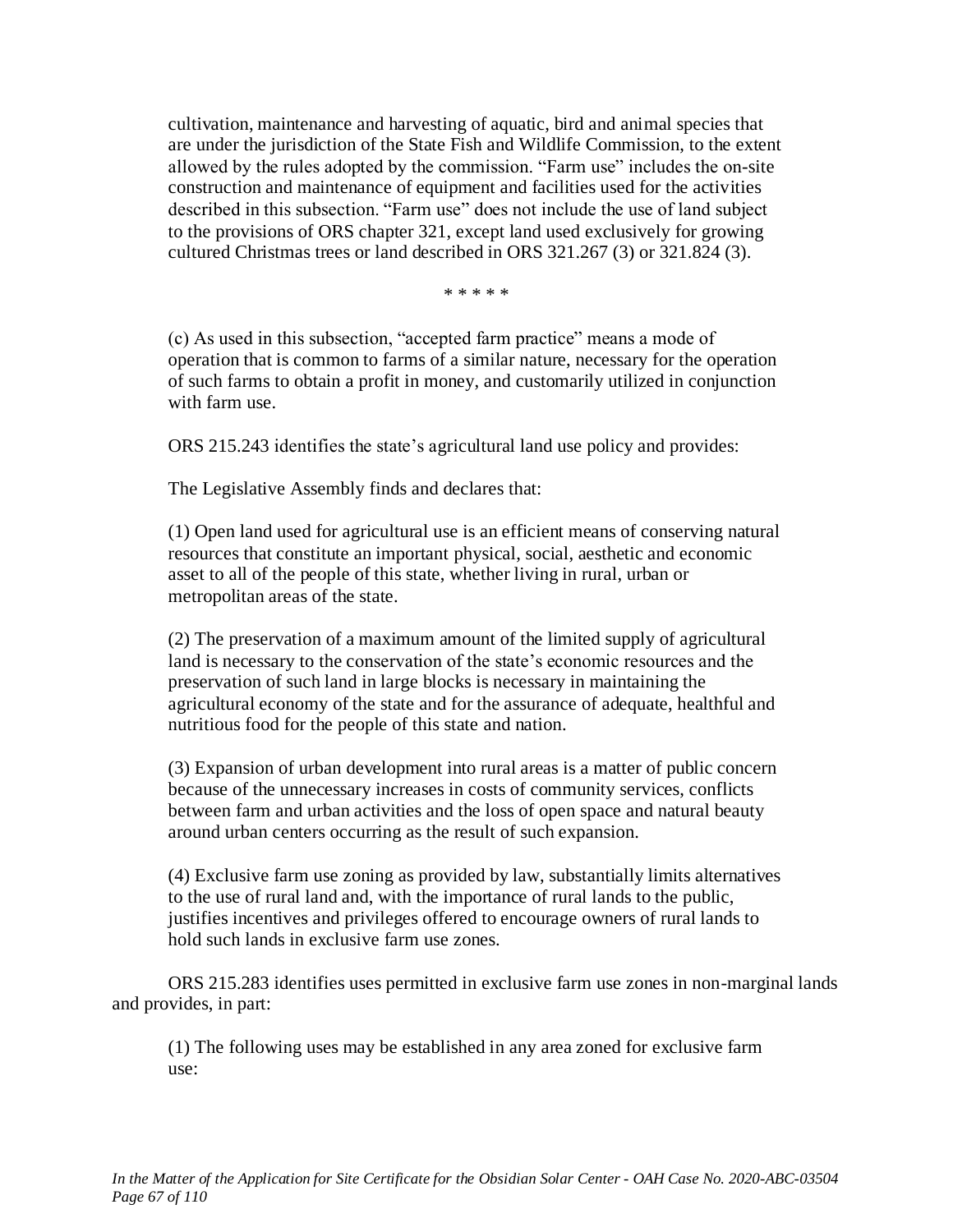\* \* \* \* \*

(c) Utility facilities necessary for public service, including wetland waste treatment systems but not including commercial facilities for the purpose of generating electrical power for public use by sale or transmission towers over 200 feet in height. A utility facility necessary for public service may be established as provided in:

(A) ORS 215.275; or

(B) If the utility facility is an associated transmission line, as defined in ORS 215.274 and 469.300.

ORS 469.300 provides definitions applicable to applications for energy facilities and provides, in part:

As used in ORS 469.300 to 469.563, 469.590 to 469.619, 469.930 and 469.992, unless the context requires otherwise:

(1) "Applicant" means any person who makes application for a site certificate in the manner provided in ORS 469.300 to 469.563, 469.590 to 469.619, 469.930 and 469.992.

(2) "Application" means a request for approval of a particular site or sites for the construction and operation of an energy facility or the construction and operation of an additional energy facility upon a site for which a certificate has already been issued, filed in accordance with the procedures established pursuant to ORS 469.300 to 469.563, 469.590 to 469.619, 469.930 and 469.992.

(3) "Associated transmission lines" means new transmission lines constructed to connect an energy facility to the first point of junction of such transmission line or lines with either a power distribution system or an interconnected primary transmission system or both or to the Northwest Power Grid.

\* \* \* \* \* \*

 $(11)(a)$  "Energy facility" means any of the following:

\* \* \* \* \*

(D) A solar photovoltaic power generation facility using more than:

(i) 160 acres located on high-value farmland as defined in ORS 195.300;

(ii) 1,280 acres located on land that is predominantly cultivated or that, if not cultivated, is predominantly composed of soils that are in capability classes I to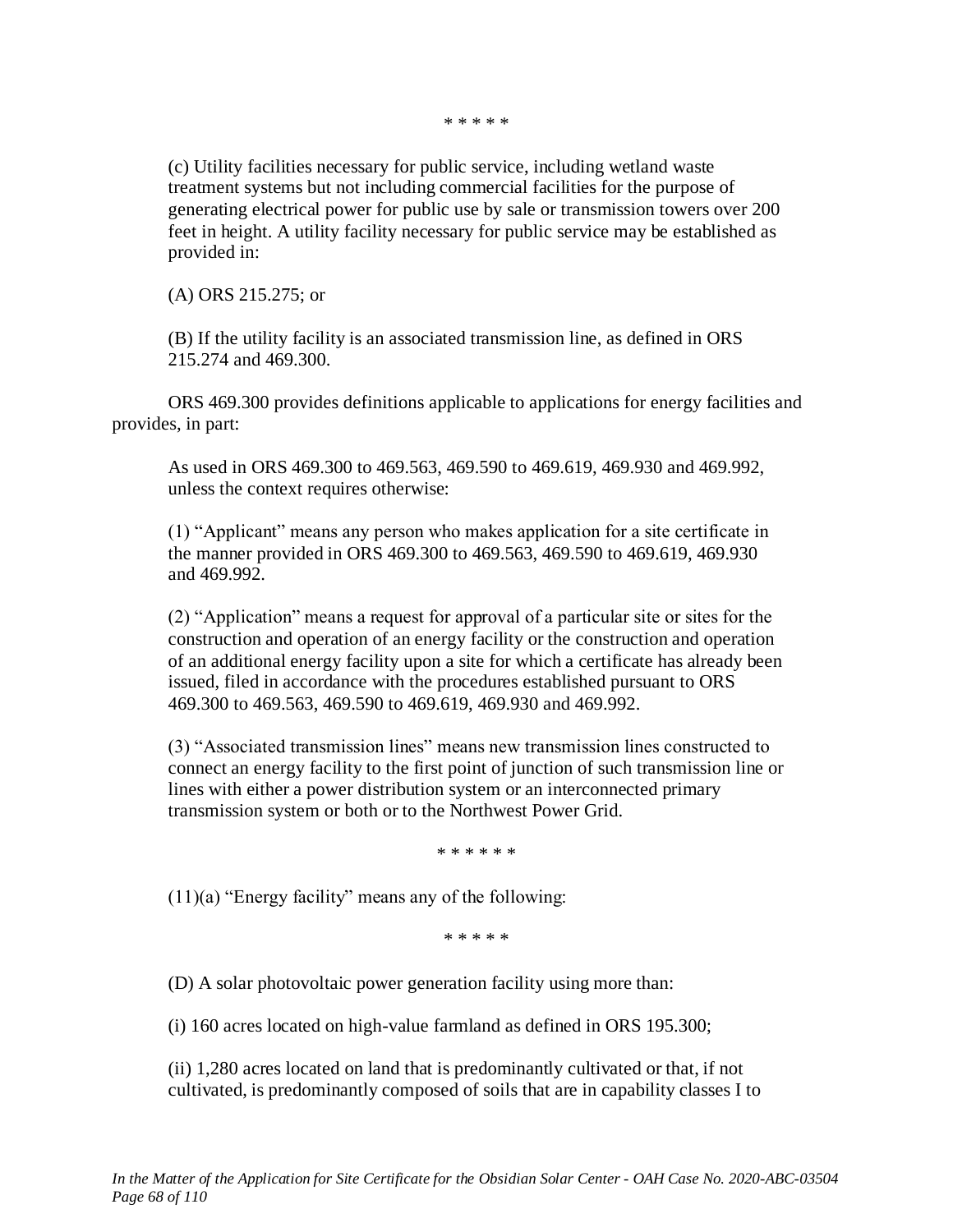IV, as specified by the National Cooperative Soil Survey operated by the Natural Resources Conservation Service of the United States Department of Agriculture; or

(iii) 1,920 acres located on any other land.

\* \* \* \* \*

(14) "Facility" means an energy facility together with any related or supporting facilities.

\* \* \* \* \*

(22) "Project order" means the order, including any amendments, issued by the State Department of Energy under ORS 469.330.

\* \* \* \* \*

(24) "Related or supporting facilities" means any structure, proposed by the applicant, to be constructed or substantially modified in connection with the construction of an energy facility, including associated transmission lines, reservoirs, storage facilities, intake structures, road and rail access, pipelines, barge basins, office or public buildings, and commercial and industrial structures. "Related or supporting facilities" does not include geothermal or underground gas storage reservoirs, production, injection or monitoring wells or wellhead equipment or pumps.

\* \* \* \* \*

(26) "Site certificate" means the binding agreement between the State of Oregon and the applicant, authorizing the applicant to construct and operate a facility on an approved site, incorporating all conditions imposed by the council on the applicant.

ORS 469.350(1) provides, "Applications for site certificates shall be made to the Energy Facility Siting Council in a form prescribed by the council and accompanied by the fee required by ORS 469.421."

ORS 469.370 requires the Department to issue a DPO for each ASC and hold a public hearing on the DPO as follows:

(1) Based on its review of the application and the comments and recommendations on the application from state agencies and local governments, the State Department of Energy shall prepare and issue a draft proposed prder on the application.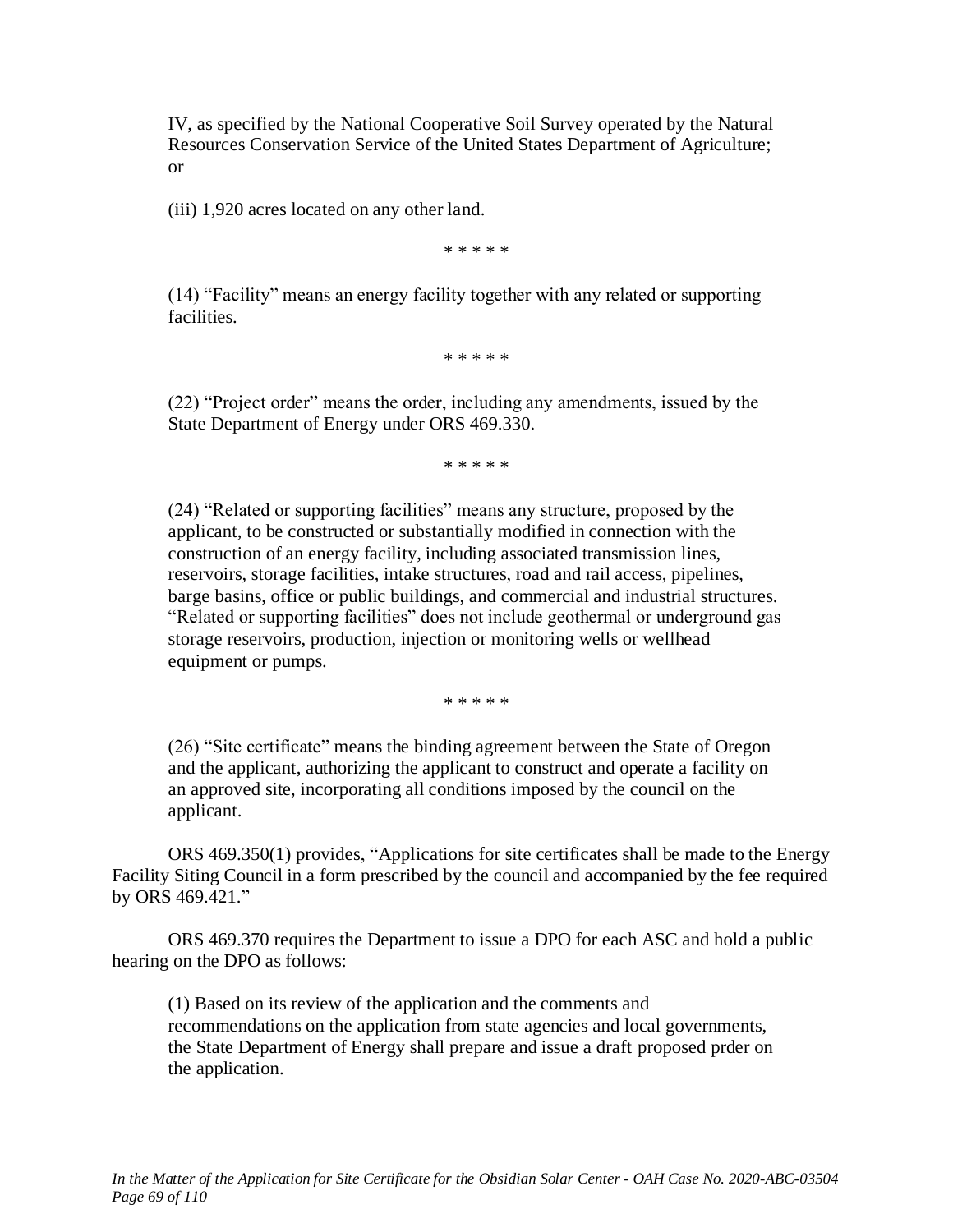(2) Following issuance of the draft proposed order, the Energy Facility Siting Council shall hold one or more public hearings on the application for a site certificate in the affected area and elsewhere, as the council considers necessary. Notice of the hearing shall be mailed at least 20 days before the hearing. The notice shall, at a minimum:

(a) Comply with the requirements of ORS 197.763 (2), with respect to the persons notified;

(b) Include a description of the facility and the facility's general location;

(c) Include the name of an agency representative to contact and the telephone number where additional information may be obtained;

(d) State that copies of the application and draft Proposed Order are available for inspection at no cost and will be provided at a reasonable cost; and

(e) State that failure to raise an issue in person or in writing prior to the close of the record of the public hearing with sufficient specificity to afford the decision maker an opportunity to respond to the issue precludes consideration of the issue in a contested case.

\* \* \* \* \*

(4) After reviewing the application, the draft proposed order and any testimony given at the public hearing and after consulting with other agencies, the department shall issue a proposed order recommending approval or rejection of the application. The department shall issue public notice of the proposed order, that shall include notice of a contested case hearing specifying a deadline for requests to participate as a party or limited party and a date for the prehearing conference.

(5) Following receipt of the proposed order from the department, the council shall conduct a contested case hearing on the application for a site certificate in accordance with the applicable provisions of ORS chapter 183 and any procedures adopted by the council. The applicant shall be a party to the contested case. The council may permit any other person to become a party to the contested case in support of or in opposition to the application only if the person appeared in person or in writing at the public hearing on the site certificate application. *Issues that may be the basis for a contested case shall be limited to those raised on the record of the public hearing under subsection (3) of this section*, unless:

(a) The department failed to follow the requirements of subsection (2) or (3) of this section; or

(b) The action recommended in the proposed order, including any recommended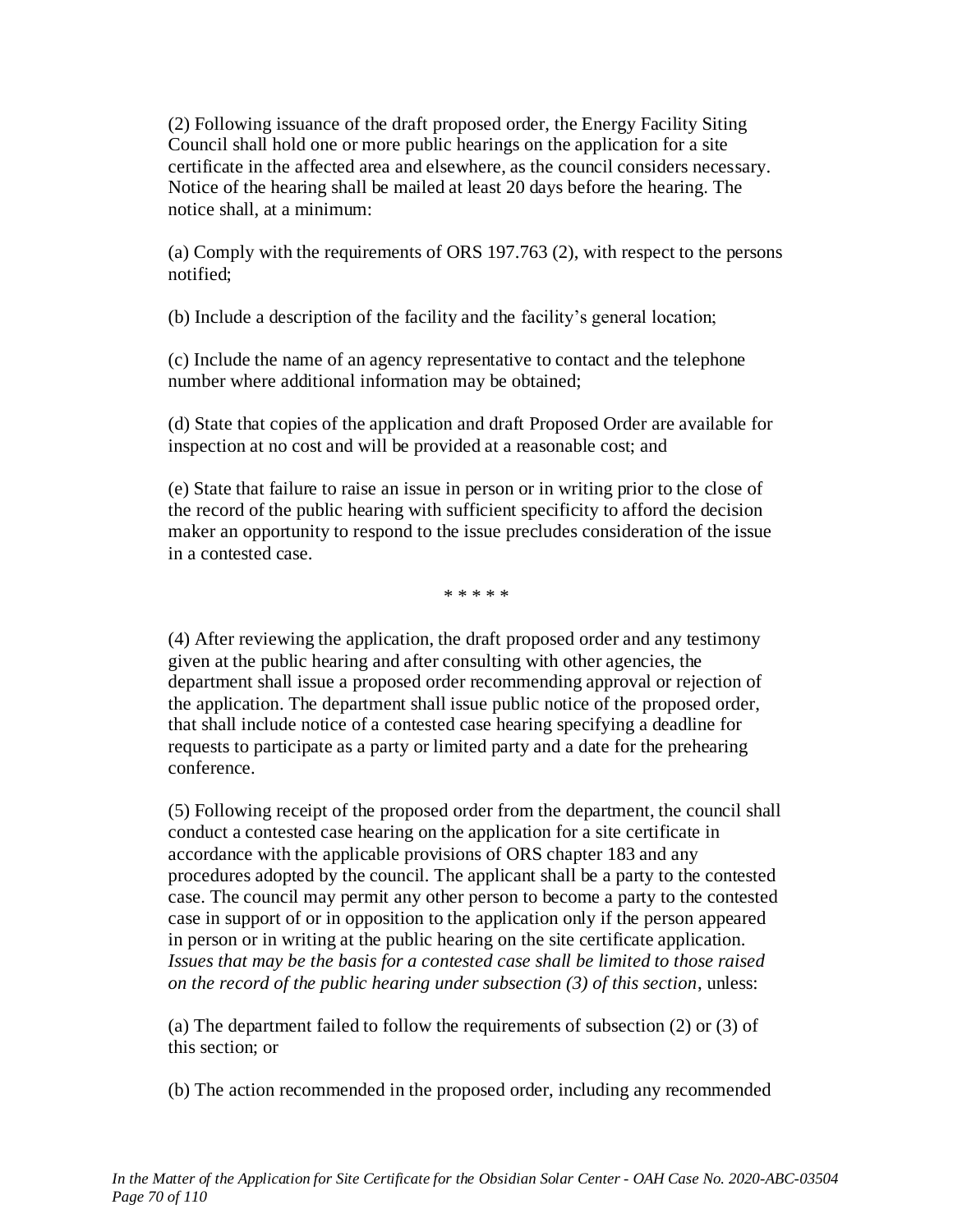conditions of the approval, differs materially from that described in the draft proposed order, in which case only new issues related to such differences may be raised.

\* \* \* \* \*

(7) At the conclusion of the contested case, the council shall issue a final order, either approving or rejecting the application based upon the standards adopted under ORS 469.501 and any additional statutes, rules or local ordinances determined to be applicable to the facility by the project order, as amended. The council shall make its decision by the affirmative vote of at least four members approving or rejecting any application for a site certificate. The council may amend or reject the proposed order, so long as the council provides public notice of its hearing to adopt a final order, and provides an opportunity for the applicant and any party to the contested case to comment on material changes to the proposed order, including material changes to conditions of approval resulting from the council's review. The council's order shall be considered a final order for purposes of appeal.

Emphasis added.

ORS 469.501 directs Council to adopt standards for energy facility siting, construction, operation, and retirement and authorizes Council to grant exceptions to one or more of those standards, stating in part:

(1) The Energy Facility Siting Council shall adopt standards for the siting, construction, operation and retirement of facilities. \* \* \*.

\* \* \* \* \*

(3)(a) The council may issue a site certificate for a facility that does not meet one or more of the applicable standards adopted under subsection (1) of this section if the council determines that the overall public benefits of the facility outweigh any adverse effects on a resource or interest protected by the applicable standards the facility does not meet.

(b) The council by rule shall specify the criteria by which the council makes the determination described in paragraph (a) of this subsection.

ORS 469.503 identifies the requirements for approval of an energy facility site certificate and provides, in relevant part:

In order to issue a site certificate, the Energy Facility Siting Council shall determine that the preponderance of the evidence on the record supports the following conclusions: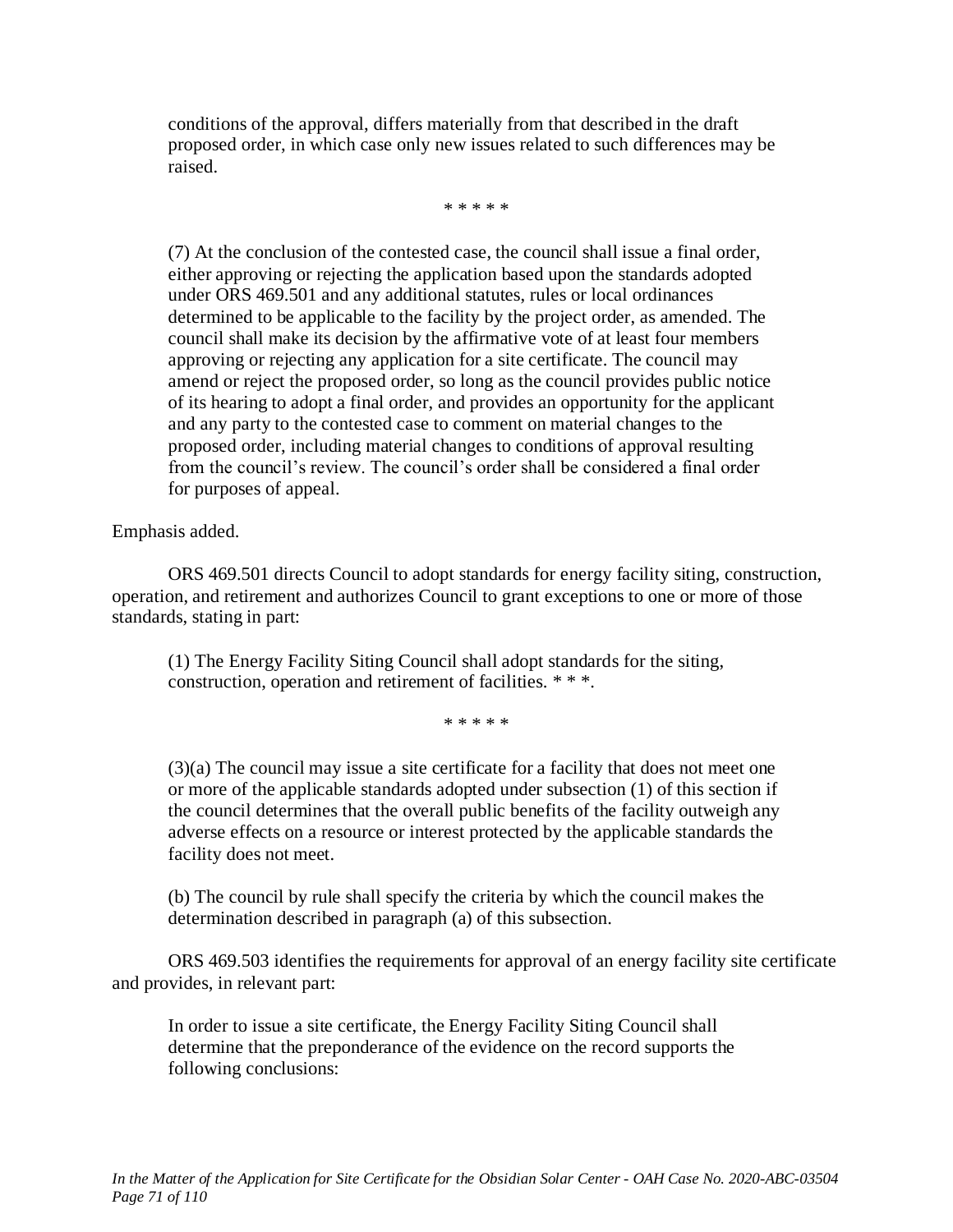(1) The *facility complies with the applicable standards adopted by the council* pursuant to ORS 469.501 or the overall public benefits of the facility outweigh any adverse effects on a resource or interest protected by the applicable standards the facility does not meet.

\* \* \* \* \*

(3) Except as provided in ORS 469.504 for land use compliance  $**$  the facility complies with all other Oregon statutes and administrative rules identified in the project order, as amended, as applicable to the issuance of a site certificate for the proposed facility. If compliance with applicable Oregon statutes and administrative rules \* \* \* would result in conflicting conditions in the site certificate, the council may resolve the conflict consistent with the public interest. A resolution may not result in the waiver of any applicable state statute.

(4) The facility complies with the statewide planning goals adopted by the Land Conservation and Development Commission.

Emphasis added.

ORS 469.504 identifies requirements for energy facility compliance with statewide planning goals and authorizes exceptions thereto and provides, in part:

(1) A proposed facility shall be found in compliance with the statewide planning goals under ORS 469.503 (4) if:

(a) The facility has received local land use approval under the acknowledged comprehensive plan and land use regulations of the affected local government; or

(b) The Energy Facility Siting Council determines that:

(A) The facility complies with applicable substantive criteria from the affected local government's acknowledged comprehensive plan and land use regulations that are required by the statewide planning goals and in effect on the date the application is submitted, and with any Land Conservation and Development Commission administrative rules and goals and any land use statutes that apply directly to the facility under ORS 197.646[.]

\* \* \* \* \*

(C) For a facility that the council elects to evaluate against the statewide planning goals pursuant to subsection (5) of this section, *that the proposed facility complies with the applicable statewide planning goals or that an exception to any applicable statewide planning goal is justified under subsection (2)* of this section.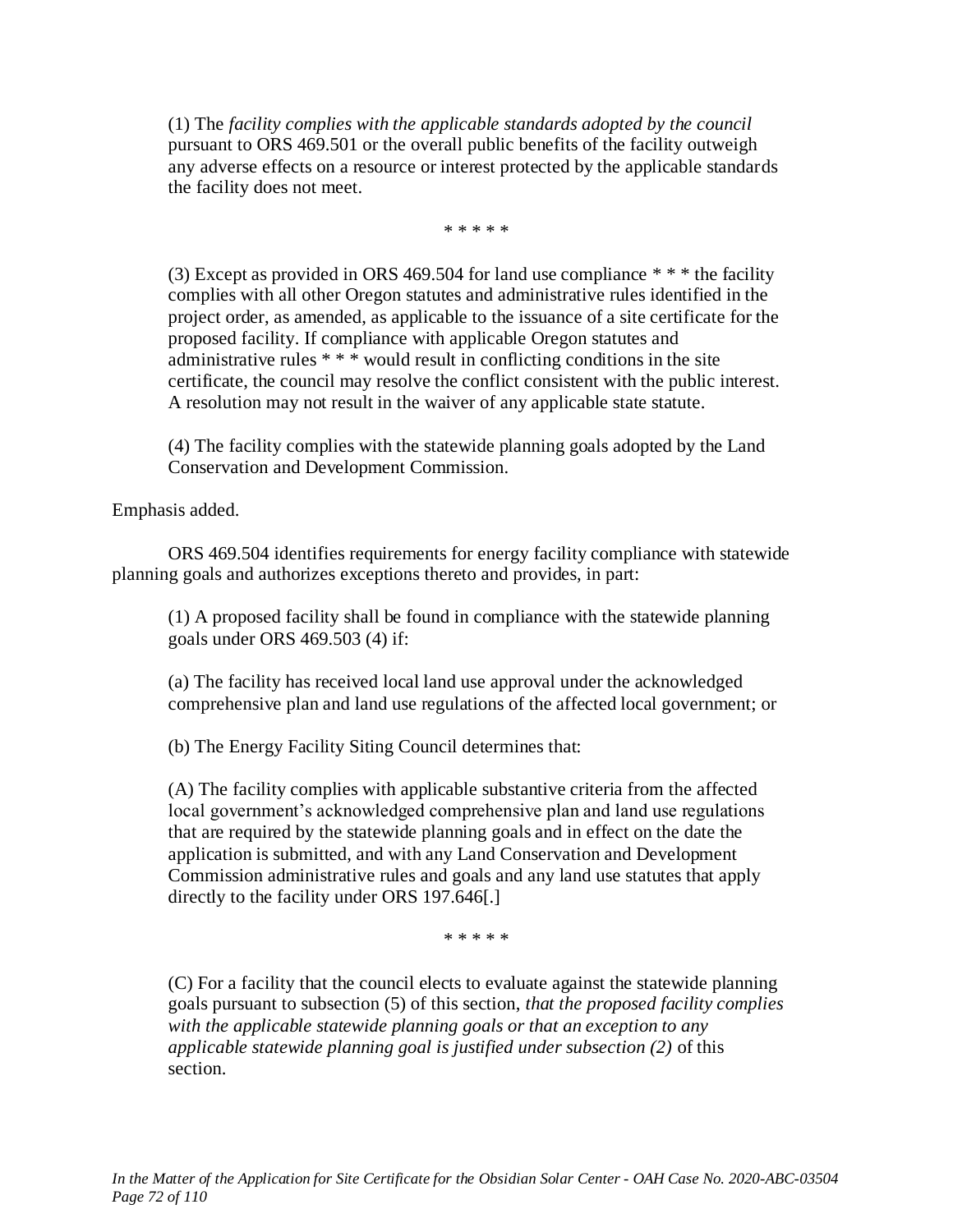(2) The council may find goal compliance for a facility that does not otherwise comply with one or more statewide planning goals by taking an exception to the applicable goal. Notwithstanding the requirements of ORS 197.732, the statewide planning goal pertaining to the exception process or any rules of the Land Conservation and Development Commission pertaining to an exception process goal, *the council may take an exception to a goal if the council finds:*

\* \* \* \* \*

(c) The following standards are met:

(A) Reasons justify why the state policy embodied in the applicable goal should not apply;

(B) The significant environmental, economic, social and energy consequences anticipated as a result of the proposed facility have been identified and adverse impacts will be mitigated in accordance with rules of the council applicable to the siting of the proposed facility; and

(C) The proposed facility is compatible with other adjacent uses or will be made compatible through measures designed to reduce adverse impacts.

Emphasis added.

OAR 345-001-0010 provides definitions general applicable to the provisions of Chapter 345 and provides, in part:

In this chapter, the following definitions apply unless the context requires otherwise or a term is specifically defined within a division or a rule:

\* \* \* \* \* \*

(3) "Applicant" as defined in ORS 469.300 or, if an application has not been submitted, a person who has submitted, or intends to submit, a notice of intent or a request for expedited review.

\* \* \* \* \*

(14) "Council" means the Energy Facility Siting Council established under ORS 469.450.

\* \* \* \* \*

(16) "Department" means the Oregon Department of Energy created under ORS 469.030.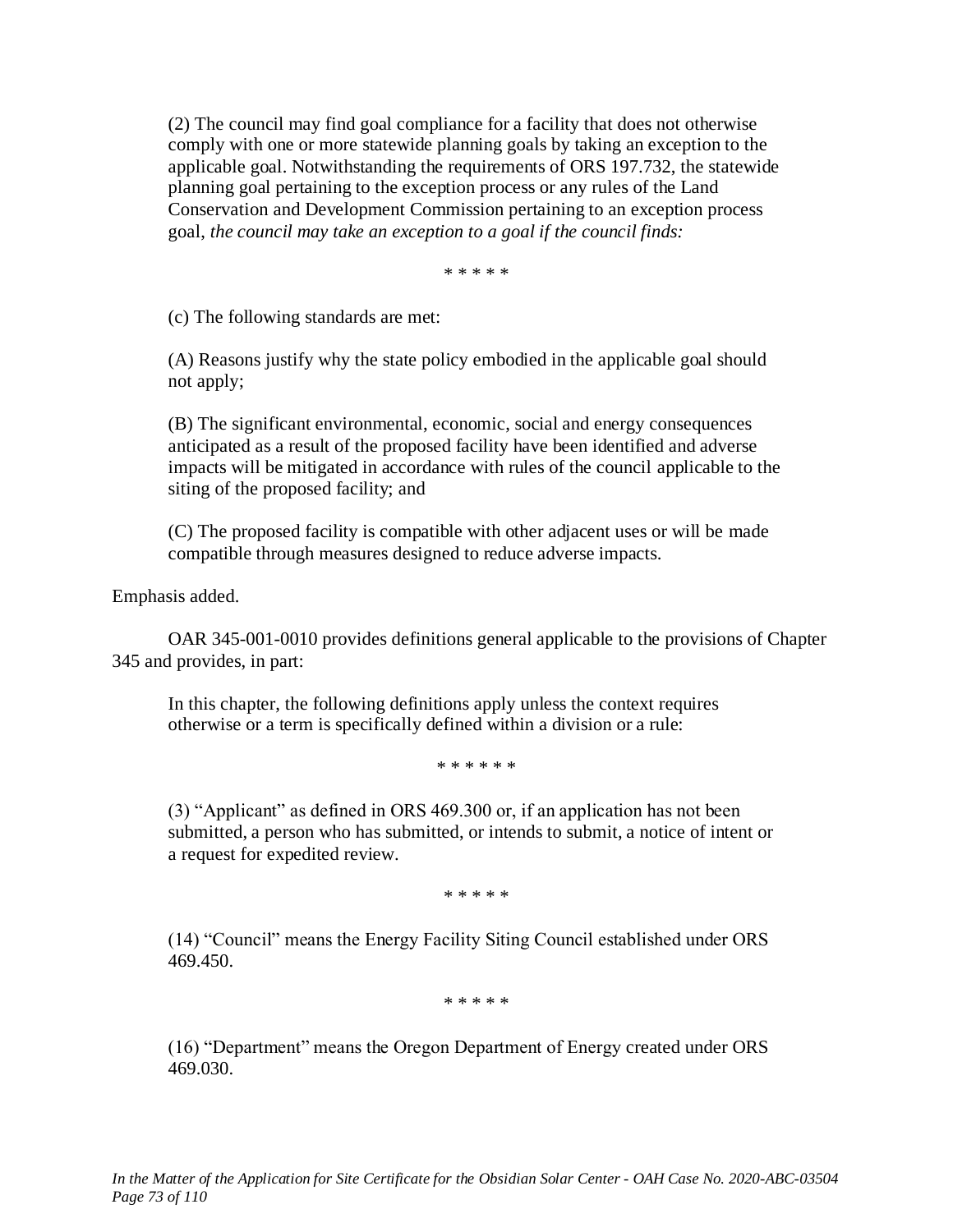\* \* \* \* \*

(18) "Energy facility" includes:

(a) An energy facility as defined in ORS 469.300[.]

\* \* \* \* \*

(30) "Land use approval" means a final quasi-judicial decision or determination made by a local government that:

(a) Applies existing comprehensive plan provisions or land use regulations to a proposed facility;

(b) Amends a comprehensive plan map or zoning map to accommodate a proposed facility;

(c) Amends comprehensive plan text or land use regulations to accommodate a proposed facility;

(d) Applies the statewide planning goals to a proposed facility; or

(e) Takes an exception to the statewide planning goals adopted by the Land Conservation and Development Commission for a proposed facility.

(31) "Local government" as defined in ORS 469.300.

\* \* \* \* \*

(51) "Reviewing agency" means any of the following officers, agencies or tribes:

(a) The Department of Environmental Quality;

(b) The Water Resources Commission and the Water Resources Director through the Water Resources Department;

(c) The Fish and Wildlife Commission through the Oregon Department of Fish and Wildlife;

(d) The State Geologist;

(e) The Department of Forestry;

(f) The Public Utility Commission of Oregon;

(g) The Oregon Department of Agriculture;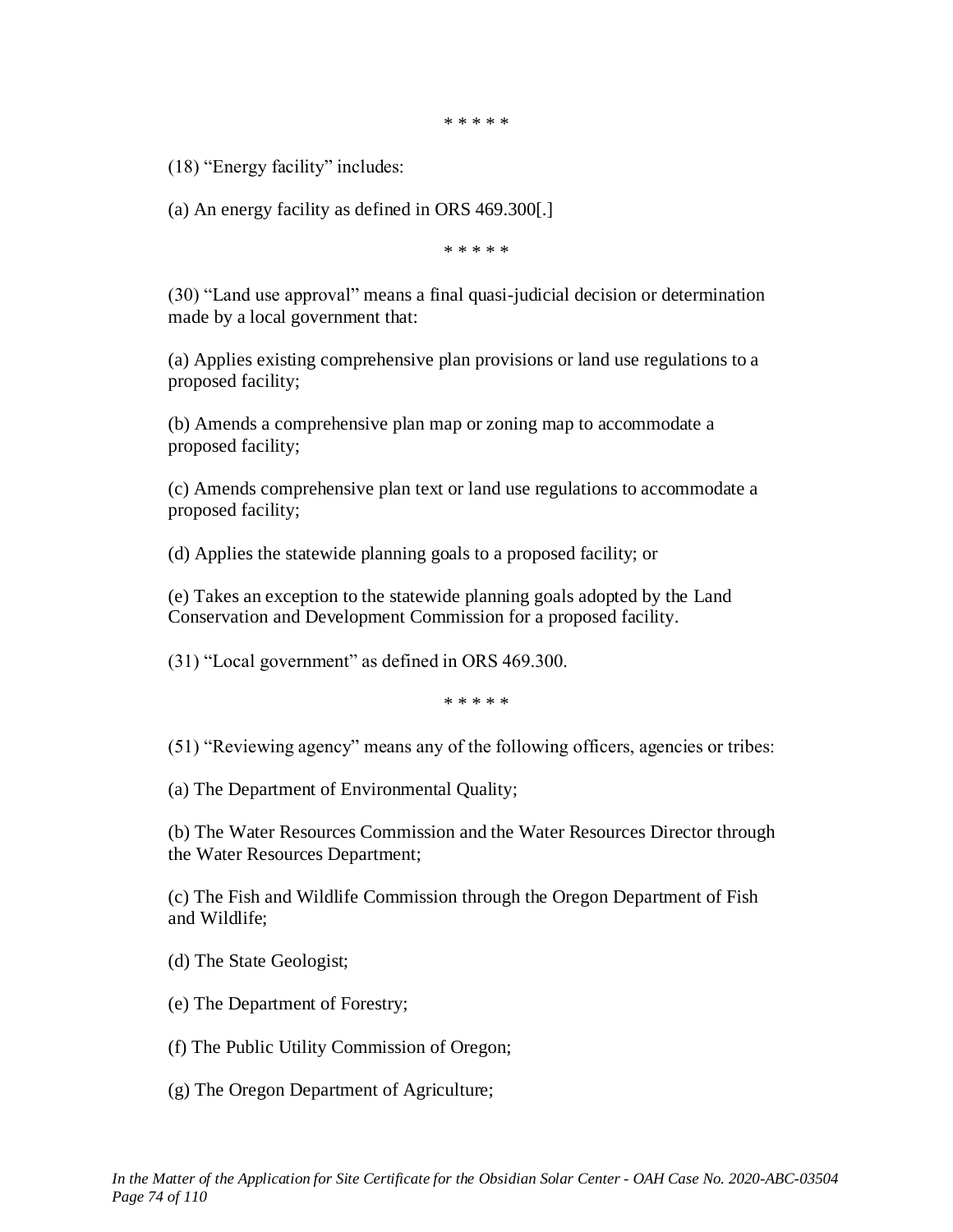(h) The Department of Land Conservation and Development;

- (i) The Oregon Department of Aviation;
- (j) The Pacific Northwest Electric Power and Conservation Planning Council;
- (k) The Office of State Fire Marshal;

(l) The Department of State Lands;

(m) The State Historic Preservation Office;

(n) Any other agency identified by the Department;

(o) Any tribe identified by the Legislative Commission on Indian Services as affected by the proposed facility;

(p) The governing body of any incorporated city or county in Oregon within the study area as defined in OAR 345-001-0010 for impacts to public services;

(q) Any special advisory group designated by the Council under ORS 469.480; and

(r) The federal land management agency with jurisdiction if any part of the proposed site is on federal land.

\* \* \* \* \*

(56) "Solar photovoltaic power generation facility" includes, but is not limited to, an assembly of equipment that converts sunlight into electricity and then stores or transfers that electricity. This includes photovoltaic modules, mounting and tracking equipment, posts, electrical cabling, inverters, transformers, collection systems, fencing, and other components.

(a) For the purposes of applying the acreage standards of ORS  $469.300(11)(a)$ , the land used by a solar photovoltaic power generation facility includes the land occupied by its related or supporting facilities. Related or supporting facilities are not otherwise considered to be components of the solar photovoltaic power generation facility;

(b) A proposed solar photovoltaic power generation project may be determined to be an expansion of any existing or proposed solar photovoltaic power generation facility that is:

(A) Within one mile of the proposed project; and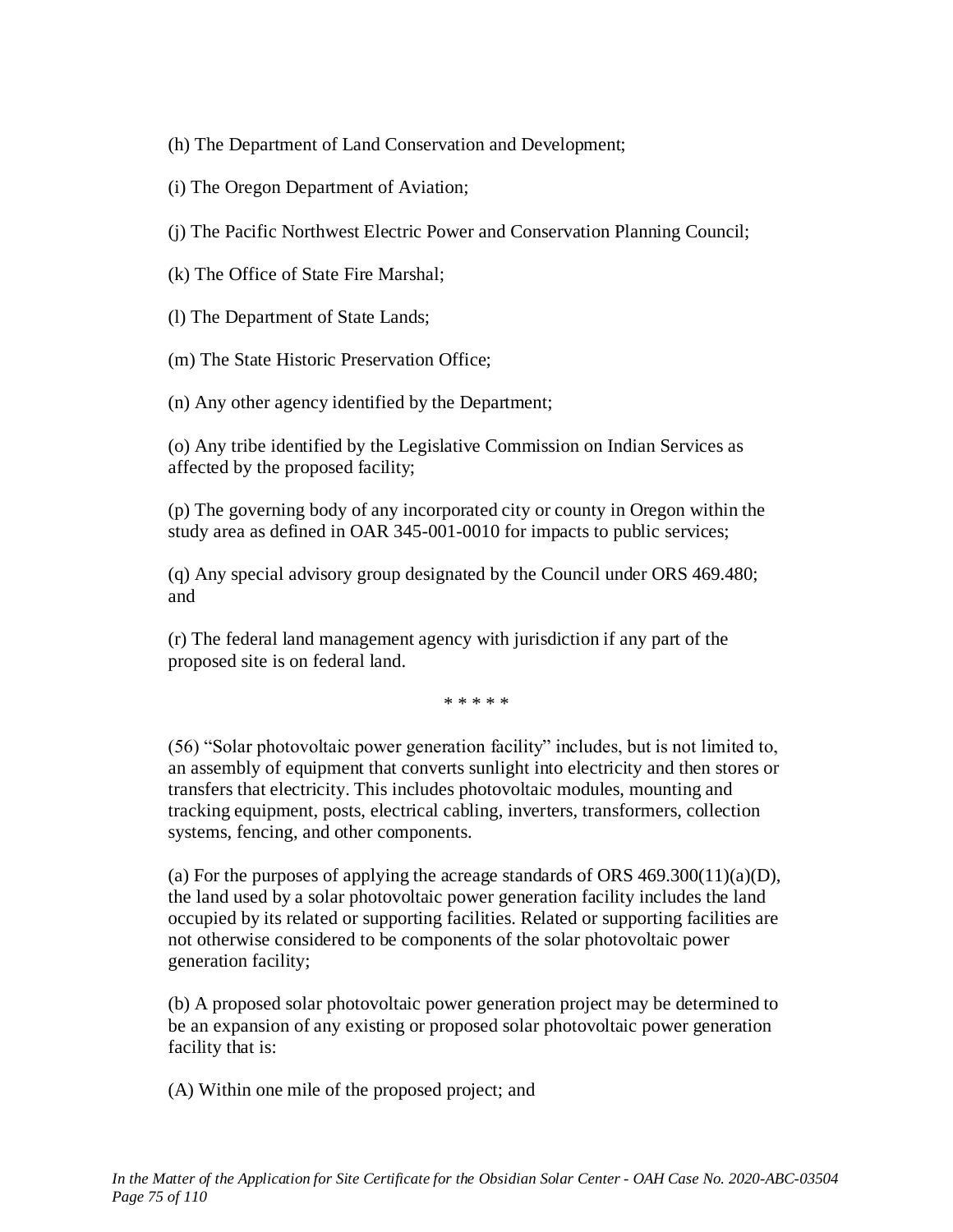(B) Determined to be under common ownership with the proposed project. Projects connected to the same parent company or individuals will be considered to be in common ownership, regardless of the operating business structure;

(c) As used in this rule and OAR 345-001-0250, a "proposed solar photovoltaic power generation project" means:

(A) The proposed development of a separate and independent solar photovoltaic power generation facility; or

(B) The proposed expansion or modification of a proposed or existing solar photovoltaic power generation facility.

Pursuant to ORS 469.501, Council has adopted standards for the siting, construction, operation, and retirement of energy facilities. As relevant to this contested case proceeding, those standards are found at OAR 345-021-0000 (General Standard), OAR 345-022-0022 (Soil Standard), OAR 345-022-0030 (Land Use Standard), and OAR 345-022-0110 (Public Services Standard.

OAR 345-022-0000 sets forth Council's General Standard of Review and provides, in part:

(1) To issue a site certificate for a proposed facility or to amend a site certificate, the Council shall determine that the preponderance of evidence on the record supports the following conclusions:

(a) The facility complies with the requirements of the Oregon Energy Facility Siting statutes, ORS 469.300 to 469.570 and 469.590 to 469.619, and the standards adopted by the Council pursuant to 469.501 or the overall public benefits of the facility outweigh any adverse effects on a resource or interest protected by the applicable standards the facility does not meet as described in section  $(2)$ ;

(b) Except as provided in OAR 345-022-0030 for land use compliance and except for those statutes and rules for which the decision on compliance has been delegated by the federal government to a state agency other than the Council, the facility complies with all other Oregon statutes and administrative rules identified in the project order, as amended, as applicable to the issuance of a site certificate for the proposed facility. If the Council finds that applicable Oregon statutes and rules, other than those involving federally delegated programs, would impose conflicting requirements, the Council shall resolve the conflict consistent with the public interest. In resolving the conflict, the Council cannot waive any applicable state statute.

(2) The Council may issue or amend a site certificate for a facility that does not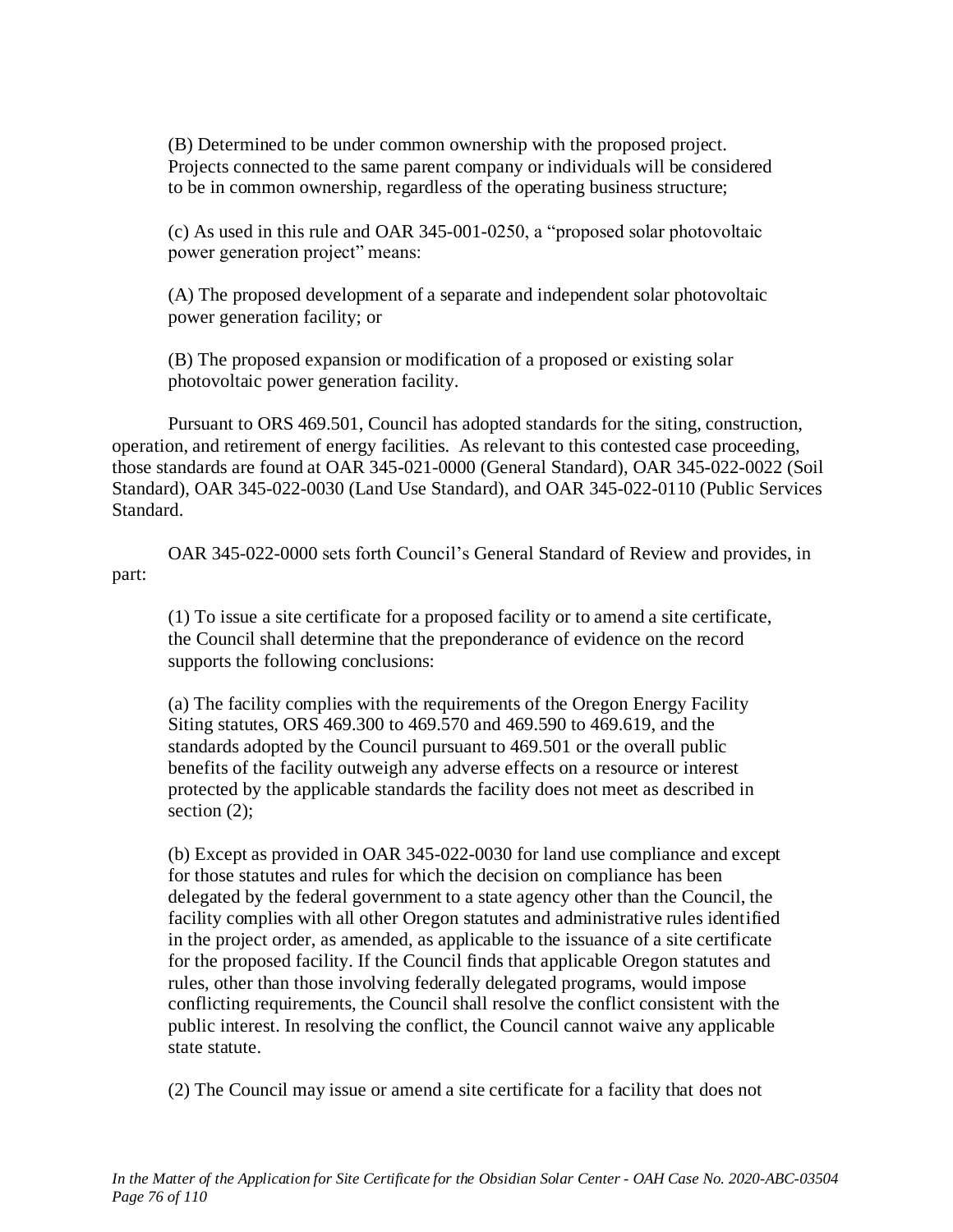meet one or more of the applicable standards adopted under ORS 469.501 if the Council determines that the overall public benefits of the facility outweigh any adverse effects on a resource or interest protected by the applicable standards the facility does not meet. The Council shall make this balancing determination only when the applicant has shown that the proposed facility cannot meet applicable Council standards or has shown, to the satisfaction of the Council, that there is no reasonable way to meet the applicable Council standards through mitigation or avoidance of any adverse effects on a protected resource or interest. The applicant has the burden to show that the overall public benefits outweigh any adverse effects on a resource or interest, and the burden increases proportionately with the degree of adverse effects on a resource or interest. The Council shall weigh overall public benefits and any adverse effects on a resource or interest as follows:

(a) The Council shall evaluate any adverse effects on a resource or interest by considering factors including, but not limited to, the following:

(A) The uniqueness and significance of the resource or interest that would be affected;

(B) The degree to which current or future development may adversely affect the resource or interest, if the proposed facility is not built;

(C) Proposed measures to reduce any adverse effects on a resource or interest by avoidance of impacts;

(D) The magnitude of any anticipated adverse effects on a resource or interest, taking into account any proposed mitigation.

(b) The Council shall evaluate overall public benefits by considering factors including, but not limited to, the following:

(A) The overall environmental effects of the facility, considering both beneficial and adverse environmental effects;

(B) The degree to which the proposed facility promotes Oregon energy policy as described in ORS 469.010 by demonstrating or advancing new efficiency or renewable technology or by expanding electric generating capacity from renewable energy sources;

(C) Recommendations from any special advisory group designated by the Council under ORS 469.480;

(D) Evidence that the benefits are likely to occur only if the proposed facility is built;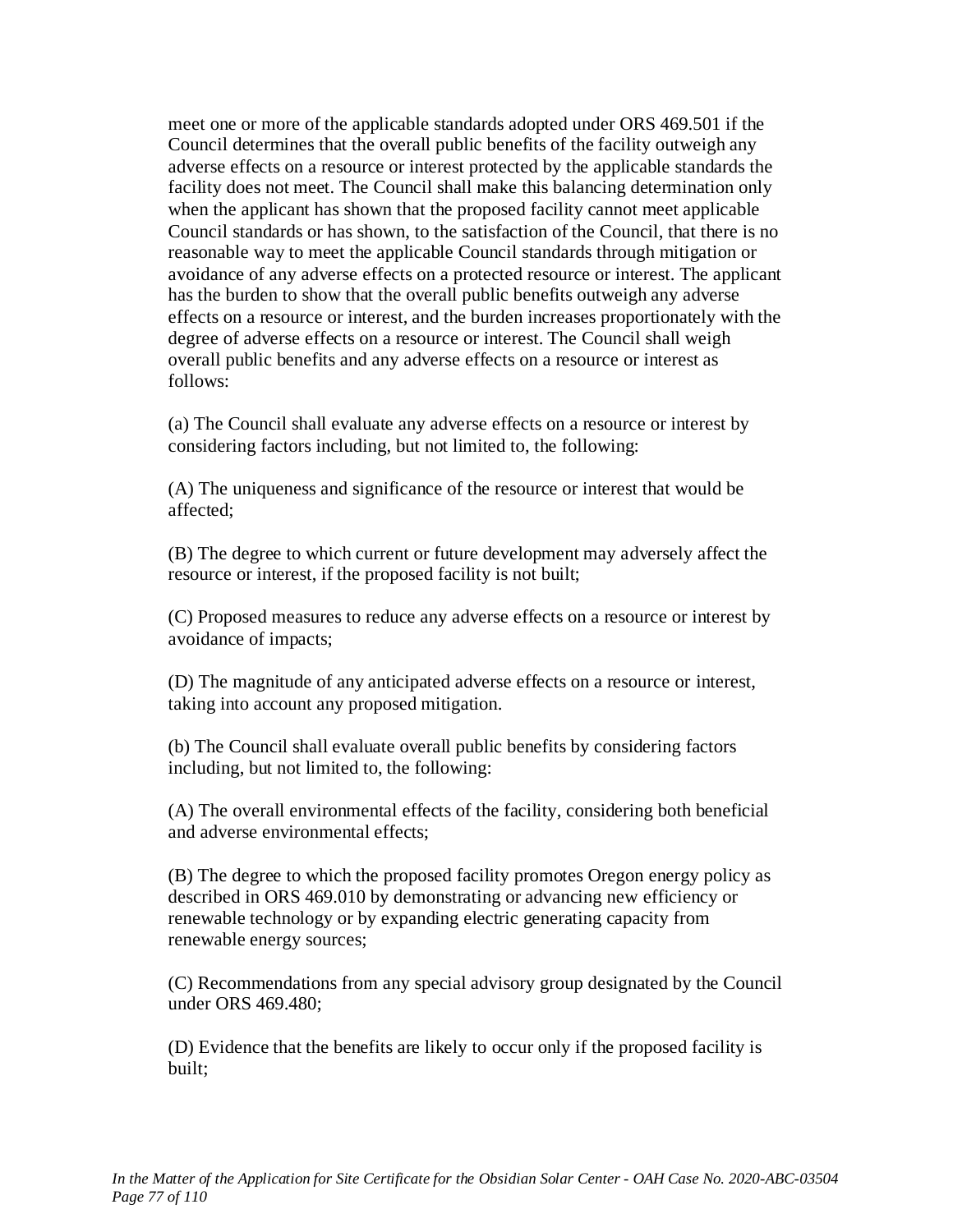(E) For facilities that are subject to a need standard, evidence underlying the Council's decision on compliance with the rules in OAR 345, Division 23, except that the Council shall not find that need for a facility is sufficient, by itself, to outweigh any adverse effects on a resource or interest affected by the proposed facility.

(3) Notwithstanding section (2) of this rule, the Council shall not apply the balancing determination to the following standards:

\* \* \* \* \*

(b) The land use standard described in OAR 345-022-0030;

\* \* \* \* \*

(4) In making determinations regarding compliance with statutes, rules and ordinances normally administered by other agencies or compliance with requirements of the Council statutes if other agencies have special expertise, the Department of Energy shall consult with such other agencies during the notice of intent, site certificate application and site certificate amendment processes. Nothing in these rules is intended to interfere with the state's implementation of programs delegated to it by the federal government.

OAR 345-022-0022 identifies Council's Soil Protection Standard and provides:

To issue a site certificate, the Council must find that the design, construction and operation of the facility, taking into account mitigation, are not likely to result in a significant adverse impact to soils including, but not limited to, erosion and chemical factors such as salt deposition from cooling towers, land application of liquid effluent, and chemical spills.

OAR 345-022-0030 sets forth Council's Land Use standard and provides, in relevant part:

(1) To issue a site certificate, the Council must find that the proposed facility complies with the statewide planning goals adopted by the Land Conservation and Development Commission.

(2) The Council shall find that a proposed facility complies with section (1) if:

(a) The applicant elects to obtain local land use approvals under ORS 469.504(1)(a) and the Council finds that the facility has received local land use approval under the acknowledged comprehensive plan and land use regulations of the affected local government; or

(b) The applicant elects to obtain a Council determination under ORS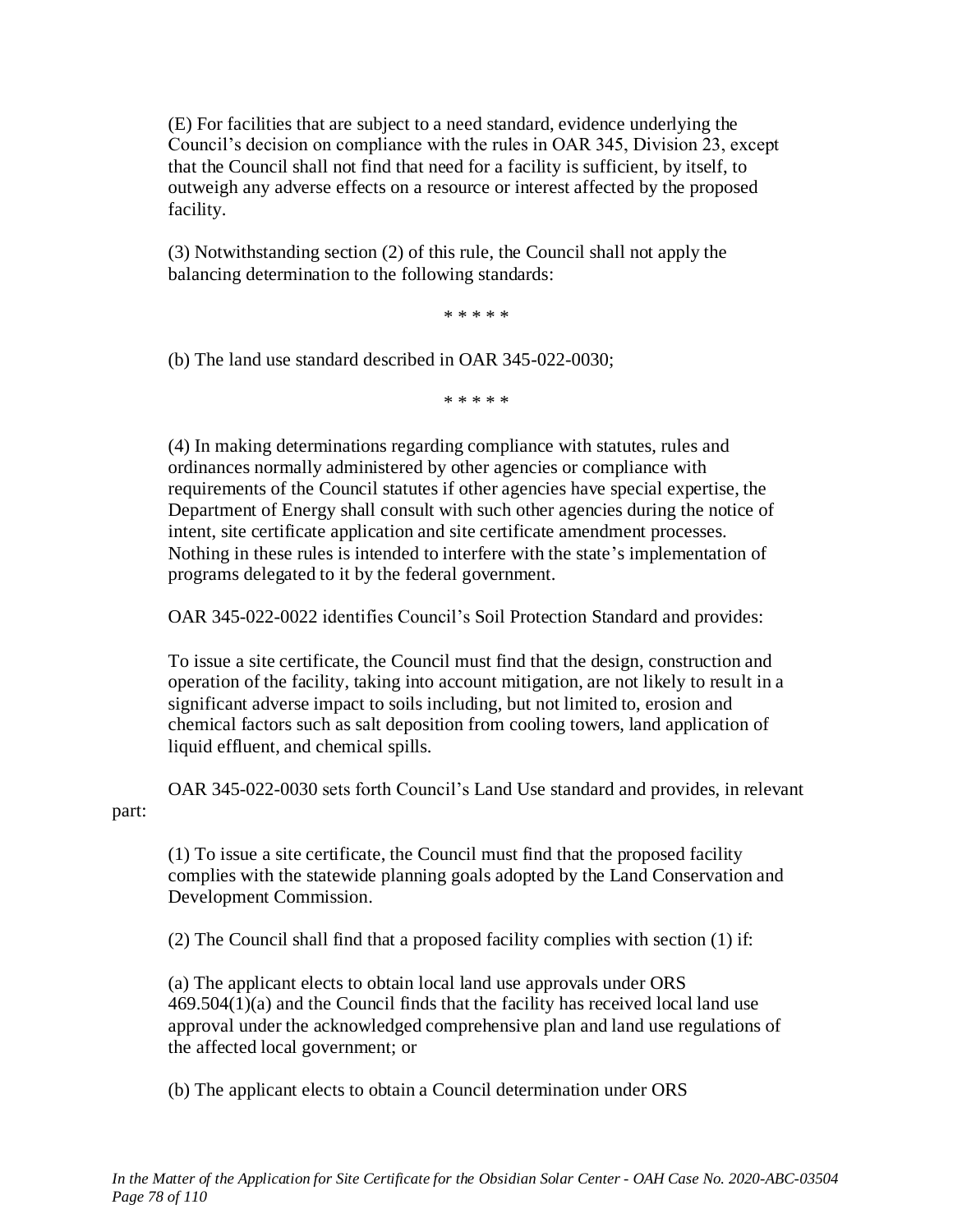469.504(1)(b) and the Council determines that:

(A) The proposed facility complies with applicable substantive criteria as described in section (3) and the facility complies with any Land Conservation and Development Commission administrative rules and goals and any land use statutes directly applicable to the facility under ORS 197.646(3);

(B) For a proposed facility that does not comply with one or more of the applicable substantive criteria as described in section (3), the facility otherwise complies with the statewide planning goals or an exception to any applicable statewide planning goal is justified under section (4); or

(C) For a proposed facility that the Council decides, under sections (3) or (6), to evaluate against the statewide planning goals, the proposed facility complies with the applicable statewide planning goals or that an exception to any applicable statewide planning goal is justified under section (4).

(3) As used in this rule, *the "applicable substantive criteria" are criteria from the affected local government's acknowledged comprehensive plan and land use ordinances that are required by the statewide planning goals and that are in effect on the date the applicant submits the application. If the special advisory group recommends applicable substantive criteria, as described under OAR 345- 021-0050,<sup>35</sup> the Council shall apply them*. If the special advisory group does not

#### 35 OAR 345-021-0050(6) provides:

(a) If the applicant has elected to demonstrate compliance with the Council's land use standard under ORS 469.504(1)(a), each local government with land use jurisdiction over the proposed facility must, in the comments or recommendations submitted to the Department under section (4), describe the status of the local land use proceedings and state the date when the local government expects to issue a final land use decision;

(b) If the applicant has elected to obtain a Council determination of compliance with the Council's land use standard under ORS 469.504(1)(b), each local government with land use jurisdiction over the proposed facility must, in the comments or recommendations submitted to the Department under section (4), include:

(A) A complete list of applicable substantive criteria from the local government's acknowledged comprehensive plan and land use regulations that are required by the statewide planning goals and that are in effect on the date the application was submitted. For the purpose of this rule, the application is submitted on the date that the Department receives the preliminary application. "Applicable substantive criteria" means the criteria and standards that the local government would apply in making all land use decisions necessary to site the proposed facility in the absence of a Council proceeding;

(B) A complete list of Land Conservation and Development Commission administrative rules, statewide planning goals and land use statutes directly applicable to the facility under ORS 197.646(3);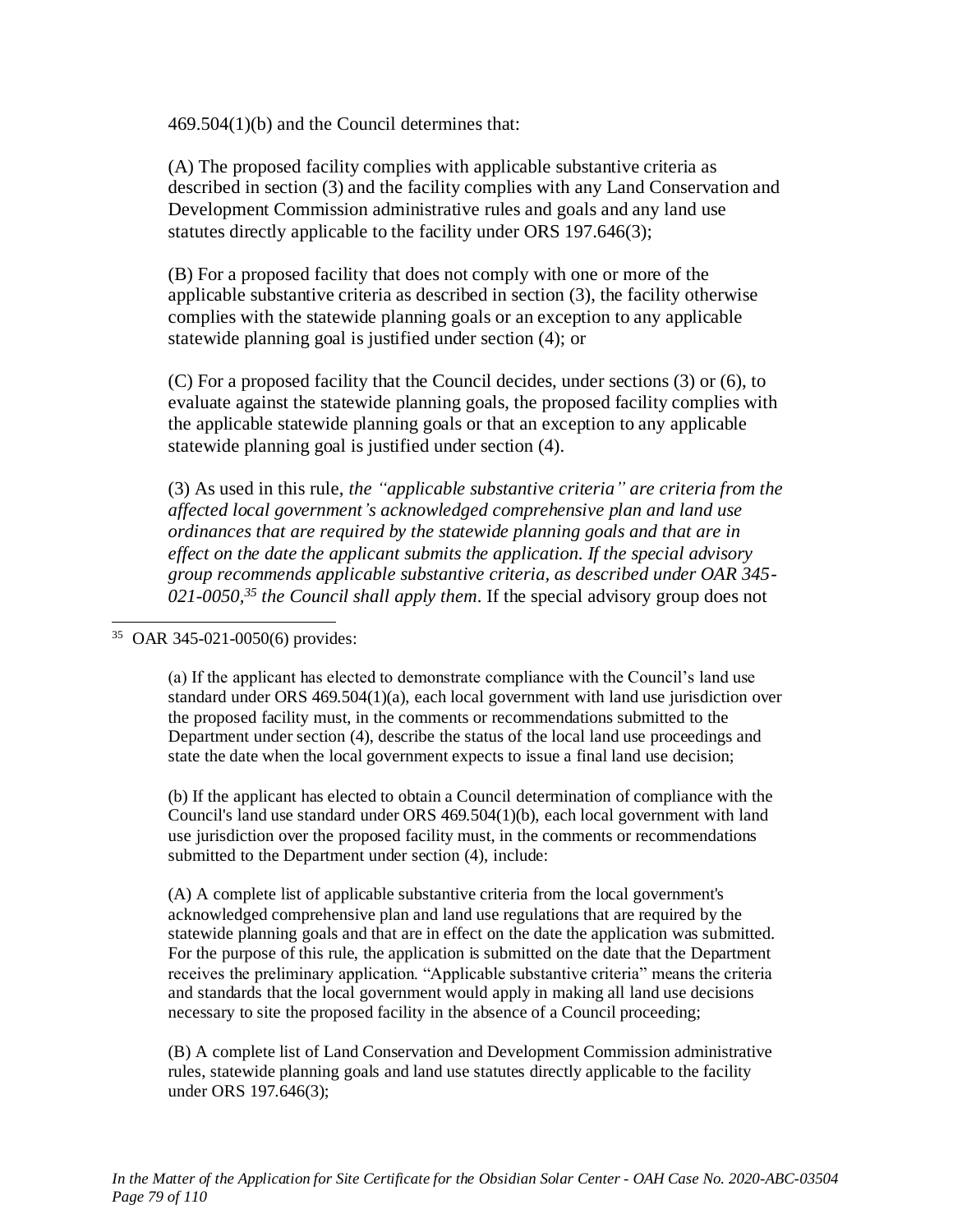recommend applicable substantive criteria, the Council shall decide either to make its own determination of the applicable substantive criteria and apply them or to evaluate the proposed facility against the statewide planning goals.

(4) *The Council may find goal compliance for a proposed facility that does not otherwise comply with one or more statewide planning goals by taking an exception to the applicable goal*. Notwithstanding the requirements of ORS 197.732, the statewide planning goal pertaining to the exception process or any rules of the Land Conservation and Development Commission pertaining to the exception process, the Council may take an exception to a goal if the Council finds:

\* \* \* \* \*

(c) The following standards are met:

(A) Reasons justify why the state policy embodied in the applicable goal should not apply;

(B) The significant environmental, economic, social and energy consequences anticipated as a result of the proposed facility have been identified and adverse impacts will be mitigated in accordance with rules of the Council applicable to the siting of the proposed facility; and

(C) The proposed facility is compatible with other adjacent uses or will be made compatible through measures designed to reduce adverse impacts.

(5) If the Council finds that applicable substantive local criteria and applicable statutes and state administrative rules would impose conflicting requirements, the Council shall resolve the conflict consistent with the public interest. In resolving the conflict, the Council cannot waive any applicable state statute.

(6) If the special advisory group recommends applicable substantive criteria for an energy facility described in ORS  $469.300(11)(a)(C)$  to (E) or for a related or supporting facility that does not pass through more than one local government jurisdiction or more than three zones in any one jurisdiction, the Council shall apply the criteria recommended by the special advisory group. \* \* \*.

Emphasis added.

(C) Copies of the criteria listed in (A) and any interpretations of ambiguous terms and matters arising from the local government's land use regulations; and

(c) The local government may submit its recommendations, comments and interpretations as described in subsection (b) in the form of a resolution adopted by the local governing body.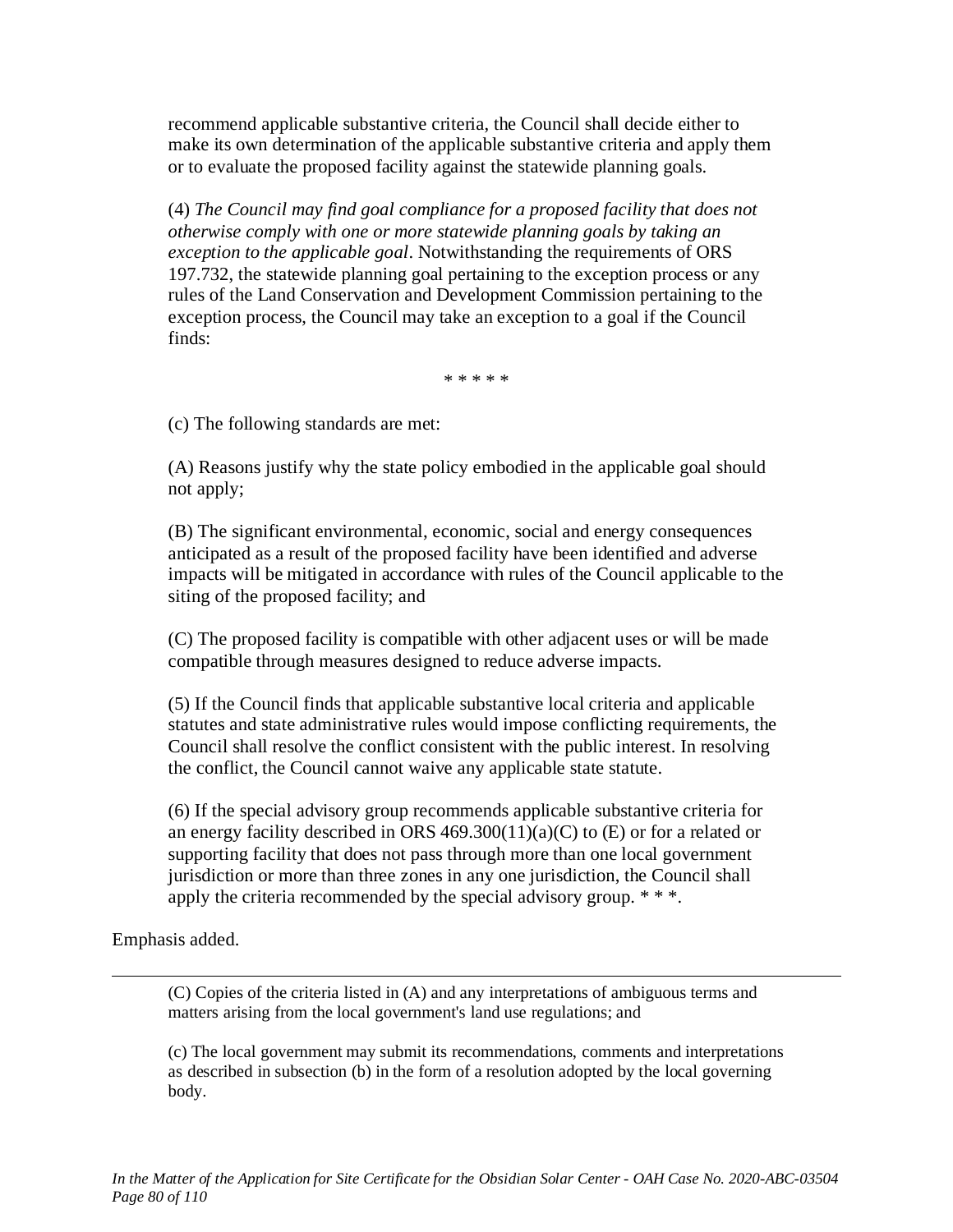OAR 345-022-0110 identifies Council's Public Services Standard and provides:

(1) Except for facilities described in sections (2) and (3), to issue a site certificate, the Council must find that the construction and operation of the facility, taking into account mitigation, are not likely to result in significant adverse impact to the ability of public and private providers within the analysis area described in the project order to provide: sewers and sewage treatment, water, storm water drainage, solid waste management, housing, traffic safety, police and fire protection, health care and schools.

(2) The Council may issue a site certificate for a facility that would produce power from wind, solar or geothermal energy without making the findings described in section (1). However, the Council may apply the requirements of section (1) to impose conditions on a site certificate issued for such a facility.

(3) The Council may issue a site certificate for a special criteria facility under OAR 345-015-0310 without making the findings described in section (1). However, the Council may apply the requirements of section (1) to impose conditions on a site certificate issued for such a facility.

LCZO Article 3: Agricultural Use Zone: A-2

LCZO Section 3.02 Permitted Uses. In an A-2 Zone, the following uses and their accessory uses are permitted outright:

\* \* \* \* \*

C. Utility facilities necessary for public service, except commercial facilities for the purpose of generating power for public use by sale and transmission towers over 200 feet in height.

D. Nonresidential buildings customarily provided in conjunction with farm use.

\* \* \* \* \*

LCZO Section 3.04 Conditional Uses. In an A-2 Zone, the following uses and their accessory uses are permitted when authorized in accordance with the requirements of this Article and Article 24 of this Ordinance.

\* \* \* \* \*

B. Type II. Conditional Uses.

\* \* \* \* \*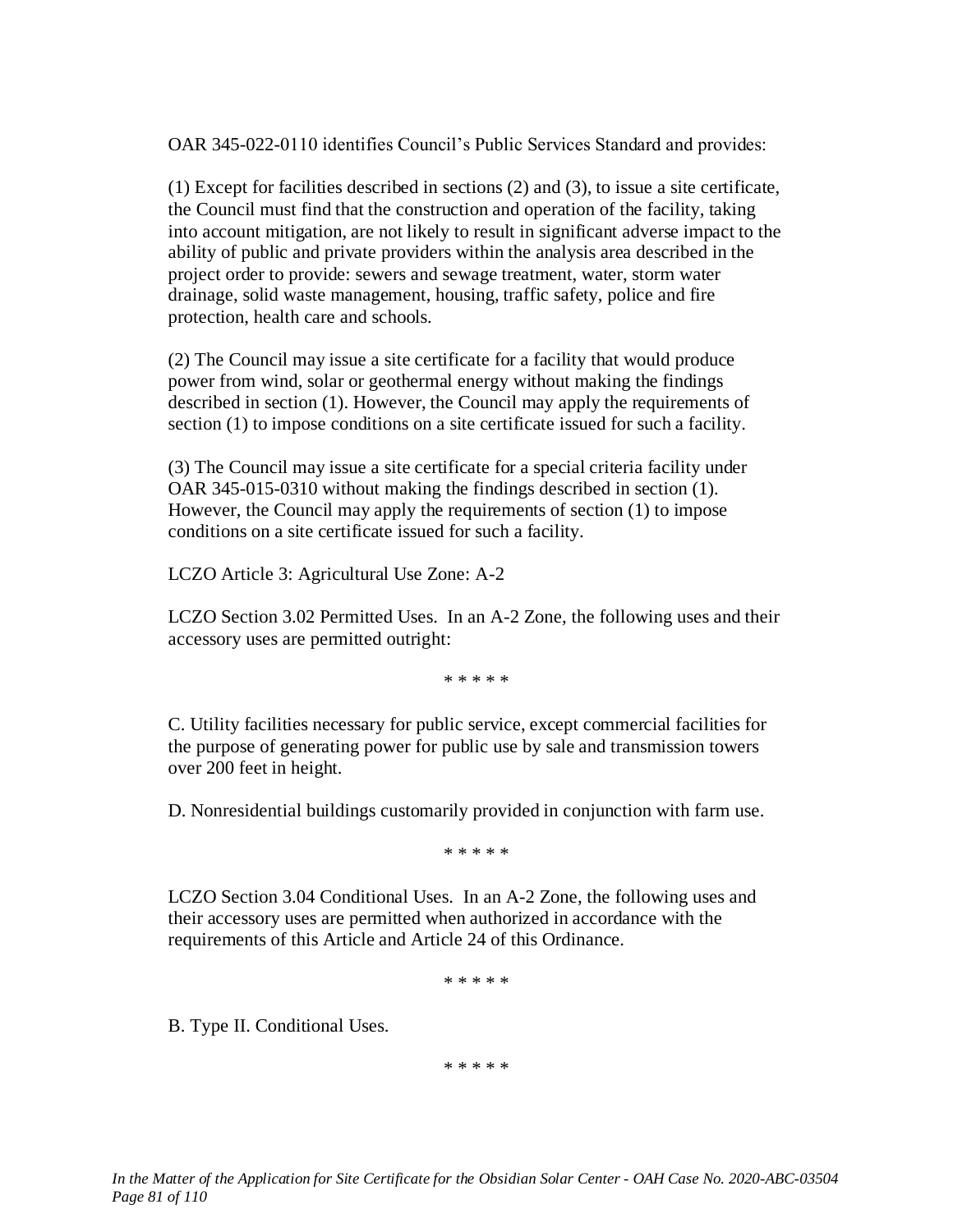6. Commercial utility facilities for the purpose of generating power for public use by sale.

Article 24: Conditional Uses

Section 24.01 Authorization to Grant or Deny Conditional Uses. Conditional Uses listed in this Ordinance may be permitted, enlarged or otherwise altered when authorized in accordance with the standards and procedures set forth in this Article. In the case of a use existing prior to the effective date of this Ordinance, and classified herein as a Conditional Use, a change in use, enlargement or alteration of such use shall conform with the provisions for a conditional use. An application for a Conditional Use may be approved, modified, approved with conditions or denied.

A. General Criteria. In determining whether or not a Conditional Use shall be approved or denied, it shall be determined that the following criteria are either met or can be met through the compliance with specific conditions.

1. The proposal is in compliance with the *applicable* Comprehensive Plan and Policies set forth thereby.

\* \* \* \* \*

3. That, for proposals requiring approvals or permits from other local, State and/or federal agencies, evidence of such approval or permit compliance is established or can be assured prior to final approval.

4. That no approval be granted for any use which is or is expected to be found to exceed resource and public service/facility carrying capacities, or for any use which is found to not be in compliance with applicable air, water, land, solid waste, or noise pollution standards.

\* \* \* \* \*

LCZO Section 24.18 Renewable Energy Facilities. For proposed facilities under Oregon Energy Siting Council (EFSC) jurisdiction, *conditional use permits shall be granted consistent with the EFSC siting standards* as adopted in Oregon Administrative Rules Chapter 345, or amended hereafter. \*\*\*.

\* \* \* \* \*

Section 24.19 Criteria for Nonfarm Uses, Excluding Farm Related or Accessory Uses, in an A-1 or A-2 Zone. Nonfarm uses, excluding farm related or farm accessory uses, may be approved in an A-1 or A-2 zone upon findings that each such use: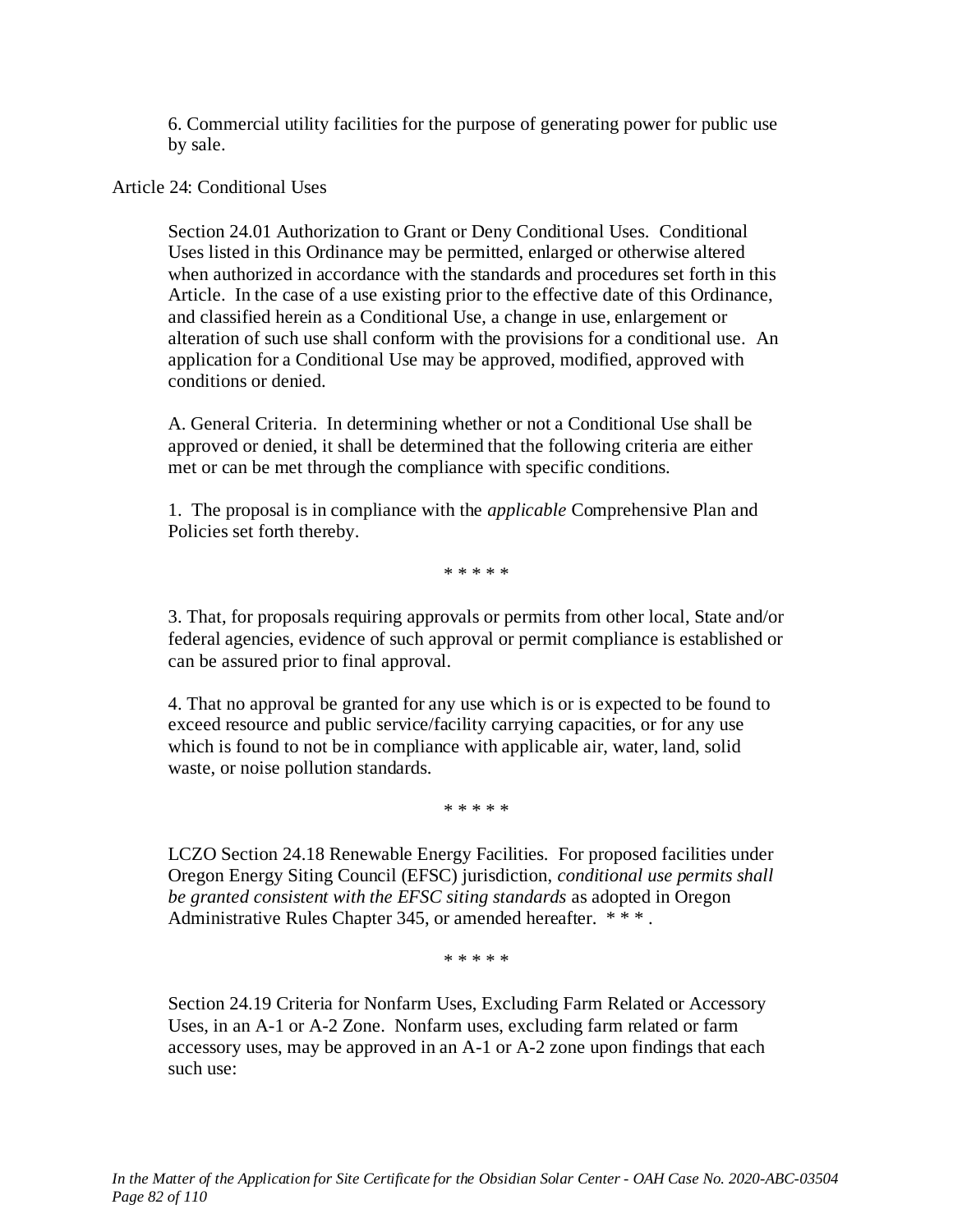A. Is compatible with farm uses described in ORS 215.203(2) and is consistent with the intent and purposes set forth in ORS 215.243;

B. Does not interfere seriously with accepted farming practices as defined in ORS 215.203(2)(c), on adjacent lands devoted to farm use;

C. Does not materially alter the stability of the overall land use pattern of the area;

D. Is situated upon generally unsuitable land for the production of farm crops and livestock, considering the flooding, vegetation, location and size of the tract;

E. Complies with other applicable natural resource provisions; and

F. Complies with such other conditions as the County considers necessary.

Emphasis added.

Pursuant to ORS 469.470, EFSC is responsible for authorizing the construction, operation, and retirement of energy facilities on approved sites within the state of Oregon. This is not a process built on brevity. Under ORS 469.330(1), the process for obtaining a site certificate begins with the filing of a Notice of Intent (NOI) to file an ASC. In this matter, Applicant filed its NOI in January 2018. The Department then obtains input from state agencies with regulatory oversight responsibilities over one or more aspects of the proposed in the facility NOI/ASC. Thereafter, pursuant to ORS 469.330, the Department issues a project order identifying the applicable statutes, administrative rules, EFSC standards, local ordinances, and other requirements of the ASC. The Department issued the project order in this matter on May 24, 2018. Pursuant to ORS 469.350(1) and (2), an applicant must then file a preliminary ASC which is circulated to certain state agencies and local government entities for additional input before it may file the final ASC. Thereafter, pursuant to ORS 469.370, the Department must make a determination of completeness of the ASC and prepare the DPO. Under OAR 345-010- 0190(5), an ASC is complete when the Department finds an applicant has submitted sufficient information to permit EFSC to make findings or impose conditions on all applicable standards. Thereafter, the Department must convene a public hearing on the DPO. In this matter, those events occurred on March 12 and July 20, 2020, respectively. At the DPO, individuals may appear and submit comments on the record. If those comments meet standards specified by Department rules, those parties may seek standing to appear as parties/limited parties to the contested case. Only after each of the above steps is complete does the Department issue a Proposed Order on an ASC. In this matter, the Department's Proposed Order was issued on October 9, 2020, nearly 30 months after filing the NOI.

The limited parties in this matter each appeared, either individually, or through legal counsel, and submitted comments on the record of the DPO. The issues identified herein, as refined by the ALJ through the *Order on Petitions for Party Status and Issues for Contested Case*, are derived from those comments and subsequent petitions. For consistency and clarity, this Proposed Order attempts to address those issues as originally framed, except, as below, where overarching issues require global resolution to avoid unnecessary repetition.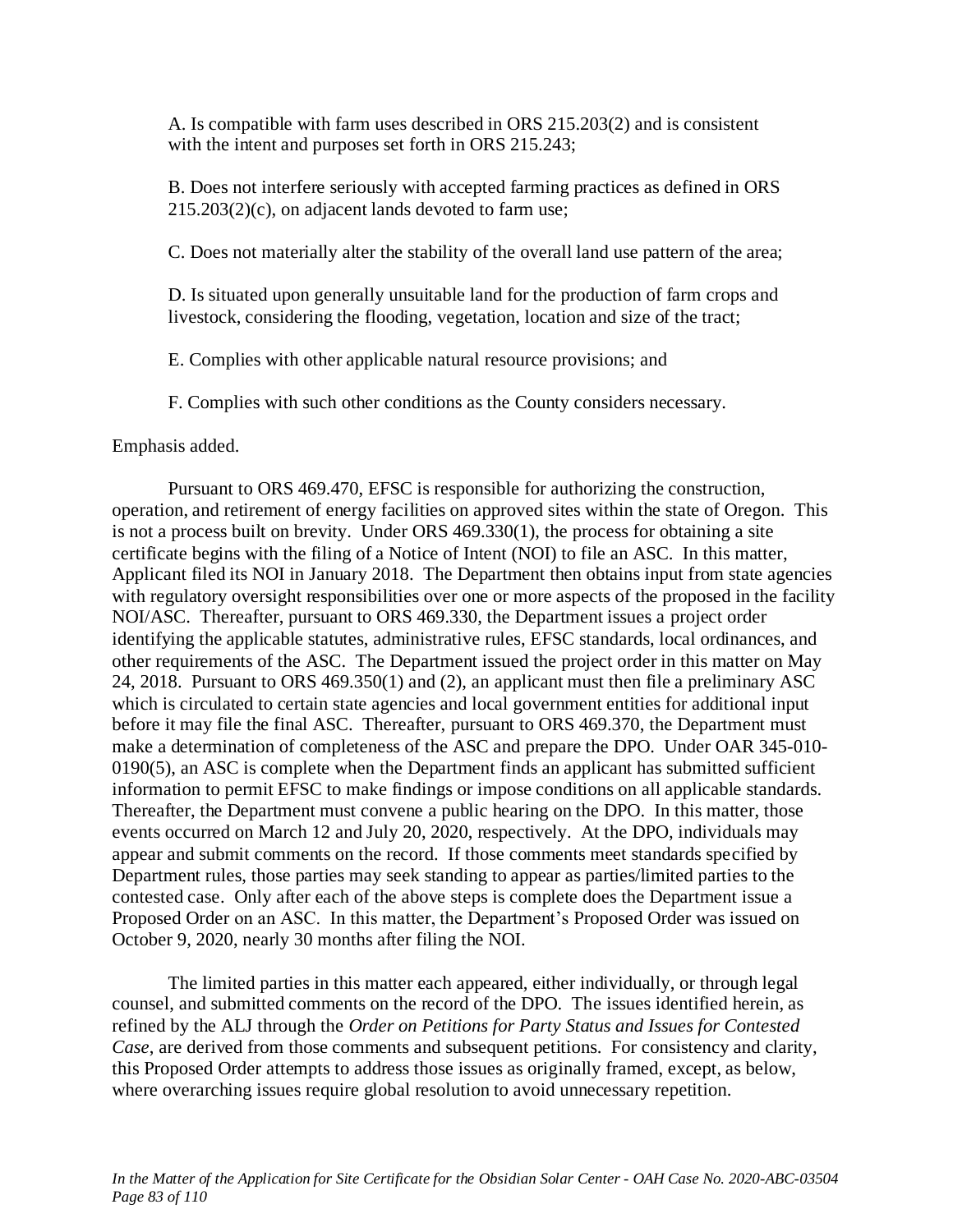### *Applicable substantive criteria for purposes of the current ASC.*

The parties in this matter dispute which criteria from Lake County's zoning ordinances and comprehensive plan goals should be considered "applicable substantive criteria" for purposes of evaluating the ASC. The limited parties raise this issue in two distinct ways through the issues presented in their petitions for party status. First, through the assertion that goals and policies in the LCCP and identified by the SAG should be evaluated as separate applicable substantive criteria, rather than in conjunction with the implementing provisions of the LCZO also identified by the SAG. Second, by asserting that Applicant was required to demonstrate the proposed facility would comply with certain goals and policies in the LCCP, not identified by the SAG as applicable substantive criteria nor implemented through one or more provisions of the LCZO.

The Department counters the limited parties' assertions by arguing (1) that the LCCP goals and policies identified by the SAG cannot be examined in isolation but, instead, must be evaluated through those corresponding provisions of the LCZO identified by the SAG which implement the identified goals and policies, and (2) that goals and policies not implemented through an adopted zoning ordinance, and required by one or more statewide planning goals, fail to meet the definition of applicable substantive criteria. The Department's position is based on its interpretation of OAR 345-002-0030.

An agency's interpretation of its own validly promulgated administrative rule is entitled to deference unless inconsistent with the text or context of the rule, or with any other source of law. S*ee, Oil Re-Refining Co. v. Environmental Quality Comm*., 361 Or 1, 11 (2017) ("Within our framework for interpreting state regulations, this court ordinarily defers to an agency's interpretation of its own regulation if that interpretation is a plausible one and otherwise consistent with the law.") and *Don't Waste Oregon Com. v. Energy Facility Siting*, 320 Or. 132, 142, (1994) ("Where \* \* \* the agency's plausible interpretation of its own rule cannot be shown either to be inconsistent with the wording of the rule itself, or with the rule's context, or with any other source of law, there is no basis on which this court can assert that the rule has been interpreted 'erroneously.' It follows that \* \* \* this court cannot overrule \* \* \* an agency's interpretation of its own rule[.]") Pursuant to *Oil Re-Refining Co.* and *Don't Waste Oregon*, the Department's interpretation of OAR 345-022-0030 is erroneous and therefore not entitled to deference only if it is: 1) implausible; 2) inconsistent with the wording of the rule; 3) inconsistent with the context of the rule; or 4) inconsistent with any other source of law. As discussed below, the ALJ finds the Department's interpretation of OAR 345-022-0030(3) is entitled to deference.

As set forth above, the term "applicable substantive criteria" is defined by OAR 345-022- 0030(3). According to that rule, applicable substantive criteria are those criteria (1) from the affected local government's acknowledged comprehensive plan *and* land use ordinances (2) that are required by the statewide planning goals *and* (3) that are in effect on the date the applicant submits the application*.* Additionally, the relevant standard requires that, if the SAG (in this case, the LCBC) recommends applicable substantive criteria, the Council *shall* apply them. Moreover, if the SAG does not recommend applicable substantive criteria, Council must either make its own determination of the applicable substantive criteria and apply them or evaluate the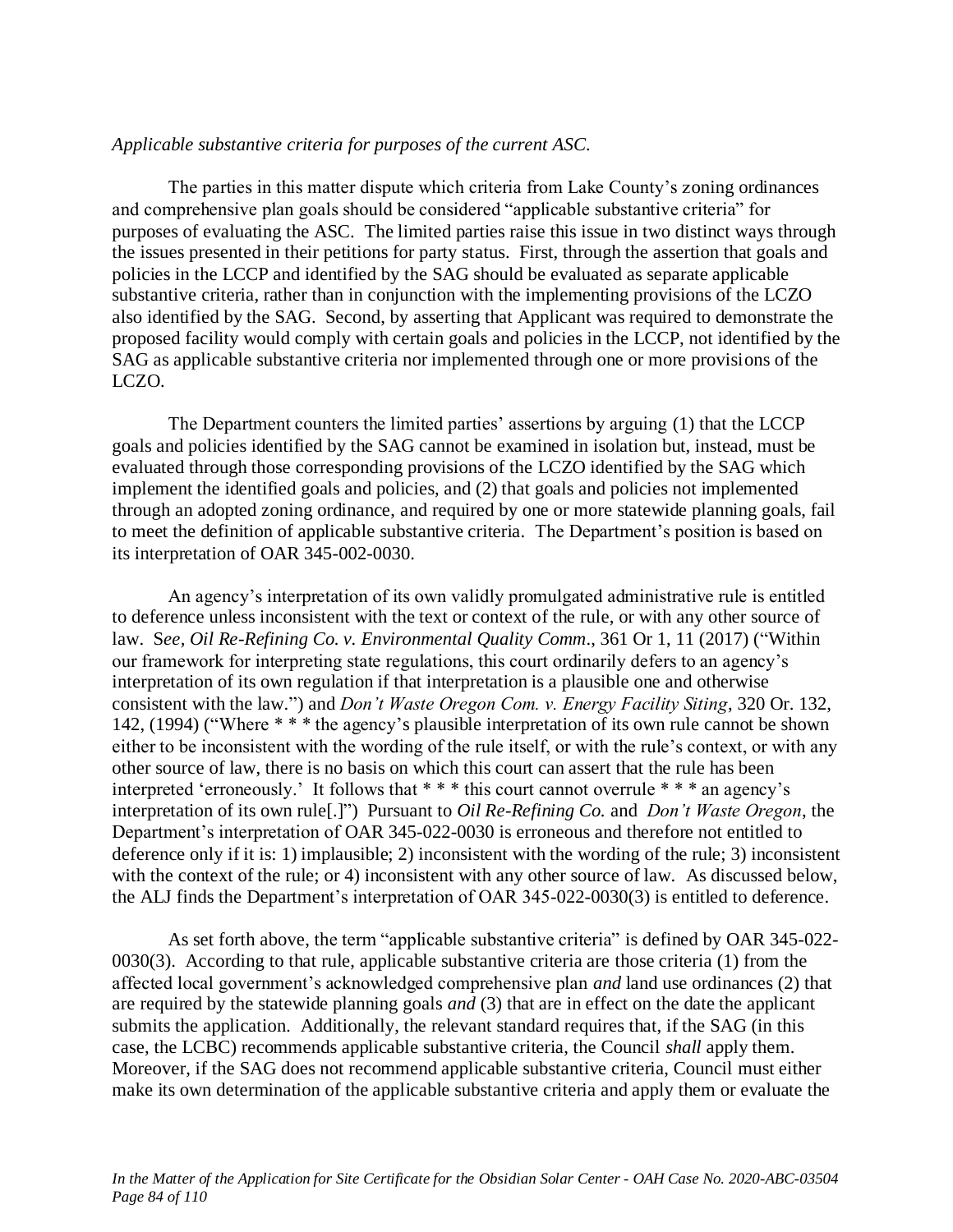proposed facility against the statewide planning goals. This is consistent with the requirements of ORS 469.504 which requires that a proposed facility shall be found in compliance with the statewide planning goals if the proposed facility has either received local land use approval under the acknowledged comprehensive plan *and* land use regulations of the affected local government *or* Council determines the proposed facility complies with applicable substantive criteria from the affected local government's acknowledged comprehensive plan and land use regulations that are required by the statewide planning goals and in effect on the date the application is submitted.

In this matter, Council designated the LCBC as the SAG for the ASC on February 23, 2018. Thereafter, the designated SAG identified those provisions of the LCCP and the LCZO applicable to the ASC on March 29, 2018. As the affected local government, LCBC identified goals and policies of the LCCP along with those provisions of the LCZO implementing those goals and policies which it deemed applicable to the ASC. The LCBC did not identify any goals or policies from the LCCP not implemented through provisions of the LCZO adopted at the time Applicant filed the ASC. As such, under OAR 345-022-0030(3) and ORS 469.504, only those criteria identified by the LCBC/SAG which were (1) contained within the LCCP *and* the LCZO, (2) required by Oregon's statewide planning goals, and (3) in effect at the time Applicant filed the ASC constitute applicable substantive criteria.

Accordingly, any provision of the LCCP that does not meet these criteria, either because it is not implemented through and adopted provision of the LCZO or because it is not also required by one or more statewide planning goals, does not constitute applicable substantive criteria that Council must apply to the ASC.

*Issue 1. Whether the ASC impermissibly includes development within the Fort Rock Planning Area that is more than 600 feet from existing roads in violation of Lake County Zoning Ordinance (LCZO) 24.01(A)(1) and Lake County Comprehensive Plan (LCCP) Goal 2, Policies 10 and 11.*

Council Standard: General Standard and Land Use Standard; OARs 345-022-0000 and 345-022- 0030.

There is no dispute that a large majority of the proposed facility site is within the area designated as the Fort Rock Planning Area and that a significant portion of the proposed facility, if approved, will sit on lands more than 600 ft. from existing roads in that area. The limited parties assert that LCCP Planning Goal 2 policies 10 and 11 serve as a limitation on development not to exceed 600 ft. from any existing road in the Fort Rock Planning Area presumably to preserve agricultural uses. For the reasons below, I disagree.

LCCP Planning Goal 2, Planning Process, identifies the purpose of the policy as "To establish a land use *policy framework and planning process* as the basis for all decisions and actions related to use of land and to assure an adequate factual base for such decisions and actions." Emphasis added. Policies 10 and 11 state:

10. That the area designated on the Land Use Plan map as "Fort Rock Planning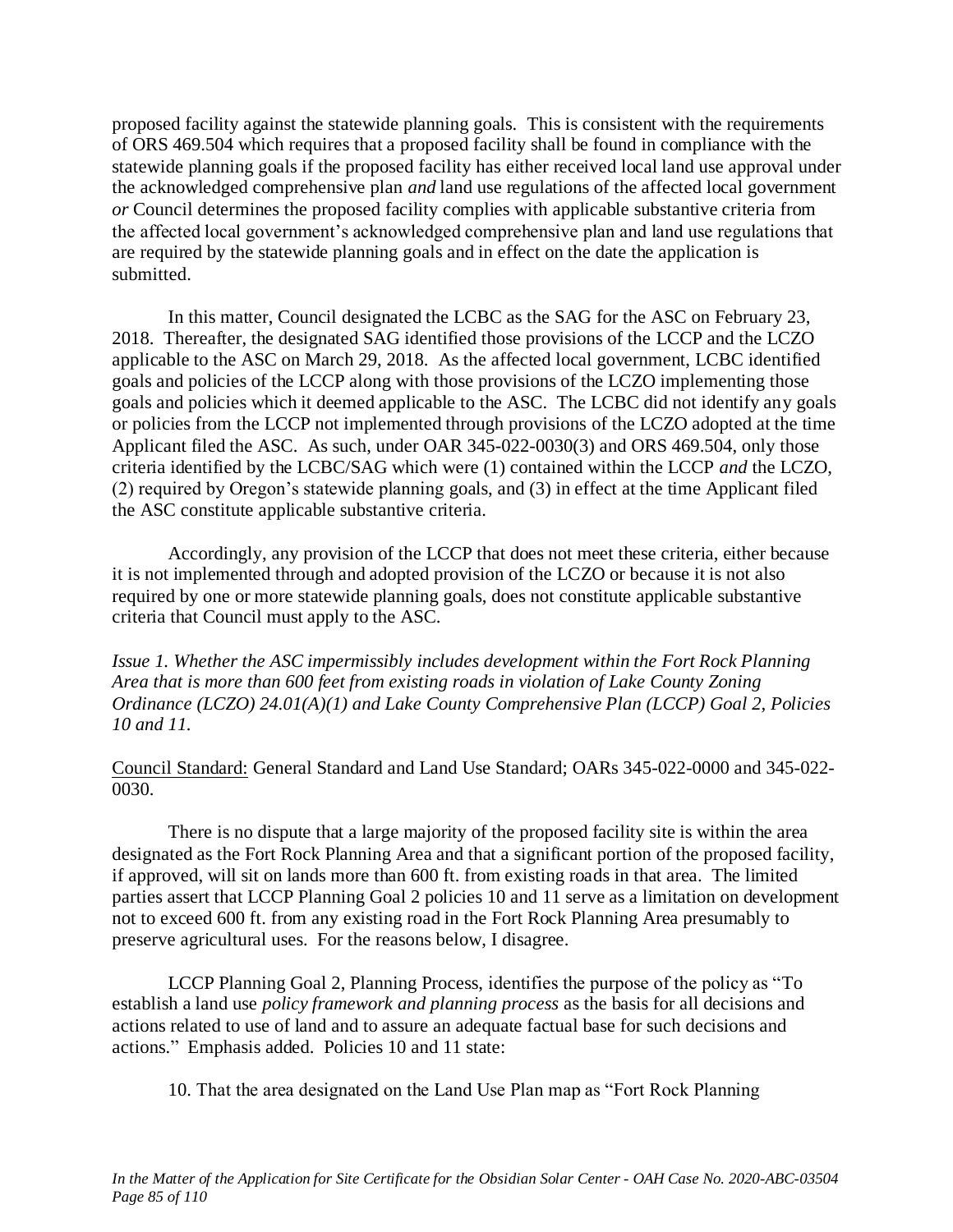Area," will be subject to those policy provisions specifically applicable to Fort Rock.

11. That additional development in Fort Rock be limited to a depth of 600 feet from the existing road system.

By its terms, LCCP Goal 2 provides for the establishment of a policy framework and planning process to be used in future land use decision and actions. The Department argues that Applicant is not required to comply with, and Council is not required to, consider LCCP Goal 2 policies 10 and 11 when evaluating whether to issue the site certificate for the proposed facility. According to the Department, those policies within Goal 2 do not meet Council's definition of applicable substantive criteria because the LCBC has not adopted a corresponding provision of the LCZO to implement those policies. Moreover, the Department points out that LCCP Goal 2 policies 10 and 11 do not constitute applicable substantive criteria because they are not required by Statewide Planning Goal 2. As detailed above, the ALJ agrees with the Department's interpretation of applicable substantive criteria and thus this order determines, based on the record, that LCCP Goal 2 policies 10 and 11 do not constitute applicable substantive criteria.

According to the Director of the LCPC and spokesman for the SAG Darwin Johnson, all LCCP policies and goals identified by the SAG and included in Exhibit K to the ASC are applicable under LCZO  $\S24.01(A)(1)$ . Exhibit A15 at 5-6. The SAG did not identify LCCP Goal 2 policies 10 and 11 because, according to Mr. Johnson, they are "not applicable within the meaning of LCZO §24.01(A)(1)." *Id*. at 6. Moreover, Mr. Johnson confirmed at hearing that each of the members of the LCBC agreed with his stated interpretation of applicability of LCCP goals and policies. Testimony of Johnson. The limited parties offered no evidence to rebut Mr. Johnson's testimony or to support an alternate interpretation of the disputed planning goal and policies. As such, the Department argues, and the ALJ agrees, that Mr. Johnson's stated position interpreting the disputed provisions of the LCCP and the LCZO are entitled to deference, particularly in the absence of evidence to the contrary, even if such interpretation has not been reduced to writing. *See Siporen v. City of Medford*, 349 Or. 247, 259 (2010) (when a local government plausibly interprets its own land use regulations by considering and then choosing between or harmonizing conflicting provisions, that interpretation must be affirmed, as \*\*\* provided in ORS 197.829(1)(a), unless the interpretation is inconsistent with *all* of the "express language" that is relevant to the interpretation, or inconsistent with the purposes or policies underpinning the regulations.) Thus, according to the record in this matter, the LCZO §24.01(A)(1) is not intended to implement LCCP Goal 2 policies 10 and 11 and the limited parties argument is without merit.

The limited parties' proffered blanket application of LCCP Goal 2 policies 10 and 11 would prohibit any development on lands more than 600 ft. from existing roads, including those barns, sheds, and other outbuildings on the limited parties' properties used for agricultural operations, not just those subject to conditional use provisions. That is clearly not intended by any provision of the LCCP or LCZO  $\S 24.01(A)(1)$  and clearly conflicts with LCZO  $\S 3.02(D)$ . Rather, the ALJ views LCCP Goal 2, policies 10 and 11, as unimplemented aspiration goals that the LCBC may choose to implement at some later date through adoption of additional land use ordinances for the specified planning area. Because no such provisions were in effect at the time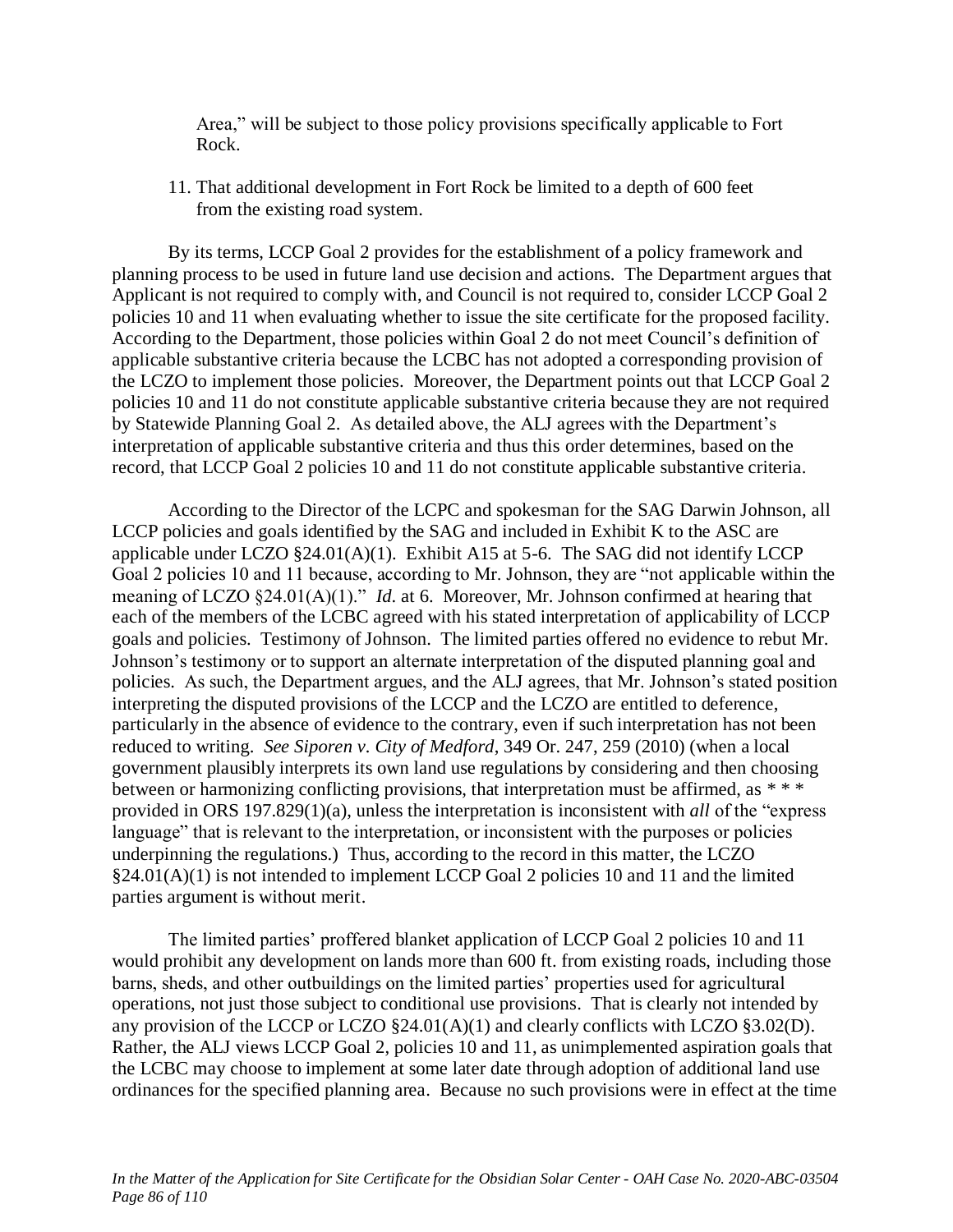Applicant filed the ASC, the ALJ may not elevate these aspirational goal policies to the equivalent of a promulgated land use ordinance.

The limited parties failed to show, by a preponderance of the evidence, that LCCP Goal 2 policies 10 and 11 constitute applicable substantive criteria. As such, they failed to demonstrate that either Applicant or the Department erred in failing to consider those goal policies when evaluating compliance of the proposed facility with LCZO  $\S24.01(A)(1)$ . Thus, the ALJ finds no basis for disturbing the findings in the Department's Proposed Order

*Issue 2. Whether the ASC failed to demonstrate compliance with the conditional use permit requirements for non-farm use in the A-2 zone as required by LCZO §24.19 because the potential impacts including fugitive dust, invasive weeds, competition for water resources, wildlife displacement, and increased thermal energy (heat blooms) would result in a failure to demonstrate that the proposed facility is compatible with farm uses, consistent with the intent and purposes of ORS 215.243, does not seriously interfere with accepted farming practices on adjacent lands, and does not materially alter the stability of the overall land use pattern of the area.*

Council Standard: Land Use Standard; OAR 345-022-0030.

The limited parties' arguments in this matter, similar to those applicable to multiple issues in this adjudication, assume that each of the potential adverse impacts (dust, weeds, limited water, wildlife displacement, and increased heat above the proposed facility) will all come to fruition in the most harmful possible ways. The limited parties' arguments related to each of these elements assume that: (1) Applicant will neglect each of the required obligations, including any conditions adopted by Council, in the site certificate; (2) ODOE will fail to appropriately enforce those neglected obligations under the site certificate; (3) other state agencies with oversight and enforcement authority (*i.e.*, DEQ, ODFW, OWRD, etc.) will similarly neglect their responsibilities and allow Applicant and its contractor to run amok through the proposed facility site; (4) that each of the potential impacts will manifest to the maximum extent possible on neighboring lands; and (5) that the vast scope of the proposed facility will materially alter the agricultural nature of the area. As such, the limited parties argue the proposed facility will be incompatible with existing farm uses, inconsistent with the intent and purposes of ORS 215.243, will seriously interfere with accepted farming practices on adjacent fields, and will materially alter the stability of the overall land use pattern of the area in violation of LCZO §24.19. For the reasons stated herein, I disagree.

ORS 215.243 identifies the state's agricultural land use policy and identifies preservation of a maximum amount of the limited supply of agricultural land as necessary to the conservation of the state's economic resources. Nonetheless, ORS 215.283 identifies non-agricultural uses permitted in exclusive farm use zones, which include electrical generating utility facilities necessary for public service. *See* ORS 215.283(2)(g).

As set forth in this order, LCZO §24.19 provides criteria for non-farm uses in an A-1 or A-2 zone, and reads, in pertinent part: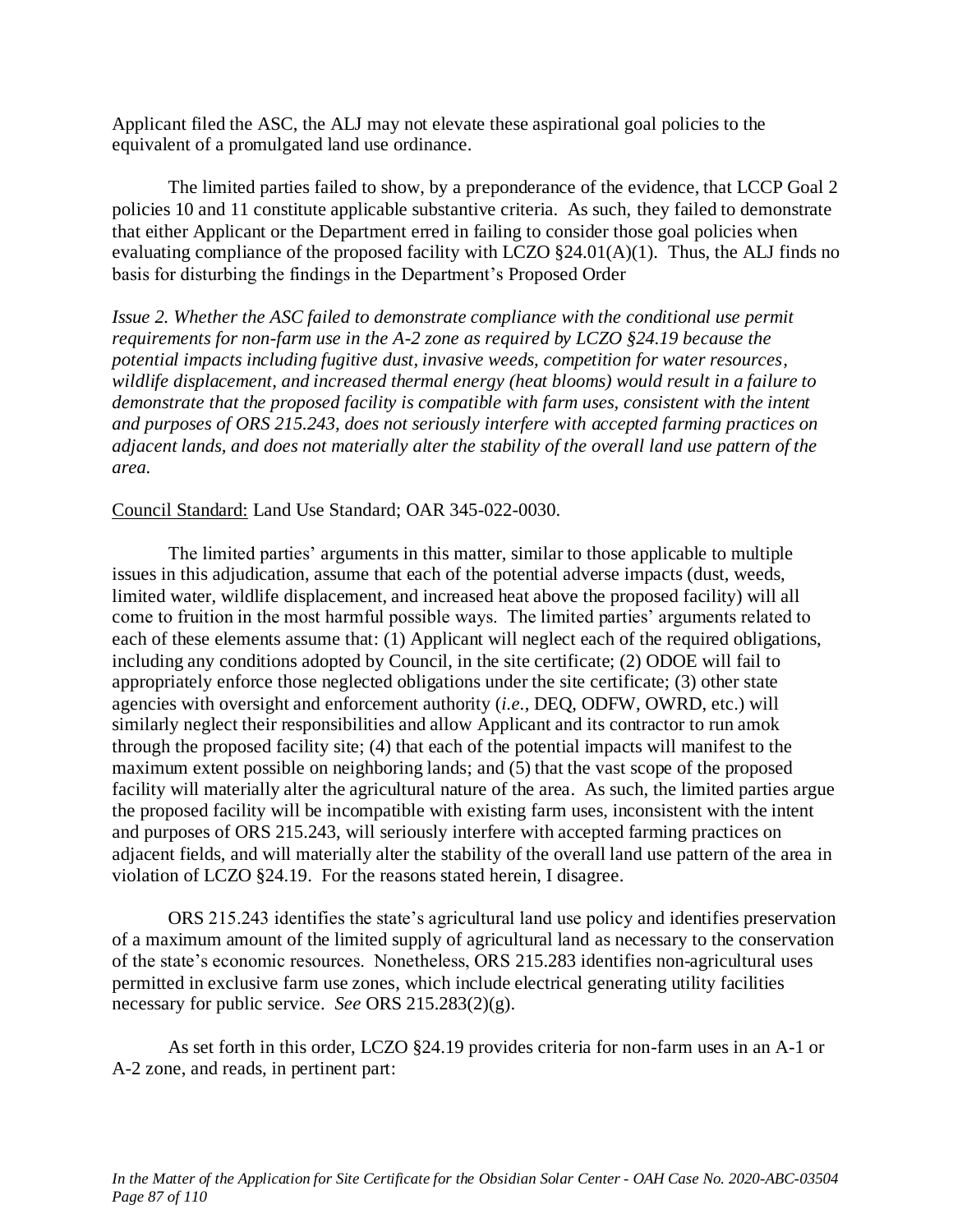Nonfarm uses, excluding farm related or farm accessory uses, may be approved in an A-1 or A-2 Zone upon findings that each such use:

A. Is compatible with farm uses described in ORS 215.203(2) and is consistent with the intent and purposes set forth in ORS 215.243;

B. Does not interfere seriously with accepted farming practices as defined in ORS 215.203(2)(c), on adjacent lands devoted to farm uses;

C. Does not materially alter the stability of the overall land use pattern of the area; Is situated upon generally unsuitable land for the production of farm crops and livestock, considering the terrain, adverse soil or land conditions, drainage and folding, vegetation, location and size of the tract;

D. Complies with other applicable natural resource provisions; and

E. Complies with such other conditions as the County considers necessary.

Moreover, OAR Chapter 660 Division 033 implements the Land Conservation and Development Department's efforts to maintain agricultural lands identified by Statewide Planning Goal 3 for farm use. OAR 660-033-0130 identifies minimum standards applicable to the schedule of permitted and conditional uses and provides, in part:

The following requirements apply to uses specified, and as listed in the table adopted by OAR 660-033-0120. For each section of this rule, the corresponding section number is shown in the table. Where no numerical reference is indicated on the table, this rule does not specify any minimum review or approval criteria. Counties may include procedures and conditions in addition to those listed in the table, as authorized by law.

\* \* \* \* \*

(38) A proposal to site a photovoltaic solar power generation facility shall be subject to the following definitions and provisions:

(a) "Arable land" means land in a tract that is predominantly cultivated or, if not currently cultivated, predominantly comprised of arable soils.

(b) "Arable soils" means soils that are suitable for cultivation as determined by the governing body or its designate based on substantial evidence in the record of a local land use application, but "arable soils" does not include high-value farmland soils described at ORS 195.300(10) unless otherwise stated.

\* \* \* \* \*

(d) "Nonarable land" means land in a tract that is predominantly not cultivated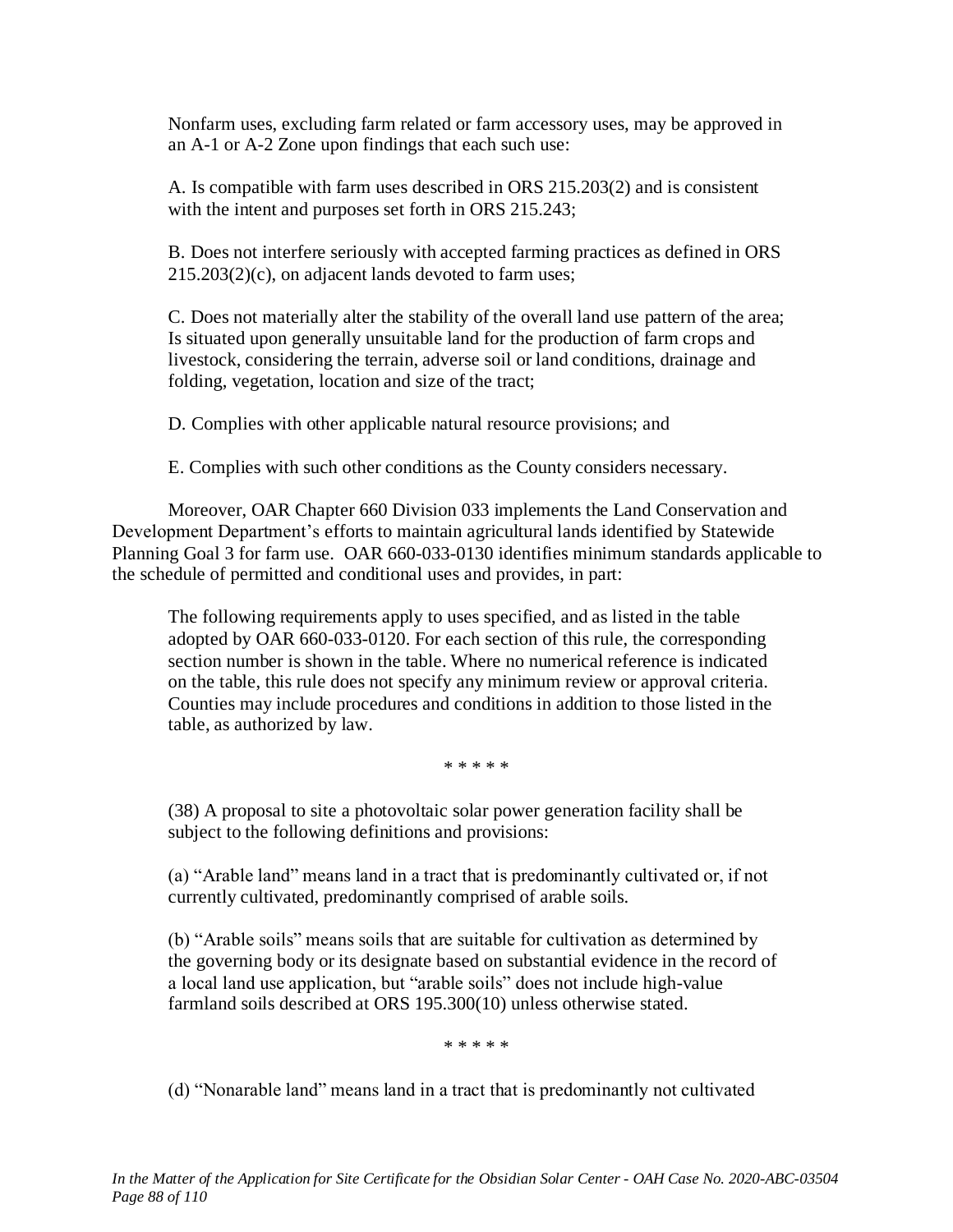and predominantly comprised of nonarable soils.

(e) "Nonarable soils" means soils that are not suitable for cultivation. Soils with an NRCS agricultural capability class V–VIII and no history of irrigation shall be considered nonarable in all cases. The governing body or its designate may determine other soils, including soils with a past history of irrigation, to be nonarable based on substantial evidence in the record of a local land use application.

The Department and Applicant argue the proposed facility, with the conditions proposed by the Department, will comply with LCZO §24.19. In support of this position, the Department and Applicant each point to evidence in the record demonstrating the extensive requirements to be placed on Applicant and its contractor through the DAMP, ESCP, RNWCP, CTMP and nearly 60 detailed conditions contained within the Department's Proposed Order as well as the modifications to those conditions proposed through this adjudication and set forth herein. Specifically, the Department has proposed two conditions related to Council's Soil Protection Standard, each with multiple subparts; 7 conditions pertaining to Council's Land Use Standard, again with several subparts each; 11 conditions related to Council's Fish and Wildlife Habitat Standard; and 2 conditions under Council's Water Rights Standard. Many such conditions incorporate requirements set forth in the draft mitigation plans to address the limited parties concerns.

The potential adverse impacts to the limited parties' interests from an improperly managed and unmitigated construction project of the size proposed by Applicant cannot be gainsaid. Nonetheless, Applicant does not request and the Department does not propose Council grant a site certificate for unmanaged construction activities with sufficient mitigation. Instead, the record supports that both Applicant and the Department considered the limited parties' concerns throughout this process and have continued to refine draft mitigation proposals designed to minimize or even eliminate the potential impacts from dust and sediment erosion, invasive and noxious weeds, and construction traffic on nearby agricultural lands. In addition, the evidence revealed Applicant has a complex set of BMPs woven into the draft mitigation plans that are designed to work in concert, allowing Applicant to adjust its approach to each concern and minimize potential adverse impacts in real-time. Moreover, the overwhelming weight of the evidence demonstrates that Applicant has constructed multiple solar projects in the area and, in each instance, has proven itself a contentious community partner ready, willing, and able to meet its obligations under the applicable site certificates.

Nothing in the limited parties' evidence sufficiently challenges the adequacy of the proposed mitigation measures, if implemented, or Applicant's past practices of compliance. Instead, the limited parties speculate Applicant will engage in questionable construction practices and either implement limited mitigation measures or fail to implement any such measures entirely. In addition, the limited parties' argument regarding the potential heat island effect and its impact on nearby farmland was shown at hearing to be without merit. As such, the limited parties failed to show that the proposed facility, as conditioned in the Department's Proposed Order and further conditioned herein, will seriously interfere with accepted farming practices in the area.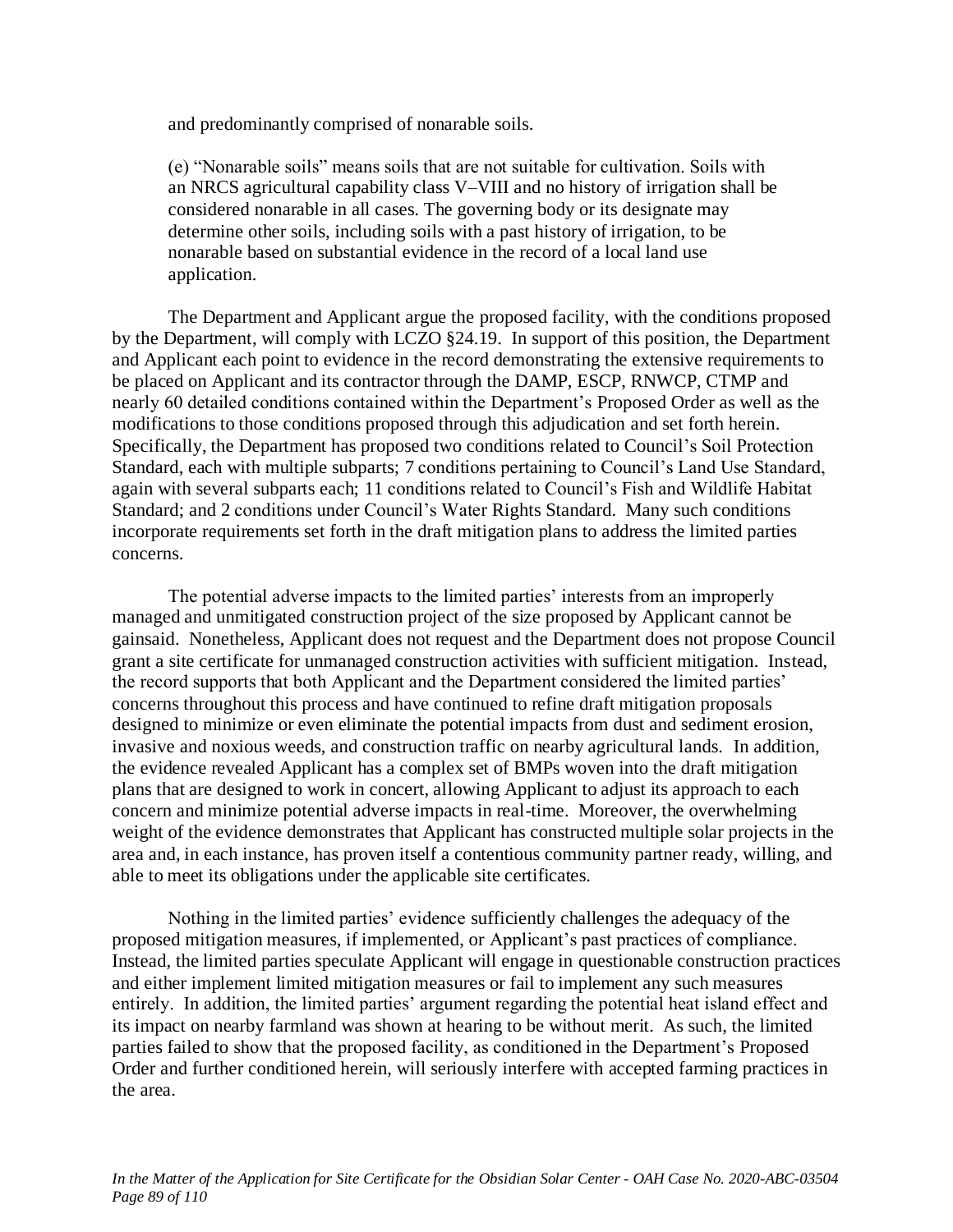With regard to the limited parties' concerns that the proposed facility will fundamentally alter the nature of land use in the area by removing nearly 4,000 acres of A-2 zoned land, that argument disregards significant findings of the Department and NRCS regarding the non-arable nature of the land and lack of water available for irrigation within the proposed facility site. Instead, the limited parties argue that the land *might* be made productive if one or more of them were permitted to purchase the property and transfer one or more existing irrigation water rights to the proposed facility site. That argument fails because it assumes the current landowner is required to divest himself of the property in favor of the limited parties' speculative ability to irrigate and cultivate the land. The limited parties present no statutory or regulatory support for this assumption. As identified above, ORS 215.283 permits certain non-farm uses on A-2 zoned lands including energy generating facilities. Mr. Morehouse is free to choose how best to manage his lands, including leasing unproductive agricultural lands to Applicant for other permissible uses. Moreover, the limited parties failed to demonstrate that transferring one or more existing water rights would be permissible by OWRD and would not constitute enlargement of existing water rights. Rather, they simply speculate that such transfer would be allowed. A preponderance of the evidence shows the proposed facility, as conditioned, will be compatible with existing farm uses.

Finally, the limited parties' argument related to alteration of the overall land use pattern of the area focuses heavily on the number of acres in the proposed facility site and its designation as one of the largest such facilities in the United States. Couched in those terms, the project appears to dwarf surrounding agricultural uses. Nonetheless, those arguments ignore the evidence showing that Lake County currently has 657,055 acres allocated to farm uses, with approximately 67 percent in pastureland, and 20 percent in cropland. According to the evidence, the amount of acres within the proposed facility site amount to about 0.32 percent of the privately owned land in the county, or 0.6 percent of the acres currently allocated to farm uses. Moreover, the arguments raised appear to ignore the fact that the proposed facility site will be restored to agricultural use upon decommissioning and retirement of the facility. A preponderance of the evidence demonstrates that the proposed facility site is nearly insignificant in the grander scope of land allocated to agricultural uses in Lake County and thus is not likely to alter the overall land use pattern of the area.

The limited parties' concerns are understandable, as are their assumptions about the potential impact from an unmitigated and unmanaged construction project of the size contemplated by the proposed facility. Nonetheless, the ASC and the Department's Proposed Order sufficiently mitigate the expressed concerns and the limited parties' assumptions regarding Applicant's willingness and ability to appropriately implement those mitigations measures are not supported by the preponderant weight of the evidence.

*Issue 3. Whether the ASC failed to demonstrate the proposed development will not unduly diminish agriculture from impacts of fugitive dust, invasive weeds, and wildlife displacement caused by removal of native vegetation, as well as heat blooms caused by the proposed facility, or unduly increase related public service costs in violation of LCZO §24.01(A)(1) and LCCP, Goal 2, Policy 17.*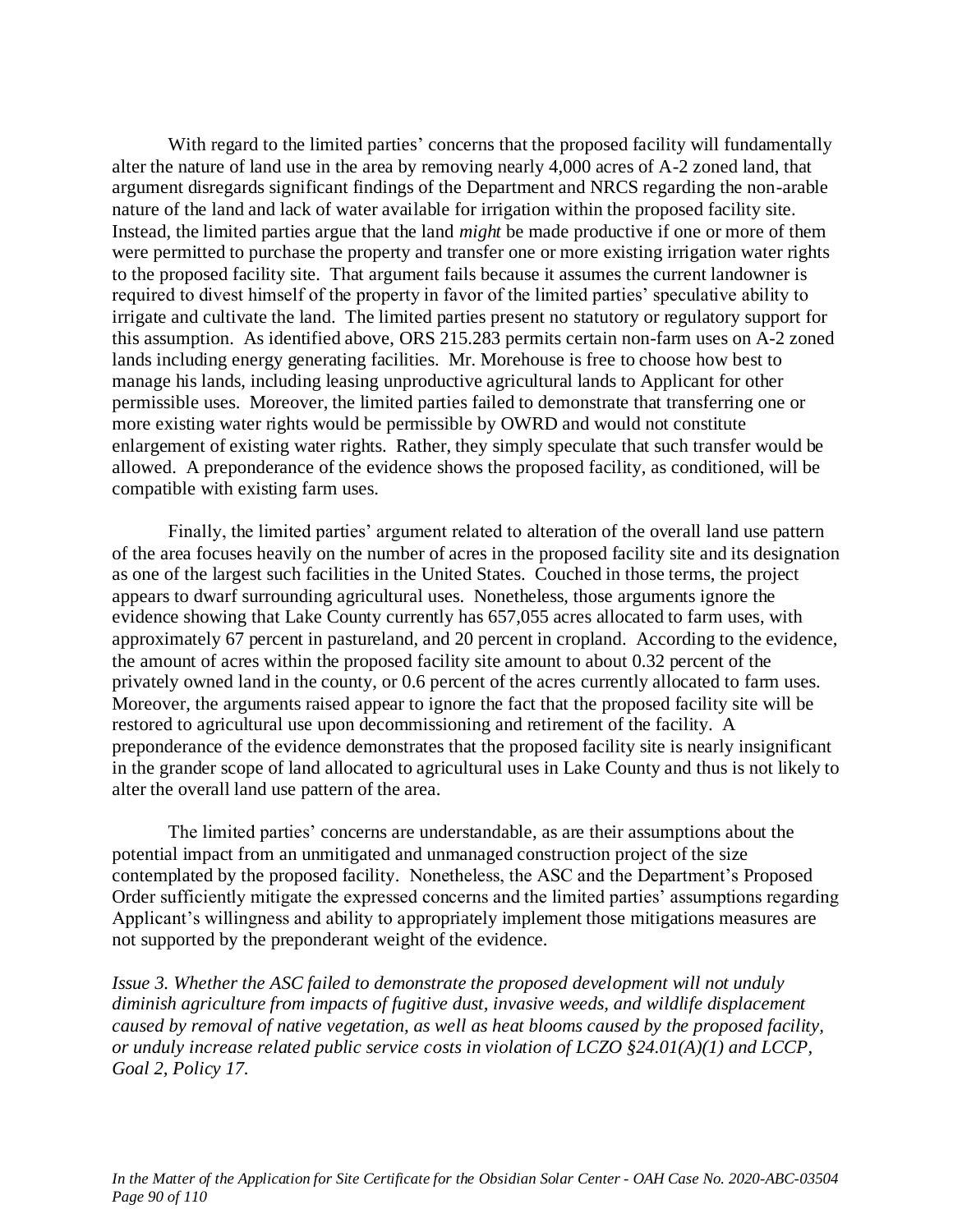Council Standard: Soil Protection, Land Use, and Public Services Standards; OARs 345-022- 0022, 345-022-0030, and 345-022-0110.

As set forth above, LCCP Goal 2 Policy 17 provides that development will be encouraged, providing it does not unduly diminish agriculture nor unduly increase related public service costs or taxes. And, LCZO §24.01(A)(1) permits conditional uses on A-2 zoned land that are incompliance with applicable LCCP goals and policies.

Here, the limited parties assert that Applicant failed to demonstrate, through the ASC, that the proposed facility will not unduly diminish agriculture from impacts of fugitive dust, invasive weeds, and wildlife displacement caused by removal of habitat, as well as heat blooms caused by the proposed facility, or unduly increase related public service costs. As set forth in detail above, and contrary to the limited parties' assertions, the Department's Proposed Order found the ASC, as conditioned, demonstrates the proposed facility, as conditioned, is not likely to unduly diminish agriculture, unduly increase public services costs, or increase taxes. I agree with the Department on this issue.

As addressed in the discussions above, the record in this matter is replete with evidence of the mitigation efforts to be implemented during construction and operation of the proposed facility related to Applicant's intent to control dust from its construction endeavors, methods to be used to preserve wildlife habitat and revegetate disturbed portions of the site to restore habitat and control invasive and noxious weed species. Again, as discussed above, the limited parties' only counter to this evidence in the record is speculation that certain measures, in isolation, are insufficient, and that Applicant will fail to meet its obligations with regard to those mitigation measures. For reasons already addressed in this order, I do not agree.

With regard to the limited parties' assertions that Applicant's destruction of nearly 4,000 acres of wildlife habitat will drive destructive species into neighboring alfalfa fields, haystacks, and barns, the evidence is almost entirely speculative and fails to take into consideration the limited scope of Applicant's proposed construction schedule.

In the ASC, Applicant states it will engage in construction activities on approximately 60 acres at any one time, limiting disturbance to wildlife habitat and other soil stabilizing vegetation. Applicant also expressed its intent to implement its mitigation plans, including the DAMP, ESCP, and RNWCP, during all construction and post-construction phases of each 60 acre plot. The Department carried those commitments over into its Proposed Order, establishing binding obligations for Applicant. The evidence also supports Applicant's assertions that its construction activities will be undertaken in a manner designed to preserve the greatest amount of habitat, including designating certain sensitive areas for avoidance. Thus, the idea that Applicant's construction activities will strip nearly 4,000 acres of habitat and drive wildlife to nearby agricultural fields is unsupported by the record.

Moreover, the evidence in the record fails to support the limited parties' assertions that the proposed facility site is occupied by large populations of ground squirrels and jackrabbits that will migrate to the nearby alfalfas fields and barns. First, the record establishes that any significant populations of ground squirrels, if present, already reside in the outer edges of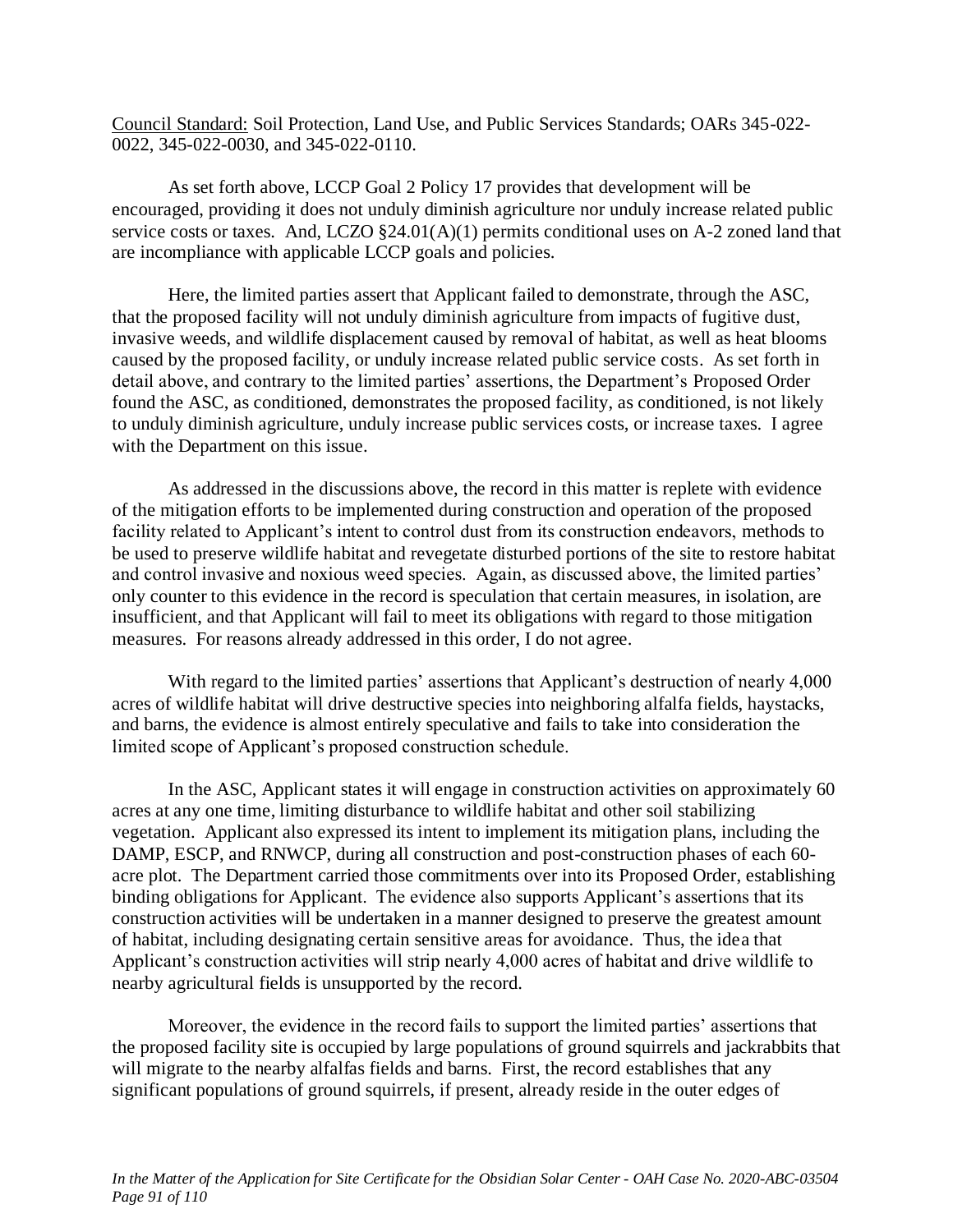agricultural fields, rather than the undeveloped sagebrush environment of the proposed facility site. The limited parties also failed to show that any displaced jackrabbits currently using the proposed facility site will migrate to any of the limited parties' properties. Rather, the preponderant weight of the evidence reflects that jackrabbits are more likely to migrate away from the limited parties' properties due to a lack of suitable habitat and prevalence of predators on or around the limited parties' land(s).

The limited parties also express concerns that the proposed facility will drive elk, who use the property for migration and winter forage, onto existing alfalfa fields. According to the evidence in this matter, elk are opportunistic feeders that pose a significant concern on agricultural lands. To combat the intrusion by these animals, ODFW has a suite of management techniques available to landowners, including the limited parties, designed to protect agricultural fields and encourage relocation of elk herds. The Department's Proposed Order incorporates additional conditions related to wildlife monitoring and habitat mitigation. Nothing in the limited parties' evidence shows those measures will not be adequate.

According to the evidence in the record, dust, weeds, and destructive mammals are known and existing challenges for farmers in Lake County. In fact, the evidence establishes that farming activities alone are responsible for creating a significant amount of fugitive dust that drifts to neighboring farms during tilling and planting periods. Nothing in the record indicates local farmers, including the limited parties, take steps to reduce the temporary impacts of those activities on neighboring farms. In contrast, Applicant will be bound by the terms of the site certificate, with conditions imposed by Council, which will require ongoing mitigation measures and provide mechanisms by which neighboring landowners may seek redress. As such, a preponderance of the evidence establishes the proposed facility, as conditioned, will likely create less adverse impact on surrounding agricultural lands than would farming practices on the same land.

Finally, with regard to the limited parties' argument that the proposed facility will likely increase related public service costs, the record contains ample evidence to the contrary. The evidence in this matter, including the draft construction traffic management and fire protection and emergency response plan, demonstrates Applicant will pay significant property taxes, will be responsible for road repairs and maintenance commensurate with increased construction traffic, and will contribute significantly to local schools and fire protection and EMT services. Moreover, the record demonstrates that the proposed facility will result in an infusion of funds into the local economy by providing well-paying jobs for the local labor force. By contrast, the limited parties provide only speculation with regard to Applicant's likely burden on local public services. According to the record, the proposed facility is likely to result in a net economic benefit to the community.

The ASC, as conditioned by the Department's Proposed Order, demonstrates the proposed facility will not unduly diminish agriculture or unduly increase related public service costs or taxes.

*Issue 4. Whether the ASC failed to demonstrate grounds justifying an exception to LCCP Goal 3, identifying a preference for the preservation of agricultural land, as required by the LCCP and*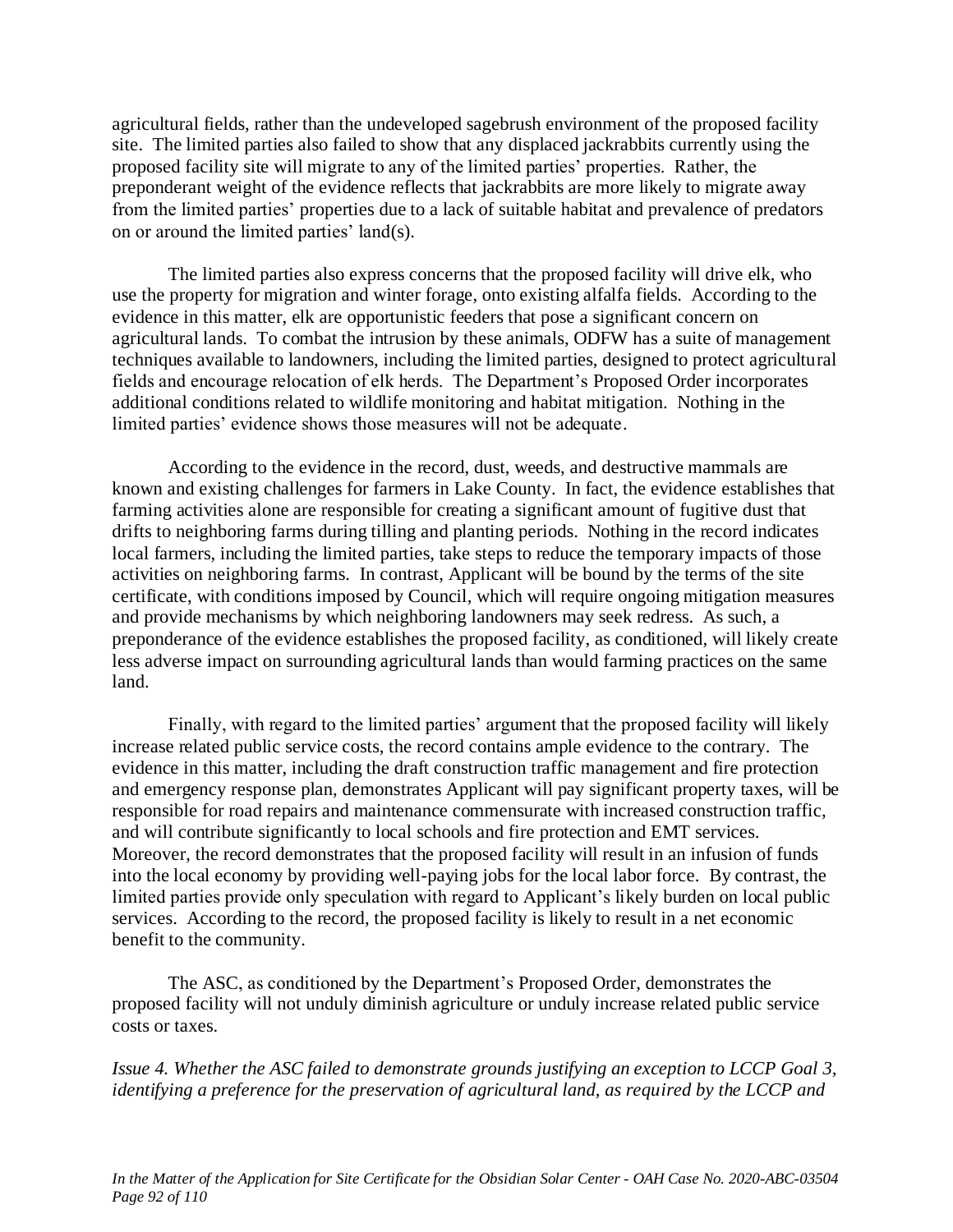*ORS 469.504(2).*

Council Standard: Land Use Standard; OAR 345-022-0030.

Next, the limited parties assert the Department erred in finding Applicant presented sufficient reasons in the ASC to justify Council to take an exception to Statewide Planning Goal 3. For the reasons below, I disagree.

OAR 660-033-0010 identifies the purpose of division 033 as the preservation and maintenance "of lands as defined by [Statewide Planning] Goal 3 for farm use, and to implement ORS 215.203 through 215.327 and 215.438 through 215.459 and 215.700 through 215.799." OAR 660-033-0020(1)(a)(A) defines "agricultural land" for the purposes of Goal 3 as, "Lands classified by the U.S. Natural Resources Conservation Service (NRCS) as predominantly Class I-IV soils in Western Oregon and I-VI soils in Eastern Oregon."

As discussed above, OAR 660-033-0130(38) provides minimum standards applicable to the schedule of permitted and conditional uses approvals for solar facilities on agricultural land and provides for exceptions as follows:

(j) For nonarable lands, a photovoltaic solar power generation facility shall not use, occupy, or cover more than 320 acres. The governing body or its designate must find that the following criteria are satisfied in order to approve a photovoltaic solar power generation facility on nonarable land:

(A) Except for electrical cable collection systems connecting the photovoltaic solar generation facility to a transmission line, the project is not located on those high-value farmland soils listed in OAR 660-033-0020(8)(a);

(B) The project is not located on those high-value farmland soils listed in OAR 660-033-0020(8)(b)-(e) or arable soils unless it can be demonstrated that:

(i) Siting the project on nonarable soils present on the subject tract would significantly reduce the project's ability to operate successfully; or

(ii) The proposed site is better suited to allow continuation of an existing commercial farm or ranching operation on the subject tract as compared to other possible sites also located on the subject tract, including sites that are comprised of nonarable soils;

(C) No more than 12 acres of the project will be sited on high-value farmland soils described at ORS 195.300(10);

(D) No more than 20 acres of the project will be sited on arable soils;

(E) The requirements of OAR 660-033-0130(38)(h)(D) are satisfied;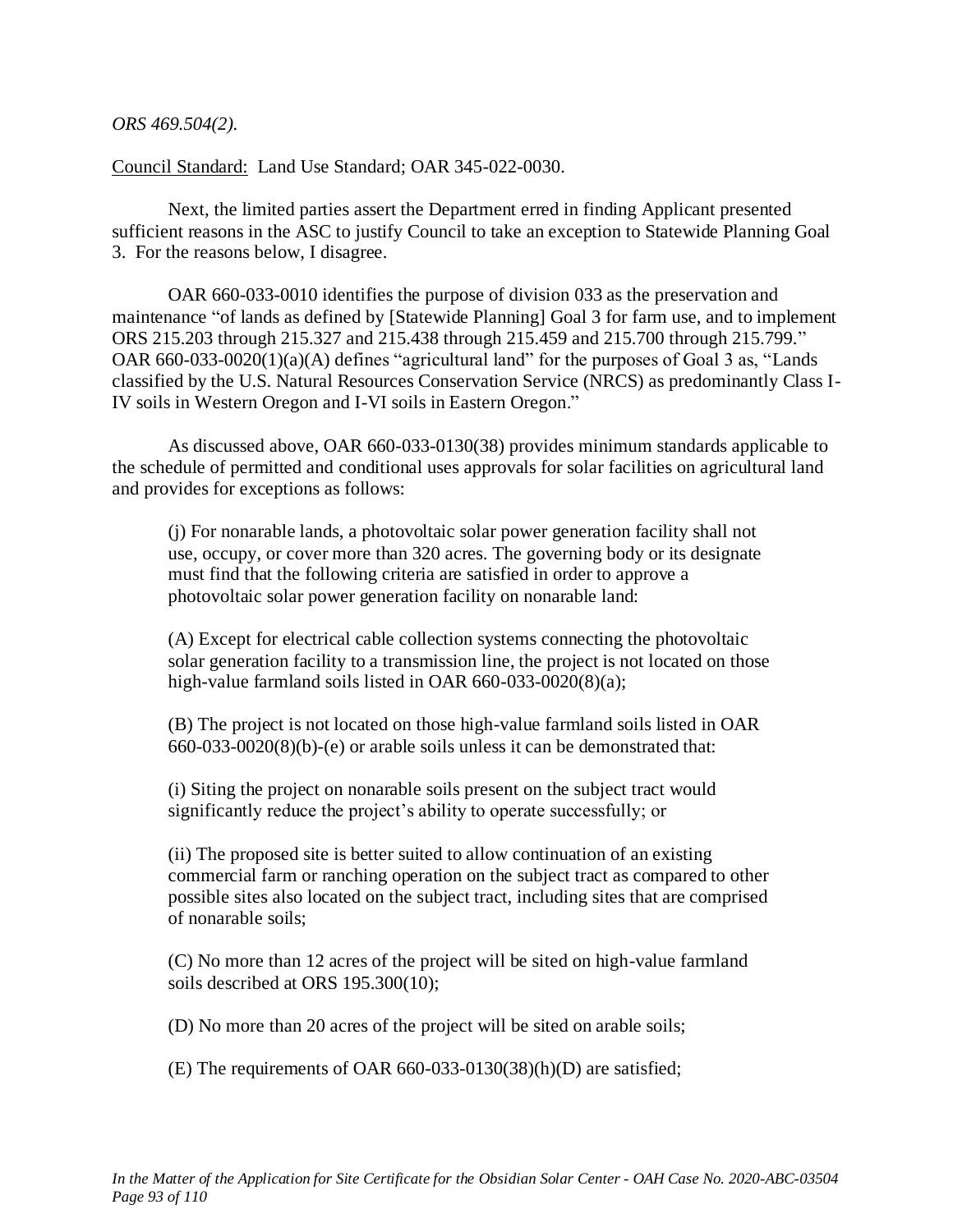(F) If a photovoltaic solar power generation facility is proposed to be developed on lands that contain a Goal 5 resource protected under the county's comprehensive plan, and the plan does not address conflicts between energy facility development and the resource, the applicant and the county, together with any state or federal agency responsible for protecting the resource or habitat supporting the resource, will cooperatively develop a specific resource management plan to mitigate potential development conflicts. If there is no program present to protect the listed Goal 5 resource(s) present in the local comprehensive plan or implementing ordinances and the applicant and the appropriate resource management agency(ies) cannot successfully agree on a cooperative resource management plan, the county is responsible for determining appropriate mitigation measures; and

(G) If a proposed photovoltaic solar power generation facility is located on lands where, after site specific consultation with an Oregon Department of Fish and Wildlife biologist, it is determined that the potential exists for adverse effects to state or federal special status species (threatened, endangered, candidate, or sensitive) or habitat or to big game winter range or migration corridors, golden eagle or prairie falcon nest sites or pigeon springs, the applicant shall conduct a site-specific assessment of the subject property in consultation with all appropriate state, federal, and tribal wildlife management agencies. A professional biologist shall conduct the site-specific assessment by using methodologies accepted by the appropriate wildlife management agency and shall determine whether adverse effects to special status species or wildlife habitats are anticipated. Based on the results of the biologist's report, the site shall be designed to avoid adverse effects to state or federal special status species or to wildlife habitats as described above. If the applicant's site-specific assessment shows that adverse effects cannot be avoided, the applicant and the appropriate wildlife management agency will cooperatively develop an agreement for projectspecific mitigation to offset the potential adverse effects of the facility. Where the applicant and the resource management agency cannot agree on what mitigation will be carried out, the county is responsible for determining appropriate mitigation, if any, required for the facility.

(k) An exception to the acreage and soil thresholds in subsections (g), (h), (i), and (j) of this section may be taken pursuant to ORS 197.732 and OAR chapter 660, division 4.

Because the proposed facility would occupy more than 320 acres of non-arable lands, it does not comply OAR 660-033-0130 unless the ASC provides justification for an exception to this Goal 3 requirement. As set forth above, OAR 345-022-0030(4) permits Council to take an exception to a statewide planning goal if it finds reasons justify why the state policy embodied in the applicable goal should not apply; the significant environmental, economic, social and energy consequences anticipated as a result of the proposed facility have been identified and adverse impacts will be mitigated in accordance with rules of the Council applicable to the siting of the proposed facility; and the proposed facility is compatible with other adjacent uses or will be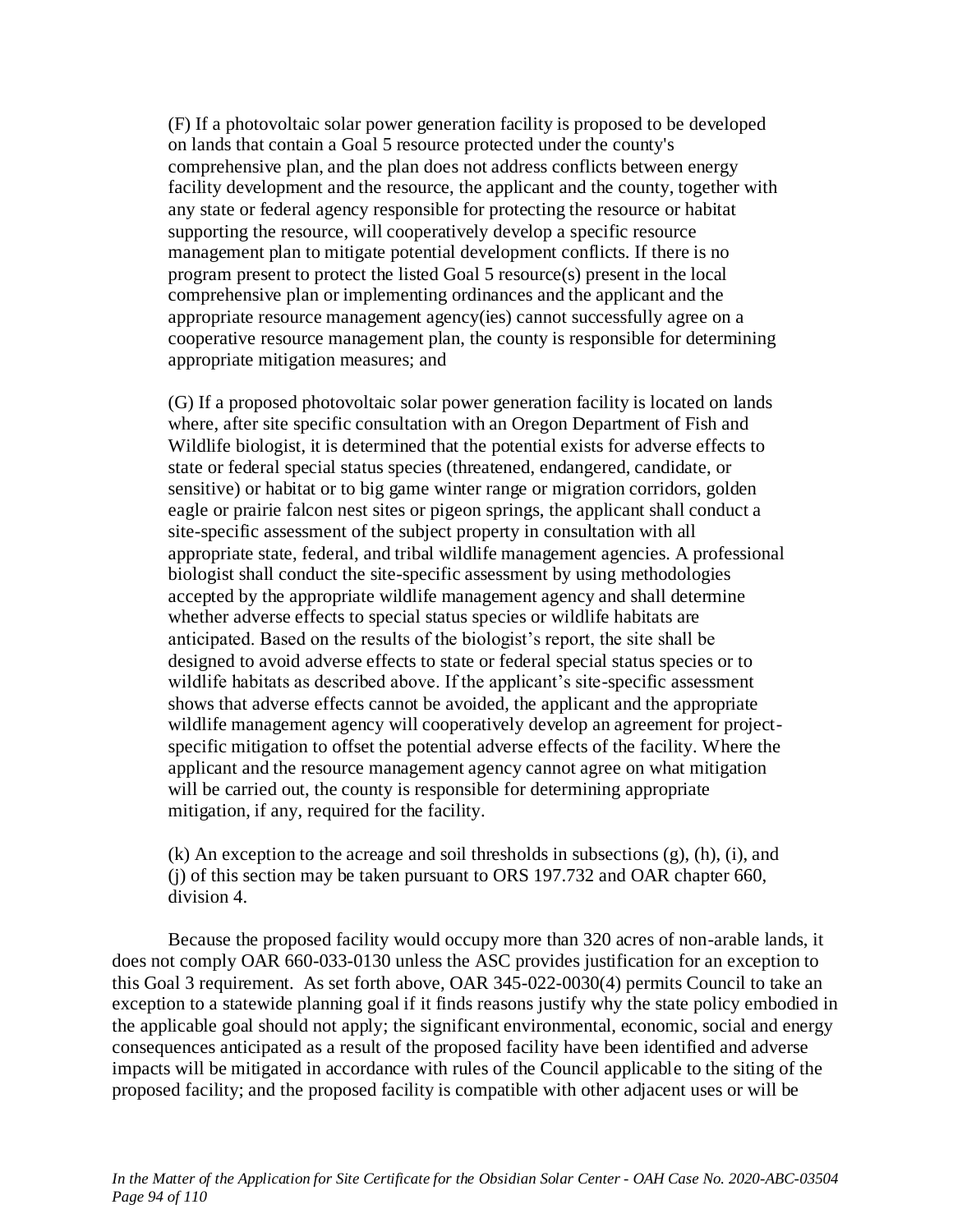made compatible through measures designed to reduce adverse impacts. OAR 345-022-  $0030(4)(c)(A) - (C)$ .

ORS 197.732 provides criteria and rules for granting exceptions to applicable planning goals and provides, in part:

(1) As used in this section:

(a) "Compatible" is not intended as an absolute term meaning no interference or adverse impacts of any type with adjacent uses.

(b) "Exception" means a comprehensive plan provision, including an amendment to an acknowledged comprehensive plan, that:

(A) Is applicable to specific properties or situations and does not establish a planning or zoning policy of general applicability;

(B) Does not comply with some or all goal requirements applicable to the subject properties or situations; and

(C) Complies with standards under subsection (2) of this section.

(2) A local government may adopt an exception to a goal if:

\* \* \* \* \*

(c) The following standards are met:

(A) *Reasons justify why the state policy embodied in the applicable goals should not apply;*

(B) Areas that do not require a new exception cannot reasonably accommodate the use;

(C) The long term environmental, economic, social and energy consequences resulting from the use at the proposed site with measures designed to reduce adverse impacts are not significantly more adverse than would typically result from the same proposal being located in areas requiring a goal exception other than the proposed site; and

(D) The proposed uses are compatible with other adjacent uses or will be so rendered through measures designed to reduce adverse impacts.

Emphasis added.

The ASC proffers several of the reasons justifying removal of approximately 4,000 acres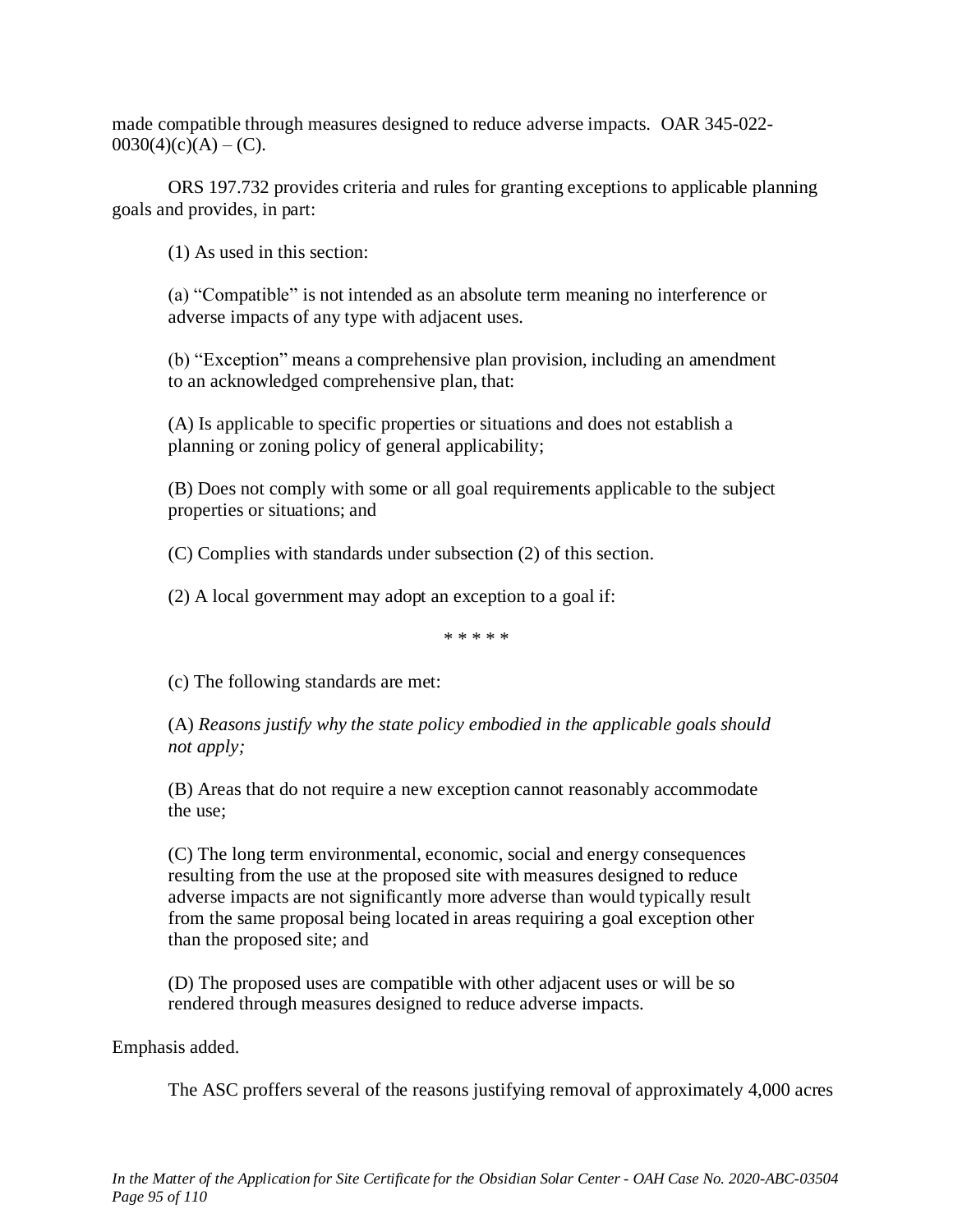within the proposed facility site to promote other policies of importance within the county and across the state including: (1) the proposed facility will not have significant adverse impacts on accepted farm uses within the surrounding area; (2) Applicant does not seek to permanently remove land from agricultural use; (3) large-scale solar generation promotes rural economic development by creating jobs and adding to the tax base of Lake County; (4) the availability of reliable renewable energy produced by the proposed facility will help attract, recruit, and retain energy-dependent businesses to Oregon; (5) the proposed facility will promote the renewable energy policies of Lake County and support the Lake County Resources Initiative; and (6) the land within the proposed facility site is of low value for agricultural production given the quality of the underlying soils and the lack of available water rights for irrigation, making its removal from agriculture insignificant.

According to a preponderant weight of the evidence, as addressed more fully above, the ASC, as conditioned in the Department's Proposed Order, demonstrates the proposed facility is not likely to have significant adverse environmental consequences because each can be mitigated or eliminated. The evidence also shows Applicant, more likely than not, will fulfill its mitigation obligations. Moreover, the record demonstrates that, according to agreements reached between Applicant and Lake County, Applicant will pay significant taxes during the 15-year operational life of the facility, subject to annual increases of three percent. Further, Applicant will pay an annual community service fee, based on its per megawatt/per acre production, totaling approximately \$12 million over the operational life of the proposed facility. In total, those combined revenues are likely to produce nearly \$30 million in additional revenue for Lake County. Additionally, Applicant has committed to a one-time contribution, based on production capacity, of up to \$4 million.

Additionally, the record shows that the proposed facility, as conditioned, will manage impacts to protected areas, as well as scenic and cultural resources, through existing mitigation plans. Further, the record demonstrates the significant amount of energy to be produced by the proposed facility will generate reliable, renewable energy for sale to the public and promote the state of Oregon's commitment to rural economic development. Likewise, as addressed in this order, the evidence supports a conclusion that the proposed facility is or will be compatible with other adjacent uses through implementation of the DAMP, ESCP, RNWCP, and CTMP.

Accordingly, the ALJ finds the ASC provides a preponderance of evidence to justify an exception to Goal 3, as required by LCCP and ORS 469.504(2), because Applicant has proposed reasons sufficient for Council to take such an exception. Under ORS 469.504(2) and OAR 345- 022-0030(4), Council may find goal compliance for a facility that does not otherwise comply with one or more statewide planning goals by taking an exception to the applicable goal if it finds reasons justify why the state policy embodied in the applicable goal should not apply. For the reasons stated above, I find the Department's Proposed Order determined information contained in the ASC provided a sufficient basis for Council to take and exception to Goal 3. Because Applicant has stated reasons justifying and exception to Goal 3, OAR 660-033- 0130(38)(h) is inapplicable.

*Issue 5. Whether the proposed project as identified in the ASC diminishes the value of the limited parties' private property and business interests in violation of LCZO 24.01(A)(1) and LCCP*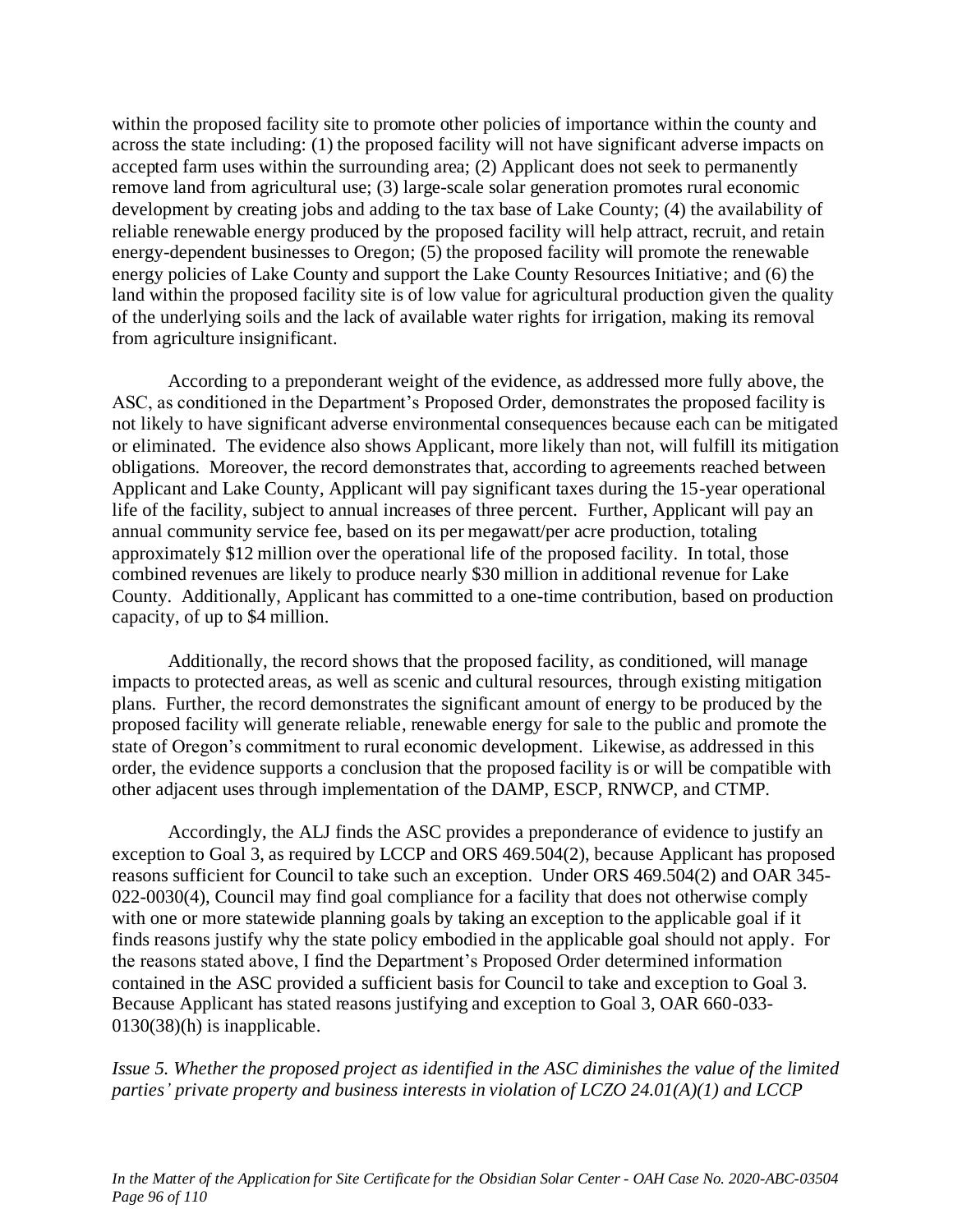### *Goal 2, Policy 18.*

### Council Standard: Land Use Standard; OAR 345-022-0030.

LCCP Goal 2, Planning Process, Policy 18 provides that private property investments will be protected from incompatible development which might likely diminish property value or unduly increase taxes.

The limited parties argue, based in large part on an appraisal conducted by Gregory Moore (*see* Exhibits R12 and R24)<sup>36</sup>, that the proposed facility will negatively impact property values and business interests for surrounding properties. The limited parties' arguments are based on conclusions about diminution in value which in turn are based on assumptions that construction and operation of the proposed facility will bring about the limited parties' worst fears with regard to fugitive dust impacts, proliferation of invasive and noxious weed species, and large-scale incursions from displaced wildlife resulting in reduced crop production and quality, negative impacts on personal and livestock health, loss of organic certifications, and destruction of in-field and harvested alfalfa.

The findings in the Department's Proposed Order, as confirmed in this Proposed Order, conclude that the concerns expressed by the limited parties, while significant, are based largely on speculation. Such speculation about the possible adverse impacts is not a sufficient basis for either the Department or the ALJ to recommend denial of the site certificate. Moreover, a preponderance of the evidence establishes Applicant's ability and commitment to operating within the parameters of site certificates issued by Council, making it unlikely that the limited parties' concerns will come to fruition, particularly as speculated. As such, the assumption built into Mr. Moore's appraisal and the limited parties' arguments regarding impacts on personal property and business interests are insufficient to meet the legal standard of proof applicable to this adjudication in light of the findings and conditions in the Department's Proposed Order.

Because the limited parties have failed to put forth evidence that the proposed facility, as conditioned, is likely to result in diminished value for their real property and business interests, even if properly managed, the ALJ finds the conclusions in Mr. Moore's appraisal, as the limited parties' other purported conclusions regarding diminution in value, to be unsubstantiated.

As discussed more fully above, the ALJ finds the ASC as conditioned in the Department's Proposed Order presents sufficient evidence for Council to determine that the construction and operation of the proposed facility will not produce or encourage fugitive dust, invasive weeds, or wildlife displacement likely to diminish agriculture on surrounding lands. Logic dictates the same is true with regard to impacts on real property.

*Issue 6. Whether the ASC failed to demonstrate that the design, construction, and operation of the proposed facility is not likely to result in significant adverse impacts to soil, taking into account Applicant's proposed mitigation, in violation of OAR 345-022-0022.*

<sup>&</sup>lt;sup>36</sup> Because this Proposed Order finds the arguments based on diminution in value to be speculative, the exhibits and related testimony are not addressed in any detail.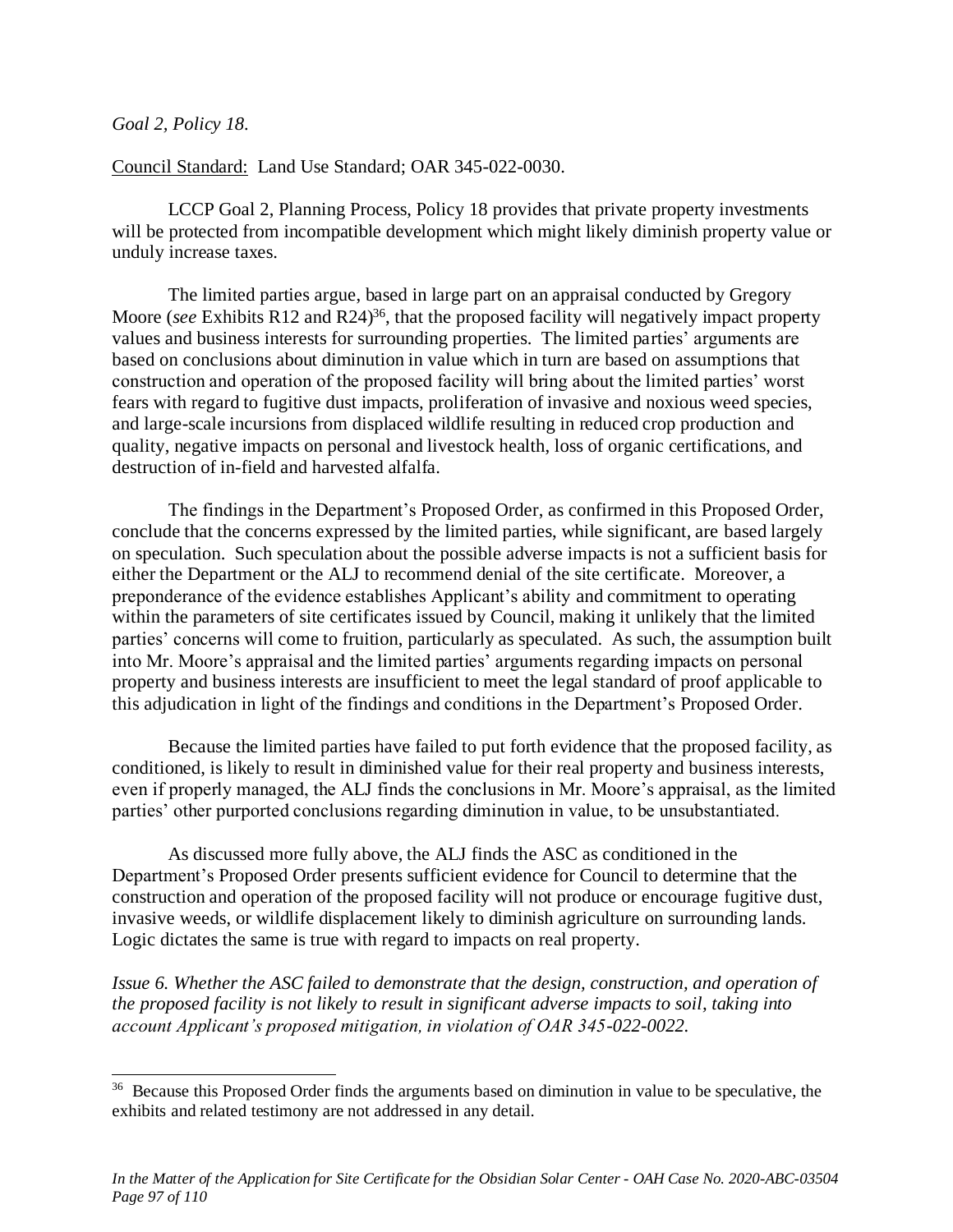#### Council Standard: Soil Protection; OAR 345-022-0022.

Next, the limited parties assert that, "[n]either the [ESCP] nor the DAMP provide any assurance that substantial, crippling wind erosion will not be generated by \* \* \* activities on the [proposed facility] site, and neither create any remedy  $***$  if that kind of erosion occurs  $***$ ." Petitioners' Hearing Memorandum at 69. Again, this argument is grounded in the assumptions that Applicant will not fulfill its obligations under the site certificate and, in this instance, the NPDES 1200-C permit issued and enforced by DEQ and that neither the Department, Council, nor DEQ will hold Applicant accountable.

As discussed in greater detail above and supported throughout the findings of the ALJ, there is no dispute that sediment erosion and dust are significant concerns in the area of the proposed facility. The ASC contains multiple proposed mitigation plans and BMPs intended to address these issues. Moreover, the NPDES, which will remain in effect until construction concludes and DEQ determines the site has been restored to acceptable vegetation levels to prevent soil erosion, mandates ongoing control measures. In addition, the Department also recognized the significance of the limited parties' concerns in this area and recommended conditions to the site certificate to minimize soil erosion from Applicant's construction and operation of the proposed facility (Soil Protection Conditions 1 and 2). The Department's proposed conditions require, *inter alia*, that Applicant obtain approval of its finalized ESCP from DEQ and the Department *before* beginning any construction on the proposed site. Finally, in response to the limited parties' renewed concerns at hearing, the Department proposed amending Soil Protection Condition 1 to further ensure that those concerns are addressed. That amendment includes requiring Applicant to demonstrate all revegetation protocols identified in the ESCP are consistent with the requirements and success criteria of the RNWCP and DAMP, and that those protocols address dust abatement, erosion and sediment control, noxious and invasive weeds as determined by the Department, DEQ, and ODFW.

Currently, Applicant will be required to control soil erosion onsite through application of water to internal roads, which may also include soil binders, and revegetation efforts which include reseeding disturbed areas. During revegetation, seeded soils must be protected by erosion controls until vegetation is established. Those measures include mulching, erosion control blankets, hydro-mulch, and, if necessary, application of gravel to roadways that prevent erosion from disturbed portions of the site. Moreover, Applicant's construction plan reveals that it intends to retain as much native vegetation as possible onsite and avoid blading, or clearcutting, the site prior to or during construction. Additionally, Applicant and DEQ agree the best approach to erosion prevention is implementation of the adaptive management techniques proposed in the ASC that will use the DAMP, ESCP, and RNWCP along with industry BMPs to allow for real-time adjustments to control measure to minimize impacts to the greatest extent possible. The ALJ agrees with the Department that such requirements ensure that site stabilization measures are developed based on site specific information.

The evidence in the record does not support the limited parties' assertions regarding dust and/or wind erosion. As such, the limited parties failed to demonstrate that the ASC, as conditioned in the Department's Proposed Order, does not comply with Council's Soil Protection Standard in OAR 345-022-0022.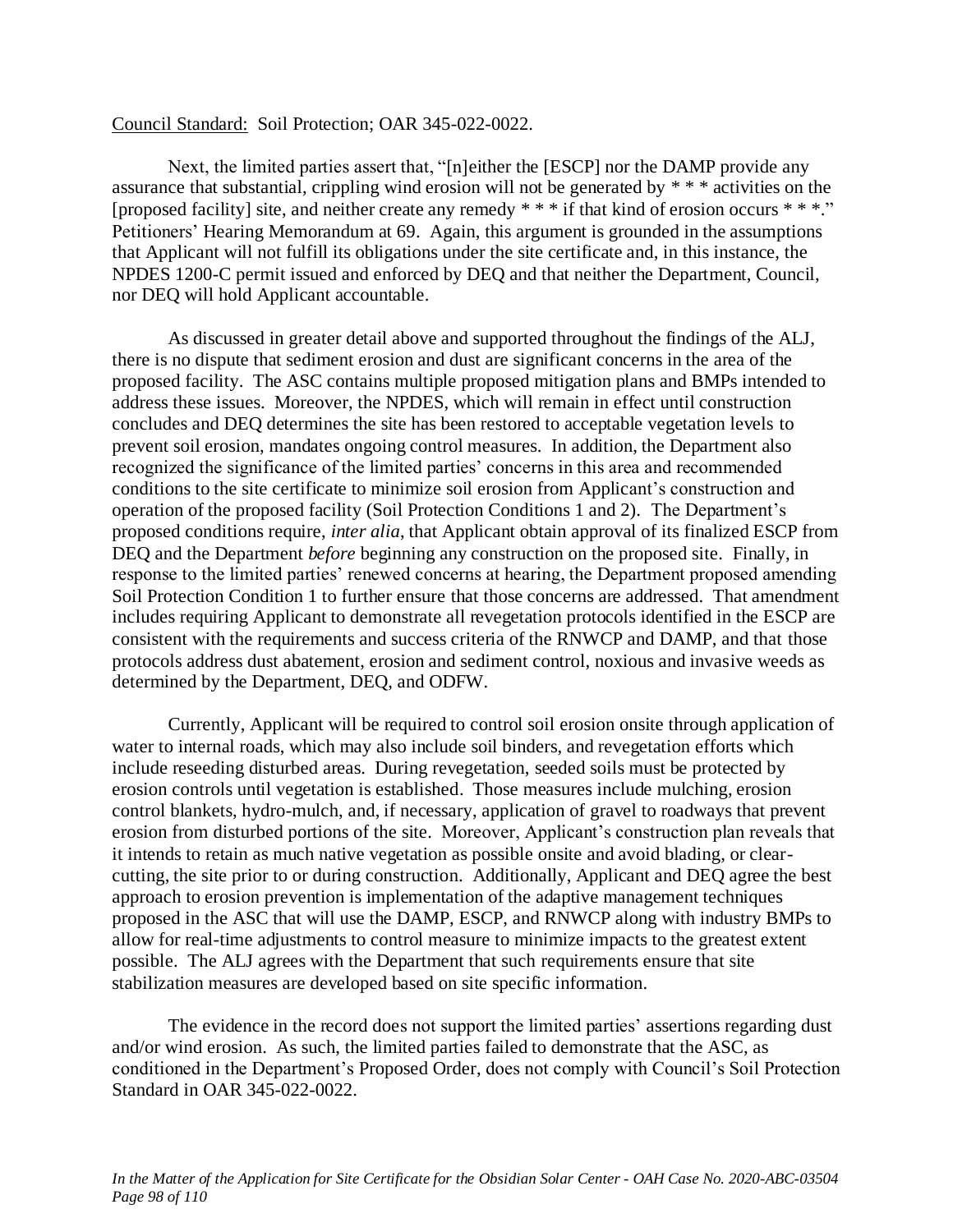*Issue 7. Whether the application proposes development that exceeds the existing capacity of public and private utilities or facilities, including county roads to provide water needed for the construction of the facility, without Applicant providing funds for the increased services, in violation of LCZO §24.01(A); LCCP Goal 11, Policy 1; and LCCP Goal 13, Policy 14.*

Council Standard: Public Services Standard; OAR 345-022-0110.

Throughout these proceedings, the limited parties have continued to express concerns about how construction and operation of the proposed facility will impact public and private utilities and services, including public roads and emergency services.

LCCP Goal 11 Public Services & Facilities, Policy 1 states:

[D]evelopment will be approved only where existing capacity or planned capability of public or private utilities and facilities can accommodate such, unless the development provides funding for the increased services which will be needed.

LCCP Goal 13 Energy, Policy 14 states:

In addition to Policy 13, in all cases the County's support for renewable energy development shall also be conditioned upon a lack of adverse impacts to public facilities and services. In this regard, the County's concerns shall include, but not be limited to: roads, drainage, schools, law enforcement, fire protection, water supply, sewage disposal, solid waste disposal, and general administrative services.

As set forth and discussed in detail above, LCZO  $\S 24.01(A)(1)$  requires approved conditional uses must comply with all applicable goals and policies from the comprehensive plan. In this instance, it is unnecessary to determine whether each of the goals and policies above are applicable because the record supports a finding that the proposed facility will not adversely impact public facilities and services.

First, the record reflects that the proposed facility would not exceed the carrying capacity of local emergency services. To the contrary, the draft Fire Protection and Emergency Response Plan, required by the Department's Proposed Order, includes significant construction and operation requirements, designed to minimize fire risk and address incidents with onsite personnel, including maintenance of sufficient water on site to combat fires. The costs of those measures will be borne by Applicant, rather than the county, and therefore place no additional financial burden on the public. Moreover, the evidence shows Applicant is continuing to work with the RFPA through contributions of funding and equipment.

Next, the record reflects the proposed facility is not likely to exceed the carrying capacity of local roads. While the limited parties have expressed legitimate concerns about increased construction traffic, particularly from large trucks and equipment, and its impact on their farming and livestock operations, the record reflects both Applicant and the Department have addressed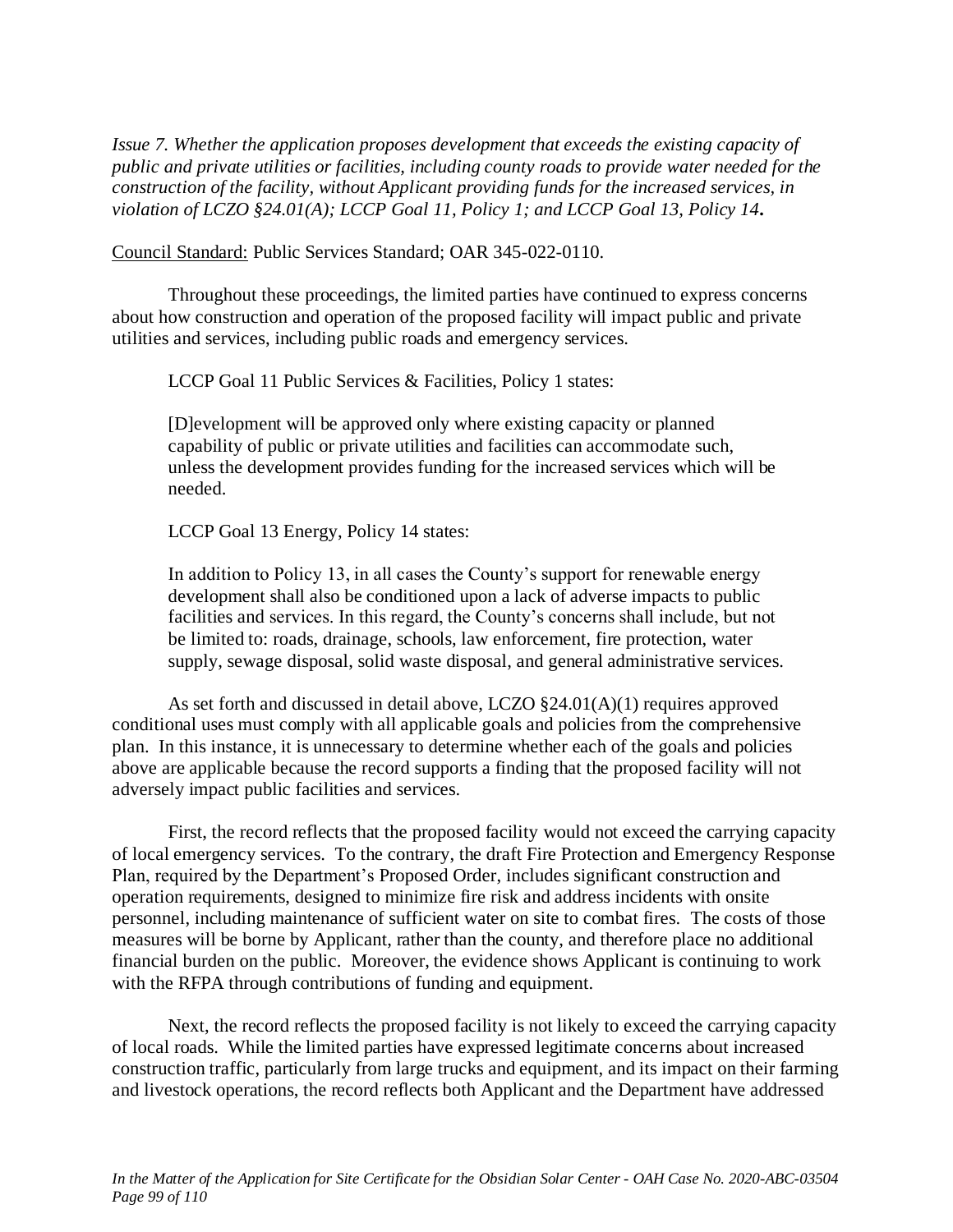these concerns. According to the evidence, Applicant is in the process of negotiating agreements with Lake County pertaining to maintenance and repair of local roads during the two year construction period. Moreover, the Department's Proposed Order includes a draft CTMP designed to reduce traffic impacts on local roads of concern, through use of primary and secondary delivery routes. The CTMP will be required by the site certificate as a condition precedent that must be complete before construction begins. The draft road use agreement offered in the record demonstrates that Applicant continues to negotiate in good faith with the county to comply with the requirements of the Department's Proposed Order.

Finally, the evidence in this record establishes that Applicant will contribute significant sums over the 15-year operational life of the facility from increased taxes, direct road repair funding, community service fees, and contributions to local schools. Construction concerns on the proposed facility site, including perceived impact on public services, are not expected to extend beyond two years. The ALJ finds any temporary impact on public services are likely to be minor and will be offset by significant monetary contributions to the local community, resulting in a net benefit.

Nonetheless, based on evidence and testimony submitted by the limited parties and Applicant's Exhibit U to the ASC, the Department proposed amending its Public Services Condition 4 which further clarifies Applicant's obligation to finalize agreements with local emergency response service prior to construction. That proposal is addressed in detail below.

The record demonstrates the proposed facility will not exceed the existing capacity of public and private utilities or facilities, including county roads. Moreover, Applicant will provide funding, both directly and through local taxes, which will more than offset any impact to such public utilities, facilities, and/or roads.

*Issue 8. Whether the application failed to demonstrate that the proposed development is compatible with existing uses and will not diminish living conditions in violation of LCZO §24.01(A)(1) and LCCP Goal 9, Policy 1.*

#### Council Standard: Land Use Standard; OAR 345-022-0030.

Here, the limited parties declare that each of their concerns expressed throughout this proceeding prove that the proposed facility is incompatible with surrounding agricultural uses and will therefore diminish their living conditions. Thus, the limited parties argue that the ASC does not comply with LCZO §24.01(A)(1) (requiring conditional uses to comply with all applicable goals and policies from the comprehensive plan) because it fails to comply with LCCP Goal 9, Policy 1.

LCCP Goal 9, related to economic development, sates its purpose is "[t]o diversify and improve the economy of the County and State." Goal 9, Policy 1 states:

That those employment opportunities will be accommodated that are compatible with existing and anticipated uses and will improve employment, providing desirable living conditions in the area are not diminished.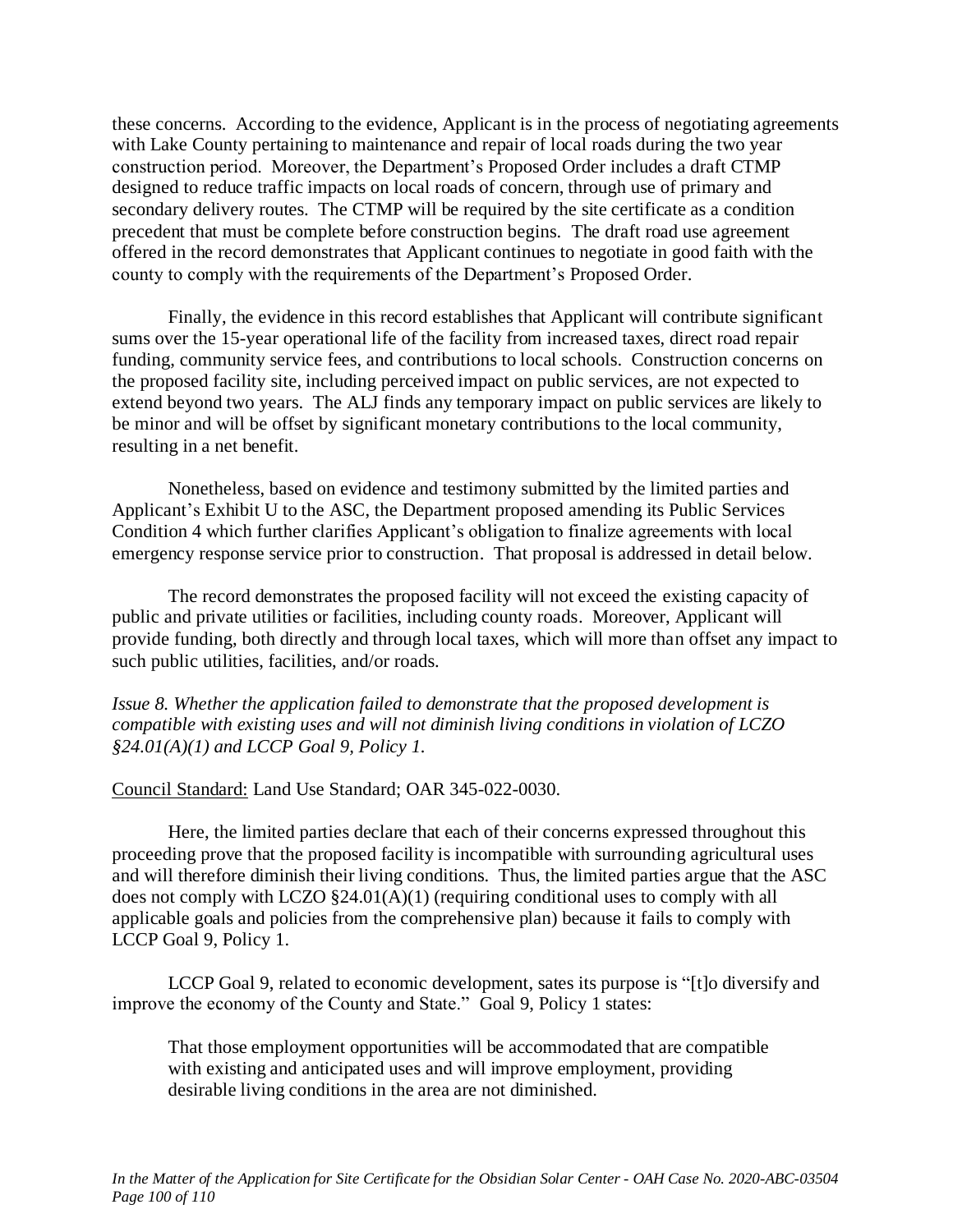This Proposed Order has addressed the flaws in the limited parties' arguments regarding purported incompatibility in near-exhaustive detail above.<sup>37</sup> Accordingly, it is unnecessary to engage in a detailed analysis of this issue. Rather, it is sufficient to state that the record in this matter establishes the ASC, as conditioned by the Department's Proposed Order, demonstrates the proposed facility will not significantly impact surrounding properties through soil erosion and/or fugitive dust, proliferation of invasive and noxious weeds, displacement of wildlife, or adverse impacts on public services and/or utilities. As such, the limited parties failed to show the proposed facility will be incompatible with surrounding agricultural uses and/or will diminish their current living conditions.

*Issue 9. Whether the Department's Proposed Order erred by imposing a condition limiting the Applicant to 5,000 gallons of water per well per day rather than limiting the Applicant's water use to a total of 5,000 gallons per day.*

Council Standard: General Standard and Public Services Standard; OARs 345-022-0000 and 345-022-0110.

The limited parties assert, and the Department and Applicant agree, that Issue 9 accurately identifies an unintentional error in recommended Water Rights Condition 2a that must be corrected. That condition, as drafted initially, permitted Applicant to draw up to 5,000 gallons per day from each well on the proposed facility site.

ORS 537.545 provides for exempt uses of groundwater and provides, in part:

(1) No registration, certificate of registration, application for a permit, permit, certificate of completion or ground water right certificate under ORS 537.505 to 537.795 and 537.992 is required for the use of ground water for:

\* \* \* \* \*

(f) Any single industrial or commercial purpose in an amount not exceeding 5,000 gallons a day;

\* \* \* \* \*

(2) A ground water use for a purpose that is exempt under subsection (1) of this section, to the extent that the use is beneficial, constitutes a right to appropriate ground water equal to that established by a ground water right certificate issued under ORS 537.700.

<sup>&</sup>lt;sup>37</sup> The only element not previously addressed are Mr. Simmons' assertions regarding unmitigated visual blight (*see* Ex. R3) and assertions raised in the Declaration of Dean Apostol, Scenic and Visual Rangeland Specialist (*see* Ex. R13). Each of these exhibits presents arguments under the guise of impact on property use, enjoyment, and value. Nonetheless, such arguments raise issues under Council's Scenic Resources Standard, rather than the Land Use Standard identified by the ALJ and accepted by the parties prior to hearing.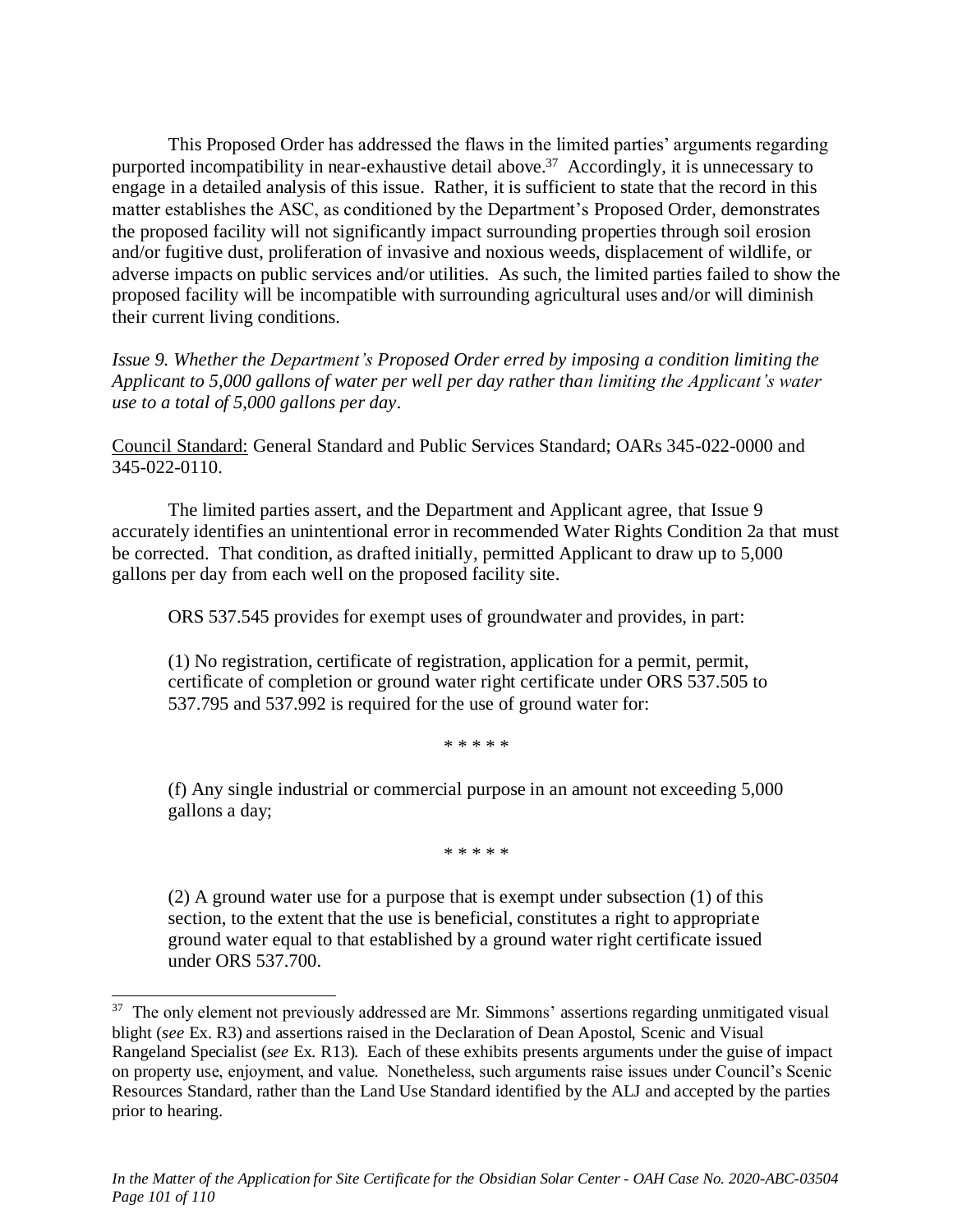The parties agree that, under the relevant statute, Applicant's projected use of groundwater on the proposed facility site is limited to 5,000 gallons per day, regardless of the number of wells on the site, unless Applicant obtains a permit to appropriate groundwater from OWRD. Applicant does not claim to have obtained or applied for such a permit. Consequently, the Department amended its proposed Water Rights Condition 2 to limit Applicant to a total of 5,000 gallons of water from all groundwater sources within the proposed facility site. The ALJ finds the Department's proposed amended condition to be appropriately tailored to the requirements of ORS 537.545(1)(f).

The remainder of the Department's proposed conditions are addressed below.

### *Adequacy of the Department's proposed site certificate conditions.*

OAR 345-015-0085 identifies the requirements of a hearing officer's/ALJ's proposed contested case order and permits the parties to propose site certificate conditions each deems appropriate. As relevant here, that rule provides:

(1) The hearing officer shall allow any party, including any limited party, to propose site certificate conditions that the party believes are necessary or appropriate to implement the policy of ORS 469.310 or to meet the requirements of any other applicable statute, administrative rule or local government ordinance. Parties shall submit proposed site certificate conditions to the hearing officer in writing according to a schedule set by the hearing officer.

(2) In a contested case proceeding on an application for a site certificate or on a proposed site certificate amendment, any party or limited party may present evidence relating to the appropriateness, scope or wording of any other party's proposed site certificate conditions and may present written proposed findings of fact, briefs and other argument concerning proposed conditions.

(3) After the hearing in a contested case proceeding on an application for a site certificate \* \* \*, the hearing officer shall issue a proposed contested case order stating the hearing officer's findings of fact, conclusions of law, *and recommended site certificate conditions on the issues in the contested case*. \* \* \* .

## Emphasis added.

In its Proposed Order on the ASC, the Department included 57 recommended site certificate conditions. Through this process, Applicant challenged none of those recommended conditions and filed a concurrence with the Department's proposed correction to Water Rights Condition 2, as addressed above. The limited parties challenged 9 of the recommended conditions and, in response, proposed 19 conditions of their own.

As addressed throughout this Proposed Order, the Department also recommended additional revisions to the challenged conditions through written closing arguments. According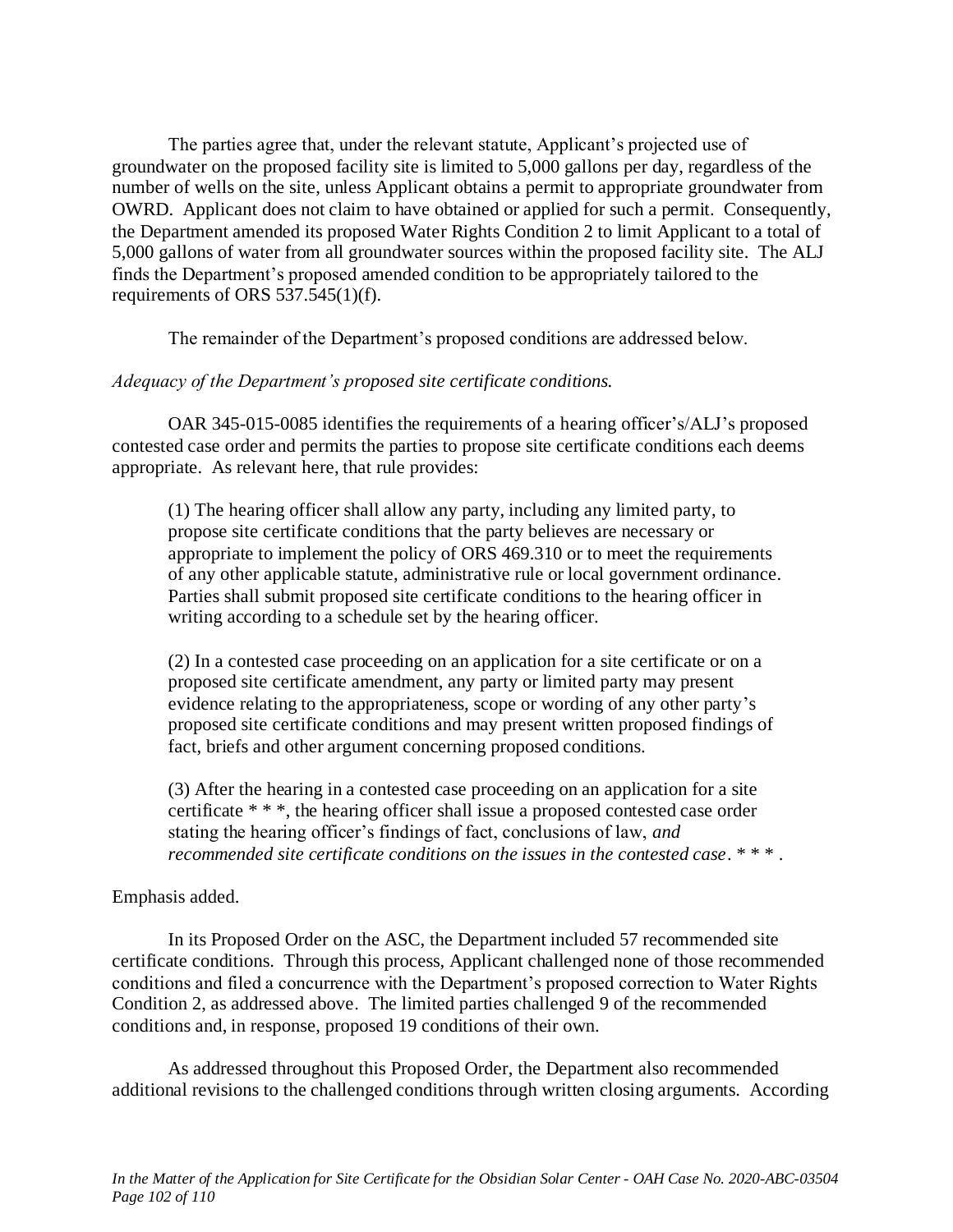to the Department's briefs, those amendments are based on evidence and argument presented at hearing, and are intended to further clarify Applicant's obligations under the site certificate.

Specifically, the Department proposed further amendment to its recommended provisions of Soil Protection Condition 1, Fish and Wildlife Habitat Condition 1, and Public Services Conditions 1 and 4. In addition, the Department proposed revisions to the draft Revegetation and Noxious Weed Control Plan, which appears in its recommended Fish and Wildlife Habitat Condition 11 and the draft Wildlife Monitoring Plan.

The limited parties' proposed site conditions are based upon the assumption that each of the expressed concerns were established at hearing and that this Proposed Order finds in their favor on each issue raised. As set forth above, that is not the case. Moreover, none of the limited parties' proposed conditions are necessary, particularly in light of the additional revisions to site certificate conditions recommended by the Department.

The Department's recommended site certificate conditions contained in its Proposed Order adequately address concerns raised by the limited parties. Likewise, the Department's proposed amendments to those conditions seek to clarify Applicant's obligations under the site certificate and further mollify the limited parties' fears of a mismanaged solar project covering nearly 4,000 acres. As such, the ALJ finds the additional amendments recommended by the Department to be appropriate for Council's consideration in the final site certificate, save one.

In closing briefs, the Department proposed to further amend Section 4.0 of Applicant's draft Wildlife Monitoring Plan, relating to landowner notification for elk damage programs available through ODFW, to include monitoring for other wildlife displacement. *See* Attachment P-2 at 5. That amendment would require Applicant to hire a qualified wildlife specialist to conduct assessments of wildlife populations in the area of the proposed facility along with additional assessment if neighboring landowners complain of wildlife displacement due to facility construction. This requirement is presumably based on concerns raised by the limited parties regarding displacement of ground squirrels, jackrabbits, and other rodents. Nonetheless, this order found the limited parties failed to present evidence sufficient to substantiate any issue related to these concerns. As such, the additional amendment is unsupported by the evidence and therefore unnecessary.

### **ORDER**

I propose the Oregon Department of Energy, Energy Facility Siting Council issue a Final Order, granting the requested site certificate, consistent with the Department's Proposed Order dated October 9, 2020, including recommended site certificate conditions and incorporating the following amendments to recommended conditions:

## **Recommended Amended Soil Protection Condition 1:**

- a. Prior to obtaining the DEQ-issued NPDES 1200-C permit, the certificate holder shall:
	- i. Evaluate the results of the preconstruction Geotechnical Investigation to develop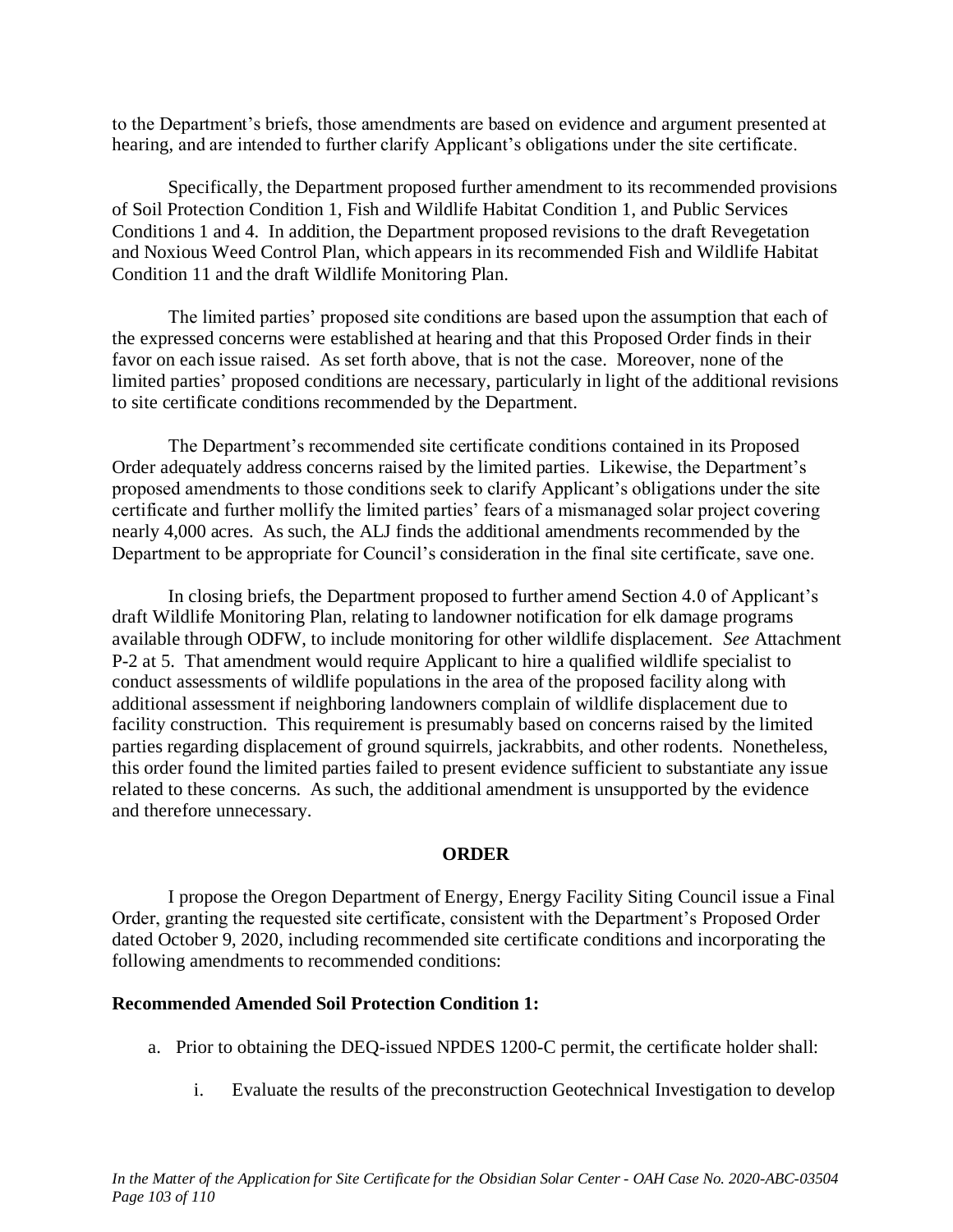appropriate, site-specific erosion and dust control measures, to be reflected in the Erosion and Sediment Control Plan (ESCP).

- ii. Demonstrate to the Department that all revegetation protocols identified in the ESCP are consistent with the requirements and success criteria of the RNWCP and DAMP, and that protocols address dust abatement, erosion and sediment control, noxious and invasive weeds and are inclusive of a successional seed mix and sequence. Any changes in the protocols, based on adaptive management during construction, must be determined by the Department, in consultation with ODFW, ODEQ or third-party consultant, to be appropriate to meet the revegetation, dust and erosion control requirements in the ESCP, DAMP and RNWCP.
- b. Prior to construction of the facility, the certificate holder shall provide a copy to the Department of its DEQ-issued NPDES 1200-C permit, including final ESCP and associated drawings (as provided in Attachment I-1 of the Final Order on the ASC).
- c. Prior to construction of the facility, the certificate holder shall submit to the Department a construction schedule that considers site-specific soil factors and demonstrates that site preparation and disturbance activities are scheduled to occur in a manner that allows for predisturbance site preparation (e.g., seeding) within the appropriate season and with sufficient time to allow for increased success during construction and upon site restoration.
- d. Prior to construction of the facility, the certificate holder shall develop a phased site preparation and disturbance plan that limits overall site disturbance to 60 acres or less within any disturbance timeframe. Subsequent disturbance may not commence until the previous phase of disturbed area has been adequately stabilized with vegetation, erosion, or other stabilization materials, as determined by the onsite monitor per sub(e) of this condition, in consultation with the Department. The phased plan shall consider peak farming activity schedules (e.g. harvest, deliveries, etc.) of adjacent landowners, based on documented landowner consultation. The phased site preparation and disturbance plan must be prepared by an engineer, soil scientist or individual with similar technical qualifications and reviewed and approved by the Department in consultation with the Oregon Department of Agriculture (soil/vegetation specialist) or other third-party specialist.
- e. During construction of the facility, the certificate holder shall obtain a monitor with relevant experience during all construction activities to monitor the requirements of the 1200-C, RNWCP and DAMP. The monitor shall maintain daily field logs, to be made available upon request by the Department, documenting compliance with the phased site preparation and disturbance plan, the success of predisturbance seeding, 1200-C, RNWCP and DAMP requirements. Daily field logs shall clearly identify any necessary corrective actions. All corrective actions must be reported to and timely implemented by the certificate holder.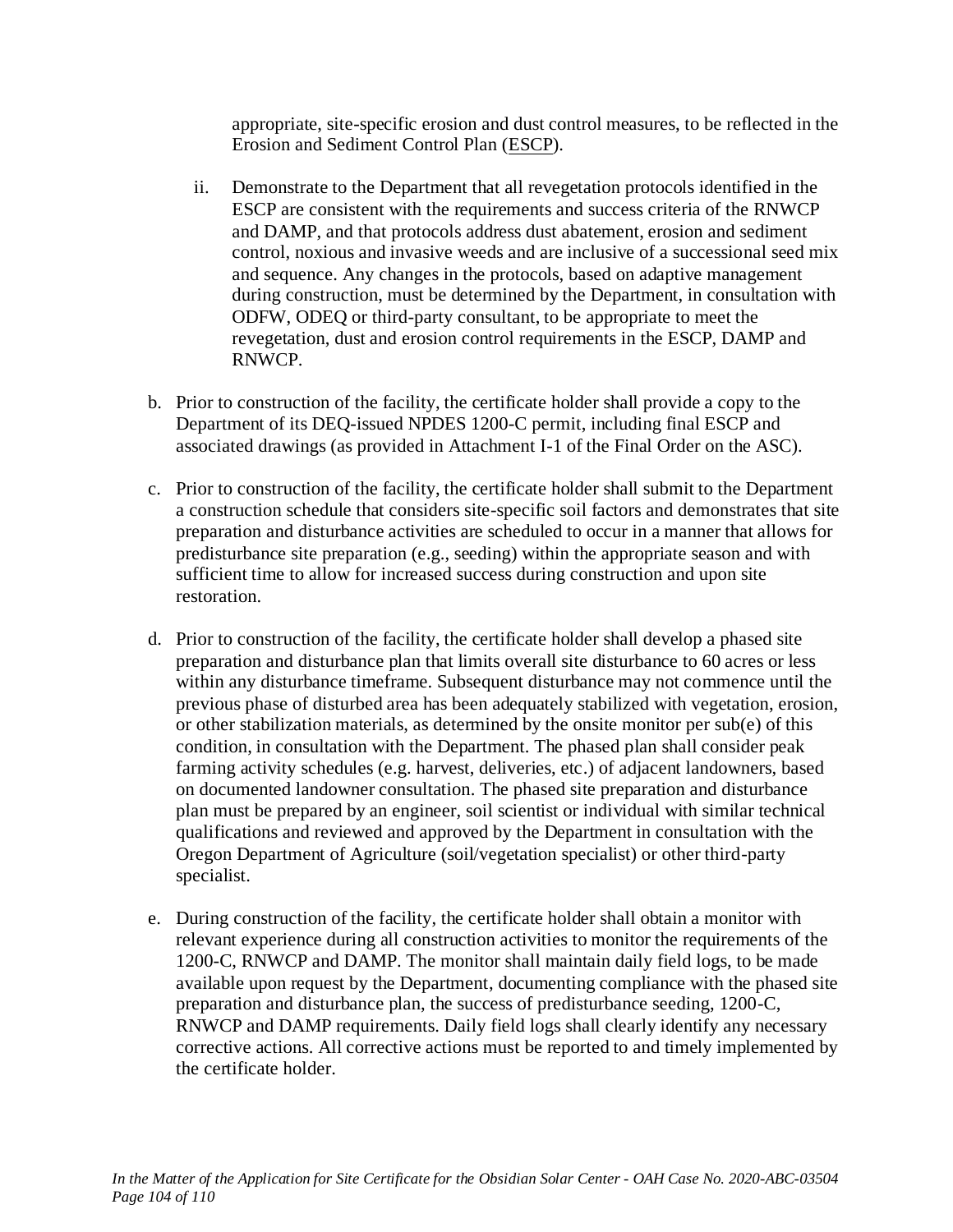- f. During construction of the facility, the certificate holder shall conduct all work in compliance with a final ESCP that is satisfactory to the Oregon Department of Environmental Quality as required under the National Pollutant Discharge Elimination System Construction Stormwater Discharge General Permit 1200.
- g. The certificate holder must provide copies of completed Erosion and Sediment Control Inspection Forms (forms) for Department review during construction inspections and, if requested by the Department based on continuous erosion and dust issues and corrective actions at the site, must provide form copies to the Department within seven (7) days of inspections, in electronic format, to allow the Department, in consultation with the Oregon Department of Environmental Quality and Lake County Public Works Department, the ability to recommend additional site controls.

## **Recommended Amended Fish and Wildlife Habitat Condition 1:**

The certificate holder shall:

- a. Prior to construction of the facility, the certificate holder shall finalize and submit the Revegetation and Noxious Weed Control Plan, based upon the draft plan provided in Attachment P-3 of the Final Order on the ASC, for review and approval by the Department, in consultation with ODFW and the Lake County Weed Control Supervisor, including consideration of whether cheatgrass and Russian thistle should be addressed in the RNCWP. The scope of finalizing the plan shall, at a minimum, include the following:
	- 1. Final assessment of temporary habitat impacts (in acres), based on habitat quality of habitat subtype, and final facility design, presented in tabular format.
	- 2. Survey and sampling protocol for evaluating the success criteria against paired monitoring and reference sites determined to represent a statistically significant number of sites based on predisturbance habitat quality and diversity of habitat temporarily impacted.
	- 3. Approval of appropriate revegetation seed mix from ODFW.
	- 4. Confirmation of revegetation and noxious weed monitoring frequency, to occur annually for the first five (5) years following construction, unless otherwise agreed to by the Department in consultation with ODFW, Lake County or the Cooperative Weed Management Area
	- 5. Assurance that the success criteria for vegetation cover is based upon desirable, native vegetation.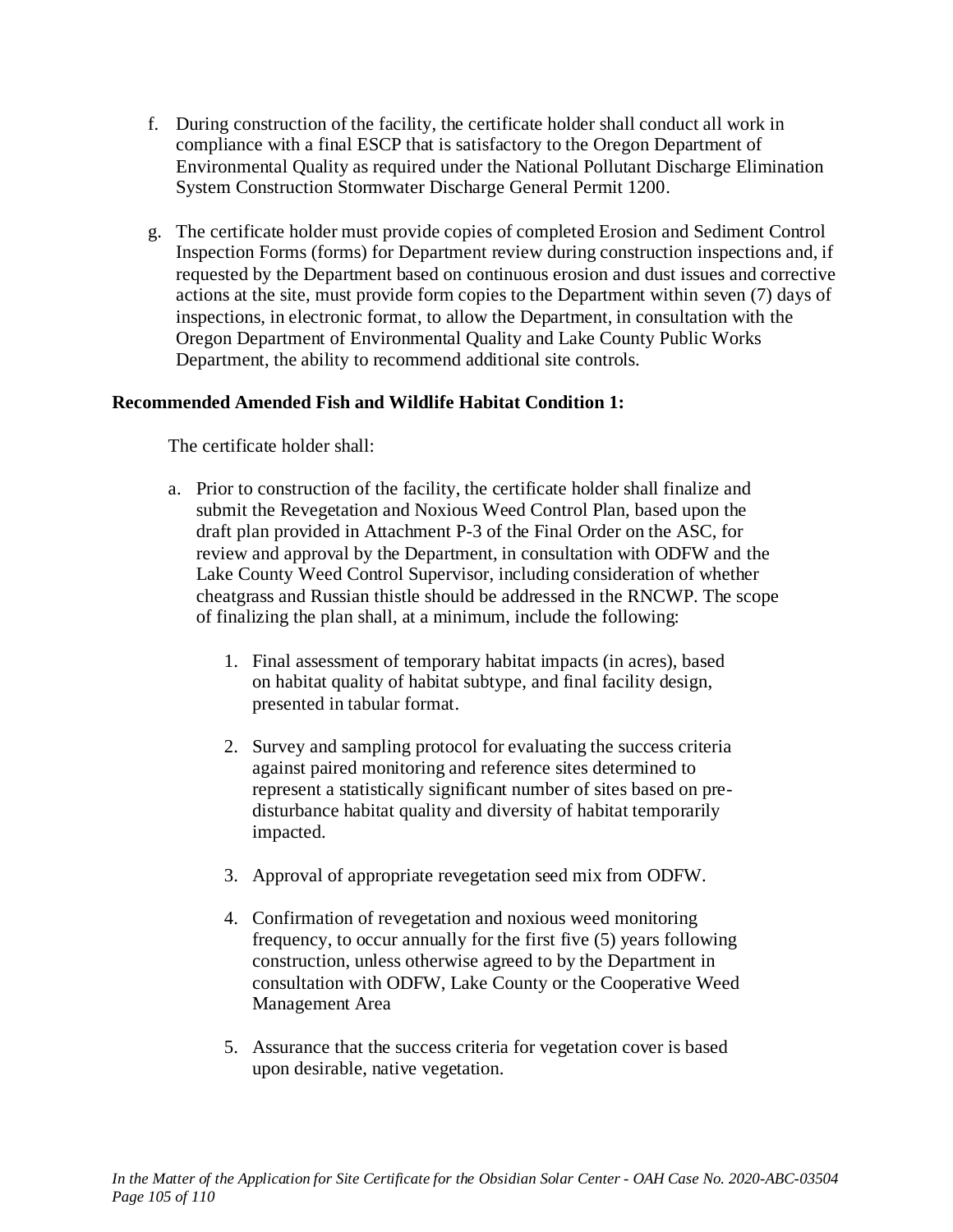b. During construction and operation of the facility, the certificate holder shall implement the requirements of the plan, monitor and report results of revegetation activities to the Department, as required by the plan.

**Recommended Amended Provision of draft RNWCP** (contained in the Department's Recommended Fish and Wildlife Habitat Condition 11):

Proposed Order Attachment P-3 p. 11 should be amended as follows: "Once the Department determines that revegetation and noxious weed control is successful, Applicant will report this in the relevant annual report."

### **Recommended Amended Public Services Condition 1**:

Prior to construction of the facility, the certificate holder shall:

- a. Place a roadside sign along North Oil Dri Road and at the facility entrance, including the contact information (cell number) for an onsite representative for dust complaints.
- b. Finalize the Dust Abatement and Management Control Plan (DAMP) included as Attachment U-4 to the Final Order on the ASC, in consultation with the Lake County Planning and Road Departments, the Oregon Department of Environmental Quality and the Department. Consultation, at a minimum, shall include:
	- i. Submission of the draft DAMP, with a cover letter/description of the construction schedule, activities and final facility design, to the above referenced state and local government representatives, with a request for review and comment within 45 days. The draft DAMP shall include reasonable available control measures including application of binders/dust suppressants (e.g., Earth Bind, ligano sulfonate) on highly trafficked roads. The DAMP shall also include a description of conditions that would warrant application of additional water or suppressants and shall provide evidence that the certificate holder/contractor has reasonable access to additional suppressants/water controls for facility construction.
	- ii. Within 60 days of submission or as otherwise feasible, meet with the Department to evaluate comments and finalize the DAMP. Receive written confirmation from the Department that the DAMP may be finalized.
	- iii. Provide copies of the final DAMP and construction schedule to all property owners of record within 500 feet of the boundary of the property for which the site boundary is located.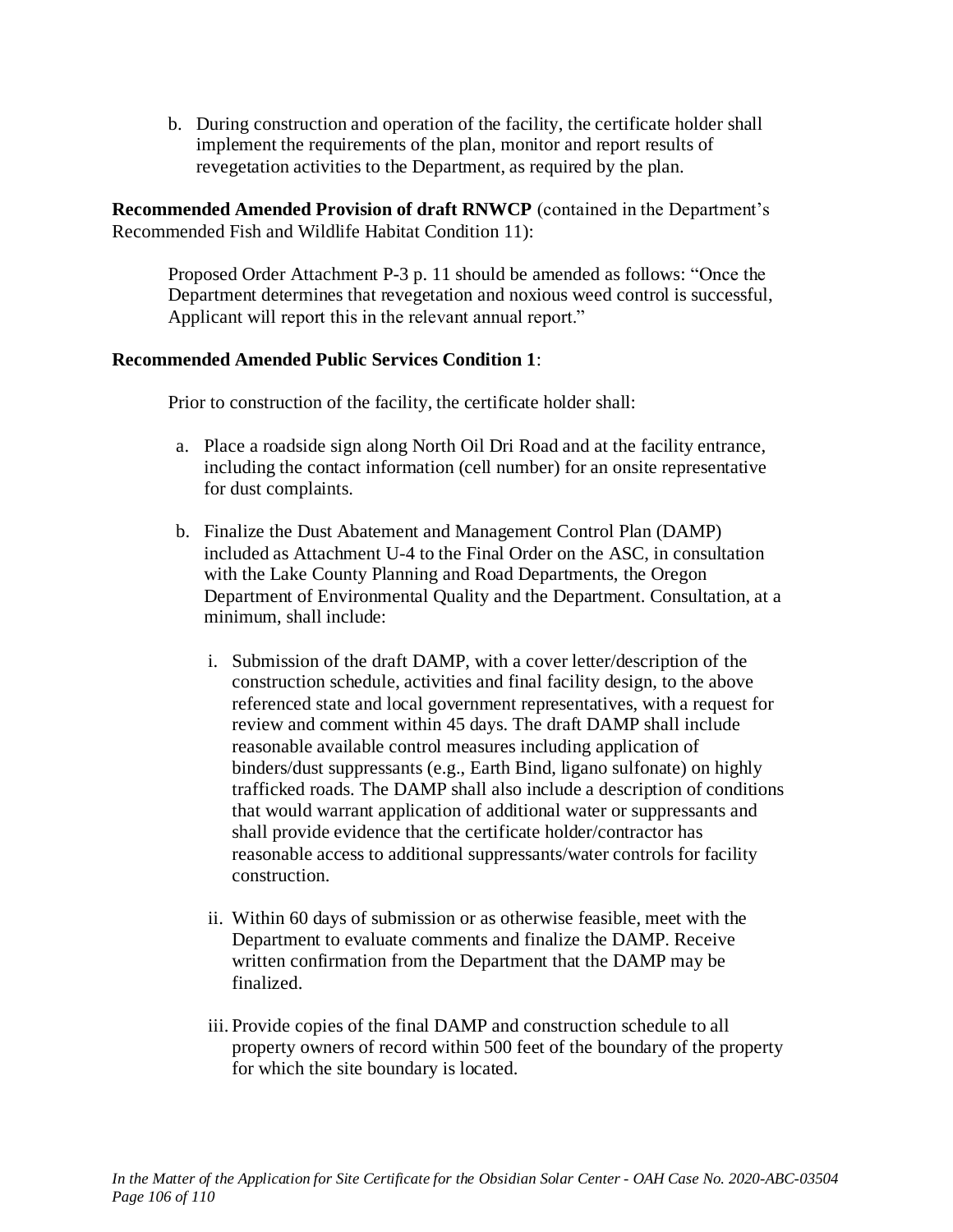### **Recommended Amended Public Services Condition 4:**

- a. Prior to construction of the facility, the certificate holder shall submit a Final Construction Fire Protection and Emergency Response Plan to the Department, consistent with the components included in the draft plan provided in Attachment U-3 of the Final Order on the ASC, for review and approval. Plan finalization shall include documentation of coordination with local fire protection and emergency services; qualifications and contact information for the onsite emergency medical technician; and executed agreement, or similar conveyance, for onsite emergency transport service. The plan shall also include an updated Emergency and Fire contact list.
- b. Prior to operation of the facility, the certificate holder shall submit an Operational Fire Protection and Emergency Response Plan to the Department, consistent with the components included in the draft plan provided in Attachment U-3 of the Final Order on the ASC The plan shall also include an updated Emergency and Fire contact list.

/s/ Joe L. Allen Senior Administrative Law Judge Office of Administrative Hearings

## **Exceptions to the Administrative Law Judge's Proposed Order**

EXCEPTIONS. Pursuant to OAR 345-015-0085(5) parties and limited parties may file exceptions to this proposed contested case order. Any party or limited party filing an exception must: a) in the exception(s) specifically identify the finding of fact, conclusion of law or recommended site certificate conditions to which the party excepts and state the basis for the exception; and b) email the exception(s) to Jesse Ratcliffe, legal counsel to EFSC in this contested case at [Jesse.D.Ratcliffe@state.or.us](mailto:Jesse.D.Ratcliffe@state.or.us) and to the other parties/limited parties and the Office of Administrative Hearings no later than 5:00 p.m. Pacific Time on January 26, 2022.

RESPONSES. Pursuant to OAR 345-015-0085(6) parties and limited parties may file responses to exceptions. All responses must be emailed to Mr. Ratcliffe, the other parties/limited parties and the Office of Administrative Hearings no later than 5:00 p.m. Pacific Time on February 9, 2022.

EFSC HEARING ON PROPOSED CONTESTED CASE ORDER AND EXCEPTIONS. The Energy Facility Siting Council will conduct a hearing to review the Proposed Contested Case Order and the parties' and limited parties' exceptions and responses. Parties and limited parties will be provided notice of that hearing once scheduled.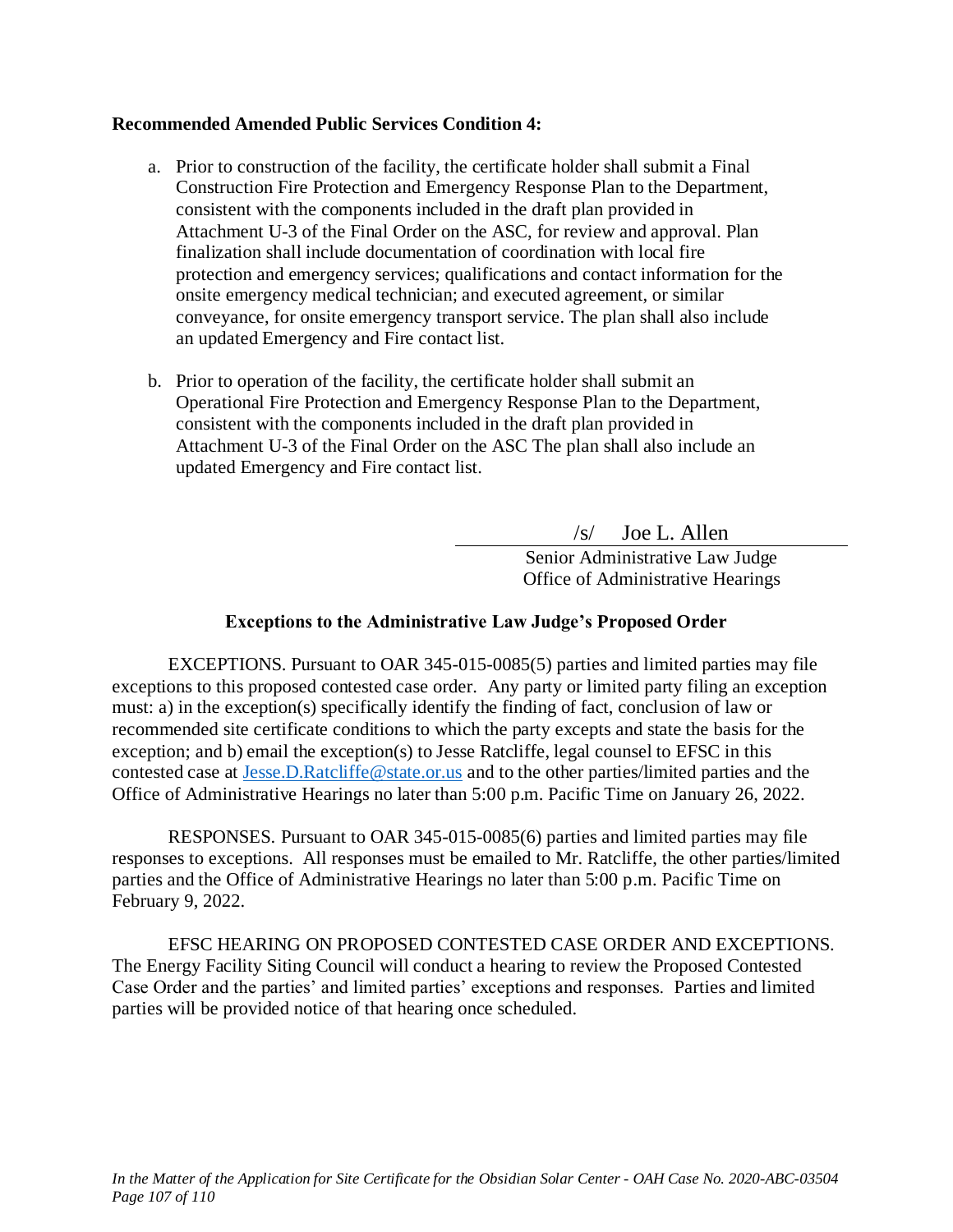# **CERTIFICATE OF MAILING**

On December 29, 2021, I mailed the foregoing PROPOSED ORDER in OAH Case No. 2020- ABC-03504**.**

#### By: Electronic Mail

Obsidian Solar Center Michelle Slater 5 Centerpoint Drive, Suite 250 Lake Oswego OR 97035 Email: [mslater@obsidianrenewables.com](mailto:mslater@obsidianrenewables.com)

Derek Green Davis Wright Tremaine LLP 1300 SW Fifth Avenue, Suite 2400 Portland OR 97201 Email: [derekgreen@dwt.com](mailto:derekgreen@dwt.com)

Elaine R Albrich Davis Wright Tremaine LLP 1300 SW Fifth Avenue Suite 2400 Portland OR 97201 Email: [elainealbrich@dwt.com](mailto:elainealbrich@dwt.com)

Olivier Jamin Davis Wright Tremaine LLP 1300 SW Fifth Avenue, Suite 2400 Portland OR 97201 Email: [olivierjamin@dwt.com](mailto:olivierjamin@dwt.com)

Jerald Simmons 61040 N. Oil Dri Rd. Christmas Valley OR 97641 Email: [aaron@noteboomlaw.com](mailto:aaron@noteboomlaw.com) and [mreeder@oregonlanduse.com](mailto:mreeder@oregonlanduse.com)

Leeroy And Nancy Horton PO Box 784 Christmas Valley OR 97641 Email: [aaron@noteboomlaw.com](mailto:aaron@noteboomlaw.com) and [mreeder@oregonlanduse.com](mailto:mreeder@oregonlanduse.com)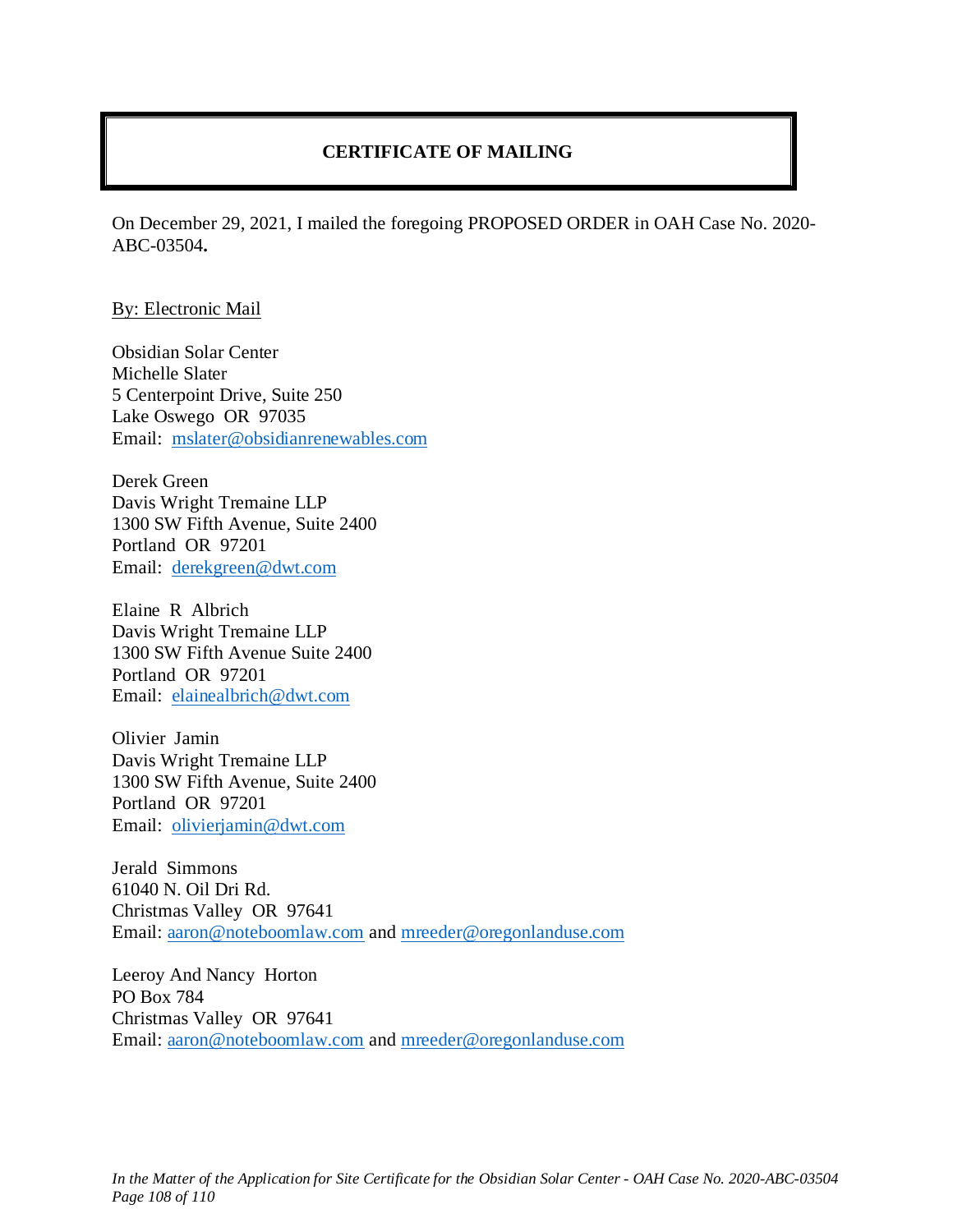Patrick Barker 61210 N. Oil Dri Rd. PO Box 71 Christmas Valley OR 97641 Email: [aaron@noteboomlaw.com](mailto:aaron@noteboomlaw.com) and [mreeder@oregonlanduse.com](mailto:mreeder@oregonlanduse.com)

Larry Turnbow 86150 Christmas Valley Hwy. Silver Lake OR 97638 Email: [aaron@noteboomlaw.com](mailto:aaron@noteboomlaw.com) and [mreeder@oregonlanduse.com](mailto:mreeder@oregonlanduse.com)

Jeremiah And Marian Thorsted 60151 Oil Dri Rd. PO Box 824 Christmas Valley OR 97641 Email: [aaron@noteboomlaw.com](mailto:aaron@noteboomlaw.com) and [mreeder@oregonlanduse.com](mailto:mreeder@oregonlanduse.com)

Dave Hogan 2614 First St. Tillamook OR 97141 Email: [aaron@noteboomlaw.com](mailto:aaron@noteboomlaw.com) and [mreeder@oregonlanduse.com](mailto:mreeder@oregonlanduse.com)

Aaron Borror 67910 Derrick Cave Rd. PO Box 38 Fort Rock OR 97735 Email: [aaron@noteboomlaw.com](mailto:aaron@noteboomlaw.com) and [mreeder@oregonlanduse.com](mailto:mreeder@oregonlanduse.com)

Michael Reeder Law Office of Mike Reeder 375 W 4th Ave. Ste 205 Eugene OR 97401 Email: [mreeder@oregonlanduse.com](mailto:mreeder@oregonlanduse.com)

Aaron J Noteboom Noteboom Law LLC 375 W 4th Ave. Ste 204 Eugene OR 97401 Email: [aaron@noteboomlaw.com](mailto:aaron@noteboomlaw.com)

Arden Olson Harrang Long Gary Rudnick PC 497 Oakway Rd Ste 380 Eugene OR 97401 Email: [arden.j.olson@harrang.com](mailto:arden.j.olson@harrang.com)